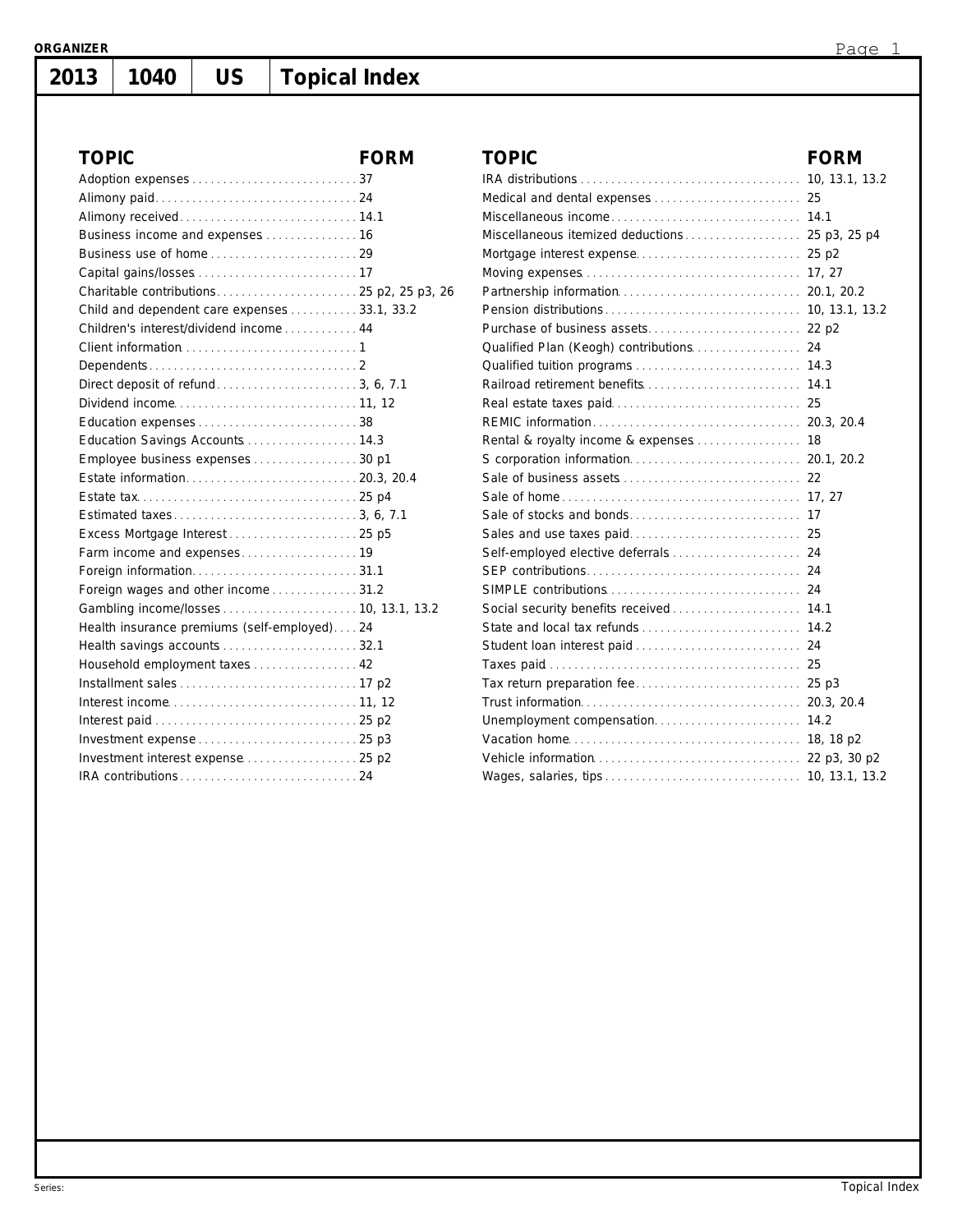| <b>ORGANIZER</b>                     |                           |                                                 |                                                                                                                                                                                                                             | Page 2                                                                                                                                                                                                                                                                                                                                                                                      |
|--------------------------------------|---------------------------|-------------------------------------------------|-----------------------------------------------------------------------------------------------------------------------------------------------------------------------------------------------------------------------------|---------------------------------------------------------------------------------------------------------------------------------------------------------------------------------------------------------------------------------------------------------------------------------------------------------------------------------------------------------------------------------------------|
| 2013                                 | 1040                      | <b>US</b>                                       | <b>Tax Organizer</b>                                                                                                                                                                                                        |                                                                                                                                                                                                                                                                                                                                                                                             |
|                                      |                           | 1 Jenner Suite 230                              | <b>MASLER &amp; ASSOCIATES</b>                                                                                                                                                                                              | <b>Tax Return Appointment</b>                                                                                                                                                                                                                                                                                                                                                               |
|                                      |                           | <b>IRVINE, CA 92618</b>                         |                                                                                                                                                                                                                             | Date:                                                                                                                                                                                                                                                                                                                                                                                       |
|                                      |                           |                                                 | Telephone number: (949) 857-0404                                                                                                                                                                                            | Time:                                                                                                                                                                                                                                                                                                                                                                                       |
|                                      | Fax number:               |                                                 | (949) 266-8019                                                                                                                                                                                                              | Location:                                                                                                                                                                                                                                                                                                                                                                                   |
|                                      |                           | E-mail address:                                 | sharon@maslercpa.com                                                                                                                                                                                                        |                                                                                                                                                                                                                                                                                                                                                                                             |
|                                      |                           |                                                 |                                                                                                                                                                                                                             | This tax organizer will assist you in gathering information necessary for the preparation<br>of your 2013 tax return. Please enter all pertinent 2013 information.                                                                                                                                                                                                                          |
|                                      |                           |                                                 |                                                                                                                                                                                                                             | NOTE: If you claim the earned income credit, please provide proof that your child is a resident of the United States. This proof is typically in the form<br>of: school records or statement, landlord or property management statement, health care provider statement, medical records, child care provider records, placement agency statement, social service records or statement, pla |
|                                      |                           | or social services agency or program statement. |                                                                                                                                                                                                                             | NOTE: If your child is disabled, please provide one of the following forms of proof of disability: doctor statement, other health care provider statement,                                                                                                                                                                                                                                  |
|                                      | <b>CLIENT INFORMATION</b> |                                                 |                                                                                                                                                                                                                             |                                                                                                                                                                                                                                                                                                                                                                                             |
|                                      |                           |                                                 | Taxpayer                                                                                                                                                                                                                    | Spouse                                                                                                                                                                                                                                                                                                                                                                                      |
| First name and initial               |                           |                                                 |                                                                                                                                                                                                                             |                                                                                                                                                                                                                                                                                                                                                                                             |
| Title/suffix. 1                      |                           |                                                 |                                                                                                                                                                                                                             |                                                                                                                                                                                                                                                                                                                                                                                             |
|                                      |                           |                                                 | Social security number Note that the security number of the security number of the security of the security of the security of the security of the security of the security of the security of the security of the security |                                                                                                                                                                                                                                                                                                                                                                                             |
| Occupation                           |                           |                                                 | and the control of the control of the control of the control of the control of the control of the control of the                                                                                                            |                                                                                                                                                                                                                                                                                                                                                                                             |
| Date of birth $(m/d/y)$              |                           |                                                 | and the control of the control of the control of the control of the control of the control of the control of the                                                                                                            |                                                                                                                                                                                                                                                                                                                                                                                             |
|                                      |                           |                                                 | Date of death $(m/d/y) \ldots$ .                                                                                                                                                                                            |                                                                                                                                                                                                                                                                                                                                                                                             |
|                                      |                           |                                                 | $1 = blind$ $l$                                                                                                                                                                                                             |                                                                                                                                                                                                                                                                                                                                                                                             |
|                                      |                           |                                                 |                                                                                                                                                                                                                             |                                                                                                                                                                                                                                                                                                                                                                                             |
|                                      |                           |                                                 |                                                                                                                                                                                                                             |                                                                                                                                                                                                                                                                                                                                                                                             |
| Work extension                       |                           |                                                 |                                                                                                                                                                                                                             |                                                                                                                                                                                                                                                                                                                                                                                             |
| Cell phone                           |                           |                                                 | <u> 1980 - Johann Barbara, martxa alemaniar amerikan a</u>                                                                                                                                                                  |                                                                                                                                                                                                                                                                                                                                                                                             |
| E-mail address                       |                           |                                                 |                                                                                                                                                                                                                             |                                                                                                                                                                                                                                                                                                                                                                                             |
|                                      |                           | In care of $\ldots \ldots$                      |                                                                                                                                                                                                                             |                                                                                                                                                                                                                                                                                                                                                                                             |
|                                      |                           | Street address                                  |                                                                                                                                                                                                                             |                                                                                                                                                                                                                                                                                                                                                                                             |
| Address                              |                           | Apartment number.                               |                                                                                                                                                                                                                             |                                                                                                                                                                                                                                                                                                                                                                                             |
|                                      |                           | City.                                           |                                                                                                                                                                                                                             |                                                                                                                                                                                                                                                                                                                                                                                             |
|                                      |                           | State<br>ZIP code                               |                                                                                                                                                                                                                             |                                                                                                                                                                                                                                                                                                                                                                                             |
| <b>DEPENDENTS</b>                    |                           |                                                 |                                                                                                                                                                                                                             |                                                                                                                                                                                                                                                                                                                                                                                             |
|                                      |                           |                                                 | Dependent No.                                                                                                                                                                                                               | Dependent No.                                                                                                                                                                                                                                                                                                                                                                               |
| First name                           |                           |                                                 |                                                                                                                                                                                                                             |                                                                                                                                                                                                                                                                                                                                                                                             |
| Last name. 1                         |                           |                                                 |                                                                                                                                                                                                                             |                                                                                                                                                                                                                                                                                                                                                                                             |
| Title/suffix                         |                           |                                                 |                                                                                                                                                                                                                             |                                                                                                                                                                                                                                                                                                                                                                                             |
| Date of birth (m/d/y)                |                           |                                                 |                                                                                                                                                                                                                             |                                                                                                                                                                                                                                                                                                                                                                                             |
| Social security number               |                           |                                                 |                                                                                                                                                                                                                             |                                                                                                                                                                                                                                                                                                                                                                                             |
| Relationship<br>Months lived at home |                           |                                                 |                                                                                                                                                                                                                             |                                                                                                                                                                                                                                                                                                                                                                                             |
|                                      |                           |                                                 | Dependent No.                                                                                                                                                                                                               | Dependent No.                                                                                                                                                                                                                                                                                                                                                                               |
| First name                           |                           |                                                 |                                                                                                                                                                                                                             |                                                                                                                                                                                                                                                                                                                                                                                             |
| Last name. 1                         |                           |                                                 |                                                                                                                                                                                                                             |                                                                                                                                                                                                                                                                                                                                                                                             |
| Title/suffix                         |                           |                                                 |                                                                                                                                                                                                                             |                                                                                                                                                                                                                                                                                                                                                                                             |
| Date of birth (m/d/y)                |                           |                                                 |                                                                                                                                                                                                                             |                                                                                                                                                                                                                                                                                                                                                                                             |
| Social security number               |                           |                                                 |                                                                                                                                                                                                                             |                                                                                                                                                                                                                                                                                                                                                                                             |
| Relationship                         |                           |                                                 |                                                                                                                                                                                                                             |                                                                                                                                                                                                                                                                                                                                                                                             |
| Months lived at home                 |                           |                                                 |                                                                                                                                                                                                                             |                                                                                                                                                                                                                                                                                                                                                                                             |
|                                      |                           |                                                 |                                                                                                                                                                                                                             |                                                                                                                                                                                                                                                                                                                                                                                             |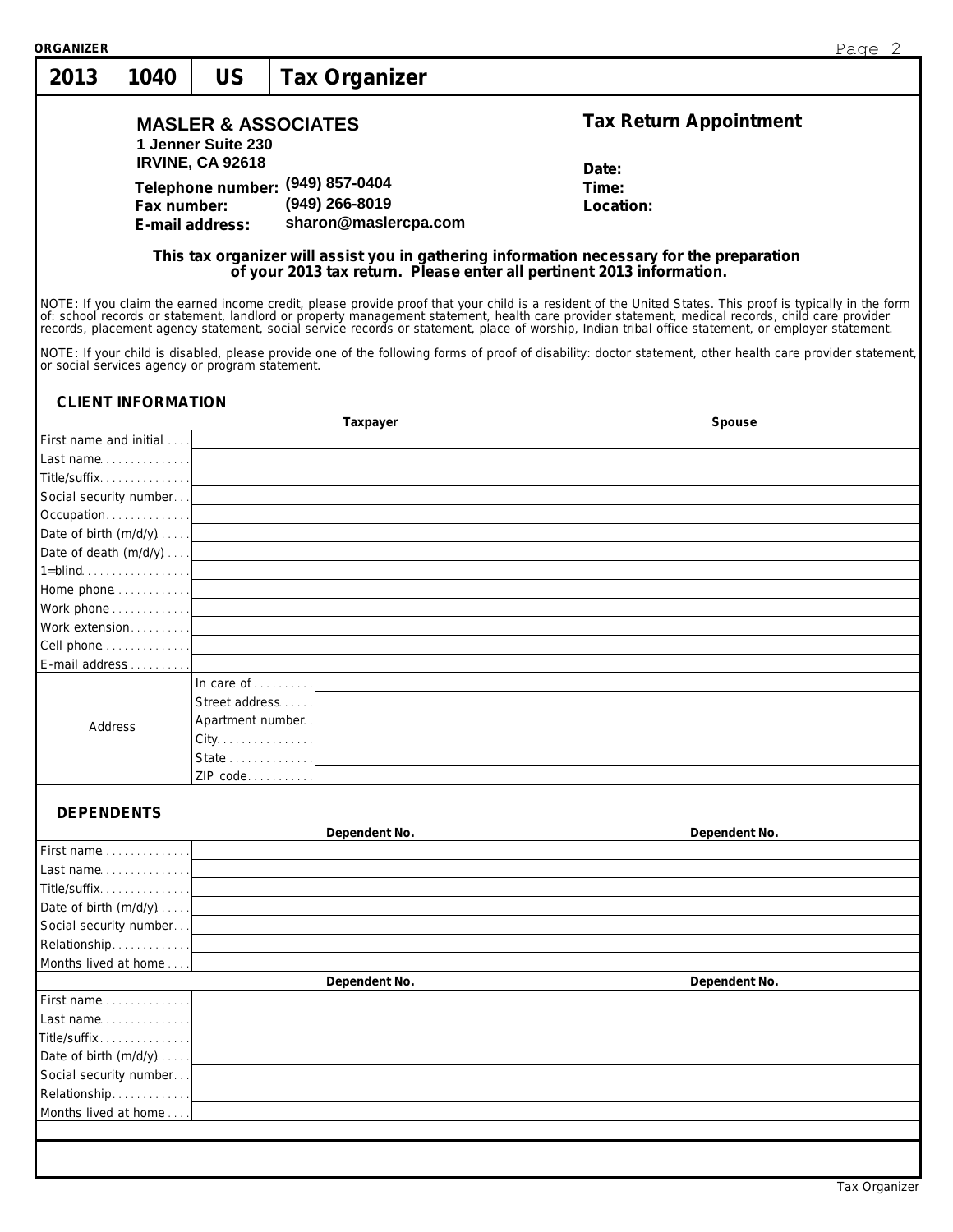| 2013      | 1040                                                                                                                                 | <b>US</b>                                     | <b>Tax Organizer</b> |  |                                                                                                                                                   |                          |             |  |
|-----------|--------------------------------------------------------------------------------------------------------------------------------------|-----------------------------------------------|----------------------|--|---------------------------------------------------------------------------------------------------------------------------------------------------|--------------------------|-------------|--|
|           |                                                                                                                                      |                                               |                      |  | Please enter all pertinent 2013 information. If you have attached<br>a government form for an item, check the box and do not enter a 2013 amount. |                          |             |  |
|           | <b>WAGES, SALARIES AND TIPS</b><br>Employer name:                                                                                    |                                               |                      |  | 2013 Amount                                                                                                                                       |                          | 2012 Amount |  |
|           |                                                                                                                                      |                                               |                      |  |                                                                                                                                                   |                          |             |  |
|           |                                                                                                                                      |                                               |                      |  | <b>Attach Forms W-2</b>                                                                                                                           |                          |             |  |
|           |                                                                                                                                      |                                               |                      |  |                                                                                                                                                   |                          |             |  |
|           |                                                                                                                                      |                                               |                      |  |                                                                                                                                                   |                          |             |  |
|           | <b>INTEREST INCOME</b>                                                                                                               |                                               |                      |  |                                                                                                                                                   |                          |             |  |
|           | Payer name:                                                                                                                          |                                               |                      |  |                                                                                                                                                   |                          |             |  |
|           |                                                                                                                                      |                                               |                      |  |                                                                                                                                                   |                          |             |  |
|           |                                                                                                                                      |                                               |                      |  | <b>Attach Forms 1099-INT</b>                                                                                                                      |                          |             |  |
|           |                                                                                                                                      |                                               |                      |  |                                                                                                                                                   |                          |             |  |
|           |                                                                                                                                      |                                               |                      |  |                                                                                                                                                   |                          |             |  |
|           | <b>DIVIDEND INCOME</b>                                                                                                               |                                               |                      |  |                                                                                                                                                   |                          |             |  |
|           | Payer name:                                                                                                                          |                                               |                      |  |                                                                                                                                                   |                          |             |  |
|           |                                                                                                                                      |                                               |                      |  |                                                                                                                                                   |                          |             |  |
|           |                                                                                                                                      |                                               |                      |  | <b>Attach Forms 1099-DIV</b>                                                                                                                      |                          |             |  |
|           |                                                                                                                                      |                                               |                      |  |                                                                                                                                                   |                          |             |  |
|           |                                                                                                                                      |                                               |                      |  |                                                                                                                                                   |                          |             |  |
|           | PENSIONS, IRA AND GAMBLING INCOME                                                                                                    |                                               |                      |  |                                                                                                                                                   |                          |             |  |
|           | Payer name:                                                                                                                          |                                               |                      |  | <b>Attach Forms</b>                                                                                                                               |                          |             |  |
|           |                                                                                                                                      |                                               |                      |  | 1099-R & W-2G                                                                                                                                     |                          |             |  |
|           |                                                                                                                                      |                                               |                      |  |                                                                                                                                                   |                          |             |  |
|           | Winnings not reported on W-2G                                                                                                        |                                               |                      |  |                                                                                                                                                   |                          |             |  |
|           |                                                                                                                                      |                                               |                      |  |                                                                                                                                                   |                          |             |  |
|           | <b>OTHER GOVERNMENT FORMS - INCOME</b>                                                                                               |                                               |                      |  |                                                                                                                                                   |                          |             |  |
|           | Form 1099-B - Sales of stock (also include transaction history).                                                                     |                                               |                      |  |                                                                                                                                                   |                          |             |  |
|           |                                                                                                                                      |                                               |                      |  |                                                                                                                                                   | <b>Attach Forms 1099</b> |             |  |
|           | Form 1099-K - Merchant card and third party network payments<br>Form 1099-S - Sales of real estate (also include closing statements) |                                               |                      |  |                                                                                                                                                   |                          |             |  |
|           |                                                                                                                                      |                                               |                      |  | <b>Attach Forms 1099</b>                                                                                                                          |                          |             |  |
| Taxpayer: |                                                                                                                                      |                                               |                      |  |                                                                                                                                                   |                          |             |  |
|           |                                                                                                                                      |                                               |                      |  | <b>Attach Forms 1099</b>                                                                                                                          |                          |             |  |
|           | Form 1099-G - Unemployment compensation                                                                                              |                                               |                      |  |                                                                                                                                                   |                          |             |  |
| Spouse:   |                                                                                                                                      |                                               |                      |  | <b>Attach Forms 1099</b>                                                                                                                          |                          |             |  |
|           |                                                                                                                                      |                                               |                      |  |                                                                                                                                                   |                          |             |  |
|           | <b>MISCELLANEOUS INCOME</b>                                                                                                          |                                               |                      |  |                                                                                                                                                   |                          |             |  |
|           |                                                                                                                                      |                                               |                      |  |                                                                                                                                                   |                          |             |  |
| Other:    |                                                                                                                                      | <u> 2000 - Andrea Andrew Maria (h. 1878).</u> |                      |  |                                                                                                                                                   |                          |             |  |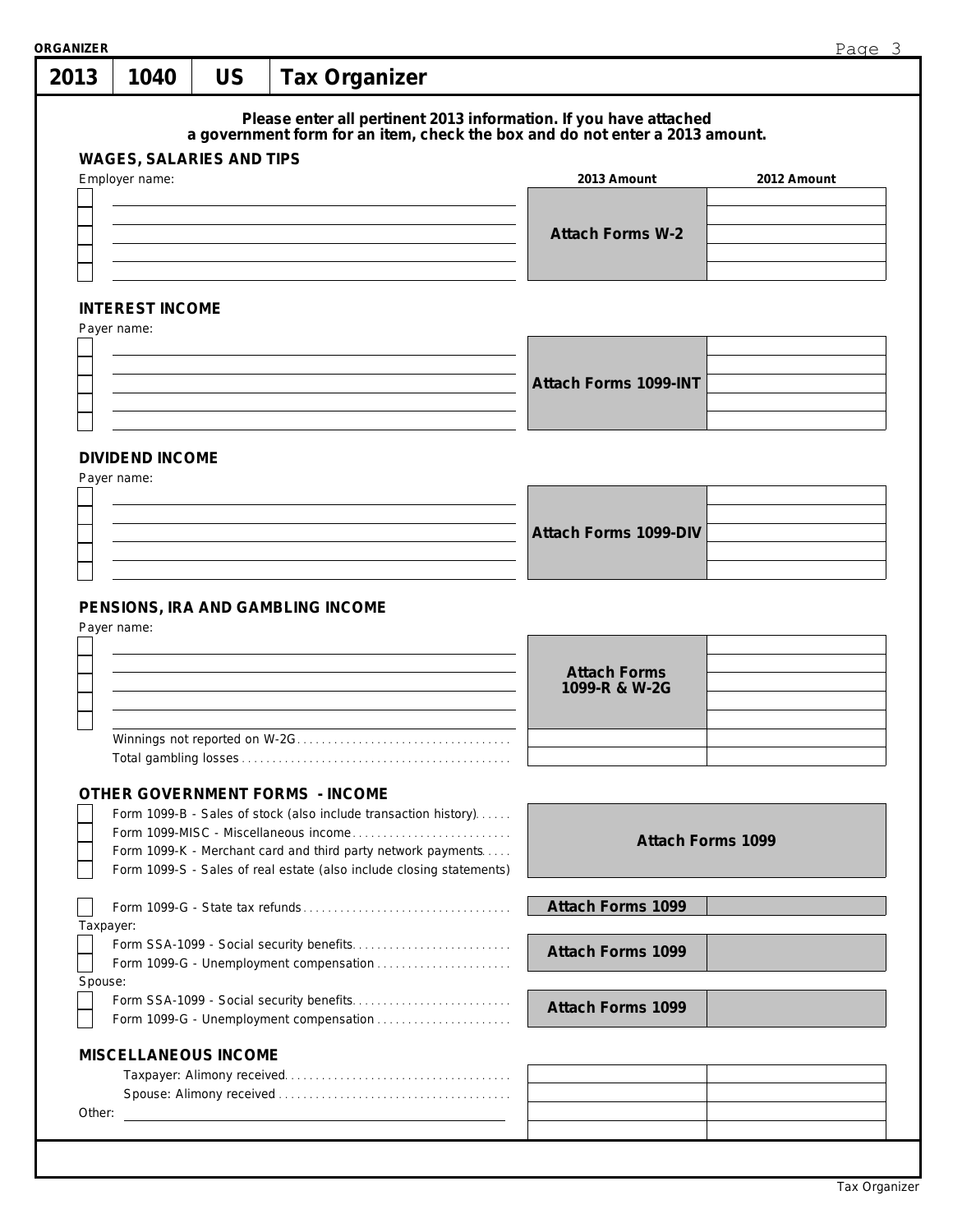| 2013      | 1040 | <b>US</b>                          | <b>Tax Organizer</b>                                                                        |                          |             |
|-----------|------|------------------------------------|---------------------------------------------------------------------------------------------|--------------------------|-------------|
|           |      |                                    | <b>RETIREMENT PLAN CONTRIBUTIONS</b><br>Taxpayer: Traditional IRA contributions (1=maximum) | 2013 Amount              | 2012 Amount |
|           |      |                                    |                                                                                             |                          |             |
|           |      |                                    | Self-employed, SEP, SIMPLE, & qualified plan contributions (1=maximum)                      |                          |             |
| Spouse:   |      |                                    |                                                                                             |                          |             |
|           |      |                                    |                                                                                             |                          |             |
|           |      |                                    | Self-employed, SEP, SIMPLE, & qualified plan contributions (1=maximum).                     |                          |             |
|           |      |                                    | OTHER GOVERNMENT FORMS - DEDUCTIONS                                                         |                          |             |
|           |      |                                    |                                                                                             | <b>Attach Forms 1098</b> |             |
|           |      |                                    |                                                                                             |                          |             |
|           |      | <b>ADJUSTMENTS TO INCOME</b>       |                                                                                             |                          |             |
| Taxpayer: |      |                                    |                                                                                             |                          |             |
|           |      |                                    |                                                                                             |                          |             |
|           |      |                                    |                                                                                             |                          |             |
|           |      | Other adjustments to income:       |                                                                                             |                          |             |
|           |      |                                    |                                                                                             |                          |             |
|           |      |                                    |                                                                                             |                          |             |
|           |      |                                    |                                                                                             |                          |             |
|           |      |                                    |                                                                                             |                          |             |
|           |      |                                    |                                                                                             |                          |             |
| Spouse:   |      |                                    |                                                                                             |                          |             |
|           |      |                                    |                                                                                             |                          |             |
|           |      | Other adjustments to income:       |                                                                                             |                          |             |
|           |      |                                    |                                                                                             |                          |             |
|           |      |                                    |                                                                                             |                          |             |
|           |      |                                    |                                                                                             |                          |             |
|           |      |                                    |                                                                                             |                          |             |
|           |      |                                    |                                                                                             |                          |             |
|           |      |                                    |                                                                                             |                          |             |
|           |      | <b>MEDICAL AND DENTAL EXPENSES</b> |                                                                                             |                          |             |
|           |      |                                    |                                                                                             |                          |             |
|           |      |                                    |                                                                                             |                          |             |
|           |      |                                    |                                                                                             |                          |             |
|           |      |                                    |                                                                                             |                          |             |
|           |      |                                    |                                                                                             |                          |             |
|           |      |                                    |                                                                                             |                          |             |
|           |      |                                    | Out-of-pocket lodging and transportation expenses                                           |                          |             |
|           |      |                                    |                                                                                             |                          |             |

#### **TAXES PAID**

Other:

| State income taxes - paid with 2012 state return                 |  |
|------------------------------------------------------------------|--|
| State income taxes - paid for prior years and/or to other states |  |
|                                                                  |  |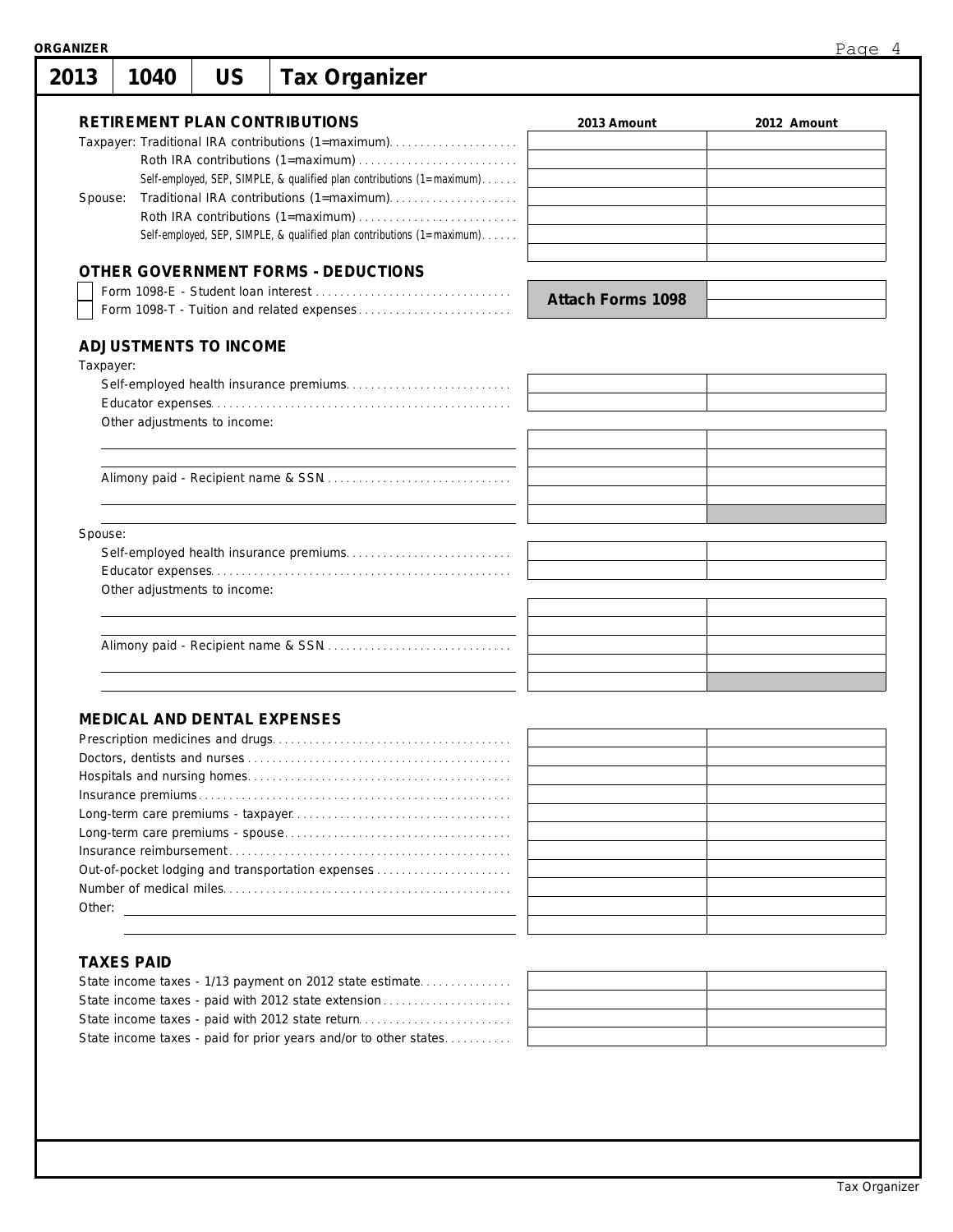| 2013 | 1040                          | <b>US</b>                               | <b>Tax Organizer</b>                                                                                                                                                                                                                          |                          |             |
|------|-------------------------------|-----------------------------------------|-----------------------------------------------------------------------------------------------------------------------------------------------------------------------------------------------------------------------------------------------|--------------------------|-------------|
|      | <b>TAXES PAID (continued)</b> |                                         |                                                                                                                                                                                                                                               |                          |             |
|      |                               |                                         | City/local income taxes - 1/13 payment on 2012 city/local estimate                                                                                                                                                                            | 2013 Amount              | 2012 Amount |
|      |                               |                                         | City/local income taxes - paid with 2012 city/local extension                                                                                                                                                                                 |                          |             |
|      |                               |                                         | City/local income taxes - paid with 2012 city/local return                                                                                                                                                                                    |                          |             |
|      |                               |                                         | State and local sales taxes (except autos and special items)                                                                                                                                                                                  |                          |             |
|      |                               |                                         |                                                                                                                                                                                                                                               |                          |             |
|      |                               |                                         |                                                                                                                                                                                                                                               |                          |             |
|      |                               |                                         |                                                                                                                                                                                                                                               |                          |             |
|      |                               |                                         | Sales taxes paid on boats, aircraft, and other special items                                                                                                                                                                                  |                          |             |
|      |                               |                                         |                                                                                                                                                                                                                                               |                          |             |
|      |                               |                                         | Real estate taxes - property held for investment                                                                                                                                                                                              |                          |             |
|      |                               |                                         |                                                                                                                                                                                                                                               |                          |             |
|      |                               |                                         | Personal property taxes (including automobile fees in some states)                                                                                                                                                                            | <b>Attach Tax Notice</b> |             |
|      | <b>INTEREST PAID</b>          |                                         |                                                                                                                                                                                                                                               |                          |             |
|      |                               | Home mortgage interest and points paid: |                                                                                                                                                                                                                                               |                          |             |
|      |                               |                                         |                                                                                                                                                                                                                                               | <b>Attach Forms 1098</b> |             |
|      |                               |                                         |                                                                                                                                                                                                                                               |                          |             |
|      |                               |                                         | Home mortgage interest not on Form 1098 (include name, SSN, & address of payee):                                                                                                                                                              |                          |             |
|      |                               |                                         |                                                                                                                                                                                                                                               |                          |             |
|      |                               | Points not reported on Form 1098:       |                                                                                                                                                                                                                                               |                          |             |
|      |                               |                                         |                                                                                                                                                                                                                                               |                          |             |
|      |                               |                                         |                                                                                                                                                                                                                                               |                          |             |
|      |                               |                                         | Mortgage insurance premiums on post 12/31/06 contracts                                                                                                                                                                                        |                          |             |
|      |                               |                                         | Investment interest (interest on margin accounts):                                                                                                                                                                                            |                          |             |
|      |                               |                                         |                                                                                                                                                                                                                                               |                          |             |
|      |                               |                                         |                                                                                                                                                                                                                                               |                          |             |
|      |                               |                                         |                                                                                                                                                                                                                                               |                          |             |
|      | <b>CASH CONTRIBUTIONS</b>     |                                         |                                                                                                                                                                                                                                               |                          |             |
|      |                               |                                         | NOTE: No deduction is allowed for cash or check contributions unless the donor maintains a bank record, or a written communication<br>from the donee, showing the name of the organization, contribution date(s), and contribution amount(s). |                          |             |
|      |                               |                                         |                                                                                                                                                                                                                                               |                          |             |
|      |                               |                                         |                                                                                                                                                                                                                                               |                          |             |
|      |                               |                                         |                                                                                                                                                                                                                                               |                          |             |
|      |                               |                                         |                                                                                                                                                                                                                                               |                          |             |
|      |                               | <b>NONCASH CONTRIBUTIONS</b>            |                                                                                                                                                                                                                                               |                          |             |
|      |                               |                                         | NOTE: No deduction is allowed for contributions of clothing and household items that are not in good used condition or better, in addition, a deduction for any item with minimal monetary value may be denied.                               |                          |             |
|      |                               |                                         |                                                                                                                                                                                                                                               |                          |             |
|      |                               |                                         |                                                                                                                                                                                                                                               |                          |             |
|      |                               |                                         |                                                                                                                                                                                                                                               |                          |             |
|      |                               |                                         |                                                                                                                                                                                                                                               |                          |             |
|      |                               | <b>MISCELLANEOUS DEDUCTIONS</b>         |                                                                                                                                                                                                                                               |                          |             |
|      |                               |                                         |                                                                                                                                                                                                                                               |                          |             |
|      |                               |                                         |                                                                                                                                                                                                                                               |                          |             |
|      |                               |                                         |                                                                                                                                                                                                                                               |                          |             |
|      |                               |                                         |                                                                                                                                                                                                                                               |                          |             |
|      |                               |                                         |                                                                                                                                                                                                                                               |                          |             |
|      |                               | Unreimbursed employee expenses:         |                                                                                                                                                                                                                                               |                          |             |
|      |                               |                                         |                                                                                                                                                                                                                                               |                          |             |
|      |                               |                                         |                                                                                                                                                                                                                                               |                          |             |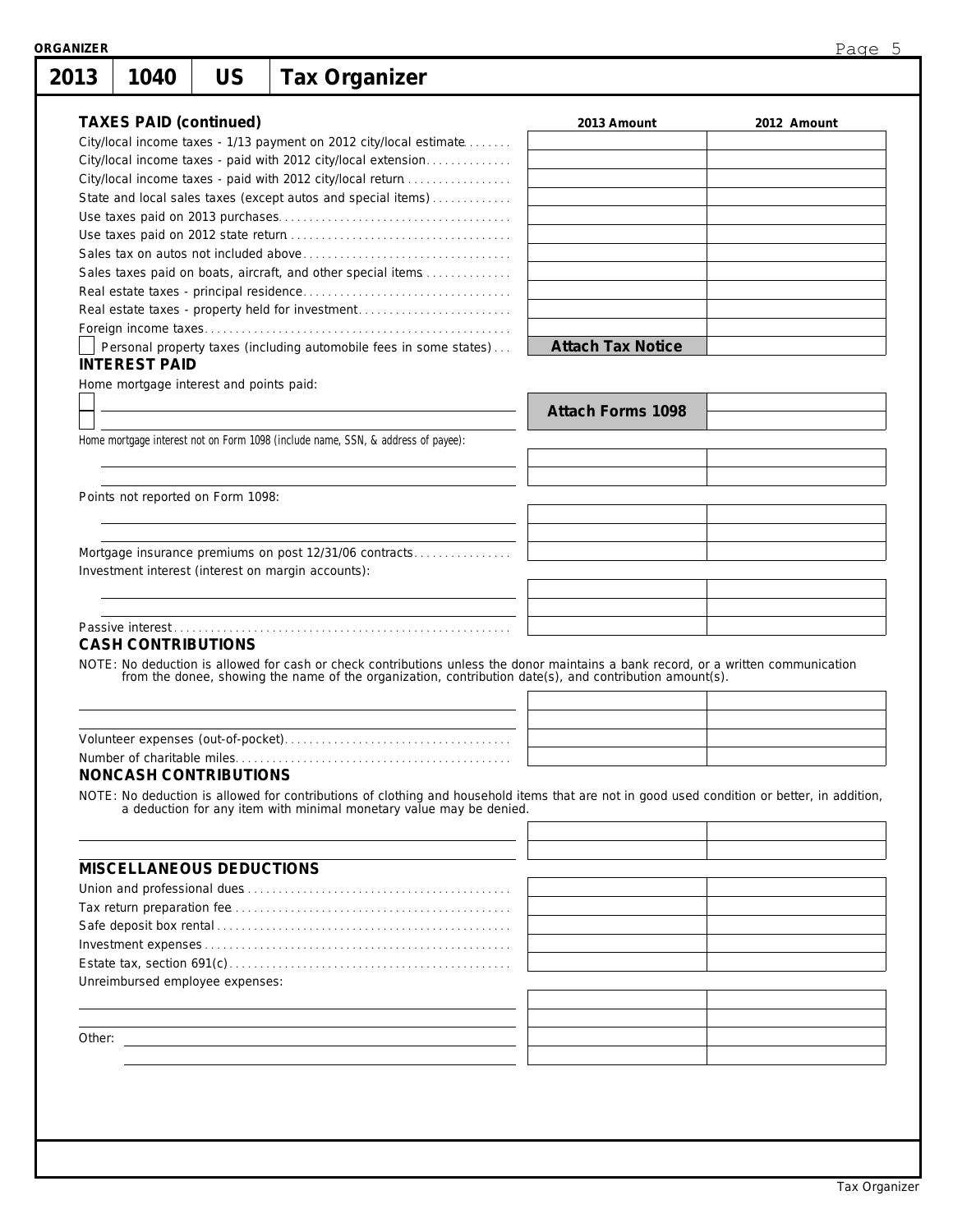| <b>ORGANIZER</b><br>2013 | 1040        | <b>US</b>                                                        | <b>Client Information</b>                                                                                                                                                                                                                                                                                                                         |                                                              | Page 6<br>1                                                                                                                          |
|--------------------------|-------------|------------------------------------------------------------------|---------------------------------------------------------------------------------------------------------------------------------------------------------------------------------------------------------------------------------------------------------------------------------------------------------------------------------------------------|--------------------------------------------------------------|--------------------------------------------------------------------------------------------------------------------------------------|
|                          | Fax number: | 1 Jenner Suite 230<br><b>IRVINE, CA 92618</b><br>E-mail address: | <b>MASLER &amp; ASSOCIATES</b><br>Telephone number: (949) 857-0404<br>(949) 266-8019<br>sharon@maslercpa.com<br>This tax organizer will assist you in gathering information necessary for the preparation<br>of your 2013 tax return. Please add, change, or delete information as appropriate.                                                   | <b>Tax Return Appointment</b><br>Date:<br>Time:<br>Location: |                                                                                                                                      |
| Filing<br>Status         |             | <b>CLIENT INFORMATION</b>                                        | 1=married filing separate and lived with spouse<br>Year spouse died, if qualifying widow(er) (2011 or 2012)<br>First name and initial                                                                                                                                                                                                             |                                                              | <b>Filing Status</b>                                                                                                                 |
| Taxpayer                 |             | Title/suffix 1                                                   | $1 = \underline{\text{blind}} \cdot \frac{1}{2}$                                                                                                                                                                                                                                                                                                  |                                                              | $1 =$ Single<br>$2 =$ Married filing joint<br>$3 =$ Married filing separate<br>$4 =$ Head of household<br>$5 =$ Qualifying widow(er) |
| Spouse                   |             | First name and initial                                           | and the control of the control of the control of the control of the control of the control of the control of the<br>Occupation contract and contract the contract of the contract of the contract of the contract of the contract of the contract of the contract of the contract of the contract of the contract of the contract of the contract |                                                              |                                                                                                                                      |
| Address                  |             | Street address<br>Apartment number<br>ZIP code                   | $1 = \underline{\text{blind}} \cdot \ldots \cdot \ldots \cdot \ldots \cdot \cdot \cdot \cdot$<br>and the control of the control of the control of the control of the control of the control of the control of the                                                                                                                                 |                                                              |                                                                                                                                      |
| Foreign<br>Address       |             | Postal code 1<br>Country.                                        |                                                                                                                                                                                                                                                                                                                                                   |                                                              |                                                                                                                                      |
|                          |             |                                                                  |                                                                                                                                                                                                                                                                                                                                                   |                                                              |                                                                                                                                      |
|                          |             |                                                                  |                                                                                                                                                                                                                                                                                                                                                   |                                                              | 1                                                                                                                                    |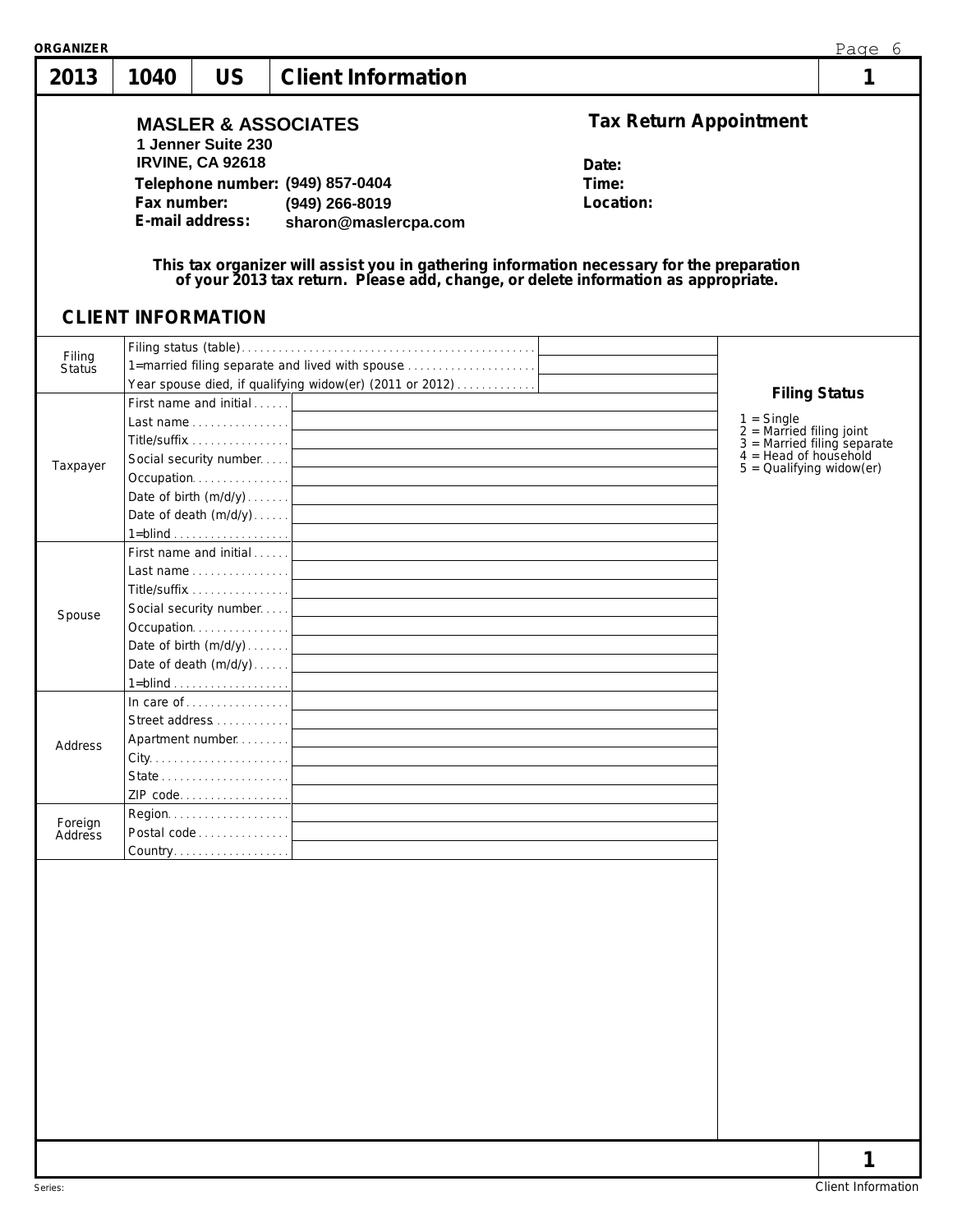| ORGANIZER<br>2013                  | 1040 | <b>US</b>                                                                                                                           | <b>Client Information (continued)</b>                                                                                                                                                                                                                                                                                                                                                                                                                                                           |                                          | Page 7<br>1 <sub>p2</sub> |
|------------------------------------|------|-------------------------------------------------------------------------------------------------------------------------------------|-------------------------------------------------------------------------------------------------------------------------------------------------------------------------------------------------------------------------------------------------------------------------------------------------------------------------------------------------------------------------------------------------------------------------------------------------------------------------------------------------|------------------------------------------|---------------------------|
|                                    |      |                                                                                                                                     | Please add, change or delete information for 2013.                                                                                                                                                                                                                                                                                                                                                                                                                                              |                                          |                           |
|                                    |      |                                                                                                                                     |                                                                                                                                                                                                                                                                                                                                                                                                                                                                                                 |                                          |                           |
|                                    |      | <b>CLIENT INFORMATION</b>                                                                                                           |                                                                                                                                                                                                                                                                                                                                                                                                                                                                                                 |                                          |                           |
| Taxpayer<br>Contact<br>Information |      | Home phone<br>Work phone<br>Work extension<br>Daytime phone (table)<br>Mobile phone<br>Pager number<br>Fax number<br>E-mail address | <u> 1980 - Johann Barn, mars ann an t-Amhain Aonaichte ann an t-Amhain Aonaichte ann an t-Amhain Aonaichte ann an</u><br><u> 1980 - Johann Barn, mars ann an t-Amhain Aonaichte ann an t-Amhain Aonaichte ann an t-Amhain Aonaichte ann an</u><br><u> 1980 - Johann Barn, mars ann an t-Amhain Aonaichte ann an t-Aonaichte ann an t-Aonaichte ann an t-Aonaichte a</u><br><u> 1989 - Johann Barbara, martxa alemaniar arg</u>                                                                  | $1 = Work$<br>$2 =$ Home<br>$3 = Mobile$ | Daytime Phone             |
| Spouse<br>Contact<br>Information   |      | Home phone<br>Work phone<br>Work extension<br>Daytime phone (table)<br>Mobile phone<br>Pager number<br>Fax number<br>E-mail address | <u> 1989 - Johann Stoff, deutscher Stoffen und der Stoffen und der Stoffen und der Stoffen und der Stoffen und der</u><br><u> 1980 - Johann Barn, mars ann an t-Amhain Aonaichte ann an t-Aonaichte ann an t-Aonaichte ann an t-Aonaichte a</u><br><u> 1989 - Johann Barn, mars ann an t-Amhain Aonaich an t-Aonaich an t-Aonaich ann an t-Aonaich ann an t-Aonaich</u><br><u> 1989 - Johann Barn, mars eta bat erroman erroman erroman erroman erroman erroman erroman erroman erroman err</u> |                                          |                           |
|                                    |      |                                                                                                                                     |                                                                                                                                                                                                                                                                                                                                                                                                                                                                                                 |                                          |                           |
|                                    |      |                                                                                                                                     |                                                                                                                                                                                                                                                                                                                                                                                                                                                                                                 |                                          |                           |
|                                    |      |                                                                                                                                     |                                                                                                                                                                                                                                                                                                                                                                                                                                                                                                 |                                          |                           |
|                                    |      |                                                                                                                                     |                                                                                                                                                                                                                                                                                                                                                                                                                                                                                                 |                                          |                           |
|                                    |      |                                                                                                                                     |                                                                                                                                                                                                                                                                                                                                                                                                                                                                                                 |                                          |                           |
|                                    |      |                                                                                                                                     |                                                                                                                                                                                                                                                                                                                                                                                                                                                                                                 |                                          |                           |
|                                    |      |                                                                                                                                     |                                                                                                                                                                                                                                                                                                                                                                                                                                                                                                 |                                          |                           |
|                                    |      |                                                                                                                                     |                                                                                                                                                                                                                                                                                                                                                                                                                                                                                                 |                                          |                           |
|                                    |      |                                                                                                                                     |                                                                                                                                                                                                                                                                                                                                                                                                                                                                                                 |                                          |                           |
|                                    |      |                                                                                                                                     |                                                                                                                                                                                                                                                                                                                                                                                                                                                                                                 |                                          |                           |
|                                    |      |                                                                                                                                     |                                                                                                                                                                                                                                                                                                                                                                                                                                                                                                 |                                          |                           |
|                                    |      |                                                                                                                                     |                                                                                                                                                                                                                                                                                                                                                                                                                                                                                                 |                                          | 1 <sub>p2</sub>           |

L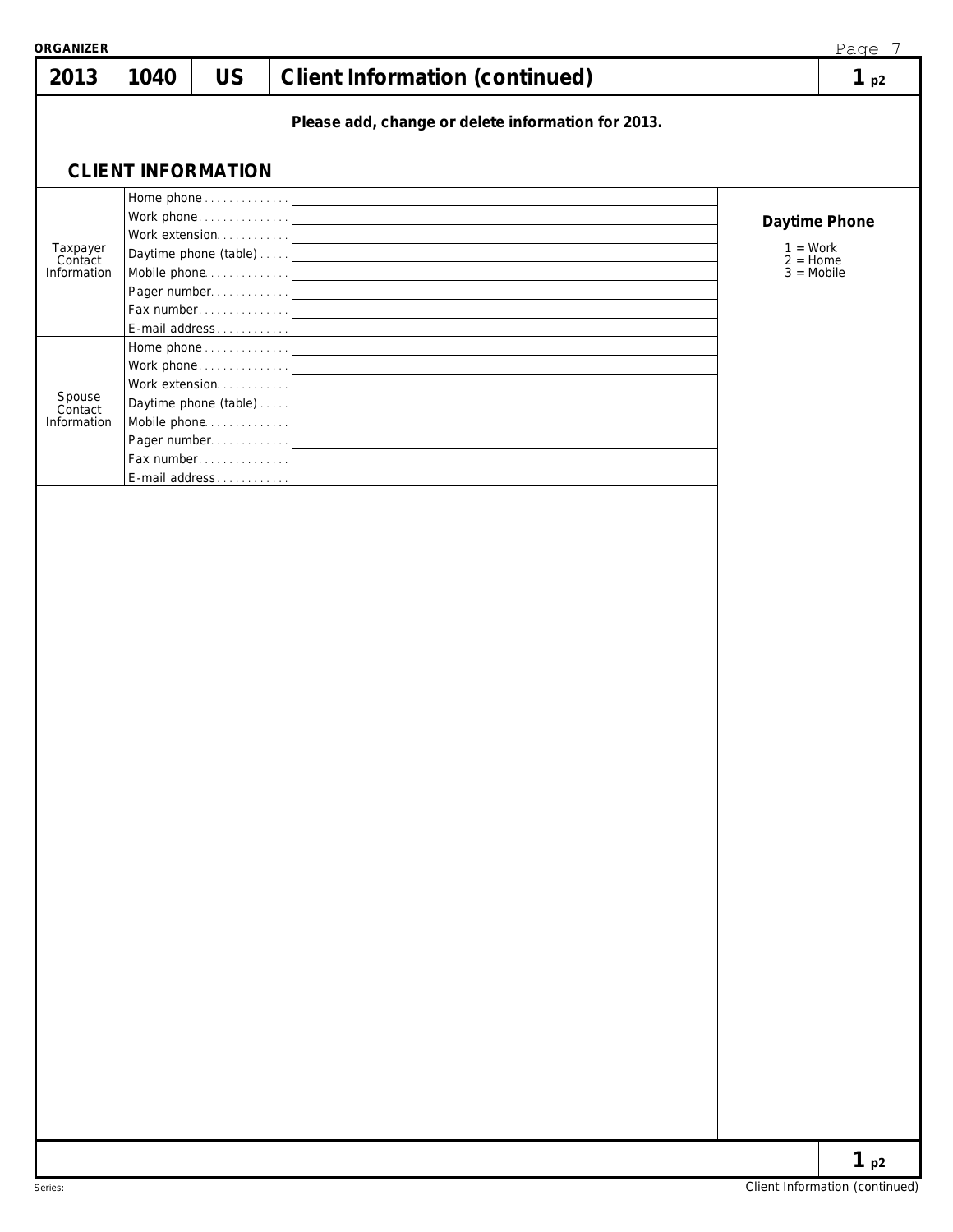| 1040 |                   |            |                                                                                                                                                                                                                                                                                                                                                                                                                                                                                                                                                                                                                                                               |                                                                                                        |
|------|-------------------|------------|---------------------------------------------------------------------------------------------------------------------------------------------------------------------------------------------------------------------------------------------------------------------------------------------------------------------------------------------------------------------------------------------------------------------------------------------------------------------------------------------------------------------------------------------------------------------------------------------------------------------------------------------------------------|--------------------------------------------------------------------------------------------------------|
|      | <b>US</b>         | Dependents |                                                                                                                                                                                                                                                                                                                                                                                                                                                                                                                                                                                                                                                               | $\overline{2}$                                                                                         |
|      |                   |            |                                                                                                                                                                                                                                                                                                                                                                                                                                                                                                                                                                                                                                                               |                                                                                                        |
|      |                   |            |                                                                                                                                                                                                                                                                                                                                                                                                                                                                                                                                                                                                                                                               |                                                                                                        |
|      |                   | Dependent  | Dependent                                                                                                                                                                                                                                                                                                                                                                                                                                                                                                                                                                                                                                                     |                                                                                                        |
|      |                   |            |                                                                                                                                                                                                                                                                                                                                                                                                                                                                                                                                                                                                                                                               |                                                                                                        |
|      |                   |            |                                                                                                                                                                                                                                                                                                                                                                                                                                                                                                                                                                                                                                                               | <b>Type of Dependent</b>                                                                               |
|      |                   |            |                                                                                                                                                                                                                                                                                                                                                                                                                                                                                                                                                                                                                                                               |                                                                                                        |
|      |                   |            |                                                                                                                                                                                                                                                                                                                                                                                                                                                                                                                                                                                                                                                               | $1 =$ Child living w/taxpayer<br>$2 =$ Child not living w/taxpayer<br>$3 =$ Dependent other than child |
|      |                   |            |                                                                                                                                                                                                                                                                                                                                                                                                                                                                                                                                                                                                                                                               | $4 =$ Head of household only,<br>not a dependent                                                       |
|      |                   |            |                                                                                                                                                                                                                                                                                                                                                                                                                                                                                                                                                                                                                                                               | $5 =$ Earned income credit only,                                                                       |
|      |                   |            |                                                                                                                                                                                                                                                                                                                                                                                                                                                                                                                                                                                                                                                               | not a dependent                                                                                        |
|      |                   |            |                                                                                                                                                                                                                                                                                                                                                                                                                                                                                                                                                                                                                                                               |                                                                                                        |
|      |                   |            |                                                                                                                                                                                                                                                                                                                                                                                                                                                                                                                                                                                                                                                               | <b>Earned Income Credit</b>                                                                            |
|      |                   |            |                                                                                                                                                                                                                                                                                                                                                                                                                                                                                                                                                                                                                                                               |                                                                                                        |
|      |                   |            |                                                                                                                                                                                                                                                                                                                                                                                                                                                                                                                                                                                                                                                               | $1$ = When applicable (default)                                                                        |
|      |                   |            |                                                                                                                                                                                                                                                                                                                                                                                                                                                                                                                                                                                                                                                               | $2 =$ Student age 19 to 23<br>$3 = Disabeled$                                                          |
|      |                   |            |                                                                                                                                                                                                                                                                                                                                                                                                                                                                                                                                                                                                                                                               | $4 = Force$<br>$5 =$ Suppress                                                                          |
|      |                   |            |                                                                                                                                                                                                                                                                                                                                                                                                                                                                                                                                                                                                                                                               |                                                                                                        |
|      |                   |            |                                                                                                                                                                                                                                                                                                                                                                                                                                                                                                                                                                                                                                                               |                                                                                                        |
|      |                   |            |                                                                                                                                                                                                                                                                                                                                                                                                                                                                                                                                                                                                                                                               | NOTE: If you claim the earned                                                                          |
|      |                   |            |                                                                                                                                                                                                                                                                                                                                                                                                                                                                                                                                                                                                                                                               | income credit, please provide                                                                          |
|      |                   |            |                                                                                                                                                                                                                                                                                                                                                                                                                                                                                                                                                                                                                                                               | proof that your child is a res-<br>ident of the U.S. This proof is                                     |
|      |                   |            |                                                                                                                                                                                                                                                                                                                                                                                                                                                                                                                                                                                                                                                               | typically in the form of:                                                                              |
|      |                   |            |                                                                                                                                                                                                                                                                                                                                                                                                                                                                                                                                                                                                                                                               | 1. School records or statement<br>2. Landlord or property man-                                         |
|      |                   |            |                                                                                                                                                                                                                                                                                                                                                                                                                                                                                                                                                                                                                                                               | agement statement                                                                                      |
|      |                   |            |                                                                                                                                                                                                                                                                                                                                                                                                                                                                                                                                                                                                                                                               | 3. Health care provider<br>statement                                                                   |
|      |                   |            |                                                                                                                                                                                                                                                                                                                                                                                                                                                                                                                                                                                                                                                               | 4. Medical records<br>5. Child care provider records                                                   |
|      |                   |            |                                                                                                                                                                                                                                                                                                                                                                                                                                                                                                                                                                                                                                                               | 6. Placement agency statement<br>7. Social service records or                                          |
|      |                   |            |                                                                                                                                                                                                                                                                                                                                                                                                                                                                                                                                                                                                                                                               | statement                                                                                              |
|      |                   |            |                                                                                                                                                                                                                                                                                                                                                                                                                                                                                                                                                                                                                                                               | 8. Place of worship statement<br>9. Indian tribe office statement                                      |
|      |                   |            |                                                                                                                                                                                                                                                                                                                                                                                                                                                                                                                                                                                                                                                               | 10. Employer statement                                                                                 |
|      |                   |            |                                                                                                                                                                                                                                                                                                                                                                                                                                                                                                                                                                                                                                                               |                                                                                                        |
|      |                   |            |                                                                                                                                                                                                                                                                                                                                                                                                                                                                                                                                                                                                                                                               |                                                                                                        |
|      |                   |            |                                                                                                                                                                                                                                                                                                                                                                                                                                                                                                                                                                                                                                                               | NOTE: If your child is disabled,<br>please provide one of the fol-                                     |
|      |                   |            |                                                                                                                                                                                                                                                                                                                                                                                                                                                                                                                                                                                                                                                               | lowing forms of proof of disa-                                                                         |
|      |                   |            |                                                                                                                                                                                                                                                                                                                                                                                                                                                                                                                                                                                                                                                               | bility:                                                                                                |
|      |                   |            |                                                                                                                                                                                                                                                                                                                                                                                                                                                                                                                                                                                                                                                               | 1. Doctor statement<br>2. Other health care provider                                                   |
|      |                   |            |                                                                                                                                                                                                                                                                                                                                                                                                                                                                                                                                                                                                                                                               | statement<br>3. Social services agency or                                                              |
|      |                   |            |                                                                                                                                                                                                                                                                                                                                                                                                                                                                                                                                                                                                                                                               | program statement                                                                                      |
|      |                   |            |                                                                                                                                                                                                                                                                                                                                                                                                                                                                                                                                                                                                                                                               |                                                                                                        |
|      |                   |            |                                                                                                                                                                                                                                                                                                                                                                                                                                                                                                                                                                                                                                                               |                                                                                                        |
|      |                   |            |                                                                                                                                                                                                                                                                                                                                                                                                                                                                                                                                                                                                                                                               |                                                                                                        |
|      |                   |            |                                                                                                                                                                                                                                                                                                                                                                                                                                                                                                                                                                                                                                                               |                                                                                                        |
|      | <b>DEPENDENTS</b> |            | First name<br>Type of dependent (see table)<br>Earned income credit (see table)<br>Claimed by: 1=taxpayer, 2=spouse<br>Dependent<br>Date of birth (m/d/y)<br>Type of dependent (see table)<br>Earned income credit (see table).<br>Claimed by: 1=taxpayer, 2=spouse<br>Dependent<br>Last name<br>Date of birth (m/d/y) <br>Social security number<br>Type of dependent (see table)<br>Earned income credit (see table)<br>Claimed by: 1=taxpayer, 2=spouse<br>Dependent<br>First name<br>Last name<br>Social security number<br>Months lived at home<br>Type of dependent (see table)<br>Earned income credit (see table)<br>Claimed by: 1=taxpayer, 2=spouse | Please add, change or delete information for 2013.<br>Dependent<br>Dependent<br>Dependent              |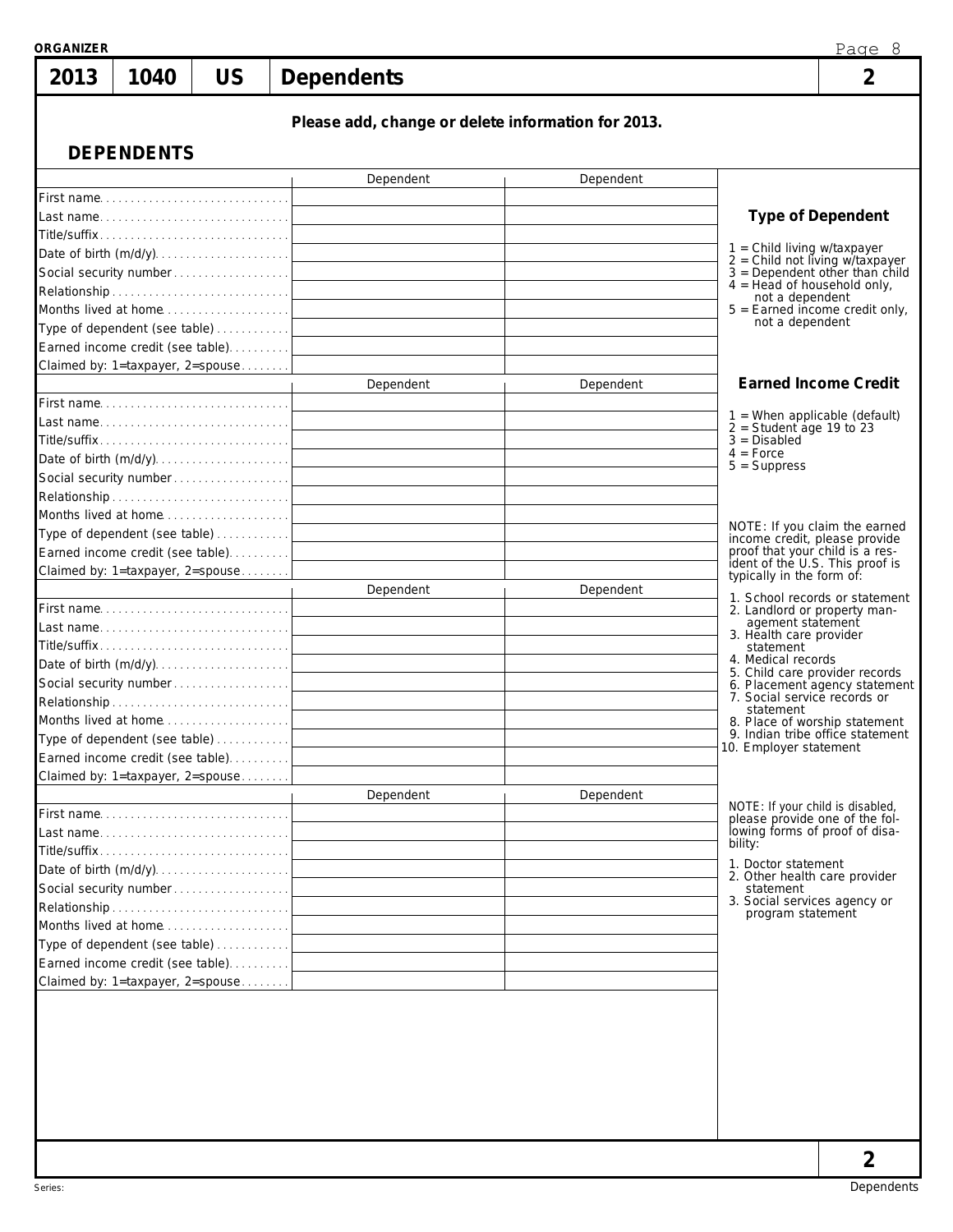| ORGANIZER |      |               |                                                                                                                                                                                                                                                                                                                                                                                                                           | Page 9 |  |  |  |  |  |
|-----------|------|---------------|---------------------------------------------------------------------------------------------------------------------------------------------------------------------------------------------------------------------------------------------------------------------------------------------------------------------------------------------------------------------------------------------------------------------------|--------|--|--|--|--|--|
| 2013      | 1040 | <b>US</b>     | <b>Miscellaneous Questions</b>                                                                                                                                                                                                                                                                                                                                                                                            |        |  |  |  |  |  |
|           |      |               | If any of the following items pertain to you or your spouse for 2013, please check the appropriate box and provide additional information if necessary.                                                                                                                                                                                                                                                                   |        |  |  |  |  |  |
| YES       | NO.  |               | PERSONAL INFORMATION<br>Did your marital status change during the year?                                                                                                                                                                                                                                                                                                                                                   |        |  |  |  |  |  |
|           |      |               | Did your address change during the year?                                                                                                                                                                                                                                                                                                                                                                                  |        |  |  |  |  |  |
|           |      |               | Could you be claimed as a dependent on another person's tax return for 2013?                                                                                                                                                                                                                                                                                                                                              |        |  |  |  |  |  |
|           |      |               | <b>DEPENDENTS</b><br>Were there any changes in dependents?                                                                                                                                                                                                                                                                                                                                                                |        |  |  |  |  |  |
|           |      |               | Were any of your unmarried children who might be claimed as dependents 19 years of age or older (or 24 years or older if student) at the end of 2013?                                                                                                                                                                                                                                                                     |        |  |  |  |  |  |
|           |      |               | Did you have any children under age 19 or full-time students under age 24 at the end of 2013, with interest and dividend income in excess of \$1,000, or total investment income in excess of \$2,000?                                                                                                                                                                                                                    |        |  |  |  |  |  |
|           |      | <b>INCOME</b> | Did you receive unreported tip income of \$20 or more in any month?<br>Did you cash any Series EE U.S. savings bonds issued after 1989 and pay qualified higher education expenses for<br>yourself, your spouse, or your dependents?<br>Did you receive any disability income?<br>Did you have any foreign income or pay any foreign taxes?                                                                               |        |  |  |  |  |  |
|           |      |               | PURCHASES, SALES AND DEBT<br>Did you start a business or farm, purchase rental or royalty property, or acquire an interest in a partnership, S corporation, trust, or REMIC?<br>Did you purchase or dispose of any business assets (furniture, equipment, vehicles, real estate, etc.), or convert any<br>personal assets to business use?<br>Did you buy or sell any stocks, bonds or other investment property in 2013? |        |  |  |  |  |  |
|           |      |               | Did you purchase, sell, or refinance your principal home or second home, or did you take a home equity loan?<br>Did you make any residential energy-efficient improvements or purchases involving solar, wind, geothermal or fuel<br>cell energy sources?                                                                                                                                                                 |        |  |  |  |  |  |
|           |      |               | Did you have any debts cancelled or forgiven?<br>Does anyone owe you money which has become uncollectible?                                                                                                                                                                                                                                                                                                                |        |  |  |  |  |  |
|           |      |               |                                                                                                                                                                                                                                                                                                                                                                                                                           |        |  |  |  |  |  |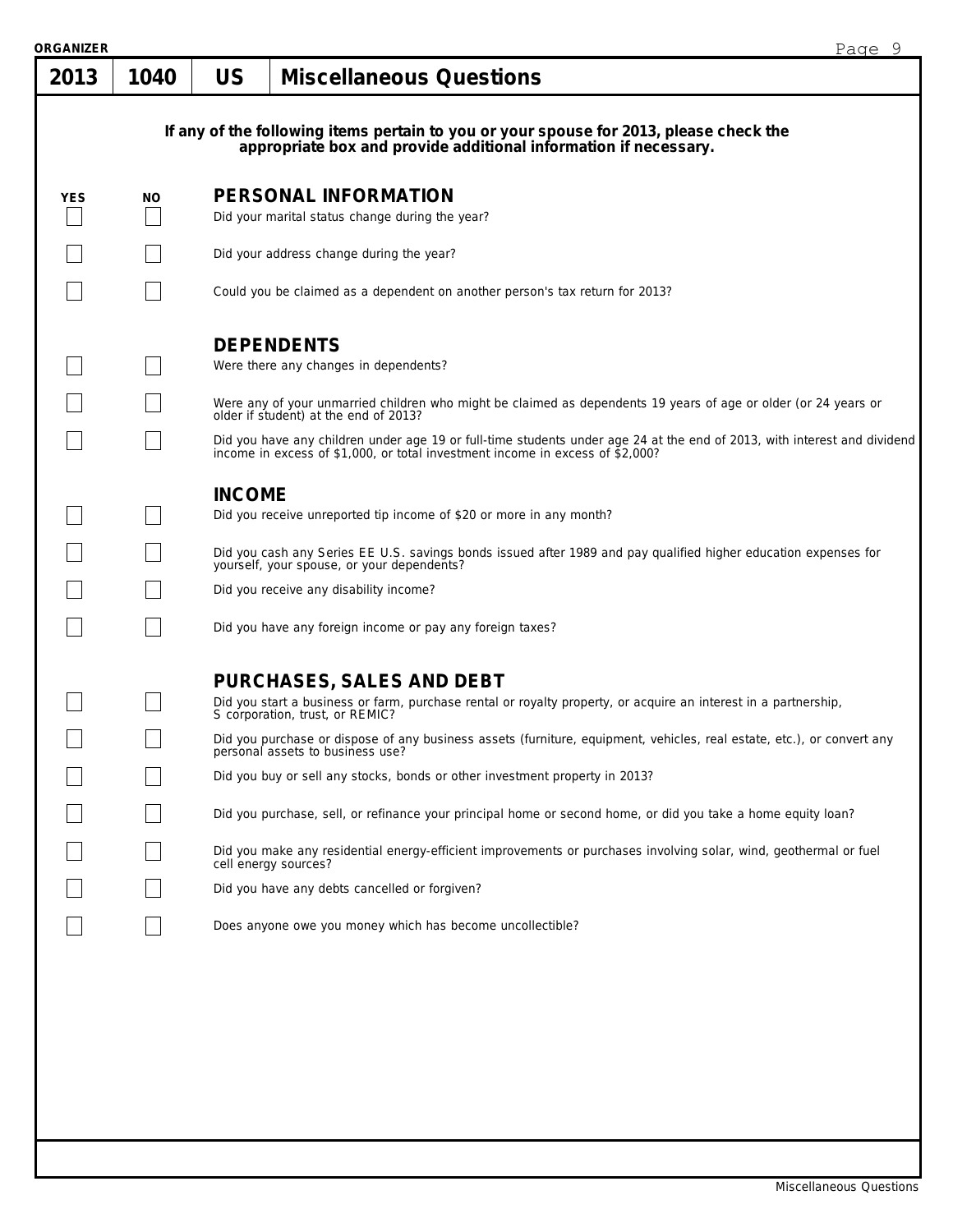| ORGANIZER  |      |                                        |                                                                                                                                                                                                                                                                                                                                                                                                                                       | Page 10 |
|------------|------|----------------------------------------|---------------------------------------------------------------------------------------------------------------------------------------------------------------------------------------------------------------------------------------------------------------------------------------------------------------------------------------------------------------------------------------------------------------------------------------|---------|
| 2013       | 1040 | <b>US</b>                              | <b>Miscellaneous Questions (continued)</b>                                                                                                                                                                                                                                                                                                                                                                                            |         |
|            |      |                                        | If any of the following items pertain to you or your spouse for 2013, please check the<br>appropriate box and provide additional information if necessary.                                                                                                                                                                                                                                                                            |         |
| <b>YES</b> | NO.  |                                        | <b>RETIREMENT PLANS</b><br>Did you receive a distribution from a retirement plan (401(k), IRA, SEP, SIMPLE, Qualified Plan, etc.)?                                                                                                                                                                                                                                                                                                    |         |
|            |      |                                        | Did you make a contribution to a retirement plan (401(k), IRA, SEP, SIMPLE, Qualified Plan, etc.)?                                                                                                                                                                                                                                                                                                                                    |         |
|            |      |                                        | Did you transfer or rollover any amount from one retirement plan to another retirement plan?                                                                                                                                                                                                                                                                                                                                          |         |
|            |      | <b>EDUCATION</b><br>vocational school? | Did you receive a distribution from an Education Savings Account or a Qualified Tuition Program?<br>Did you, your spouse, or a dependent incur any tuition expenses that are required to attend a college, university, or                                                                                                                                                                                                             |         |
|            |      |                                        | <b>ITEMIZED DEDUCTIONS</b><br>Did you incur a loss because of damaged or stolen property?<br>Did you work out of town for part of the year?<br>Did you use your car on the job (other than to and from work)?                                                                                                                                                                                                                         |         |
|            |      | refunded)?                             | <b>ESTIMATED TAXES</b><br>Did you apply an overpayment of 2012 taxes to your 2013 estimated tax (instead of being refunded)?<br>If you have an overpayment of 2013 taxes, do you want the excess applied to your 2014 estimated tax (instead of being<br>Do you expect your 2014 taxable income and withholdings to be different from 2013?                                                                                           |         |
|            |      |                                        | <b>MISCELLANEOUS</b><br>Do you want to allocate \$3 to the Presidential Election Campaign Fund?<br>Does your spouse want to allocate \$3 to the Presidential Election Campaign Fund?<br>May the IRS discuss your tax return with your preparer?<br>Did you have an interest in or signature or other authority over a financial account in a foreign country, such as a bank account, securities account, or other financial account? |         |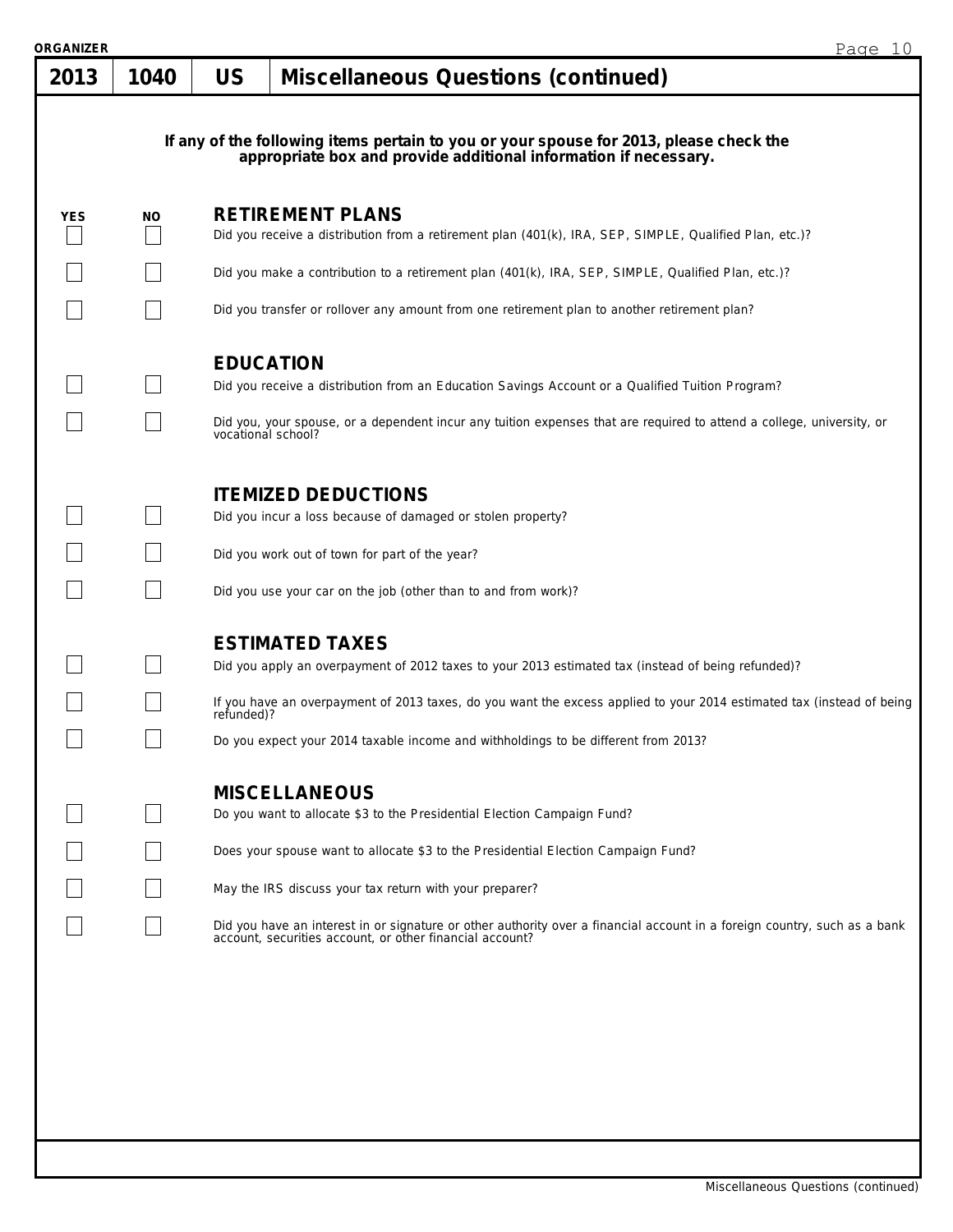| ORGANIZER  |           |           |                                                                                                                                                                                                                                                                                                                                                                      | Page 11 |  |  |  |  |
|------------|-----------|-----------|----------------------------------------------------------------------------------------------------------------------------------------------------------------------------------------------------------------------------------------------------------------------------------------------------------------------------------------------------------------------|---------|--|--|--|--|
| 2013       | 1040      | <b>US</b> | <b>Miscellaneous Questions (continued)</b>                                                                                                                                                                                                                                                                                                                           |         |  |  |  |  |
|            |           |           | If any of the following items pertain to you or your spouse for 2013, please check the<br>appropriate box and provide additional information if necessary.                                                                                                                                                                                                           |         |  |  |  |  |
| <b>YES</b> | <b>NO</b> |           | <b>MISCELLANEOUS (continued)</b>                                                                                                                                                                                                                                                                                                                                     |         |  |  |  |  |
|            |           |           | Did you receive a distribution from, or were you the grantor of, or transferor to, a foreign trust?                                                                                                                                                                                                                                                                  |         |  |  |  |  |
|            |           |           | Was your home rented out or used for business?                                                                                                                                                                                                                                                                                                                       |         |  |  |  |  |
|            |           |           | Did you have a medical savings account (MSA), a Medicare Advantage MSA, or acquire an interest in an MSA or a<br>Medicare Advantage MSA because of the death of the account holder? Or, were you a policyholder who received<br>payments under a long-term care (LTC) insurance contract or received any accelerated death benefits from a life<br>insurance policy? |         |  |  |  |  |
|            |           |           | Did you incur moving expenses due to a change of employment?                                                                                                                                                                                                                                                                                                         |         |  |  |  |  |
|            |           |           | Did you engage the services of any household employees?                                                                                                                                                                                                                                                                                                              |         |  |  |  |  |
|            |           |           | Were you notified or audited by either the Internal Revenue Service or the State taxing agency?                                                                                                                                                                                                                                                                      |         |  |  |  |  |
|            |           |           | Did you or your spouse make any gifts to an individual that total more than \$14,000, or any gifts to a trust?                                                                                                                                                                                                                                                       |         |  |  |  |  |
|            |           |           |                                                                                                                                                                                                                                                                                                                                                                      |         |  |  |  |  |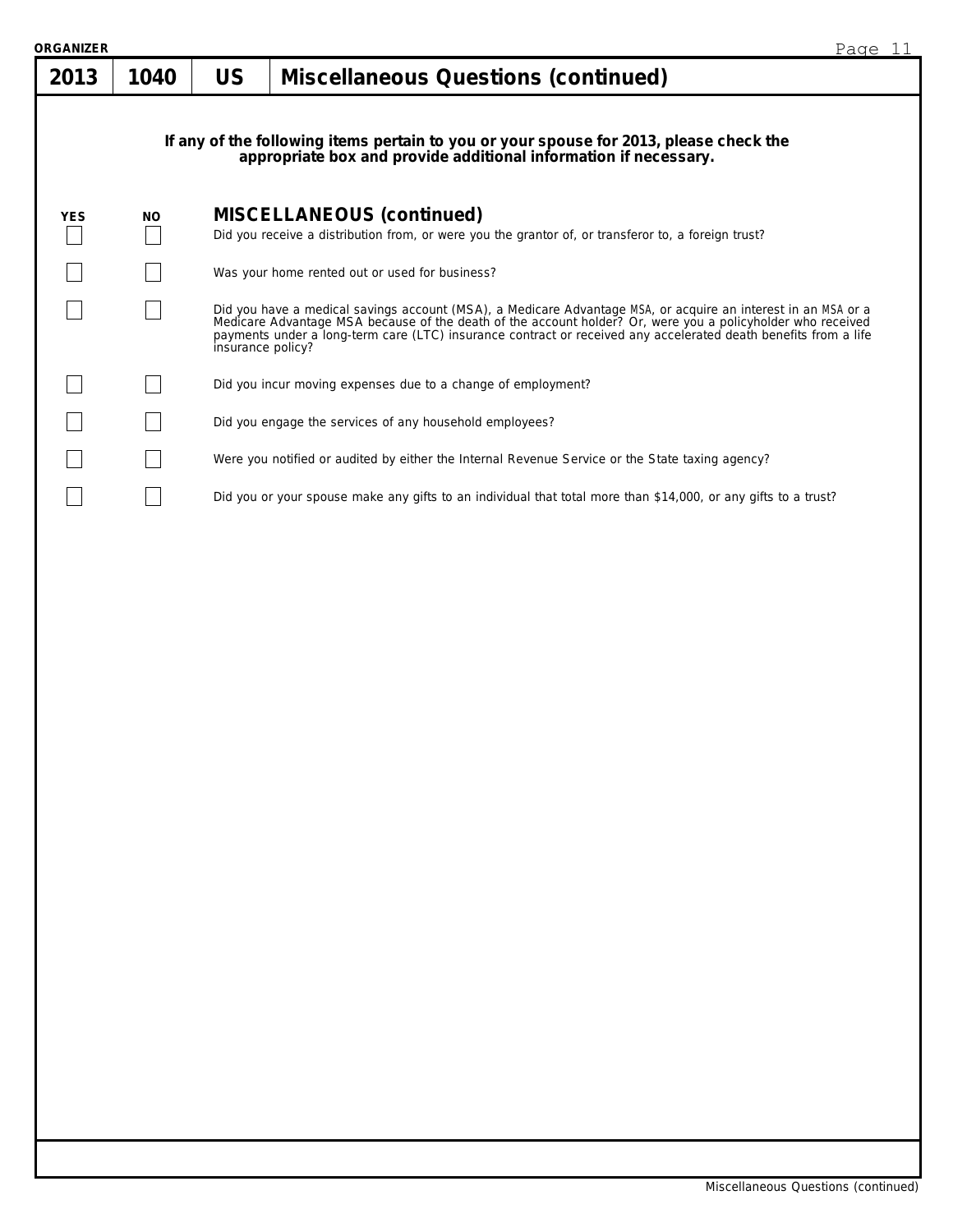| RGANIZER<br>2013 | 1040                                                                                                                                                       | <b>US</b>       | 12<br>Page<br><b>Miscellaneous Questions</b>                                                                                             |  |  |  |  |  |  |  |  |
|------------------|------------------------------------------------------------------------------------------------------------------------------------------------------------|-----------------|------------------------------------------------------------------------------------------------------------------------------------------|--|--|--|--|--|--|--|--|
|                  | If any of the following items pertain to you or your spouse for 2013, please check the<br>appropriate box and provide additional information if necessary. |                 |                                                                                                                                          |  |  |  |  |  |  |  |  |
| <b>YES</b>       | NO.                                                                                                                                                        |                 | Did your marital status change during the year?                                                                                          |  |  |  |  |  |  |  |  |
|                  |                                                                                                                                                            |                 | Did your address change during the year?                                                                                                 |  |  |  |  |  |  |  |  |
|                  |                                                                                                                                                            |                 | Could you be claimed as a dependent on another person's tax return?                                                                      |  |  |  |  |  |  |  |  |
|                  |                                                                                                                                                            |                 | Were there any changes in dependents?                                                                                                    |  |  |  |  |  |  |  |  |
|                  |                                                                                                                                                            |                 | Did you receive unreported tip income of \$20 or more in any month?                                                                      |  |  |  |  |  |  |  |  |
|                  |                                                                                                                                                            |                 | Did you receive any disability income?                                                                                                   |  |  |  |  |  |  |  |  |
|                  |                                                                                                                                                            |                 | Did you buy or sell any stocks, bonds or other investment property?                                                                      |  |  |  |  |  |  |  |  |
|                  |                                                                                                                                                            |                 | Did you purchase, sell, or refinance your principal home or second home, or did you take a home equity loan?                             |  |  |  |  |  |  |  |  |
|                  |                                                                                                                                                            | energy sources? | Did you make any residential energy-efficient improvements or purchases involving solar, wind, geothermal or fuel cell                   |  |  |  |  |  |  |  |  |
|                  |                                                                                                                                                            |                 | Did you receive a distribution from or make a contribution to a retirement plan (401(k), IRA, etc.)?                                     |  |  |  |  |  |  |  |  |
|                  |                                                                                                                                                            |                 | Did you transfer or rollover any amount from one retirement plan to another?                                                             |  |  |  |  |  |  |  |  |
|                  |                                                                                                                                                            |                 | Did you convert part or all of your traditional/SEP/SIMPLE IRA to a Roth IRA?                                                            |  |  |  |  |  |  |  |  |
|                  |                                                                                                                                                            |                 | Did you, your spouse, or a dependent incur any tuition expenses that are required to attend a college, university, or vocational school? |  |  |  |  |  |  |  |  |
|                  |                                                                                                                                                            |                 | Did you incur a loss because of damaged or stolen property?                                                                              |  |  |  |  |  |  |  |  |
|                  |                                                                                                                                                            |                 | Did you use your car on the job (other than to and from work)?                                                                           |  |  |  |  |  |  |  |  |
|                  |                                                                                                                                                            |                 | May the IRS discuss your tax return with your preparer?                                                                                  |  |  |  |  |  |  |  |  |
|                  |                                                                                                                                                            |                 | Was your home rented out or used for business?                                                                                           |  |  |  |  |  |  |  |  |
|                  |                                                                                                                                                            |                 | Were you notified or audited by either the IRS or the State taxing agency?                                                               |  |  |  |  |  |  |  |  |
|                  |                                                                                                                                                            |                 |                                                                                                                                          |  |  |  |  |  |  |  |  |
|                  |                                                                                                                                                            |                 |                                                                                                                                          |  |  |  |  |  |  |  |  |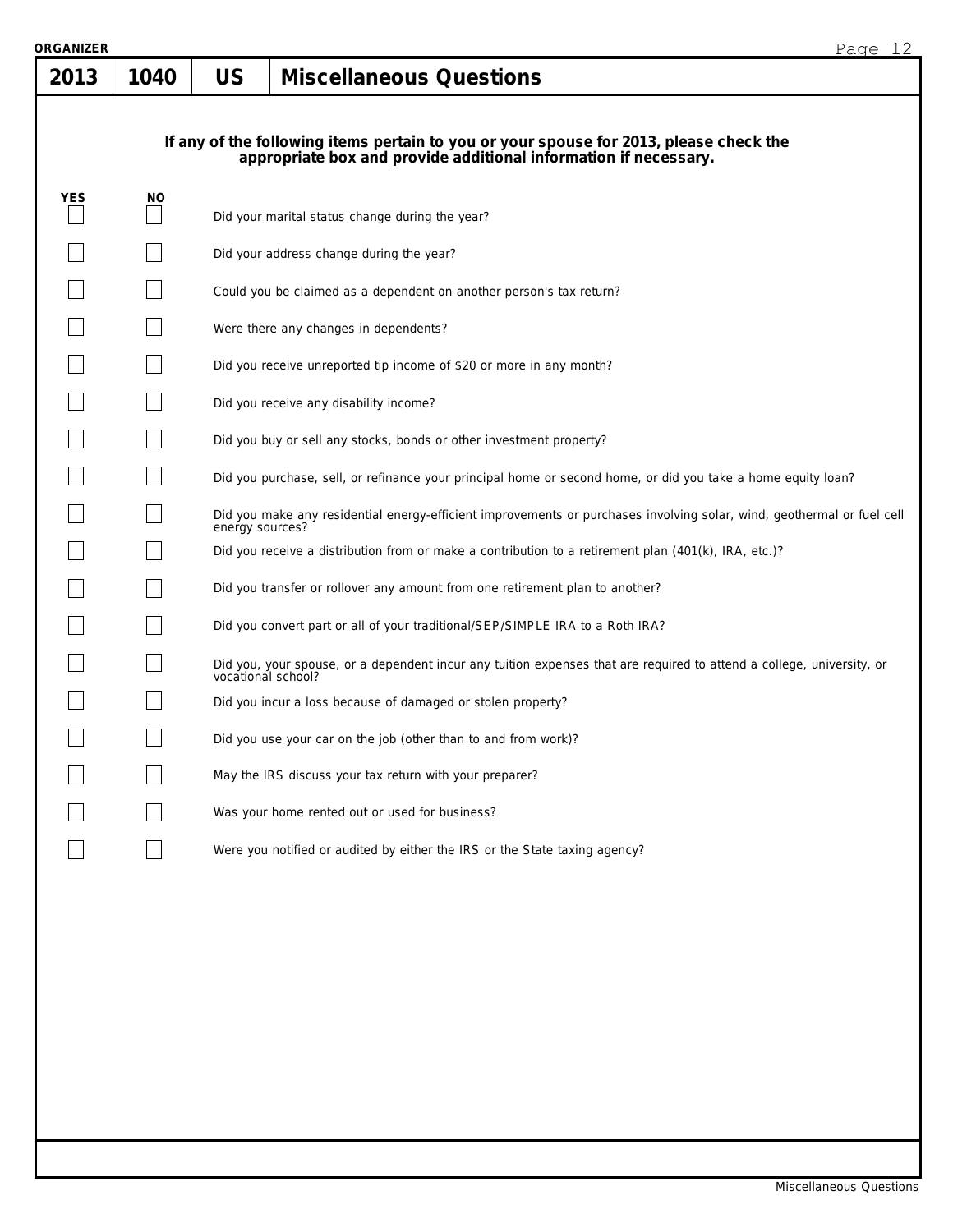| 2013         | 1040                                 | <b>US</b>                       |                                         |            |                                                                                                                   | Direct Deposit & Estimates (Form 1040 ES) |                                                                                    |                               | 3, 6      |
|--------------|--------------------------------------|---------------------------------|-----------------------------------------|------------|-------------------------------------------------------------------------------------------------------------------|-------------------------------------------|------------------------------------------------------------------------------------|-------------------------------|-----------|
|              |                                      |                                 |                                         |            | Please enter all pertinent 2013 information.                                                                      |                                           |                                                                                    |                               |           |
|              |                                      |                                 |                                         |            |                                                                                                                   |                                           |                                                                                    |                               |           |
|              |                                      |                                 | DIRECT DEPOSIT / ELECTRONIC PAYMENT (3) |            |                                                                                                                   |                                           |                                                                                    |                               |           |
|              |                                      |                                 |                                         |            | 1=direct deposit of federal tax refund into bank account                                                          |                                           |                                                                                    |                               |           |
|              |                                      |                                 |                                         |            |                                                                                                                   |                                           |                                                                                    |                               |           |
|              |                                      |                                 |                                         |            |                                                                                                                   |                                           |                                                                                    |                               |           |
|              | <b>BANK INFORMATION</b>              |                                 |                                         | Percent to |                                                                                                                   |                                           |                                                                                    | Type of                       | Type of   |
|              |                                      |                                 |                                         | Deposit    |                                                                                                                   |                                           |                                                                                    | Account                       | Invest.   |
|              |                                      | Name of Bank                    |                                         | (xx.xx)    | Routing Number                                                                                                    | <b>Account Number</b>                     |                                                                                    | (Table 1)                     | (Table 2) |
|              |                                      |                                 |                                         |            |                                                                                                                   |                                           |                                                                                    |                               |           |
|              |                                      |                                 |                                         |            |                                                                                                                   |                                           |                                                                                    |                               |           |
|              |                                      |                                 | 2013 ESTIMATED TAX / 1040-ES (6)        |            |                                                                                                                   |                                           |                                                                                    |                               |           |
| Federal      |                                      |                                 |                                         |            | <b>Amount Paid</b>                                                                                                | Date Paid                                 | TS                                                                                 | 2013<br><b>Voucher Amount</b> |           |
|              | Overpayment applied from 2012        |                                 |                                         |            |                                                                                                                   |                                           |                                                                                    |                               |           |
|              | 1st quarter payment                  |                                 |                                         |            |                                                                                                                   |                                           |                                                                                    |                               |           |
|              | 2nd quarter payment                  |                                 |                                         |            |                                                                                                                   |                                           |                                                                                    |                               |           |
|              | 3rd quarter payment                  |                                 |                                         |            |                                                                                                                   |                                           |                                                                                    |                               |           |
|              | 4th quarter payment                  |                                 |                                         |            |                                                                                                                   |                                           |                                                                                    |                               |           |
|              |                                      |                                 |                                         |            |                                                                                                                   |                                           |                                                                                    |                               |           |
|              | <b>Additional Estimated</b>          |                                 |                                         |            |                                                                                                                   |                                           |                                                                                    |                               |           |
|              | Tax Payments                         |                                 |                                         |            |                                                                                                                   |                                           |                                                                                    |                               |           |
|              |                                      |                                 |                                         |            |                                                                                                                   |                                           |                                                                                    |                               |           |
|              | Paid with extension                  |                                 |                                         |            |                                                                                                                   |                                           |                                                                                    |                               |           |
| <b>State</b> |                                      |                                 |                                         |            | <b>Amount Paid</b>                                                                                                | Date Paid                                 | TS                                                                                 | 2013<br><b>Voucher Amount</b> |           |
|              | Overpayment applied from 2012.       |                                 |                                         |            |                                                                                                                   |                                           |                                                                                    |                               |           |
|              | 1st quarter payment                  |                                 |                                         |            |                                                                                                                   |                                           |                                                                                    |                               |           |
|              | 2nd quarter payment                  |                                 |                                         |            |                                                                                                                   |                                           |                                                                                    |                               |           |
|              | 3rd quarter payment                  |                                 |                                         |            |                                                                                                                   |                                           |                                                                                    |                               |           |
|              | 4th quarter payment                  |                                 |                                         |            |                                                                                                                   |                                           |                                                                                    |                               |           |
|              |                                      |                                 |                                         |            |                                                                                                                   |                                           |                                                                                    |                               |           |
|              | Additional Estimated<br>Tax Payments |                                 |                                         |            |                                                                                                                   |                                           |                                                                                    |                               |           |
|              |                                      |                                 |                                         |            |                                                                                                                   |                                           |                                                                                    |                               |           |
|              |                                      |                                 |                                         |            |                                                                                                                   |                                           |                                                                                    |                               |           |
|              | Paid with extension.                 |                                 |                                         |            |                                                                                                                   |                                           |                                                                                    |                               |           |
|              |                                      |                                 |                                         |            |                                                                                                                   |                                           |                                                                                    |                               |           |
|              |                                      |                                 |                                         |            |                                                                                                                   |                                           |                                                                                    |                               |           |
|              | 1                                    | <b>Type of Account</b>          |                                         |            | $\overline{2}$                                                                                                    | Type of Investment                        |                                                                                    |                               |           |
|              |                                      | $1 =$ Savings<br>$2 =$ Checking |                                         |            | 1 = Checking or savings (default)<br>2 = Taxpayer's IRA (next year limits)<br>3 = Spouse's IRA (next year limits) | $7 = Other$                               | 6 = Coverdell savings account (ESA)                                                |                               |           |
|              |                                      |                                 |                                         |            | $4 =$ Health savings account (HSA)                                                                                |                                           | 8 = Taxpayer's IRA (current year limits)<br>9 = Spouse's IRA (current year limits) |                               |           |
|              |                                      |                                 |                                         |            | $5 =$ Archer MSA                                                                                                  |                                           |                                                                                    |                               |           |
|              |                                      |                                 |                                         |            |                                                                                                                   |                                           |                                                                                    |                               |           |
|              |                                      |                                 |                                         |            |                                                                                                                   |                                           |                                                                                    |                               |           |

**3, 6**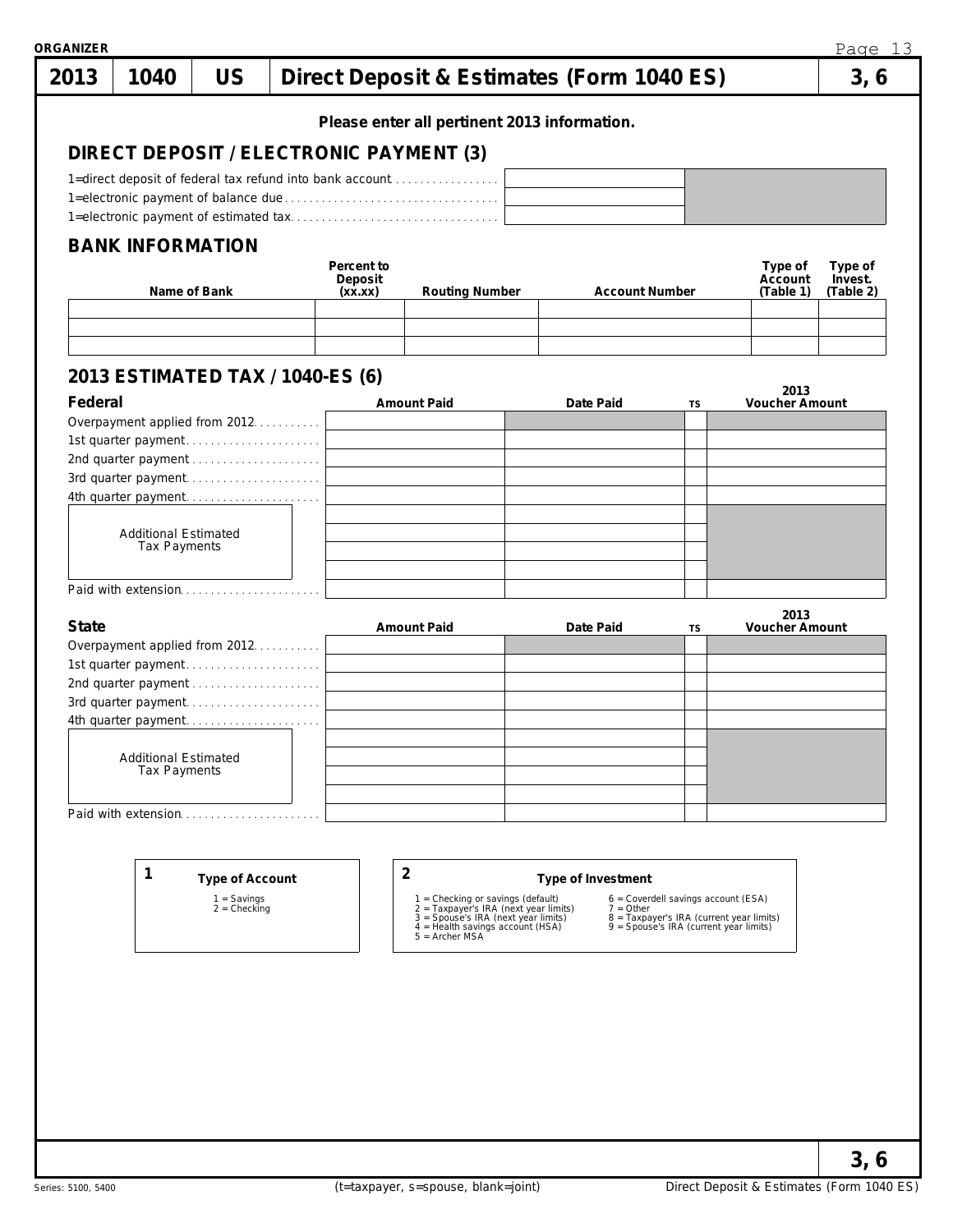| <b>RGANIZER</b> |                                   |           |                                                                                                                      | Page 14 |
|-----------------|-----------------------------------|-----------|----------------------------------------------------------------------------------------------------------------------|---------|
| 2013            | 1040                              | <b>US</b> | Direct Deposit & Estimates (Form 1040 ES) (cont.)                                                                    | 7.1     |
|                 |                                   |           | Please enter all pertinent 2013 information.                                                                         |         |
|                 |                                   |           | APPLICATION OF 2013 OVERPAYMENT (7.1)                                                                                |         |
|                 |                                   |           | If you have an overpayment of 2013 taxes, do you want the excess refunded?<br>or applied to 2014 estimate?           |         |
|                 |                                   |           |                                                                                                                      |         |
|                 |                                   |           | <b>2014 ESTIMATED TAX INFORMATION</b>                                                                                |         |
|                 |                                   |           |                                                                                                                      | No      |
|                 |                                   |           |                                                                                                                      |         |
|                 |                                   |           |                                                                                                                      |         |
|                 | If "yes" explain any differences: |           | <u> Territoria de la contrada de la contrada de la contrada de la contrada de la contrada de la contrada de la c</u> | No      |
|                 |                                   |           |                                                                                                                      |         |
|                 |                                   |           |                                                                                                                      |         |
|                 |                                   |           |                                                                                                                      |         |
|                 |                                   |           |                                                                                                                      |         |
|                 |                                   |           |                                                                                                                      |         |
|                 |                                   |           |                                                                                                                      |         |
|                 |                                   |           |                                                                                                                      | 7.1     |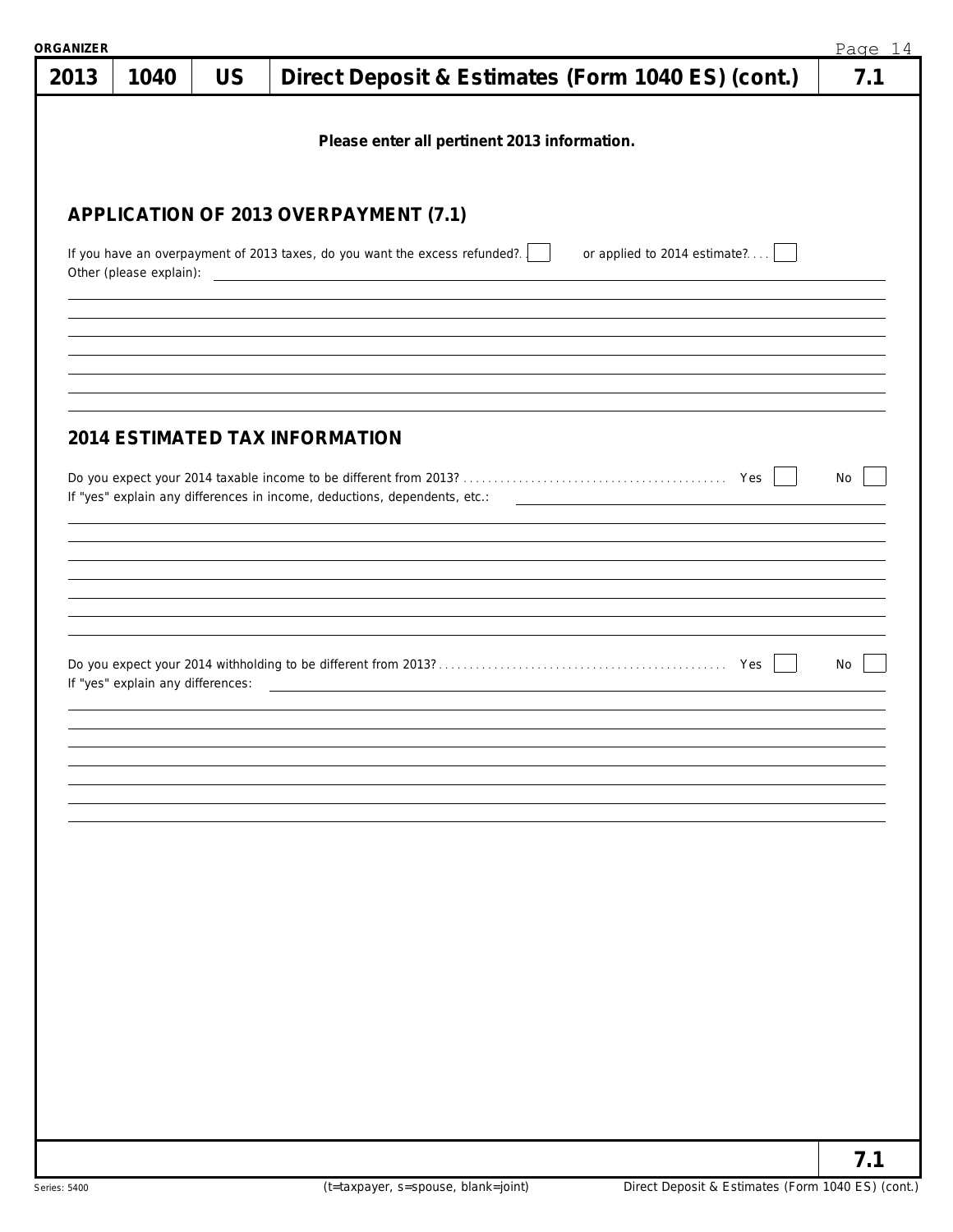| ORGANIZER |  |  |
|-----------|--|--|

|     | <b>ORGANIZER</b>                                                                                                                                                       |                                                  |               |        |                                          |          |                      |                                  |              |                               |      |                                         |                     |                                        |                      |                   | Page 15        |
|-----|------------------------------------------------------------------------------------------------------------------------------------------------------------------------|--------------------------------------------------|---------------|--------|------------------------------------------|----------|----------------------|----------------------------------|--------------|-------------------------------|------|-----------------------------------------|---------------------|----------------------------------------|----------------------|-------------------|----------------|
|     | 2013                                                                                                                                                                   | 1040                                             | <b>US</b>     |        |                                          |          |                      |                                  |              |                               |      | Wages, Pensions, Gambling Winnings      |                     |                                        |                      |                   | 10, 13.1, 13.2 |
|     | Please enter all pertinent 2013 amounts & attach all W-2, W-2G and 1099-R forms.<br>Last year's amounts are provided for your reference.<br>WAGES, SALARIES, TIPS (10) |                                                  |               |        |                                          |          |                      |                                  |              |                               |      |                                         |                     |                                        |                      |                   |                |
|     |                                                                                                                                                                        |                                                  |               |        |                                          |          |                      |                                  |              |                               |      |                                         |                     |                                        |                      |                   |                |
|     | Tax Withheld<br>1=retirement<br>Wages, Tips,<br>plan (Box 13)<br>Other                                                                                                 |                                                  |               |        |                                          |          |                      |                                  |              |                               | 2012 |                                         |                     |                                        |                      |                   |                |
| No. |                                                                                                                                                                        | Name of Employer (Box c)                         |               | spouse |                                          |          |                      | (Box 1)                          | Compensation | Federal<br>(Box 2)            |      | Social<br>Security<br>(Box 4)           | Medicare<br>(Box 6) | State<br>(Box 17)                      |                      | Local<br>(Box 19) | Wages          |
|     |                                                                                                                                                                        |                                                  |               |        |                                          |          |                      |                                  |              |                               |      |                                         |                     |                                        |                      |                   |                |
|     |                                                                                                                                                                        |                                                  |               |        |                                          |          |                      |                                  |              |                               |      |                                         |                     |                                        |                      |                   |                |
|     |                                                                                                                                                                        |                                                  |               |        |                                          |          |                      |                                  |              |                               |      |                                         |                     |                                        |                      |                   |                |
|     |                                                                                                                                                                        |                                                  |               |        |                                          |          |                      |                                  |              |                               |      |                                         |                     |                                        |                      |                   |                |
|     |                                                                                                                                                                        |                                                  |               |        |                                          |          |                      |                                  |              |                               |      |                                         |                     |                                        |                      |                   |                |
|     |                                                                                                                                                                        |                                                  |               |        |                                          |          |                      |                                  |              |                               |      |                                         |                     |                                        |                      |                   |                |
|     |                                                                                                                                                                        | PENSIONS, IRA DISTRIBUTIONS (13.1)               |               |        |                                          |          |                      |                                  |              |                               |      |                                         |                     |                                        |                      |                   |                |
|     |                                                                                                                                                                        |                                                  |               |        |                                          |          | Distribution code #2 |                                  |              |                               |      |                                         |                     | Tax Withheld                           |                      |                   |                |
| No. |                                                                                                                                                                        | Name of Payer                                    |               |        | Distribution code #1<br>1=IRA/SEP/SIMPLE |          |                      | Gross<br>Distribution<br>(Box 1) |              | Taxable<br>Amount<br>(Box 2a) |      | State<br>Federal<br>(Box 4)<br>(Box 12) |                     | Value of<br>all IRAs<br>at<br>12/31/13 | 2012<br>Distribution |                   |                |
|     |                                                                                                                                                                        |                                                  |               |        |                                          | l=spouse |                      |                                  |              |                               |      |                                         |                     |                                        |                      |                   |                |
|     |                                                                                                                                                                        |                                                  |               |        |                                          |          |                      |                                  |              |                               |      |                                         |                     |                                        |                      |                   |                |
|     |                                                                                                                                                                        |                                                  |               |        |                                          |          |                      |                                  |              |                               |      |                                         |                     |                                        |                      |                   |                |
|     |                                                                                                                                                                        |                                                  |               |        |                                          |          |                      |                                  |              |                               |      |                                         |                     |                                        |                      |                   |                |
|     |                                                                                                                                                                        |                                                  |               |        |                                          |          |                      |                                  |              |                               |      |                                         |                     |                                        |                      |                   |                |
|     |                                                                                                                                                                        |                                                  |               |        |                                          |          |                      |                                  |              |                               |      |                                         |                     |                                        |                      |                   |                |
|     |                                                                                                                                                                        |                                                  |               |        |                                          |          |                      |                                  |              |                               |      |                                         |                     |                                        |                      |                   |                |
|     |                                                                                                                                                                        |                                                  |               |        |                                          |          |                      |                                  |              |                               |      |                                         |                     |                                        |                      |                   |                |
|     |                                                                                                                                                                        | GAMBLING WINNINGS (W-2G) (13.2)                  |               |        |                                          |          |                      |                                  |              |                               |      |                                         |                     |                                        | Tax Withheld         |                   |                |
| No. |                                                                                                                                                                        |                                                  | Name of Payer |        |                                          |          |                      |                                  |              | $1 =$ spouse                  |      | Gross Winnings                          |                     |                                        |                      |                   | 2012           |
|     |                                                                                                                                                                        |                                                  |               |        |                                          |          |                      |                                  |              |                               |      | (Box 1)                                 | Federal (Box 4)     |                                        |                      | State (Box 15)    | Winnings       |
|     |                                                                                                                                                                        |                                                  |               |        |                                          |          |                      |                                  |              |                               |      |                                         |                     |                                        |                      |                   |                |
|     |                                                                                                                                                                        |                                                  |               |        |                                          |          |                      |                                  |              |                               |      |                                         |                     |                                        |                      |                   |                |
|     |                                                                                                                                                                        |                                                  |               |        |                                          |          |                      |                                  |              |                               |      |                                         |                     |                                        |                      |                   |                |
|     |                                                                                                                                                                        | <b>GAMBLING LOSSES &amp; WINNINGS (NON W-2G)</b> |               |        |                                          |          |                      |                                  |              |                               |      |                                         |                     |                                        |                      |                   |                |
|     | (13.2)                                                                                                                                                                 |                                                  |               |        |                                          |          |                      |                                  |              |                               |      |                                         | 2013 Amount         | TS                                     |                      | 2012 Amount       |                |
|     |                                                                                                                                                                        |                                                  |               |        |                                          |          |                      |                                  |              |                               |      |                                         |                     |                                        |                      |                   |                |
|     |                                                                                                                                                                        |                                                  |               |        |                                          |          |                      |                                  |              |                               |      |                                         |                     |                                        |                      |                   |                |
|     |                                                                                                                                                                        |                                                  |               |        |                                          |          |                      |                                  |              |                               |      |                                         |                     |                                        |                      |                   | 10, 13.1, 13.2 |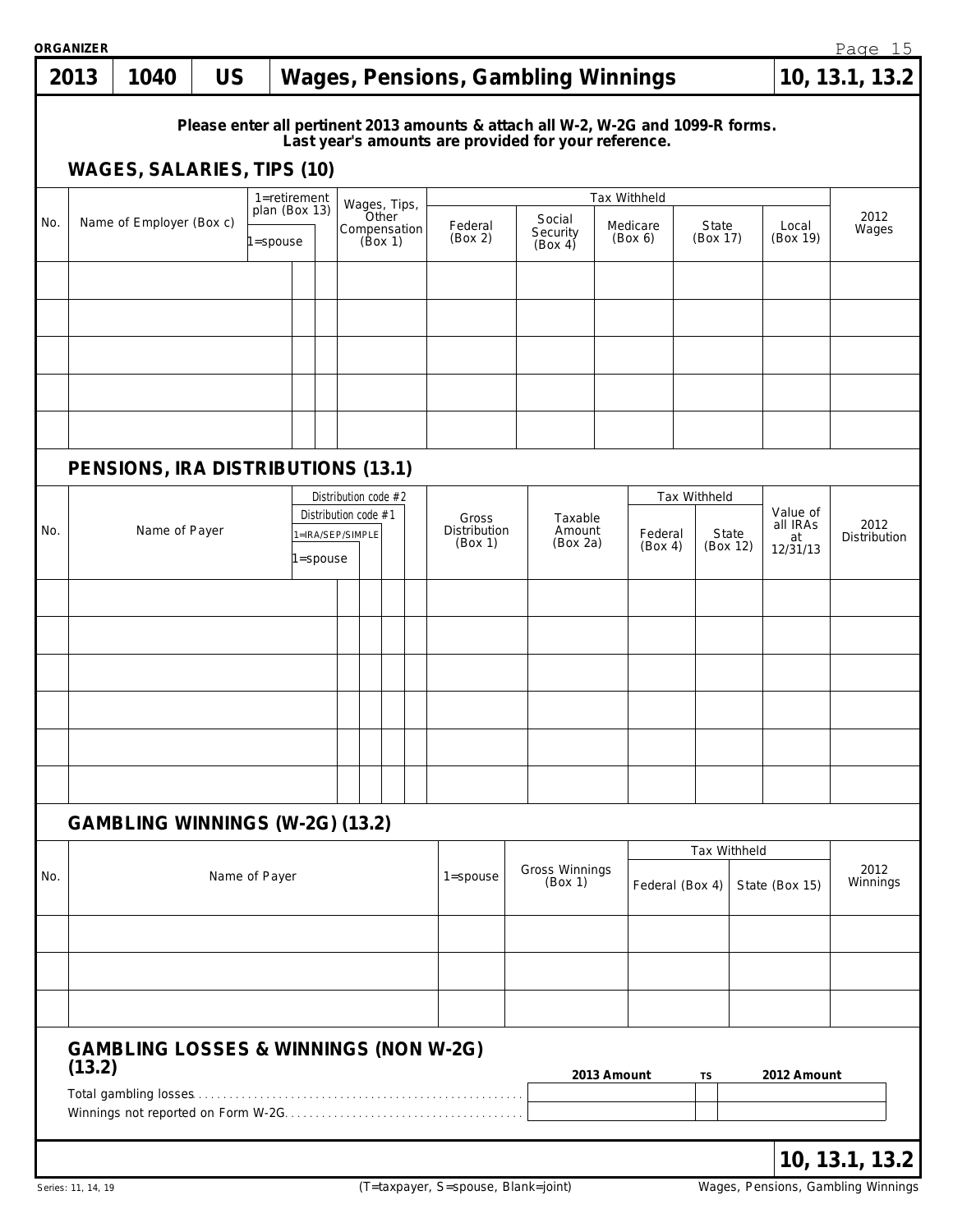|     | ORGANIZER |                                             |           |                      |              |                                                |                                           |  |                                                   |  |                                   |                                                                                                                                                     | Page 16 |                                                       |                                |                   |
|-----|-----------|---------------------------------------------|-----------|----------------------|--------------|------------------------------------------------|-------------------------------------------|--|---------------------------------------------------|--|-----------------------------------|-----------------------------------------------------------------------------------------------------------------------------------------------------|---------|-------------------------------------------------------|--------------------------------|-------------------|
|     | 2013      | 1040                                        | <b>US</b> |                      |              |                                                |                                           |  | <b>Interest &amp; Dividend Income</b>             |  |                                   |                                                                                                                                                     |         |                                                       |                                | 11, 12            |
|     |           | <b>INTEREST INCOME (11)</b>                 |           |                      |              |                                                |                                           |  |                                                   |  |                                   | Please enter all pertinent 2013 amounts & attach all 1099-INT, 1099-OID and 1099-DIV forms.<br>Last year's amounts are provided for your reference. |         |                                                       |                                |                   |
|     |           |                                             |           |                      |              |                                                |                                           |  |                                                   |  |                                   |                                                                                                                                                     |         |                                                       |                                |                   |
|     |           | Name of Payer<br>(also enter SSN & address) |           |                      | 1=taxpayer   |                                                |                                           |  | Interest Income                                   |  |                                   | Tax-Exempt Interest                                                                                                                                 |         |                                                       | Early<br>Withdrawal            | 2012              |
| No. |           | for seller-financed mortgage)               |           |                      | $2 =$ spouse | Banks,<br>S&Ls, C/Us,                          | $etc.$ (Box 1)                            |  | Seller-<br>Financed<br>Mtg. (Box 1)               |  | U.S. Bonds,<br>T-Bills<br>(Box 3) | Total<br>Municipal<br><b>Bonds</b>                                                                                                                  |         | In-state<br>Municipal<br><b>Bonds</b>                 | Penalty<br>(Box 2)             | Interest          |
|     |           |                                             |           |                      |              |                                                |                                           |  |                                                   |  |                                   |                                                                                                                                                     |         |                                                       |                                |                   |
|     |           |                                             |           |                      |              |                                                |                                           |  |                                                   |  |                                   |                                                                                                                                                     |         |                                                       |                                |                   |
|     |           |                                             |           |                      |              |                                                |                                           |  |                                                   |  |                                   |                                                                                                                                                     |         |                                                       |                                |                   |
|     |           |                                             |           |                      |              |                                                |                                           |  |                                                   |  |                                   |                                                                                                                                                     |         |                                                       |                                |                   |
|     |           |                                             |           |                      |              |                                                |                                           |  |                                                   |  |                                   |                                                                                                                                                     |         |                                                       |                                |                   |
|     |           |                                             |           |                      |              |                                                |                                           |  |                                                   |  |                                   |                                                                                                                                                     |         |                                                       |                                |                   |
|     |           |                                             |           |                      |              |                                                |                                           |  |                                                   |  |                                   |                                                                                                                                                     |         |                                                       |                                |                   |
|     |           |                                             |           |                      |              |                                                |                                           |  |                                                   |  |                                   |                                                                                                                                                     |         |                                                       |                                |                   |
|     |           | <b>DIVIDEND INCOME (12)</b>                 |           |                      |              |                                                |                                           |  | Dividend Income                                   |  |                                   | Tax-Exempt Interest                                                                                                                                 |         |                                                       |                                |                   |
| No. |           | Name of Payer                               |           | $1 = tp$<br>$2 = sp$ |              | <b>Total Ordinary</b><br>Dividends<br>(Box 1a) | Qualified<br><b>Dividends</b><br>(Box 1b) |  | <b>Total Capital</b><br>Gain Distrib.<br>(Box 2a) |  | U.S. Bonds<br>(% or amt.)         | Total                                                                                                                                               |         | In-state<br>Municipal Muni-bonds<br>Bonds (% or amt.) | Foreign<br>Tax Paid<br>(Box 6) | 2012<br>Dividends |
|     |           |                                             |           |                      |              |                                                |                                           |  |                                                   |  |                                   |                                                                                                                                                     |         |                                                       |                                |                   |
|     |           |                                             |           |                      |              |                                                |                                           |  |                                                   |  |                                   |                                                                                                                                                     |         |                                                       |                                |                   |
|     |           |                                             |           |                      |              |                                                |                                           |  |                                                   |  |                                   |                                                                                                                                                     |         |                                                       |                                |                   |
|     |           |                                             |           |                      |              |                                                |                                           |  |                                                   |  |                                   |                                                                                                                                                     |         |                                                       |                                |                   |
|     |           |                                             |           |                      |              |                                                |                                           |  |                                                   |  |                                   |                                                                                                                                                     |         |                                                       |                                |                   |
|     |           |                                             |           |                      |              |                                                |                                           |  |                                                   |  |                                   |                                                                                                                                                     |         |                                                       |                                |                   |
|     |           |                                             |           |                      |              |                                                |                                           |  |                                                   |  |                                   |                                                                                                                                                     |         |                                                       |                                |                   |
|     |           |                                             |           |                      |              |                                                |                                           |  |                                                   |  |                                   |                                                                                                                                                     |         |                                                       |                                |                   |
|     |           |                                             |           |                      |              |                                                |                                           |  |                                                   |  |                                   |                                                                                                                                                     |         |                                                       |                                | 11, 12            |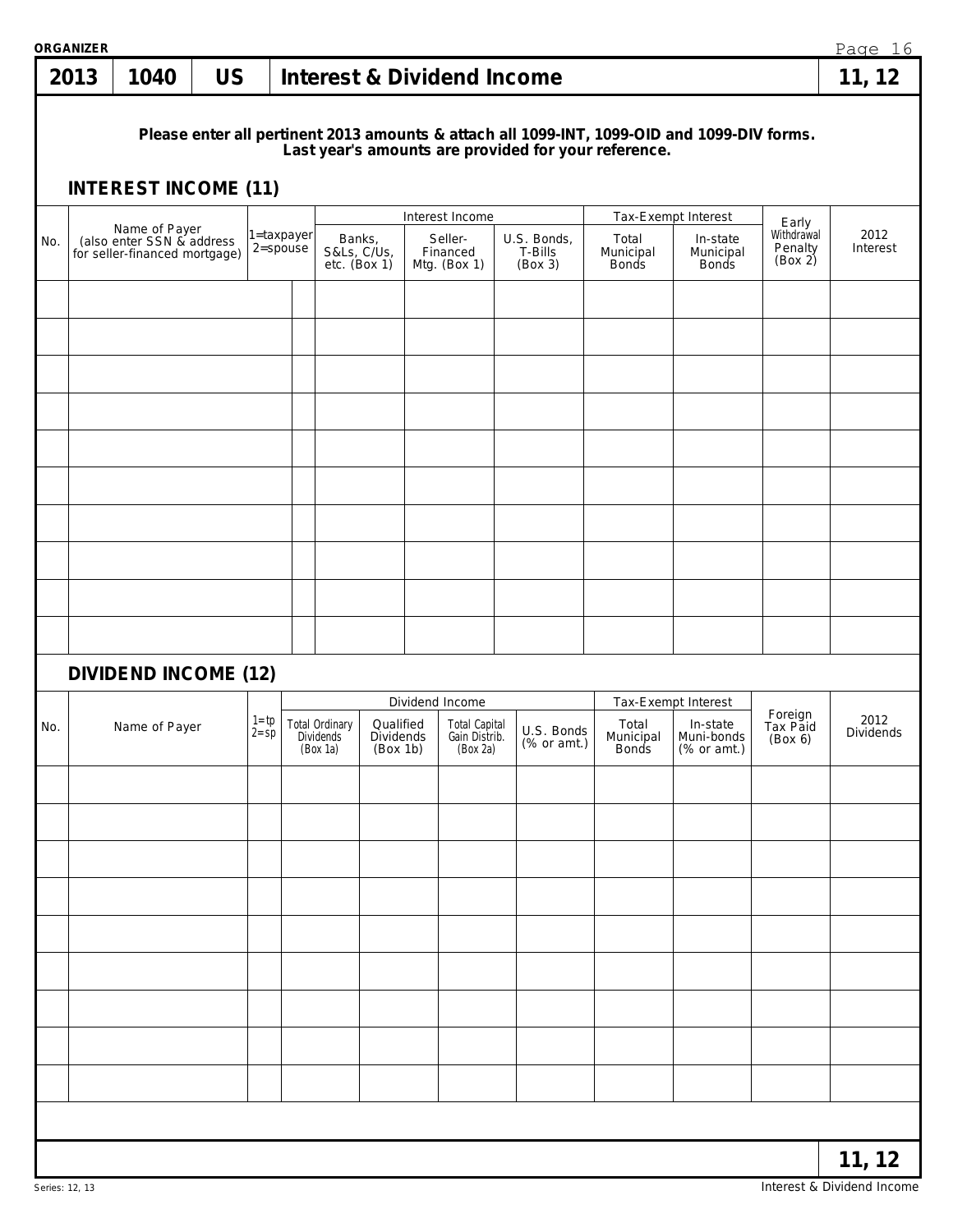| I |  |
|---|--|
|   |  |

**Please enter all pertinent 2013 amounts and attach all 1099-MISC, SSA-1099, and RRB-1099 forms. Last year's amounts are provided for your reference.**

1040 | US | Miscellaneous Income

| <b>MISCELLANEOUS INCOME</b>                     |          | 2013 Amount | 2012 Amount |        |  |
|-------------------------------------------------|----------|-------------|-------------|--------|--|
|                                                 | Taxpayer | Spouse      | Taxpayer    | Spouse |  |
| Social security benefits (SSA-1099, box 5)      |          |             |             |        |  |
| Medicare premiums paid (SSA-1099)               |          |             |             |        |  |
| Tier 1 RR retirement benefits (RRB-1099, box 5) |          |             |             |        |  |
| 1=lump-sum election for SS benefits             |          |             |             |        |  |
|                                                 |          |             |             |        |  |
| Taxable scholarships and fellowships            |          |             |             |        |  |
|                                                 |          |             |             |        |  |
| Household employee income not on W-2.           |          |             |             |        |  |
|                                                 |          |             |             |        |  |
| Alaska permanent fund dividends                 |          |             |             |        |  |
| Income from rental of personal property         |          |             |             |        |  |
| Income subject to S/E tax:                      |          |             |             |        |  |
|                                                 |          |             |             |        |  |
|                                                 |          |             |             |        |  |
|                                                 |          |             |             |        |  |
|                                                 |          |             |             |        |  |
|                                                 |          |             |             |        |  |
|                                                 |          |             |             |        |  |
| Other income (1099-MISC, box 3, 8)              |          |             |             |        |  |
|                                                 |          |             |             |        |  |
|                                                 |          |             |             |        |  |
|                                                 |          |             |             |        |  |
|                                                 |          |             |             |        |  |
|                                                 |          |             |             |        |  |
|                                                 |          |             |             |        |  |
|                                                 |          |             |             |        |  |
| <b>TAX WITHHELD</b> (not entered elsewhere)     |          |             |             |        |  |
|                                                 |          |             |             |        |  |
| Federal income tax withheld                     |          |             |             |        |  |
|                                                 |          |             |             |        |  |
|                                                 |          |             |             |        |  |
|                                                 |          |             |             |        |  |
|                                                 |          |             |             |        |  |
|                                                 |          |             |             |        |  |
|                                                 |          |             |             |        |  |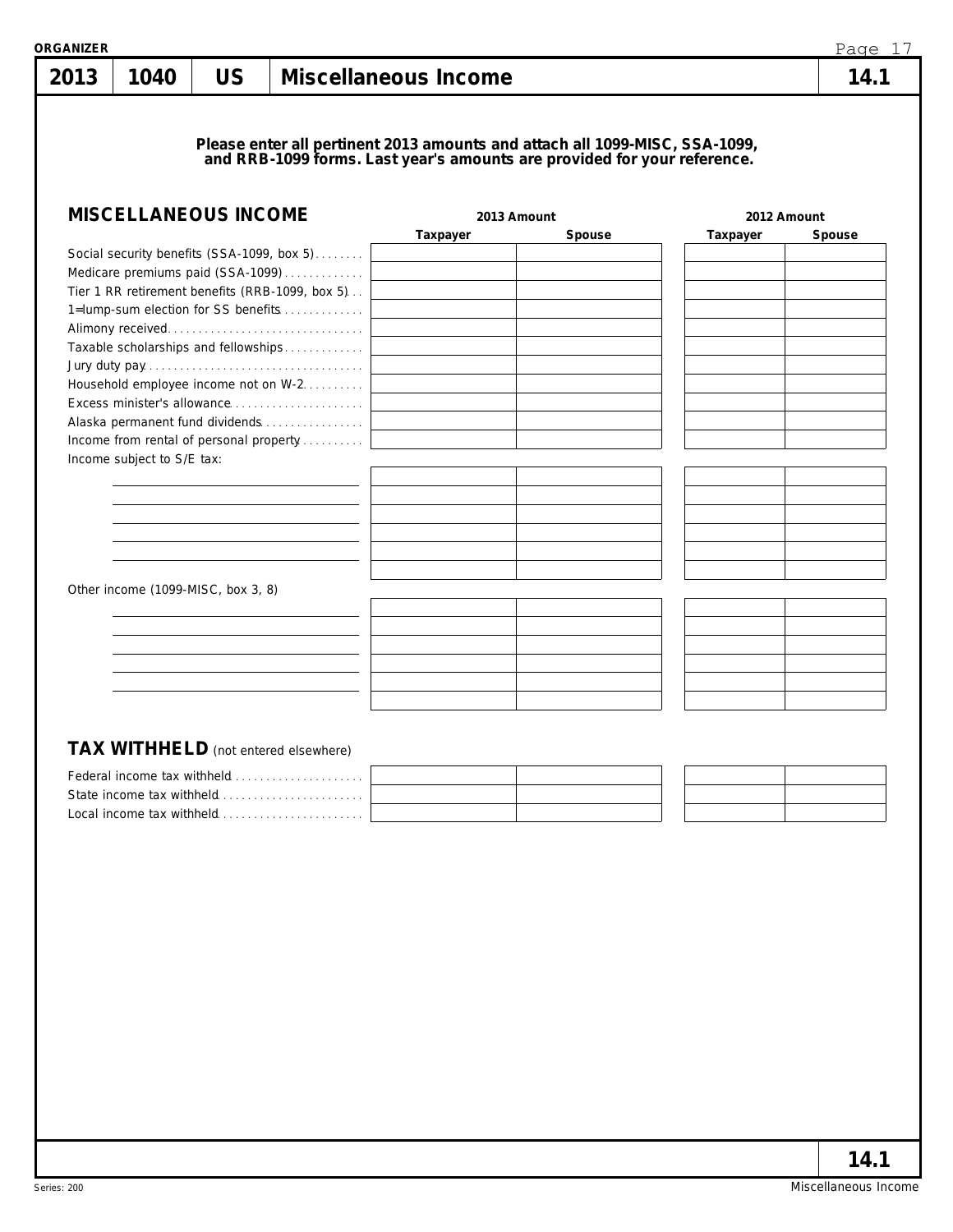| <b>ORGANIZER</b> |      |                                                              |                                                                                                                                                                                                           | Page 18 |
|------------------|------|--------------------------------------------------------------|-----------------------------------------------------------------------------------------------------------------------------------------------------------------------------------------------------------|---------|
| 2013             | 1040 | <b>US</b>                                                    | State & Local Tax Refunds / Unemployment Compensation                                                                                                                                                     | 14.2    |
|                  |      |                                                              | Please add, change or delete 2013 information as appropriate.<br>Be sure to attach all 1099-G forms.<br>STATE AND LOCAL TAX REFUNDS /<br><b>UNEMPLOYMENT COMPENSATION (Form 1099-G)</b>                   |         |
|                  |      |                                                              | 2013 1099-G Amount                                                                                                                                                                                        |         |
| No.              |      | State and local refunds:<br>Taxable grants:<br>Farm amounts: | Unemployment compensation:<br>State and local income tax refund, credit or offsets (Box 2)<br>1=agriculture payments are from conservation reserve program<br>1=box 2 is trade or business income (Box 8) |         |
| No.              |      | State and local refunds:<br>Taxable grants:<br>Farm amounts: | Unemployment compensation:<br>State and local income tax refund, credit or offsets (Box 2)<br>1=agriculture payments are from conservation reserve program<br>1=box 2 is trade or business income (Box 8) |         |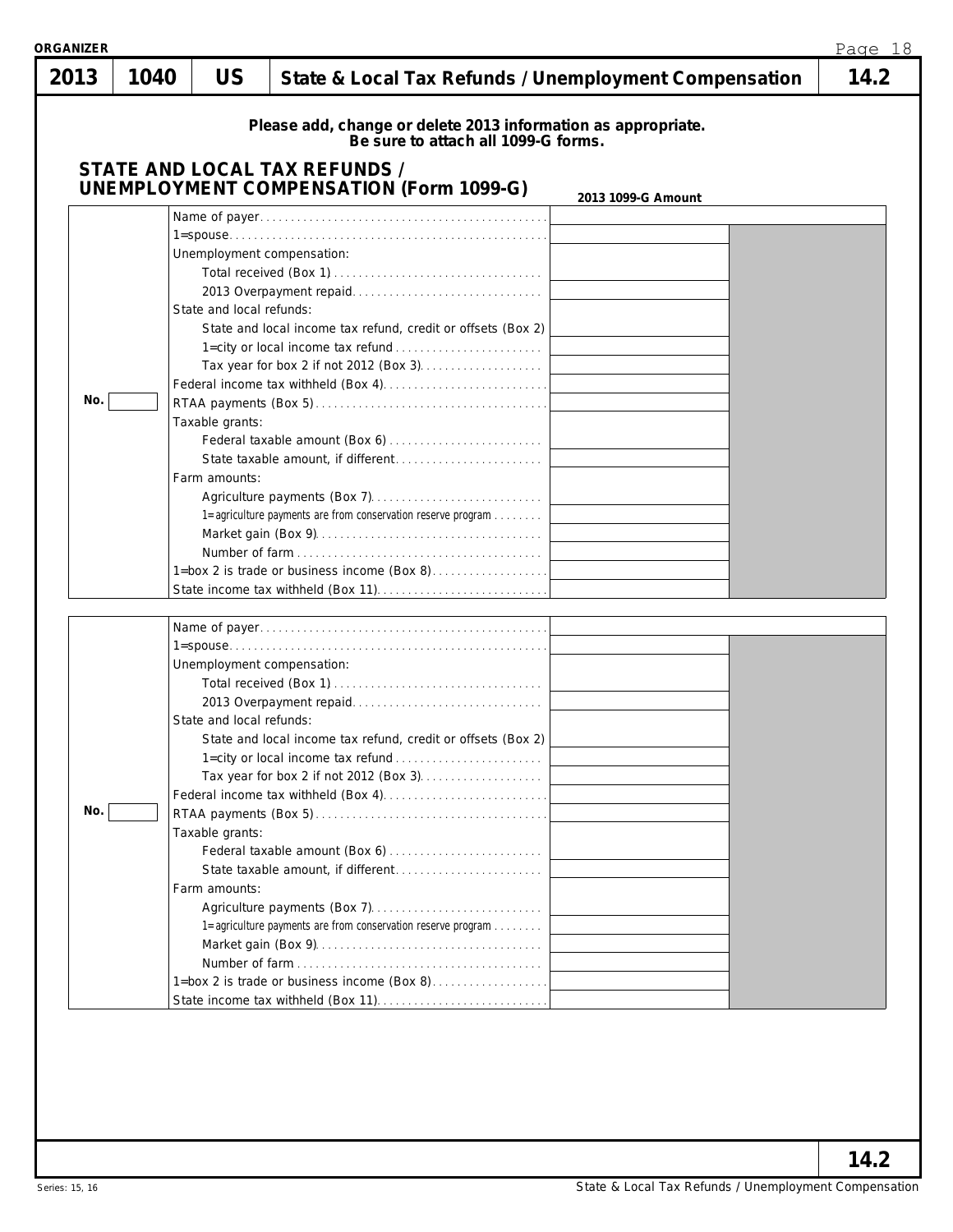| 2013 | 1040 | <b>US</b>                                          | Education Distributions (ESA's and QTP's)                                                                                                                                                                                                                                                                 |             | 14.3        |
|------|------|----------------------------------------------------|-----------------------------------------------------------------------------------------------------------------------------------------------------------------------------------------------------------------------------------------------------------------------------------------------------------|-------------|-------------|
|      |      |                                                    | Please enter all pertinent 2013 amounts and attach all 1099-Q forms.<br>Enter qualified education expenses below that are not entered elsewhere.<br>Last year's amounts are provided for your reference.                                                                                                  |             |             |
|      |      |                                                    | ESA'S AND QTP'S (Form 1099-Q)                                                                                                                                                                                                                                                                             | 2013 Amount | 2012 Amount |
| No.  |      | Qualified expenses:<br>Form 1099-Q:<br>ESA's only: | Higher education (net of nontaxable benefits)<br>Elementary & secondary education (net of nontaxable benefits).<br>Rollover: 1=nontaxable, 2=taxable (Box 4)<br>Distribution type: 1=private 529, 2=state 529, 3=Coverdell ESA (Box 5).                                                                   |             |             |
|      |      |                                                    | Value of this account at 12/31/13 (plus outstanding rollovers)                                                                                                                                                                                                                                            |             |             |
| No.  |      | Qualified expenses:<br>Form 1099-Q:<br>ESA's only: | Higher education (net of nontaxable benefits)<br>Elementary & secondary education (net of nontaxable benefits).<br>Rollover: 1=nontaxable, 2=taxable (Box 4)<br>Distribution type: 1=private 529, 2=state 529, 3=Coverdell ESA (Box 5)<br>Value of this account at 12/31/13 (plus outstanding rollovers)  |             |             |
| No.  |      | Qualified expenses:<br>Form 1099-Q:<br>ESA's only: | Higher education (net of nontaxable benefits)<br>Elementary & secondary education (net of nontaxable benefits).<br>Rollover: 1=nontaxable, 2=taxable (Box 4)<br>Distribution type: 1=private 529, 2=state 529, 3=Coverdell ESA (Box 5).<br>Value of this account at 12/31/13 (plus outstanding rollovers) |             |             |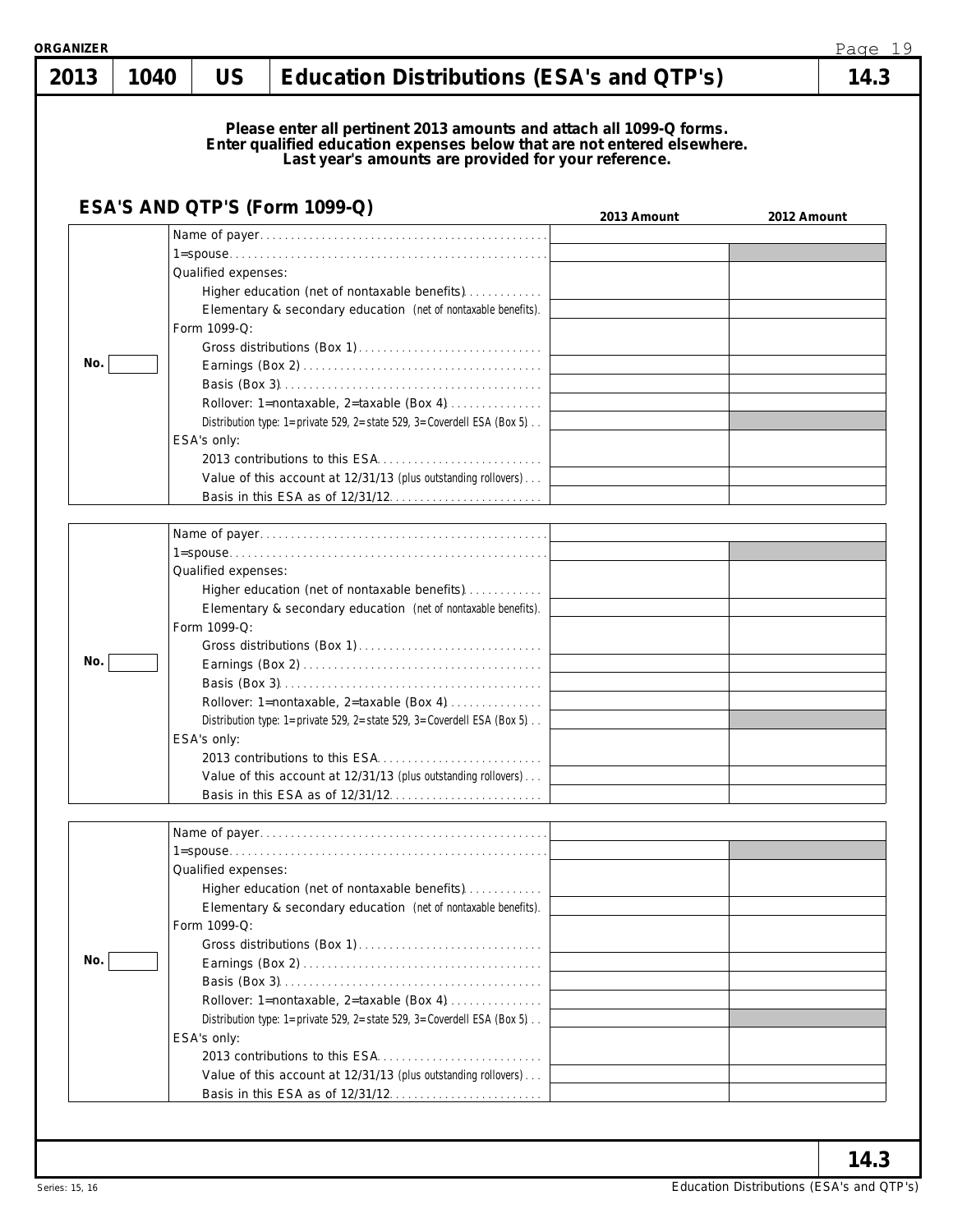| 2013 | 1040                                                                                              | <b>US</b>                                                                                     |  |  | Business Income (Schedule C) |             | No. |             | 16 |
|------|---------------------------------------------------------------------------------------------------|-----------------------------------------------------------------------------------------------|--|--|------------------------------|-------------|-----|-------------|----|
|      |                                                                                                   | Please enter all pertinent 2013 amounts. Last year's amounts are provided for your reference. |  |  |                              |             |     |             |    |
|      | <b>GENERAL INFORMATION</b>                                                                        |                                                                                               |  |  |                              |             |     |             |    |
|      | Principal business/profession                                                                     |                                                                                               |  |  |                              |             |     |             |    |
|      |                                                                                                   |                                                                                               |  |  |                              |             |     |             |    |
|      | Business name, if different from Form 1040                                                        |                                                                                               |  |  |                              |             |     |             |    |
|      | Business address, if different from Form 1040                                                     |                                                                                               |  |  |                              |             |     |             |    |
|      | City, if different from Form 1040<br>State, if different from Form 1040                           |                                                                                               |  |  |                              |             |     |             |    |
|      | ZIP code, if different from Form 1040                                                             |                                                                                               |  |  |                              |             |     |             |    |
|      |                                                                                                   |                                                                                               |  |  |                              |             |     |             |    |
|      |                                                                                                   |                                                                                               |  |  |                              |             |     |             |    |
|      |                                                                                                   |                                                                                               |  |  |                              |             |     |             |    |
|      | Inventory method: 1=cost, 2=lower cost/market, 3=other                                            |                                                                                               |  |  |                              |             |     |             |    |
|      |                                                                                                   |                                                                                               |  |  |                              |             |     |             |    |
|      |                                                                                                   |                                                                                               |  |  |                              |             |     |             |    |
|      | If required to file Form(s) 1099, did you or will you file all required Form(s) 1099: 1=yes, 2=no |                                                                                               |  |  |                              |             |     |             |    |
|      |                                                                                                   |                                                                                               |  |  |                              |             |     |             |    |
|      |                                                                                                   |                                                                                               |  |  |                              |             |     |             |    |
|      | 1=personal services is not a material income producing factor                                     |                                                                                               |  |  |                              |             |     |             |    |
|      |                                                                                                   |                                                                                               |  |  |                              |             |     |             |    |
|      |                                                                                                   |                                                                                               |  |  |                              |             |     |             |    |
|      |                                                                                                   |                                                                                               |  |  |                              |             |     |             |    |
|      | <b>INCOME</b>                                                                                     |                                                                                               |  |  |                              | 2013 Amount |     | 2012 Amount |    |
|      | Gross receipts or sales (Form 1099-MISC, box 7)                                                   |                                                                                               |  |  |                              |             |     |             |    |
|      | Other income:                                                                                     |                                                                                               |  |  |                              |             |     |             |    |
|      |                                                                                                   |                                                                                               |  |  |                              |             |     |             |    |
|      |                                                                                                   |                                                                                               |  |  |                              |             |     |             |    |
|      |                                                                                                   |                                                                                               |  |  |                              |             |     |             |    |
|      |                                                                                                   |                                                                                               |  |  |                              |             |     |             |    |
|      |                                                                                                   |                                                                                               |  |  |                              |             |     |             |    |
|      |                                                                                                   |                                                                                               |  |  |                              |             |     |             |    |
|      | COST OF GOODS SOLD                                                                                |                                                                                               |  |  |                              |             |     |             |    |
|      |                                                                                                   |                                                                                               |  |  |                              |             |     |             |    |
|      |                                                                                                   |                                                                                               |  |  |                              |             |     |             |    |
|      |                                                                                                   |                                                                                               |  |  |                              |             |     |             |    |
|      |                                                                                                   |                                                                                               |  |  |                              |             |     |             |    |
|      | Other costs:                                                                                      |                                                                                               |  |  |                              |             |     |             |    |
|      |                                                                                                   |                                                                                               |  |  |                              |             |     |             |    |
|      |                                                                                                   |                                                                                               |  |  |                              |             |     |             |    |
|      |                                                                                                   |                                                                                               |  |  |                              |             |     |             |    |
|      |                                                                                                   |                                                                                               |  |  |                              |             |     |             |    |
|      |                                                                                                   |                                                                                               |  |  |                              |             |     |             |    |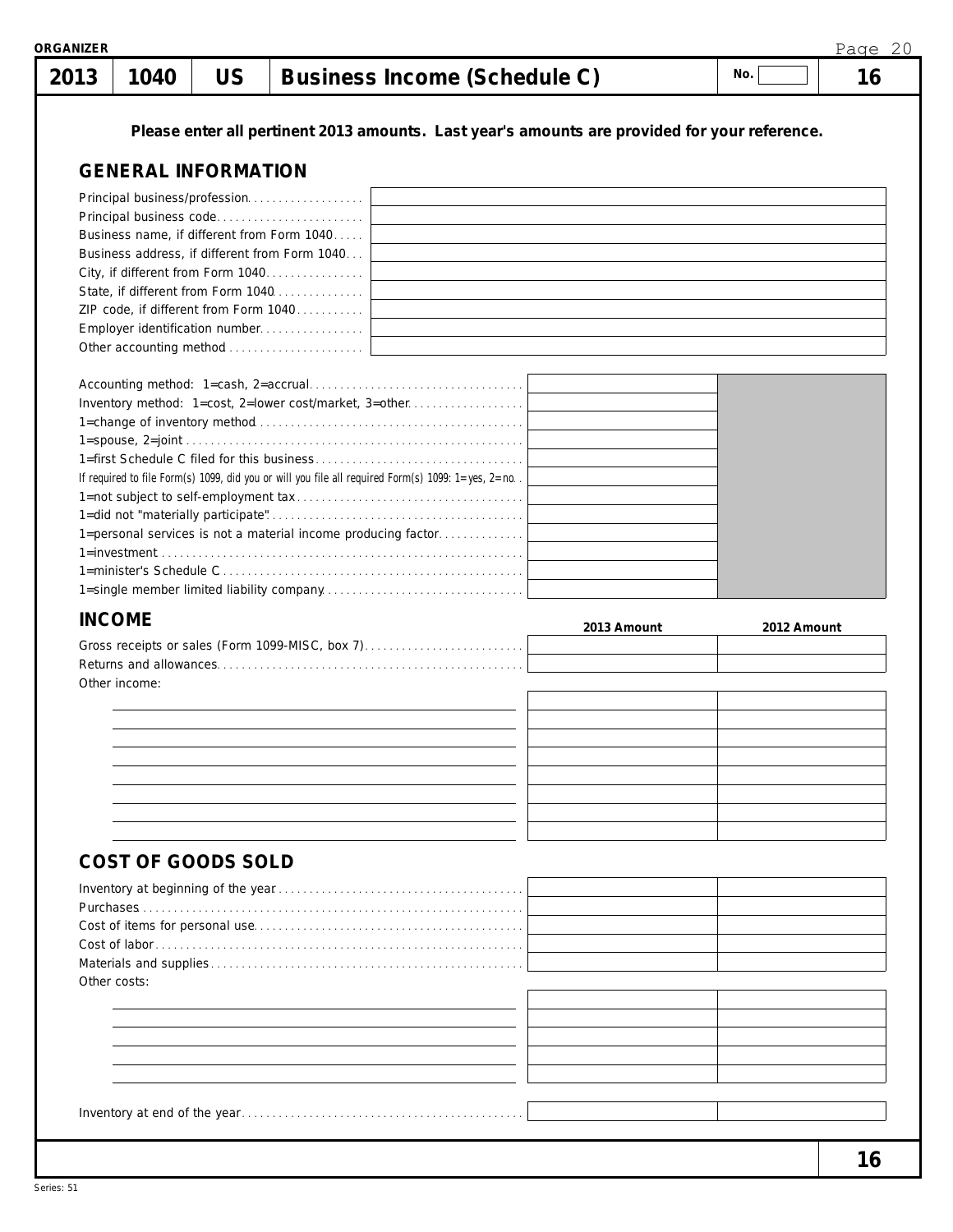|                 | Page 21<br>१GANIZER |                                                                                               |             |             |      |  |  |  |
|-----------------|---------------------|-----------------------------------------------------------------------------------------------|-------------|-------------|------|--|--|--|
| 2013<br>1040    | <b>US</b>           | Business Income (Schedule C) (cont.)                                                          |             | No.         | 16p2 |  |  |  |
|                 |                     | Please enter all pertinent 2013 amounts. Last year's amounts are provided for your reference. |             |             |      |  |  |  |
|                 |                     |                                                                                               |             |             |      |  |  |  |
| <b>EXPENSES</b> |                     |                                                                                               | 2013 Amount | 2012 Amount |      |  |  |  |
| Accounting.     |                     |                                                                                               |             |             |      |  |  |  |
|                 |                     |                                                                                               |             |             |      |  |  |  |
|                 |                     |                                                                                               |             |             |      |  |  |  |
|                 |                     |                                                                                               |             |             |      |  |  |  |
|                 |                     |                                                                                               |             |             |      |  |  |  |
|                 |                     | Car and truck expenses (not entered elsewhere)                                                |             |             |      |  |  |  |
|                 |                     |                                                                                               |             |             |      |  |  |  |
|                 |                     |                                                                                               |             |             |      |  |  |  |
|                 |                     |                                                                                               |             |             |      |  |  |  |
|                 |                     |                                                                                               |             |             |      |  |  |  |
|                 |                     |                                                                                               |             |             |      |  |  |  |
|                 |                     |                                                                                               |             |             |      |  |  |  |
|                 |                     |                                                                                               |             |             |      |  |  |  |
|                 |                     |                                                                                               |             |             |      |  |  |  |
|                 |                     |                                                                                               |             |             |      |  |  |  |
|                 |                     |                                                                                               |             |             |      |  |  |  |
|                 |                     |                                                                                               |             |             |      |  |  |  |
|                 |                     |                                                                                               |             |             |      |  |  |  |
|                 |                     |                                                                                               |             |             |      |  |  |  |
|                 |                     |                                                                                               |             |             |      |  |  |  |
|                 |                     |                                                                                               |             |             |      |  |  |  |
|                 |                     | Pension and profit sharing plans - contributions                                              |             |             |      |  |  |  |
|                 |                     | Pension and profit sharing plans - admin. and education costs                                 |             |             |      |  |  |  |
|                 |                     |                                                                                               |             |             |      |  |  |  |
|                 |                     |                                                                                               |             |             |      |  |  |  |
|                 |                     | Rent - vehicles, machinery, & equipment (not entered elsewhere)                               |             |             |      |  |  |  |
|                 |                     |                                                                                               |             |             |      |  |  |  |
|                 |                     |                                                                                               |             |             |      |  |  |  |
|                 |                     |                                                                                               |             |             |      |  |  |  |
|                 |                     |                                                                                               |             |             |      |  |  |  |
|                 |                     |                                                                                               |             |             |      |  |  |  |
|                 |                     |                                                                                               |             |             |      |  |  |  |
|                 |                     |                                                                                               |             |             |      |  |  |  |
|                 |                     |                                                                                               |             |             |      |  |  |  |
|                 |                     |                                                                                               |             |             |      |  |  |  |
|                 |                     |                                                                                               |             |             |      |  |  |  |
|                 |                     |                                                                                               |             |             |      |  |  |  |
|                 |                     |                                                                                               |             |             |      |  |  |  |
|                 |                     |                                                                                               |             |             |      |  |  |  |
|                 |                     |                                                                                               |             |             |      |  |  |  |
|                 |                     |                                                                                               |             |             |      |  |  |  |
|                 |                     |                                                                                               |             |             |      |  |  |  |

Other expenses:

|                                                                                 | <u>records and the contract of the contract of the contract of the contract of the contract of the contract of the contract of the contract of the contract of the contract of the contract of the contract of the contract of t</u> |  |
|---------------------------------------------------------------------------------|--------------------------------------------------------------------------------------------------------------------------------------------------------------------------------------------------------------------------------------|--|
|                                                                                 |                                                                                                                                                                                                                                      |  |
| and the control of the control of                                               |                                                                                                                                                                                                                                      |  |
|                                                                                 |                                                                                                                                                                                                                                      |  |
| the contract of the contract of the contract of the contract of the contract of |                                                                                                                                                                                                                                      |  |
|                                                                                 |                                                                                                                                                                                                                                      |  |

NOTE: If you purchased or disposed of any business assets, please complete Sheet 22.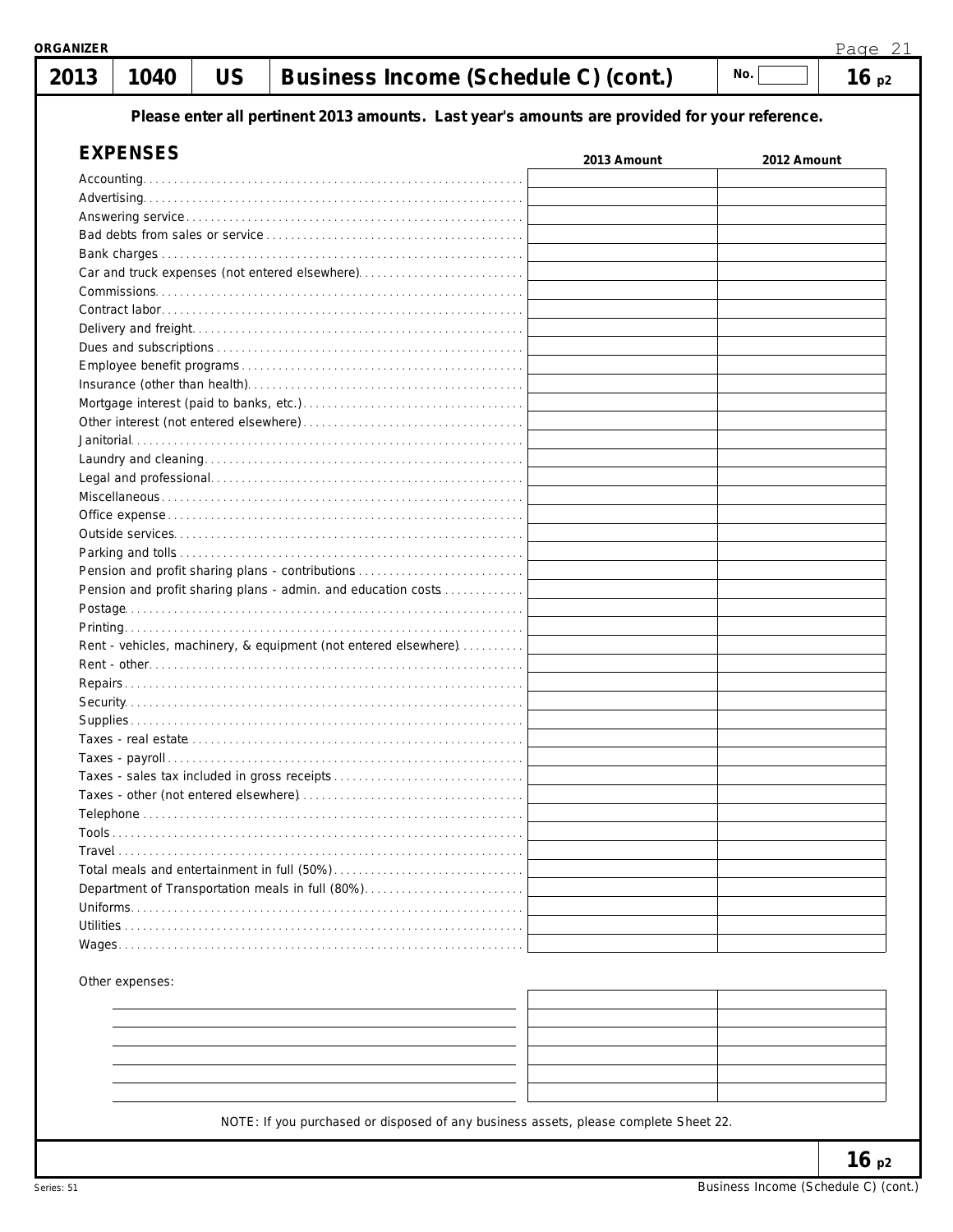| ORGANIZER |          |      |                                    |  |                              |                       |                                                                                                                                                                                                                                      | Page 22                  |                                                           |                                                       |                                           |
|-----------|----------|------|------------------------------------|--|------------------------------|-----------------------|--------------------------------------------------------------------------------------------------------------------------------------------------------------------------------------------------------------------------------------|--------------------------|-----------------------------------------------------------|-------------------------------------------------------|-------------------------------------------|
| 2013      |          | 1040 | <b>US</b>                          |  |                              |                       | Capital Gains & Losses (Schedule D)                                                                                                                                                                                                  |                          |                                                           |                                                       | 17                                        |
|           |          |      |                                    |  |                              |                       | If you sold any stocks, bonds, or other investment property in 2013, please list the pertinent<br>information for each sale below or provide a spreadsheet file with this information.<br>Be sure to attach all 1099-B forms and bro |                          |                                                           |                                                       |                                           |
| No.       | Quantity |      | Description of Property<br>(Box 8) |  | Date<br>Acquired<br>(Box 1b) | Date Sold<br>(Box 1a) | Sales Price<br>(gross or net)<br>(Box 2)                                                                                                                                                                                             | Cost or Basis<br>(Box 3) | Blank=basis rep.<br>to IRS, 1=nonrec.<br>security (Box 6) | Expenses of Sale<br>(if gross sales<br>price entered) | Federal Income<br>Tax Withheld<br>(Box 4) |
|           |          |      |                                    |  |                              |                       |                                                                                                                                                                                                                                      |                          |                                                           |                                                       |                                           |
|           |          |      |                                    |  |                              |                       |                                                                                                                                                                                                                                      |                          |                                                           |                                                       |                                           |
|           |          |      |                                    |  |                              |                       |                                                                                                                                                                                                                                      |                          |                                                           |                                                       |                                           |
|           |          |      |                                    |  |                              |                       |                                                                                                                                                                                                                                      |                          |                                                           |                                                       |                                           |
|           |          |      |                                    |  |                              |                       |                                                                                                                                                                                                                                      |                          |                                                           |                                                       |                                           |
|           |          |      |                                    |  |                              |                       |                                                                                                                                                                                                                                      |                          |                                                           |                                                       |                                           |
|           |          |      |                                    |  |                              |                       |                                                                                                                                                                                                                                      |                          |                                                           |                                                       |                                           |
|           |          |      |                                    |  |                              |                       |                                                                                                                                                                                                                                      |                          |                                                           |                                                       |                                           |
|           |          |      |                                    |  |                              |                       |                                                                                                                                                                                                                                      |                          |                                                           |                                                       |                                           |
|           |          |      |                                    |  |                              |                       |                                                                                                                                                                                                                                      |                          |                                                           |                                                       |                                           |
|           |          |      |                                    |  |                              |                       |                                                                                                                                                                                                                                      |                          |                                                           |                                                       |                                           |
|           |          |      |                                    |  |                              |                       |                                                                                                                                                                                                                                      |                          |                                                           |                                                       |                                           |
|           |          |      |                                    |  |                              |                       |                                                                                                                                                                                                                                      |                          |                                                           |                                                       |                                           |
|           |          |      |                                    |  |                              |                       |                                                                                                                                                                                                                                      |                          |                                                           |                                                       |                                           |
|           |          |      |                                    |  |                              |                       |                                                                                                                                                                                                                                      |                          |                                                           |                                                       |                                           |
|           |          |      |                                    |  |                              |                       |                                                                                                                                                                                                                                      |                          |                                                           |                                                       |                                           |
|           |          |      |                                    |  |                              |                       |                                                                                                                                                                                                                                      |                          |                                                           |                                                       |                                           |
|           |          |      |                                    |  |                              |                       |                                                                                                                                                                                                                                      |                          |                                                           |                                                       |                                           |
|           |          |      |                                    |  |                              |                       |                                                                                                                                                                                                                                      |                          |                                                           |                                                       |                                           |
|           |          |      |                                    |  |                              |                       |                                                                                                                                                                                                                                      |                          |                                                           |                                                       |                                           |
|           |          |      |                                    |  |                              |                       |                                                                                                                                                                                                                                      |                          |                                                           |                                                       |                                           |
|           |          |      |                                    |  |                              |                       |                                                                                                                                                                                                                                      |                          |                                                           |                                                       |                                           |
|           |          |      |                                    |  |                              |                       |                                                                                                                                                                                                                                      |                          |                                                           |                                                       |                                           |
|           |          |      |                                    |  |                              |                       |                                                                                                                                                                                                                                      |                          |                                                           |                                                       |                                           |
|           |          |      |                                    |  |                              |                       |                                                                                                                                                                                                                                      |                          |                                                           |                                                       | 17                                        |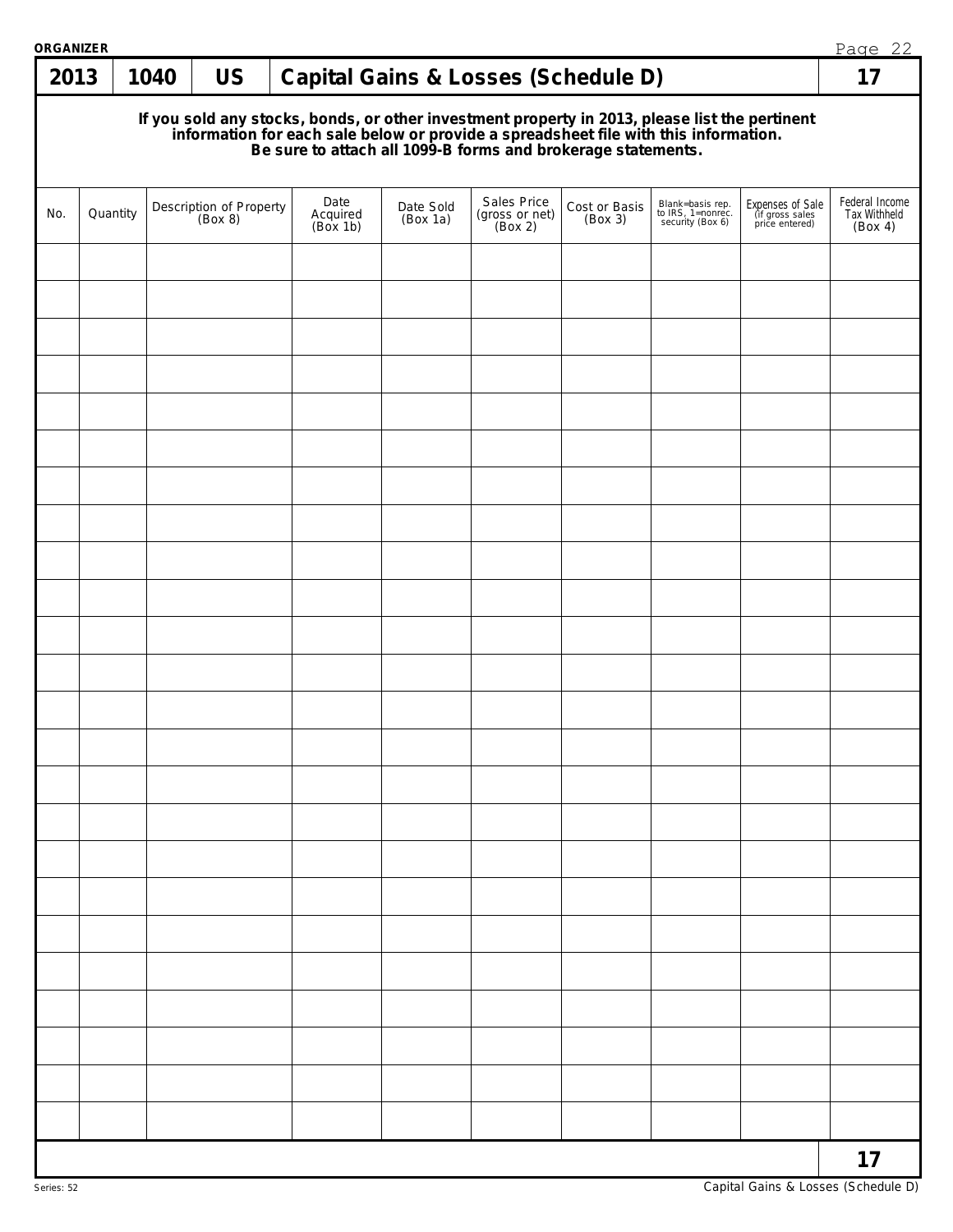|     |  | Please enter all pertinent 2013 amounts. Last year's amounts are provided for your reference.<br>PRIOR YEAR INSTALLMENT SALE | 2013 Amount | 2012 Amount |
|-----|--|------------------------------------------------------------------------------------------------------------------------------|-------------|-------------|
|     |  |                                                                                                                              |             |             |
| No. |  | Current year principal payments (-1 if none)                                                                                 |             |             |
|     |  |                                                                                                                              |             |             |
| No. |  | Current year principal payments (-1 if none)                                                                                 |             |             |
|     |  |                                                                                                                              |             |             |
| No. |  |                                                                                                                              |             |             |
|     |  |                                                                                                                              |             |             |
| No. |  | Current year principal payments (-1 if none)                                                                                 |             |             |
|     |  |                                                                                                                              |             |             |
| No. |  |                                                                                                                              |             |             |
|     |  | Current year principal payments (-1 if none)                                                                                 |             |             |
|     |  |                                                                                                                              |             |             |
| No. |  |                                                                                                                              |             |             |
|     |  | Current year principal payments (-1 if none)                                                                                 |             |             |
|     |  |                                                                                                                              |             |             |
| No. |  |                                                                                                                              |             |             |
|     |  | Current year principal payments (-1 if none)                                                                                 |             |             |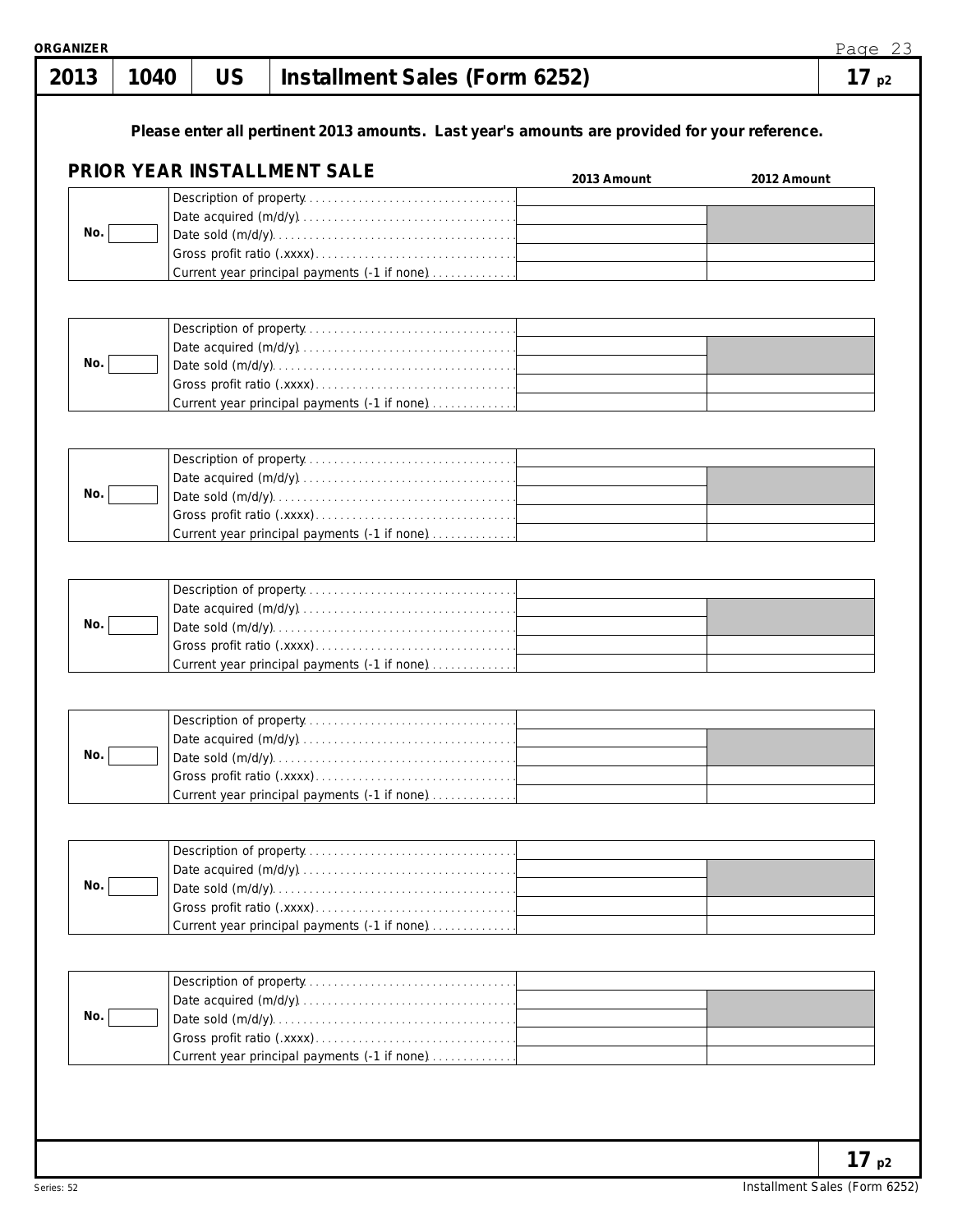| १GANIZER      |                                       |           |                                                                                                                                                                                                                                                                                                                                                                                                                           | Page 24 |
|---------------|---------------------------------------|-----------|---------------------------------------------------------------------------------------------------------------------------------------------------------------------------------------------------------------------------------------------------------------------------------------------------------------------------------------------------------------------------------------------------------------------------|---------|
| 2013          | 1040                                  | <b>US</b> | Sale of Home & Moving Expenses                                                                                                                                                                                                                                                                                                                                                                                            | 17, 27  |
|               | SALE OF HOME (17)                     |           | If you sold your home or moved in 2013, please complete the information below.<br>For the sale of home, please provide Form 1099-S and closing statements from<br>the purchase and sale of your home.<br>1=owned and used property as main home for at least 2 of 5 years before sale                                                                                                                                     |         |
|               |                                       |           | Number of days after December 31, 2008 that home was not used as principal residence                                                                                                                                                                                                                                                                                                                                      |         |
| Improvements: | <b>Adjusted Basis</b>                 |           |                                                                                                                                                                                                                                                                                                                                                                                                                           |         |
|               |                                       |           |                                                                                                                                                                                                                                                                                                                                                                                                                           |         |
|               | <b>Reduced Exclusion</b>              |           |                                                                                                                                                                                                                                                                                                                                                                                                                           |         |
|               |                                       |           | Please complete the following information if due to a change in health, place of employment, or unforeseen circumstances you either: a) Did not meet the ownership and use tests *, or b) Excluded gain on the sale of another<br>If excl. gain from another home after May 6, 1997 & within 2 yrs. of current sale, enter date of sale (m/d/y)<br>1=sale due to change in health, employment or unforeseen circumstances |         |
|               | Lodging and travel (excluding meals): |           | MOVING EXPENSES (27) (If you moved because of a change in the location of your job)<br>Expenses for transportation and storage of household goods and personal effects                                                                                                                                                                                                                                                    |         |
|               |                                       |           |                                                                                                                                                                                                                                                                                                                                                                                                                           |         |
|               |                                       |           | (* owned and used property as main home for at least 2 of 5 years before sale)                                                                                                                                                                                                                                                                                                                                            | 17, 27  |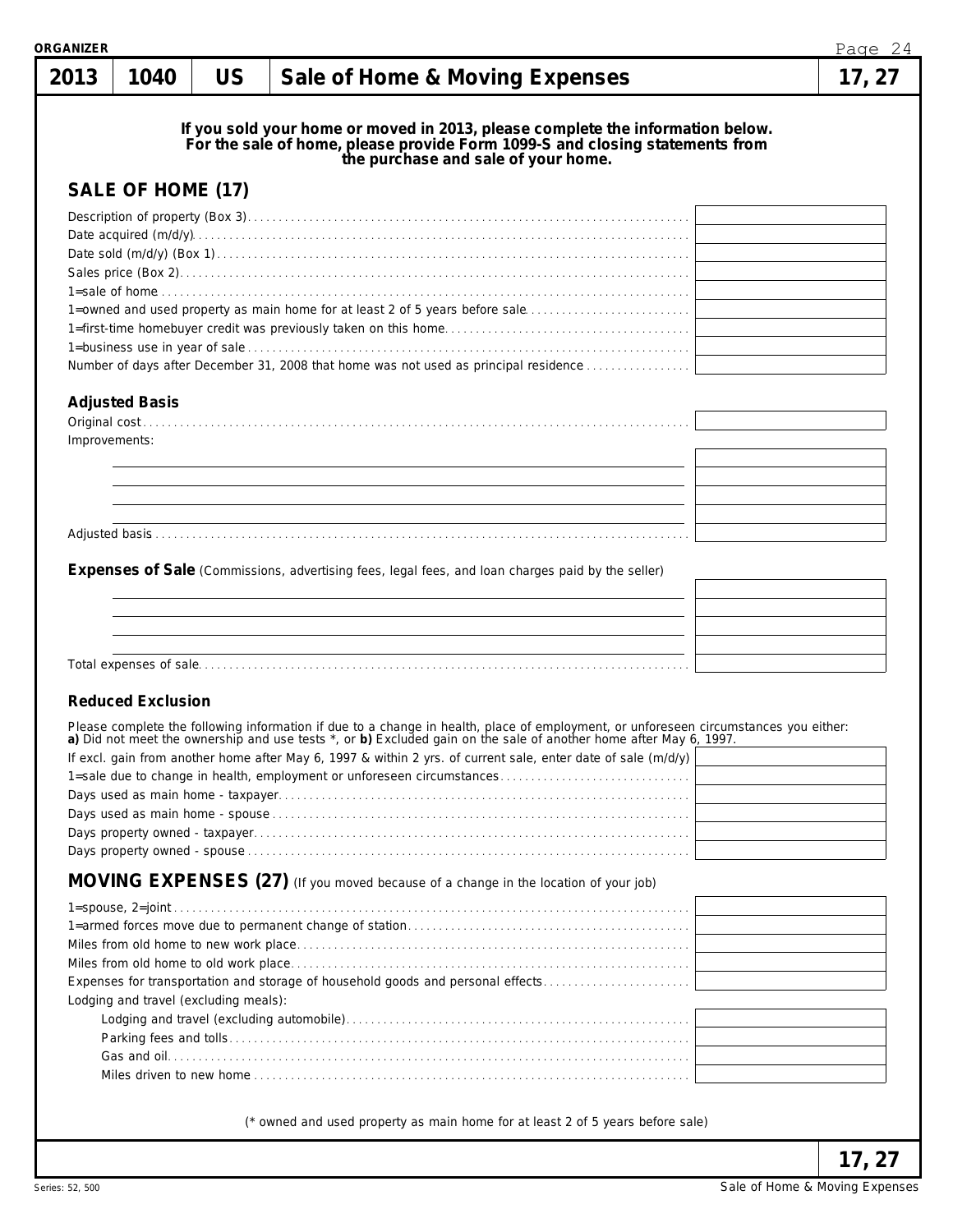| 2013<br>1040                                                 | <b>US</b> | Rental & Royalty Income (Schedule E)                                                              | 18<br>No.                                            |
|--------------------------------------------------------------|-----------|---------------------------------------------------------------------------------------------------|------------------------------------------------------|
|                                                              |           | Please enter all pertinent 2013 amounts. Last year's amounts are provided for your reference.     |                                                      |
| <b>GENERAL INFORMATION</b>                                   |           | 2013 Amount                                                                                       | 2012 Amount                                          |
| Description of property                                      |           |                                                                                                   | <b>Type of Property</b>                              |
|                                                              |           |                                                                                                   | $1 =$ Single Family Residence                        |
|                                                              |           |                                                                                                   | $2 =$ Multi-Family Residence                         |
|                                                              |           |                                                                                                   | $3 =$ Vacation/Short-Term Rental<br>$4 =$ Commercial |
|                                                              |           |                                                                                                   | $5 =$ Land<br>$6 = \text{Royalties}$                 |
| Type of property (see table)                                 |           |                                                                                                   | $7 = \text{Self-Rental}$                             |
|                                                              |           |                                                                                                   |                                                      |
| Percentage of ownership<br>if not 100% (.xxxx)               |           | 1=did not actively participate                                                                    |                                                      |
| Percentage of tenant occupancy                               |           | 1=real estate professional                                                                        |                                                      |
| $1 =$ spouse, $2 =$ joint                                    |           | 1=rental other than real estate.                                                                  |                                                      |
| 1=qualified joint venture $\ldots$<br>1=nonpassive activity, |           | 1=single member limited                                                                           |                                                      |
| 1=nonpassive activity,<br>2=passive royalty                  |           |                                                                                                   |                                                      |
|                                                              |           | If required to file Form(s) 1099, did you or will you file all required Form(s) 1099: 1=yes, 2=no |                                                      |
| <b>INCOME</b>                                                |           | 2013 Amount                                                                                       | 2012 Amount                                          |
|                                                              |           |                                                                                                   |                                                      |
|                                                              |           |                                                                                                   |                                                      |
|                                                              |           |                                                                                                   |                                                      |
|                                                              |           |                                                                                                   |                                                      |
|                                                              |           |                                                                                                   |                                                      |
|                                                              |           |                                                                                                   |                                                      |
|                                                              |           |                                                                                                   |                                                      |
|                                                              |           |                                                                                                   |                                                      |
|                                                              |           |                                                                                                   |                                                      |
|                                                              |           |                                                                                                   |                                                      |
|                                                              |           |                                                                                                   |                                                      |
|                                                              |           |                                                                                                   |                                                      |
|                                                              |           |                                                                                                   |                                                      |
|                                                              |           |                                                                                                   |                                                      |
|                                                              |           |                                                                                                   |                                                      |
|                                                              |           |                                                                                                   |                                                      |
|                                                              |           |                                                                                                   |                                                      |
|                                                              |           |                                                                                                   |                                                      |
|                                                              |           |                                                                                                   |                                                      |
|                                                              |           |                                                                                                   |                                                      |
|                                                              |           |                                                                                                   |                                                      |
| Other:                                                       |           |                                                                                                   |                                                      |
|                                                              |           |                                                                                                   |                                                      |
|                                                              |           |                                                                                                   |                                                      |
|                                                              |           |                                                                                                   |                                                      |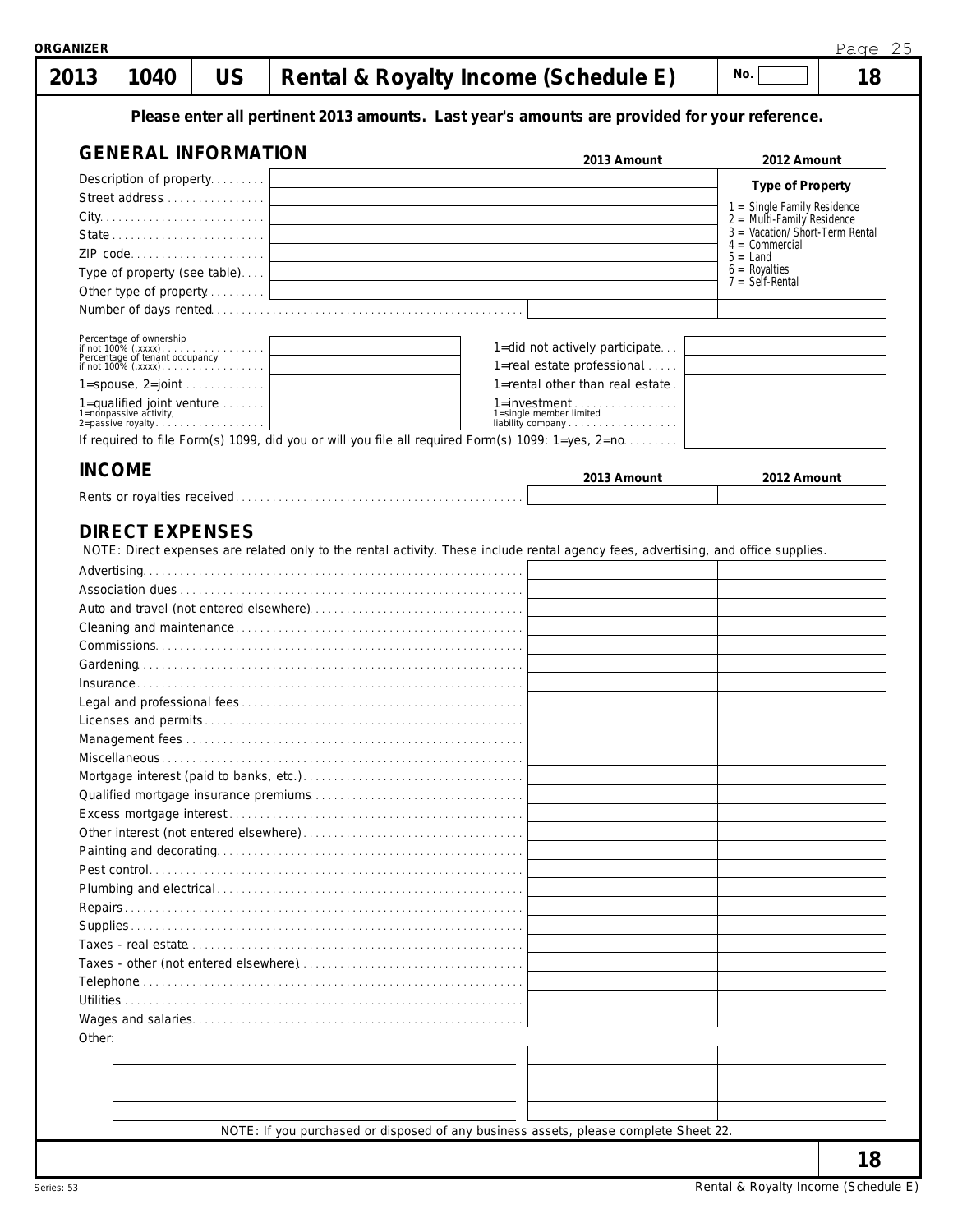#### **1040 US**  $\begin{bmatrix} \text{Path 1} \\ \text{Path 2} \end{bmatrix}$  **Repose**  $\begin{bmatrix} \text{R}_1 \\ \text{R}_2 \end{bmatrix}$  **Paper Properties Properties Properties**  $N<sub>0</sub>$ **2013** H

Page 26

| נו ט∠    | TU40                 | UJ                       |                                                                                                                                        | Rental & Royalty Income (Sch. E) (Cont.)                                                                                                                                                                       | $\cdots$ | 10p2 |
|----------|----------------------|--------------------------|----------------------------------------------------------------------------------------------------------------------------------------|----------------------------------------------------------------------------------------------------------------------------------------------------------------------------------------------------------------|----------|------|
|          |                      |                          |                                                                                                                                        | Please enter all pertinent 2013 amounts. Last year's amounts are provided for your reference. The indirect<br>expense column should only be used for vacation homes or less than 100% tenant occupied rentals. |          |      |
|          | <b>OIL AND GAS</b>   |                          |                                                                                                                                        |                                                                                                                                                                                                                |          |      |
|          |                      |                          |                                                                                                                                        |                                                                                                                                                                                                                |          |      |
|          |                      |                          |                                                                                                                                        |                                                                                                                                                                                                                |          |      |
|          |                      |                          |                                                                                                                                        |                                                                                                                                                                                                                |          |      |
|          |                      |                          |                                                                                                                                        |                                                                                                                                                                                                                |          |      |
|          |                      |                          |                                                                                                                                        |                                                                                                                                                                                                                |          |      |
|          |                      |                          | State % depletion rate or amount, if different (-1 if none)                                                                            |                                                                                                                                                                                                                |          |      |
|          | <b>VACATION HOME</b> |                          |                                                                                                                                        |                                                                                                                                                                                                                |          |      |
|          |                      |                          |                                                                                                                                        |                                                                                                                                                                                                                |          |      |
|          |                      |                          | Number of days owned (if optional method elected)                                                                                      |                                                                                                                                                                                                                |          |      |
|          |                      | <b>INDIRECT EXPENSES</b> |                                                                                                                                        |                                                                                                                                                                                                                |          |      |
|          |                      |                          | NOTE: Indirect expenses are related to operating or maintaining the dwelling unit.<br>These include repairs, insurance, and utilities. |                                                                                                                                                                                                                |          |      |
|          |                      |                          |                                                                                                                                        |                                                                                                                                                                                                                |          |      |
|          |                      |                          |                                                                                                                                        |                                                                                                                                                                                                                |          |      |
|          |                      |                          |                                                                                                                                        |                                                                                                                                                                                                                |          |      |
|          |                      |                          |                                                                                                                                        |                                                                                                                                                                                                                |          |      |
|          |                      |                          |                                                                                                                                        |                                                                                                                                                                                                                |          |      |
|          |                      |                          |                                                                                                                                        |                                                                                                                                                                                                                |          |      |
|          |                      |                          |                                                                                                                                        |                                                                                                                                                                                                                |          |      |
|          |                      |                          |                                                                                                                                        |                                                                                                                                                                                                                |          |      |
|          |                      |                          |                                                                                                                                        |                                                                                                                                                                                                                |          |      |
|          |                      |                          |                                                                                                                                        |                                                                                                                                                                                                                |          |      |
|          |                      |                          |                                                                                                                                        |                                                                                                                                                                                                                |          |      |
|          |                      |                          |                                                                                                                                        |                                                                                                                                                                                                                |          |      |
|          |                      |                          |                                                                                                                                        |                                                                                                                                                                                                                |          |      |
|          |                      |                          |                                                                                                                                        |                                                                                                                                                                                                                |          |      |
|          |                      |                          |                                                                                                                                        |                                                                                                                                                                                                                |          |      |
|          |                      |                          |                                                                                                                                        |                                                                                                                                                                                                                |          |      |
|          |                      |                          |                                                                                                                                        |                                                                                                                                                                                                                |          |      |
|          |                      |                          |                                                                                                                                        |                                                                                                                                                                                                                |          |      |
| Repairs. |                      |                          |                                                                                                                                        |                                                                                                                                                                                                                |          |      |
|          |                      |                          |                                                                                                                                        |                                                                                                                                                                                                                |          |      |
|          |                      |                          |                                                                                                                                        |                                                                                                                                                                                                                |          |      |
|          |                      |                          |                                                                                                                                        |                                                                                                                                                                                                                |          |      |
|          |                      |                          |                                                                                                                                        |                                                                                                                                                                                                                |          |      |
|          |                      |                          |                                                                                                                                        |                                                                                                                                                                                                                |          |      |
|          |                      |                          |                                                                                                                                        |                                                                                                                                                                                                                |          |      |
| Other:   |                      |                          |                                                                                                                                        |                                                                                                                                                                                                                |          |      |
|          |                      |                          |                                                                                                                                        |                                                                                                                                                                                                                |          |      |
|          |                      |                          |                                                                                                                                        |                                                                                                                                                                                                                |          |      |
|          |                      |                          |                                                                                                                                        |                                                                                                                                                                                                                |          |      |
|          |                      |                          |                                                                                                                                        |                                                                                                                                                                                                                |          |      |
|          |                      |                          |                                                                                                                                        |                                                                                                                                                                                                                |          |      |
|          |                      |                          |                                                                                                                                        |                                                                                                                                                                                                                |          |      |
|          |                      |                          |                                                                                                                                        |                                                                                                                                                                                                                |          |      |
|          |                      |                          |                                                                                                                                        |                                                                                                                                                                                                                |          |      |
|          |                      |                          |                                                                                                                                        |                                                                                                                                                                                                                |          |      |
|          |                      |                          |                                                                                                                                        |                                                                                                                                                                                                                |          |      |
|          |                      |                          |                                                                                                                                        |                                                                                                                                                                                                                |          |      |
|          |                      |                          |                                                                                                                                        |                                                                                                                                                                                                                |          |      |
|          |                      |                          |                                                                                                                                        |                                                                                                                                                                                                                |          |      |
|          |                      |                          |                                                                                                                                        |                                                                                                                                                                                                                |          |      |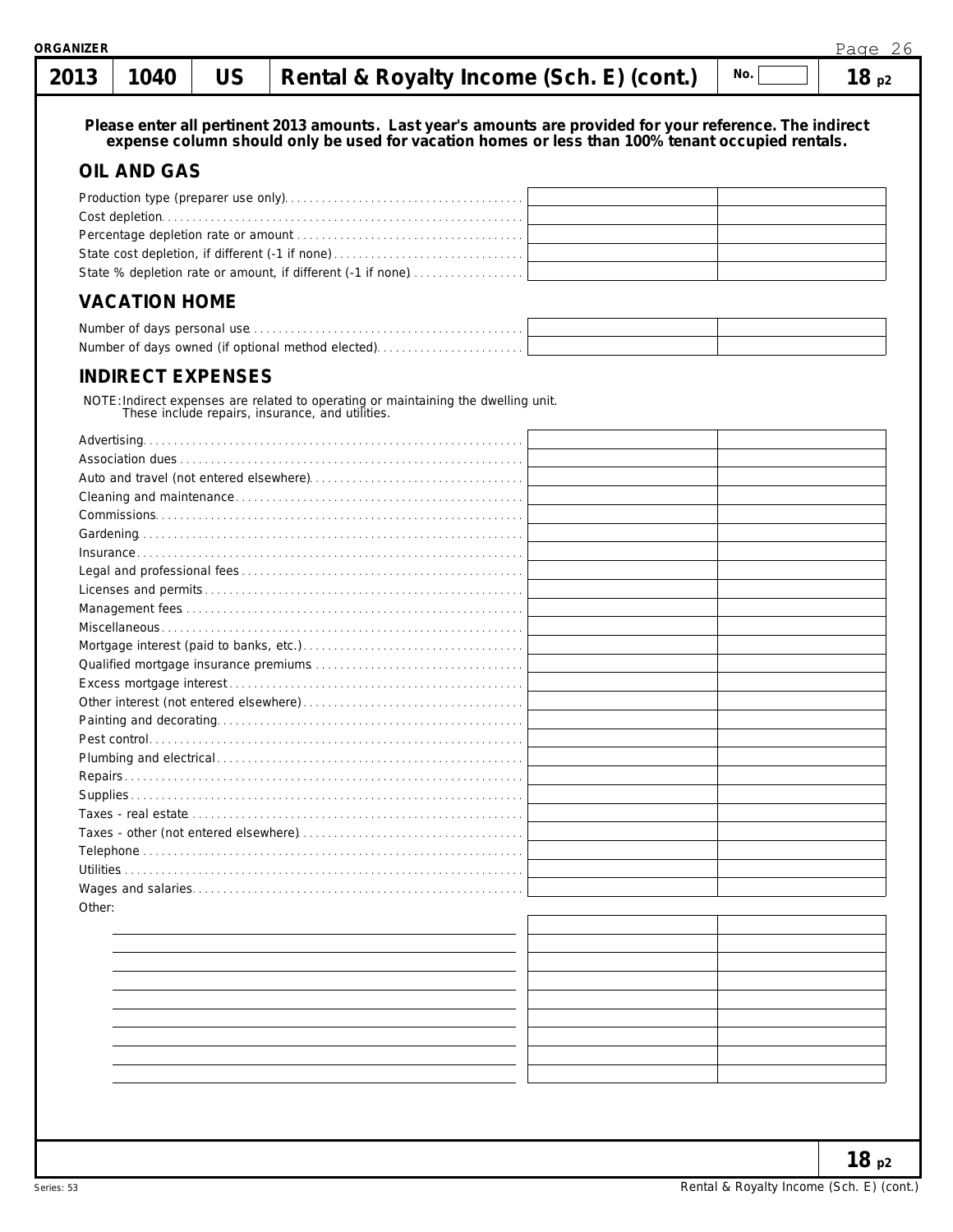| יישובוייי |  |                                                       |     | L UUC |
|-----------|--|-------------------------------------------------------|-----|-------|
|           |  | 2013   1040   US   Farm Income (Schedule F/Form 4835) | No. | 19    |

**Please enter all pertinent 2013 amounts. Last year's amounts are provided for your reference.**

#### **GENERAL INFORMATION**

| Principal product<br>Employer ID number                                                            |  |  |  |  |  |
|----------------------------------------------------------------------------------------------------|--|--|--|--|--|
|                                                                                                    |  |  |  |  |  |
|                                                                                                    |  |  |  |  |  |
|                                                                                                    |  |  |  |  |  |
|                                                                                                    |  |  |  |  |  |
|                                                                                                    |  |  |  |  |  |
|                                                                                                    |  |  |  |  |  |
| Received applicable subsidy this year: 1=yes, 2=no                                                 |  |  |  |  |  |
| If required to file Form(s) 1099, did you or will you file all required Form(s) 1099: 1=yes, 2=no. |  |  |  |  |  |
| 1=did not "materially participate" (Schedule F only)                                               |  |  |  |  |  |
|                                                                                                    |  |  |  |  |  |
|                                                                                                    |  |  |  |  |  |
|                                                                                                    |  |  |  |  |  |
| % of ownership if not 100% (.xxxx) (Farm rental only)                                              |  |  |  |  |  |

#### **FARM INCOME**

| Cash method:                                           | 2013 Amount | 2012 Amount |
|--------------------------------------------------------|-------------|-------------|
|                                                        |             |             |
| Cost or basis of livestock or other resale items       |             |             |
|                                                        |             |             |
| Accrual method:                                        |             |             |
|                                                        |             |             |
|                                                        |             |             |
|                                                        |             |             |
|                                                        |             |             |
| Other farm income:                                     |             |             |
|                                                        |             |             |
|                                                        |             |             |
| Total agricultural program payments (other than CRP)   |             |             |
| Taxable agricultural program payments (other than CRP) |             |             |
|                                                        |             |             |
| Taxable conservation reserve program payments          |             |             |
| Commodity credit loans reported under election         |             |             |
| Total commodity credit loans forfeited or repaid       |             |             |
| Taxable commodity credit loans forfeited or repaid     |             |             |
|                                                        |             |             |
| Taxable crop insurance proceeds received in 2013       |             |             |
|                                                        |             |             |
| Custom hire (machine work) income not included above   |             |             |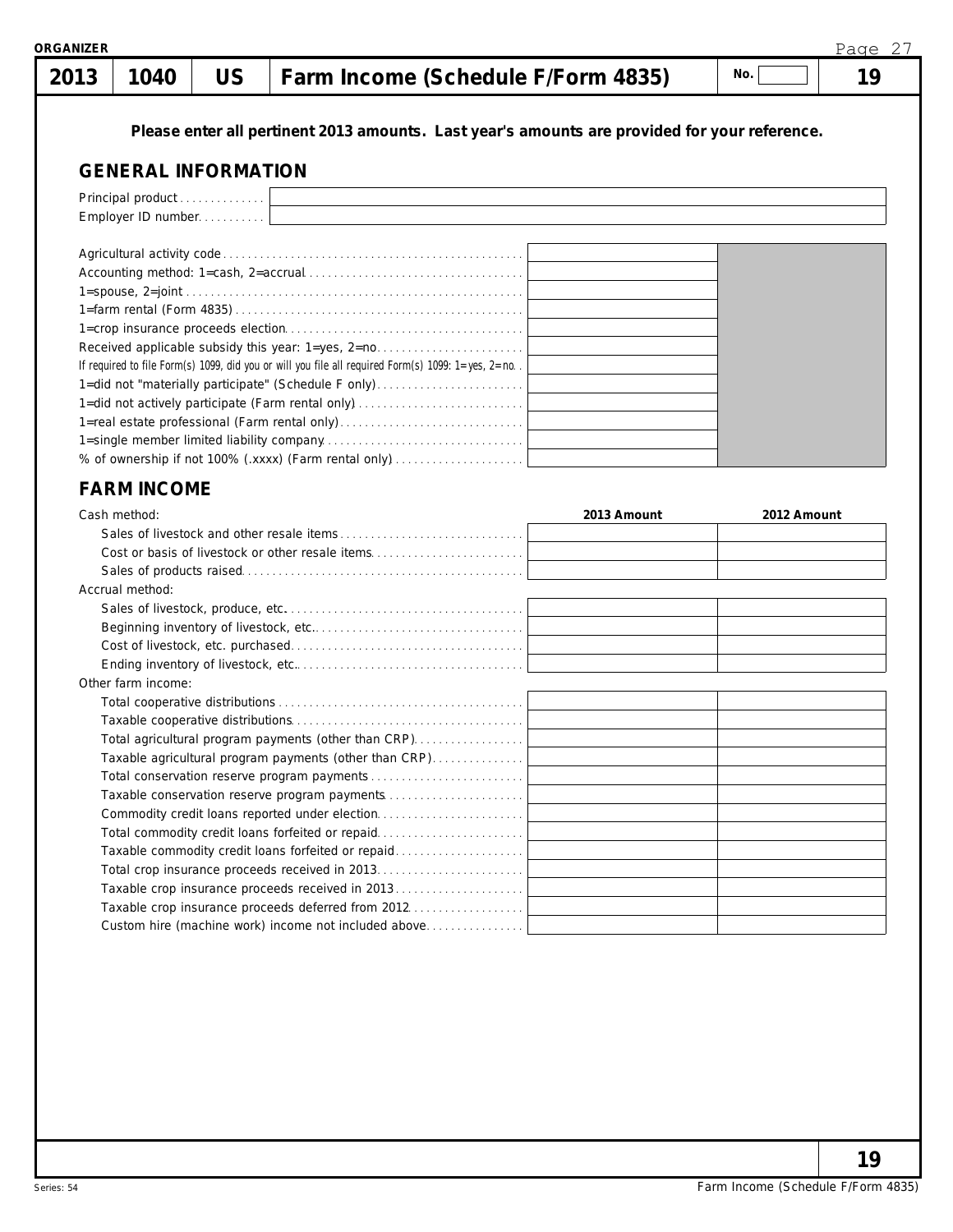| 2013 | 1040                           | <b>US</b> | Farm Income (Sch. F/Form 4835) (cont.)                                                        |             | No.         | 19p2 |
|------|--------------------------------|-----------|-----------------------------------------------------------------------------------------------|-------------|-------------|------|
|      | <b>FARM INCOME (continued)</b> |           | Please enter all pertinent 2013 amounts. Last year's amounts are provided for your reference. |             |             |      |
|      | Other income:                  |           |                                                                                               | 2013 Amount | 2012 Amount |      |
|      |                                |           |                                                                                               |             |             |      |
|      |                                |           |                                                                                               |             |             |      |
|      |                                |           |                                                                                               |             |             |      |
|      |                                |           |                                                                                               |             |             |      |
|      |                                |           |                                                                                               |             |             |      |
|      |                                |           |                                                                                               |             |             |      |
|      |                                |           |                                                                                               |             |             |      |
|      |                                |           |                                                                                               |             |             |      |
|      | <b>FARM EXPENSES</b>           |           |                                                                                               |             |             |      |
|      |                                |           | Car and truck expenses (not entered elsewhere)                                                |             |             |      |
|      |                                |           |                                                                                               |             |             |      |
|      |                                |           |                                                                                               |             |             |      |
|      |                                |           |                                                                                               |             |             |      |
|      |                                |           |                                                                                               |             |             |      |
|      |                                |           |                                                                                               |             |             |      |
|      |                                |           |                                                                                               |             |             |      |
|      |                                |           |                                                                                               |             |             |      |
|      |                                |           |                                                                                               |             |             |      |
|      |                                |           |                                                                                               |             |             |      |
|      |                                |           |                                                                                               |             |             |      |
|      |                                |           |                                                                                               |             |             |      |
|      |                                |           | Pension and profit sharing plans - admin. and education costs                                 |             |             |      |
|      |                                |           | Rent - vehicles, machinery, and equipment (not entered elsewhere)                             |             |             |      |
|      |                                |           |                                                                                               |             |             |      |
|      |                                |           |                                                                                               |             |             |      |
|      |                                |           |                                                                                               |             |             |      |
|      |                                |           |                                                                                               |             |             |      |
|      |                                |           |                                                                                               |             |             |      |
|      |                                |           |                                                                                               |             |             |      |
|      |                                |           |                                                                                               |             |             |      |
|      |                                |           | Capitalized preproductive period expenses (also enter below)                                  |             |             |      |
|      | Other expenses:                |           |                                                                                               |             |             |      |
|      |                                |           |                                                                                               |             |             |      |
|      |                                |           |                                                                                               |             |             |      |
|      |                                |           |                                                                                               |             |             |      |
|      |                                |           |                                                                                               |             |             |      |
|      |                                |           |                                                                                               |             |             |      |
|      |                                |           |                                                                                               |             |             |      |
|      |                                |           |                                                                                               |             |             |      |
|      |                                |           |                                                                                               |             |             |      |
|      |                                |           |                                                                                               |             |             |      |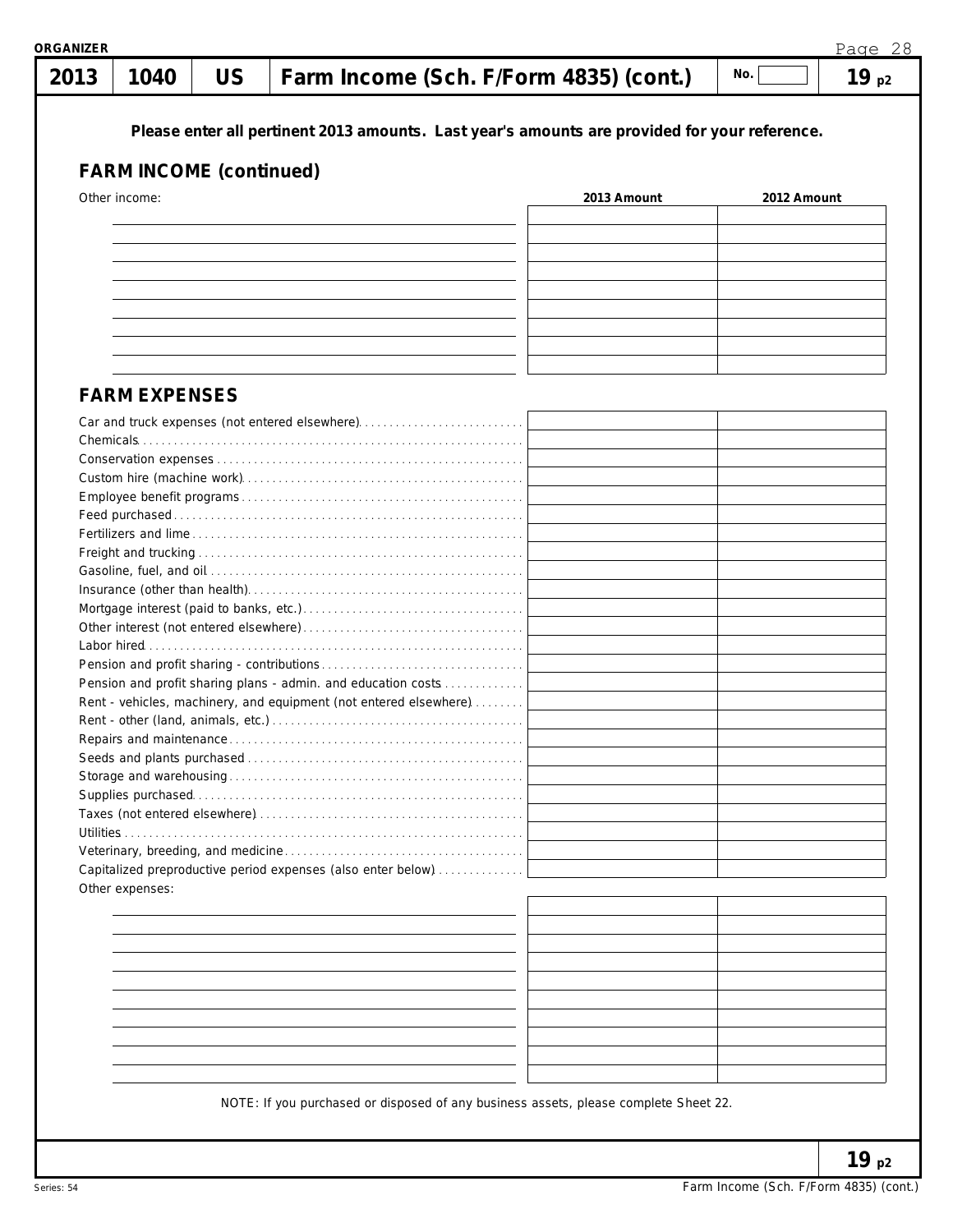#### **1040 US Partnership and S corporation Information 20.1,20.2 2013**

**Please add, change or delete 2013 information as appropriate. Be sure to attach all Schedule K-1s.**

#### **PARTNERSHIP INFORMATION (20.1)**

| No. | .<br>Name of Partnership         | Employer<br>Identification<br>Number | Tax Shelter<br>Registration<br>Number | <b>Additional Amounts</b><br>Invested in<br>Partnership   |
|-----|----------------------------------|--------------------------------------|---------------------------------------|-----------------------------------------------------------|
|     |                                  |                                      |                                       |                                                           |
|     |                                  |                                      |                                       |                                                           |
|     |                                  |                                      |                                       |                                                           |
|     |                                  |                                      |                                       |                                                           |
|     |                                  |                                      |                                       |                                                           |
|     |                                  |                                      |                                       |                                                           |
|     |                                  |                                      |                                       |                                                           |
|     |                                  |                                      |                                       |                                                           |
|     |                                  |                                      |                                       |                                                           |
|     | S CORPORATION INFORMATION (20.2) |                                      |                                       |                                                           |
| No. | Name of S corporation            | Employer<br>Identification<br>Number | Tax Shelter<br>Registration<br>Number | <b>Additional Amounts</b><br>Invested in<br>S corporation |
|     |                                  |                                      |                                       |                                                           |
|     |                                  |                                      |                                       |                                                           |
|     |                                  |                                      |                                       |                                                           |
|     |                                  |                                      |                                       |                                                           |
|     |                                  |                                      |                                       |                                                           |
|     |                                  |                                      |                                       |                                                           |
|     |                                  |                                      |                                       |                                                           |
|     |                                  |                                      |                                       |                                                           |
|     |                                  |                                      |                                       |                                                           |
|     |                                  |                                      |                                       |                                                           |

Page 29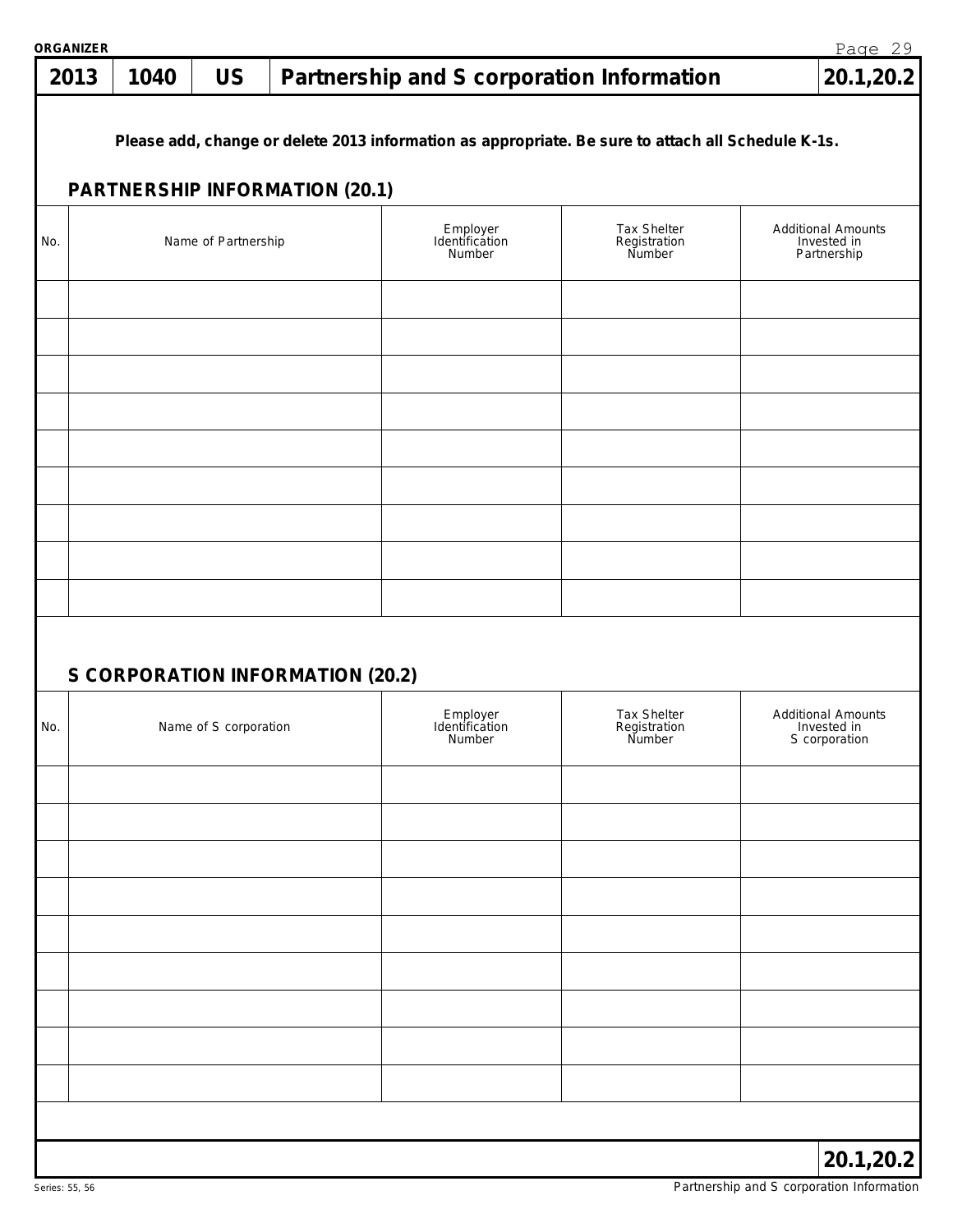| ORGANIZER |                                 |           |                                                                                                                                                                    |                                      | Page 30                               |
|-----------|---------------------------------|-----------|--------------------------------------------------------------------------------------------------------------------------------------------------------------------|--------------------------------------|---------------------------------------|
| 2013      | 1040                            | <b>US</b> | <b>Estate or Trust and REMIC Information</b>                                                                                                                       |                                      | 20.3,20.4                             |
|           |                                 |           | Please add, change or delete 2013 information as appropriate.<br>Be sure to attach all Schedule K-1s and Schedule Qs.<br><b>ESTATE OR TRUST INFORMATION (20.3)</b> |                                      |                                       |
|           |                                 |           |                                                                                                                                                                    |                                      |                                       |
| No.       |                                 |           | Name of Estate or Trust                                                                                                                                            | Employer<br>Identification<br>Number | Tax Shelter<br>Registration<br>Number |
|           |                                 |           |                                                                                                                                                                    |                                      |                                       |
|           |                                 |           |                                                                                                                                                                    |                                      |                                       |
|           |                                 |           |                                                                                                                                                                    |                                      |                                       |
|           |                                 |           |                                                                                                                                                                    |                                      |                                       |
|           |                                 |           |                                                                                                                                                                    |                                      |                                       |
|           |                                 |           |                                                                                                                                                                    |                                      |                                       |
|           | <b>REMIC INFORMATION (20.4)</b> |           |                                                                                                                                                                    |                                      |                                       |
| No.       |                                 |           | Name of REMIC                                                                                                                                                      |                                      | Employer<br>Identification<br>Number  |
|           |                                 |           |                                                                                                                                                                    |                                      |                                       |
|           |                                 |           |                                                                                                                                                                    |                                      |                                       |
|           |                                 |           |                                                                                                                                                                    |                                      |                                       |
|           |                                 |           |                                                                                                                                                                    |                                      |                                       |
|           |                                 |           |                                                                                                                                                                    |                                      |                                       |
|           |                                 |           |                                                                                                                                                                    |                                      |                                       |
|           |                                 |           |                                                                                                                                                                    |                                      |                                       |
|           |                                 |           |                                                                                                                                                                    |                                      | 20.3,20.4                             |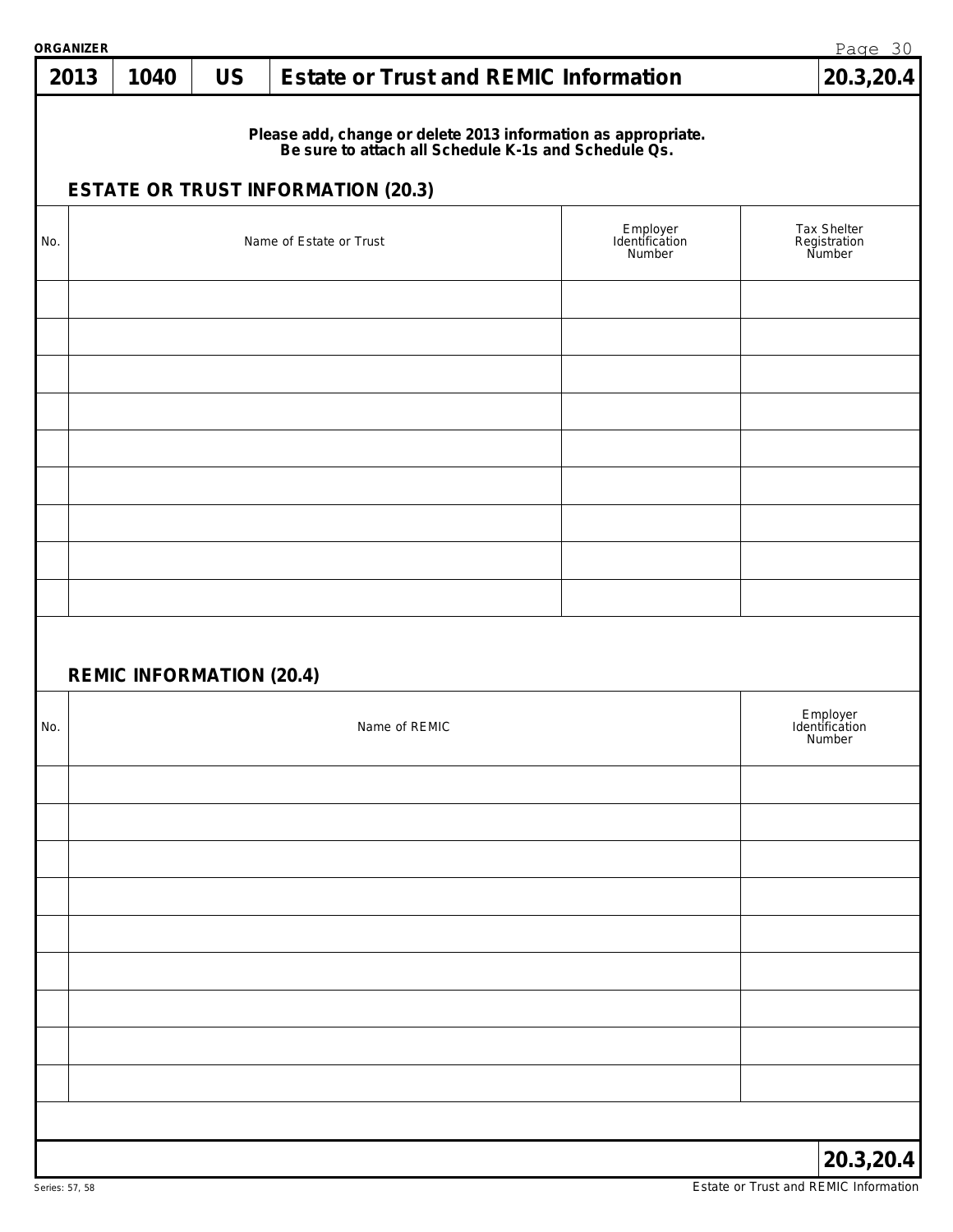| ORGANIZER |      |                                 |                                                                                                                                                                                                        |                      |                        |               | Page 31             |
|-----------|------|---------------------------------|--------------------------------------------------------------------------------------------------------------------------------------------------------------------------------------------------------|----------------------|------------------------|---------------|---------------------|
| 2013      | 1040 | <b>US</b>                       | <b>Asset Disposition List</b>                                                                                                                                                                          |                      |                        |               | 22                  |
|           |      |                                 | If you disposed of any business assets in 2013, please enter date sold, sales price, and expenses of sale.<br>For real estate transactions, be sure to attach all 1099-S forms and closing statements. |                      |                        |               |                     |
| No.       |      | Description of Property (Box 3) | Date Placed<br>in Service                                                                                                                                                                              | Date Sold<br>(Box 1) | Sales Price<br>(Box 2) | Cost or Basis | Expenses<br>of Sale |
|           |      |                                 |                                                                                                                                                                                                        |                      |                        |               |                     |
|           |      |                                 |                                                                                                                                                                                                        |                      |                        |               |                     |
|           |      |                                 |                                                                                                                                                                                                        |                      |                        |               |                     |
|           |      |                                 |                                                                                                                                                                                                        |                      |                        |               |                     |
|           |      |                                 |                                                                                                                                                                                                        |                      |                        |               |                     |
|           |      |                                 |                                                                                                                                                                                                        |                      |                        |               |                     |
|           |      |                                 |                                                                                                                                                                                                        |                      |                        |               |                     |
|           |      |                                 |                                                                                                                                                                                                        |                      |                        |               |                     |
|           |      |                                 |                                                                                                                                                                                                        |                      |                        |               |                     |
|           |      |                                 |                                                                                                                                                                                                        |                      |                        |               |                     |
|           |      |                                 |                                                                                                                                                                                                        |                      |                        |               |                     |
|           |      |                                 |                                                                                                                                                                                                        |                      |                        |               |                     |
|           |      |                                 |                                                                                                                                                                                                        |                      |                        |               |                     |
|           |      |                                 |                                                                                                                                                                                                        |                      |                        |               |                     |
|           |      |                                 |                                                                                                                                                                                                        |                      |                        |               |                     |
|           |      |                                 |                                                                                                                                                                                                        |                      |                        |               |                     |
|           |      |                                 |                                                                                                                                                                                                        |                      |                        |               |                     |
|           |      |                                 |                                                                                                                                                                                                        |                      |                        |               |                     |
|           |      |                                 |                                                                                                                                                                                                        |                      |                        |               |                     |
|           |      |                                 |                                                                                                                                                                                                        |                      |                        |               |                     |
|           |      |                                 |                                                                                                                                                                                                        |                      |                        |               |                     |
|           |      |                                 |                                                                                                                                                                                                        |                      |                        |               |                     |
|           |      |                                 |                                                                                                                                                                                                        |                      |                        |               |                     |
|           |      |                                 |                                                                                                                                                                                                        |                      |                        |               | 22                  |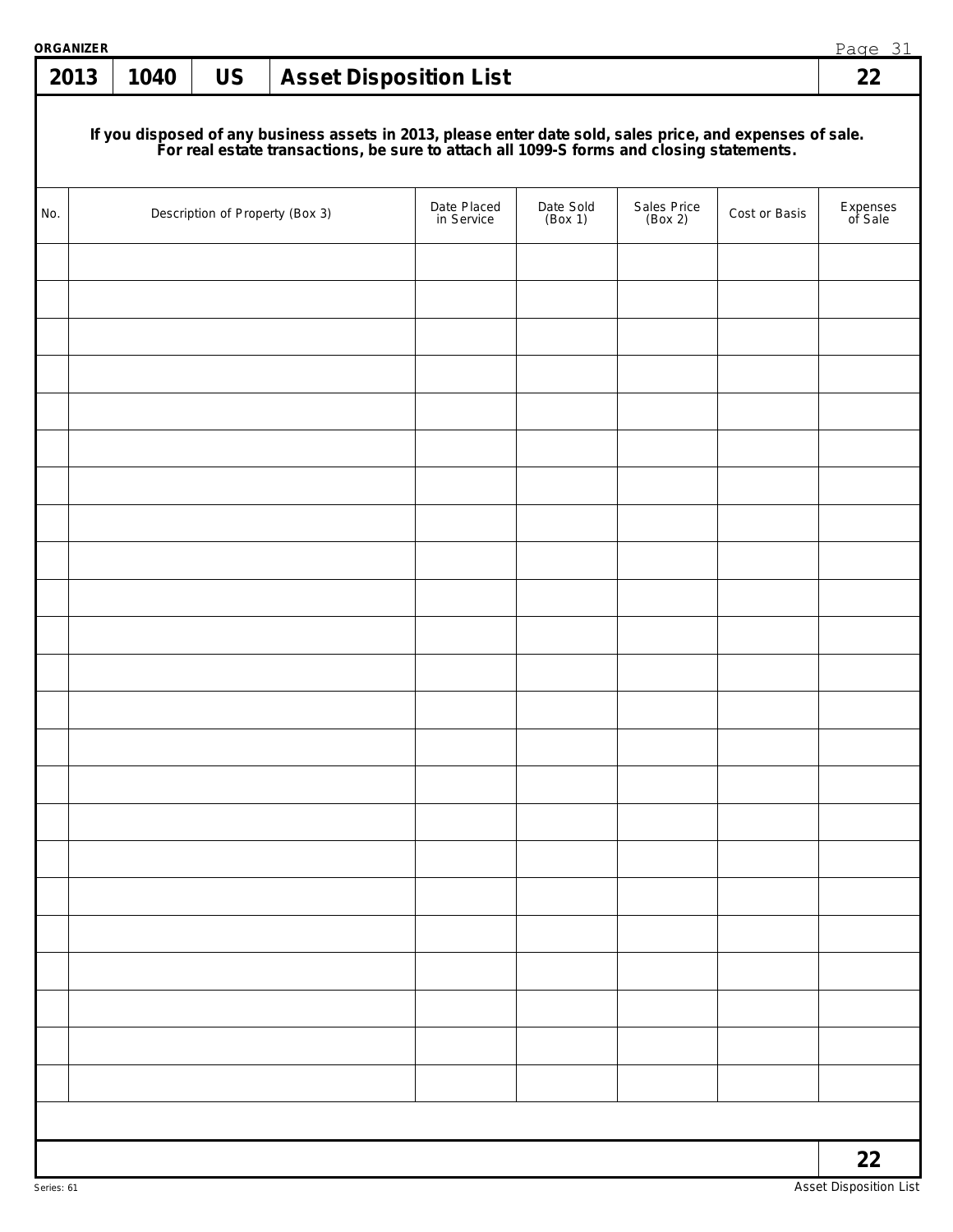| ORGANIZER<br>2013 | 1040                                                                                                                                                                                                                                          | <b>US</b>               |  | <b>Asset Acquisition List</b>             |      |                |          |                           |                     |                        | Page 32<br>22p2 |
|-------------------|-----------------------------------------------------------------------------------------------------------------------------------------------------------------------------------------------------------------------------------------------|-------------------------|--|-------------------------------------------|------|----------------|----------|---------------------------|---------------------|------------------------|-----------------|
|                   |                                                                                                                                                                                                                                               |                         |  |                                           |      |                |          |                           |                     |                        |                 |
|                   | If you purchased any business assets (furniture, equipment, vehicles, real estate, etc.) or<br>converted any personal assets to business use in 2013, please enter all pertinent information below.<br>Preparer Use Only<br>Preparer Use Only |                         |  |                                           |      |                |          |                           |                     |                        |                 |
| No.               |                                                                                                                                                                                                                                               | Description of Property |  | Related<br><b>Business</b><br>or Activity | Form | No. of<br>Form | Category | Date Placed<br>in Service | Cost<br>or<br>Basis | Current<br>Section 179 | Method          |
|                   |                                                                                                                                                                                                                                               |                         |  |                                           |      |                |          |                           |                     |                        |                 |
|                   |                                                                                                                                                                                                                                               |                         |  |                                           |      |                |          |                           |                     |                        |                 |
|                   |                                                                                                                                                                                                                                               |                         |  |                                           |      |                |          |                           |                     |                        |                 |
|                   |                                                                                                                                                                                                                                               |                         |  |                                           |      |                |          |                           |                     |                        |                 |
|                   |                                                                                                                                                                                                                                               |                         |  |                                           |      |                |          |                           |                     |                        |                 |
|                   |                                                                                                                                                                                                                                               |                         |  |                                           |      |                |          |                           |                     |                        |                 |
|                   |                                                                                                                                                                                                                                               |                         |  |                                           |      |                |          |                           |                     |                        |                 |
|                   |                                                                                                                                                                                                                                               |                         |  |                                           |      |                |          |                           |                     |                        |                 |
|                   |                                                                                                                                                                                                                                               |                         |  |                                           |      |                |          |                           |                     |                        |                 |
|                   |                                                                                                                                                                                                                                               |                         |  |                                           |      |                |          |                           |                     |                        |                 |
|                   |                                                                                                                                                                                                                                               |                         |  |                                           |      |                |          |                           |                     |                        |                 |
|                   |                                                                                                                                                                                                                                               |                         |  |                                           |      |                |          |                           |                     |                        |                 |
|                   |                                                                                                                                                                                                                                               |                         |  |                                           |      |                |          |                           |                     |                        |                 |
|                   |                                                                                                                                                                                                                                               |                         |  |                                           |      |                |          |                           |                     |                        |                 |
|                   |                                                                                                                                                                                                                                               |                         |  |                                           |      |                |          |                           |                     |                        |                 |
|                   |                                                                                                                                                                                                                                               |                         |  |                                           |      |                |          |                           |                     |                        |                 |
|                   |                                                                                                                                                                                                                                               |                         |  |                                           |      |                |          |                           |                     |                        |                 |
|                   |                                                                                                                                                                                                                                               |                         |  |                                           |      |                |          |                           |                     |                        |                 |
|                   |                                                                                                                                                                                                                                               |                         |  |                                           |      |                |          |                           |                     |                        |                 |
|                   |                                                                                                                                                                                                                                               |                         |  |                                           |      |                |          |                           |                     |                        |                 |
|                   |                                                                                                                                                                                                                                               |                         |  |                                           |      |                |          |                           |                     |                        |                 |
|                   |                                                                                                                                                                                                                                               |                         |  |                                           |      |                |          |                           |                     |                        |                 |
|                   |                                                                                                                                                                                                                                               |                         |  |                                           |      |                |          |                           |                     |                        | 22p2            |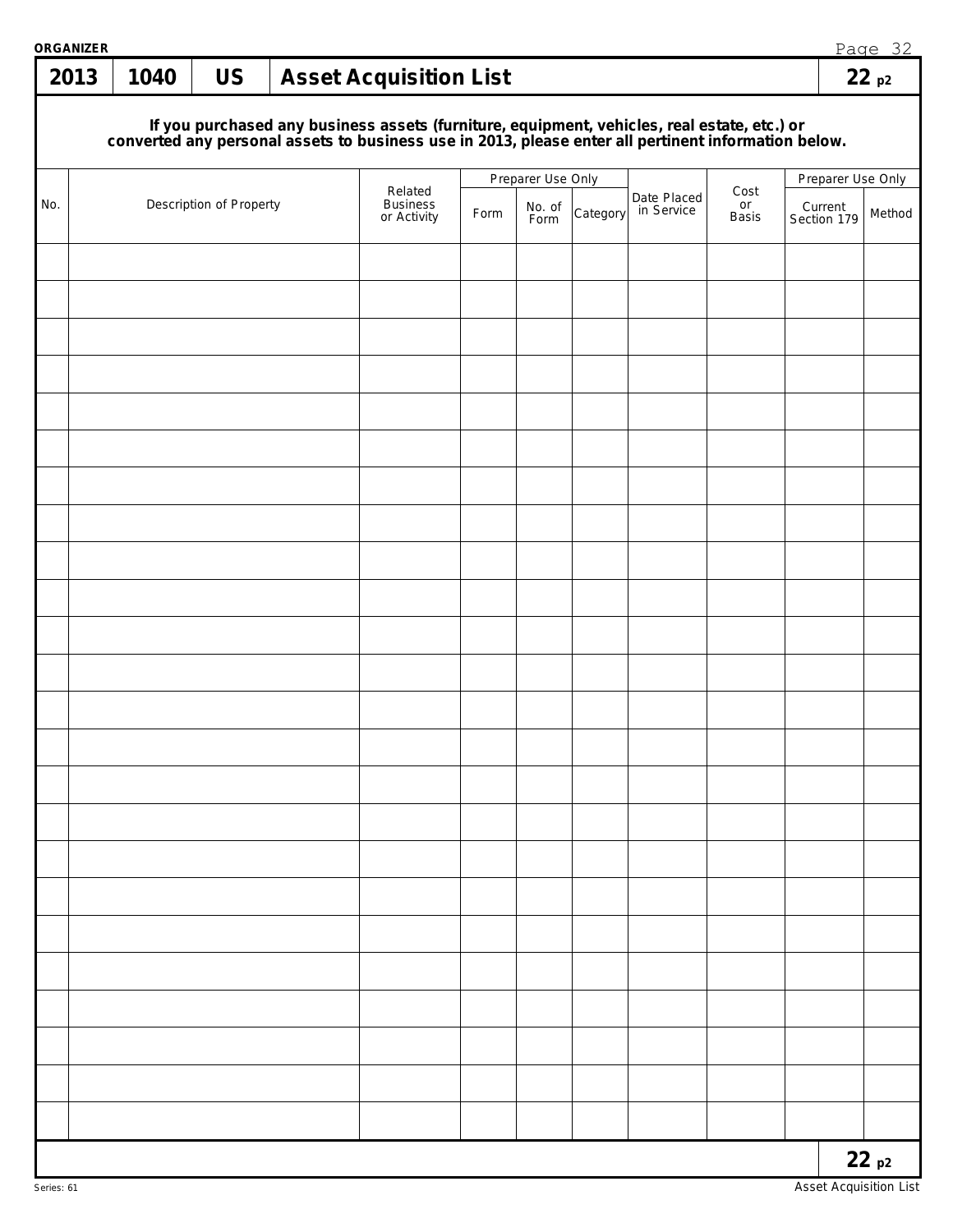**Please enter all pertinent 2013 amounts. Last year's amounts are provided for your reference.**

#### **GENERAL INFORMATION**

| GENERAL INFORMATION                                                | 2013 Amount | 2012 Amount |
|--------------------------------------------------------------------|-------------|-------------|
|                                                                    |             |             |
|                                                                    |             |             |
| 1=no written evidence to support your deduction                    |             |             |
| 1=vehicle is available for off-duty personal use                   |             |             |
| 1=no other vehicle is available for personal use                   |             |             |
| 1=vehicle used primarily by more than 5% owner                     |             |             |
| Number of months of business use if changed from 100% personal use |             |             |

## **AUTOMOBILE MILEAGE**

### **ACTUAL EXPENSES**

| Auto license (other than personal property taxes)     |  |
|-------------------------------------------------------|--|
| Personal property taxes (based on car's value)        |  |
|                                                       |  |
|                                                       |  |
|                                                       |  |
| Value of employer-provided vehicle on Form W-2 (2106) |  |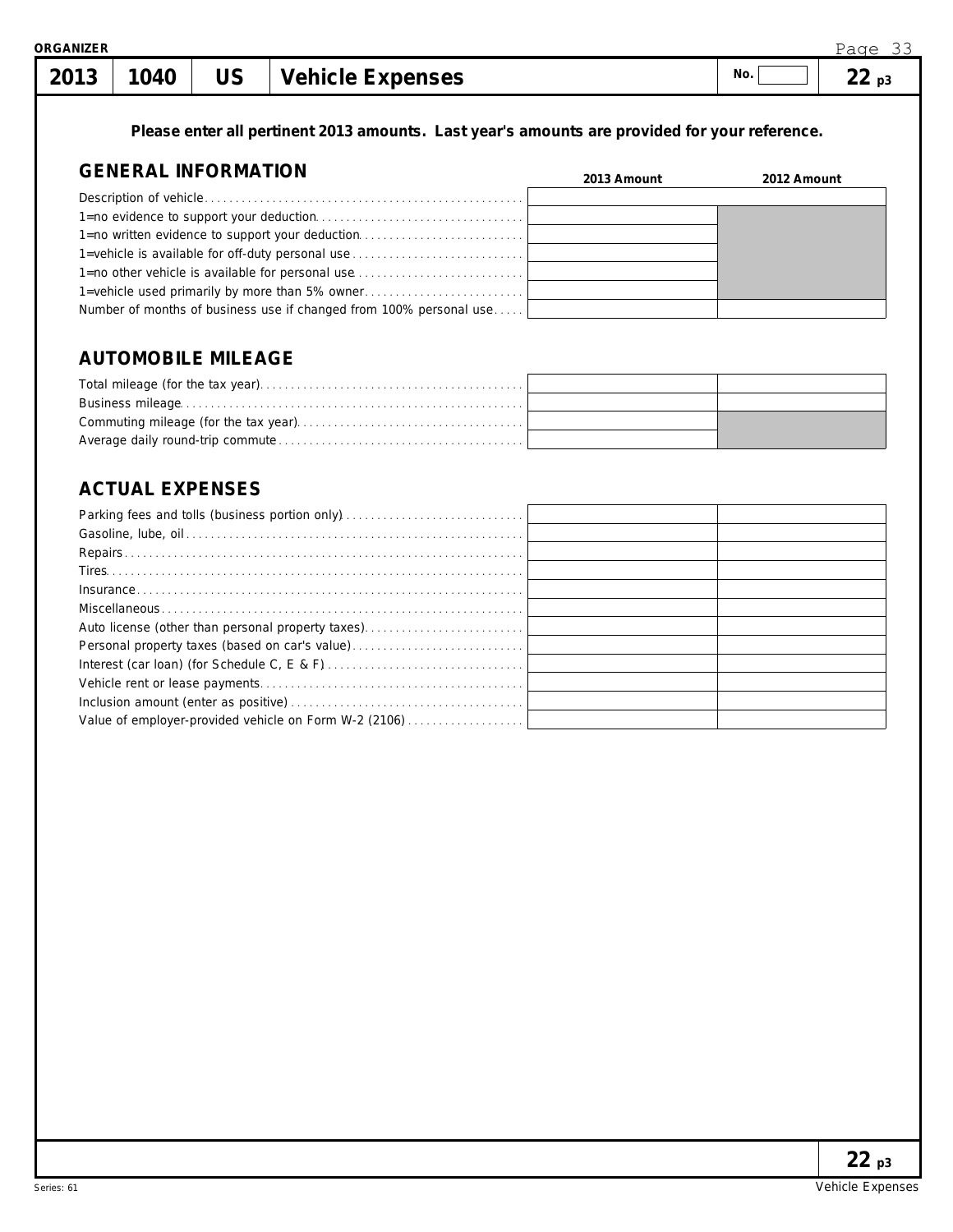| 2013          | 1040                                                               | <b>US</b> |                                                                                                                                                                                                                                                                  | Adjustments to Income  |             |        |             | 24     |
|---------------|--------------------------------------------------------------------|-----------|------------------------------------------------------------------------------------------------------------------------------------------------------------------------------------------------------------------------------------------------------------------|------------------------|-------------|--------|-------------|--------|
|               |                                                                    |           | Please enter all pertinent 2013 information. Last year's amounts are provided for your reference.                                                                                                                                                                |                        | 2013 Amount |        | 2012 Amount |        |
|               |                                                                    |           | <b>TRADITIONAL IRA CONTRIBUTIONS</b>                                                                                                                                                                                                                             | Taxpayer               |             | Spouse | Taxpayer    | Spouse |
|               | <b>ROTH IRA CONTRIBUTIONS</b>                                      |           | IRA contributions you made or expect to make<br>(1=maximum) (\$5,500/\$6,500 if 50 or older)<br>Contributions made to date<br>1=covered by plan, 2=not covered<br>2013 payments from 1/1/14 to 4/15/14                                                           |                        |             |        |             |        |
|               |                                                                    |           | Roth IRA contributions you made or expect to<br>make (1=maximum) (\$5,500/\$6,500 if 50 or older).<br>Contributions made to date                                                                                                                                 |                        |             |        |             |        |
|               |                                                                    |           | SEP, SIMPLE AND QUALIFIED PLANS (KEOGH)                                                                                                                                                                                                                          |                        |             |        |             |        |
|               |                                                                    |           | Profit-sharing (25%/1.25) contributions you<br>made or expect to make (1=maximum)                                                                                                                                                                                |                        |             |        |             |        |
|               |                                                                    |           | Money purchase (25%/1.25) contributions you<br>made or expect to make (1=maximum)<br>Defined benefit contributions you expect to make                                                                                                                            |                        |             |        |             |        |
|               | SIMPLE contributions:                                              |           | Self-employed SEP (25%/1.25) contributions you<br>made or expect to make (1=maximum)<br>Plan contribution rate if not .25 (.xxxx)<br>Individual 401k: SE elective deferrals (except Roth) (1=max.)<br>Individual 401k: SE designated Roth contributions (1=max.) |                        |             |        |             |        |
|               | Self-employed SIMPLE contributions you                             |           | made or expect to make (1=maximum)<br>Employer matching rate if not .03 (.xxxx)<br>1=nonelective contributions (2%)<br>Contributions made to date                                                                                                                |                        |             |        |             |        |
|               | <b>ADJUSTMENTS TO INCOME</b>                                       |           |                                                                                                                                                                                                                                                                  |                        |             |        |             |        |
|               | Self-employed health insurance:<br>Other adjustments to income:    |           | Total premiums (excluding long-term care)<br>Long-term care premiums<br>Student loan interest paid (1098-E, box 1)<br>Educator expenses (kindergarten thru grade 12)<br>Jury duty pay given to employer<br>Expenses from rental of personal property             |                        |             |        |             |        |
|               |                                                                    |           |                                                                                                                                                                                                                                                                  |                        |             |        |             |        |
| Alimony paid: | Recipient's first name<br>Recipient's last name<br>Recipient's SSN |           | Taxpayer                                                                                                                                                                                                                                                         |                        |             | Spouse |             |        |
|               | Amount paid                                                        |           |                                                                                                                                                                                                                                                                  | $\overline{2012}$ amt: |             |        | 2012 amt:   |        |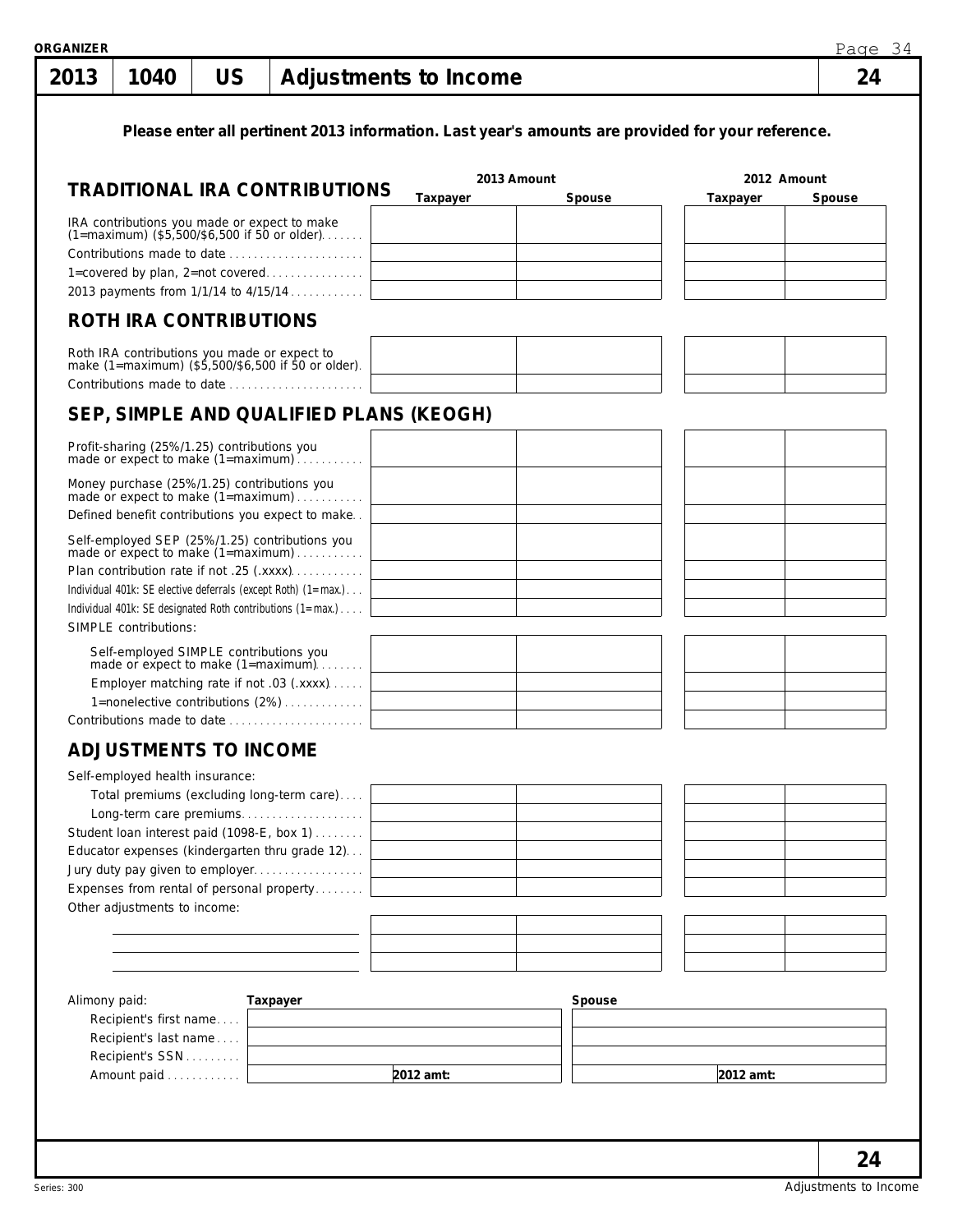| Please enter all pertinent 2013 amounts and attach all 1098 forms.<br>Last year's amounts are provided for your reference.<br><b>MEDICAL AND DENTAL EXPENSES</b><br>NOTE: Enter self-employed health insurance premiums on Sheet 24 and<br>Medicare insurance premiums on Sheet 14.<br>2013 Amount<br>2012 Amount<br>TS<br>Insurance premiums not entered elsewhere (excl. LT care & amts. paid w/pre-tax dollars).<br>Insurance reimbursement (enter as a positive number)<br>Lodging and transportation:<br>Other medical and dental expenses:<br>TAXES PAID (State and local withholding and 2013 estimates are automatic.)<br>State income taxes - 1/13 payment on 2012 state estimate<br>State income taxes - paid with 2012 state return extension<br>State income taxes - paid with 2012 state return<br>State income taxes - paid for prior years and/or to other state<br>City/local income taxes - 1/13 payment on 2012 city/local estimate<br>City/local income taxes - paid with 2012 city/local extension<br>City/local income taxes - paid with 2012 city/local return<br><b>SALES AND USE TAXES PAID</b><br>State and local sales taxes (except autos and special items)<br>Use taxes paid on 2013 purchases<br>Sales tax on boats, aircraft, other special items<br><b>OTHER TAXES PAID</b><br>Real estate taxes - principal residence: | 1040 | <b>US</b> | <b>Itemized Deductions</b>                       |  | 25 |
|---------------------------------------------------------------------------------------------------------------------------------------------------------------------------------------------------------------------------------------------------------------------------------------------------------------------------------------------------------------------------------------------------------------------------------------------------------------------------------------------------------------------------------------------------------------------------------------------------------------------------------------------------------------------------------------------------------------------------------------------------------------------------------------------------------------------------------------------------------------------------------------------------------------------------------------------------------------------------------------------------------------------------------------------------------------------------------------------------------------------------------------------------------------------------------------------------------------------------------------------------------------------------------------------------------------------------------------------------------|------|-----------|--------------------------------------------------|--|----|
|                                                                                                                                                                                                                                                                                                                                                                                                                                                                                                                                                                                                                                                                                                                                                                                                                                                                                                                                                                                                                                                                                                                                                                                                                                                                                                                                                         |      |           |                                                  |  |    |
|                                                                                                                                                                                                                                                                                                                                                                                                                                                                                                                                                                                                                                                                                                                                                                                                                                                                                                                                                                                                                                                                                                                                                                                                                                                                                                                                                         |      |           |                                                  |  |    |
|                                                                                                                                                                                                                                                                                                                                                                                                                                                                                                                                                                                                                                                                                                                                                                                                                                                                                                                                                                                                                                                                                                                                                                                                                                                                                                                                                         |      |           |                                                  |  |    |
|                                                                                                                                                                                                                                                                                                                                                                                                                                                                                                                                                                                                                                                                                                                                                                                                                                                                                                                                                                                                                                                                                                                                                                                                                                                                                                                                                         |      |           |                                                  |  |    |
|                                                                                                                                                                                                                                                                                                                                                                                                                                                                                                                                                                                                                                                                                                                                                                                                                                                                                                                                                                                                                                                                                                                                                                                                                                                                                                                                                         |      |           |                                                  |  |    |
|                                                                                                                                                                                                                                                                                                                                                                                                                                                                                                                                                                                                                                                                                                                                                                                                                                                                                                                                                                                                                                                                                                                                                                                                                                                                                                                                                         |      |           |                                                  |  |    |
|                                                                                                                                                                                                                                                                                                                                                                                                                                                                                                                                                                                                                                                                                                                                                                                                                                                                                                                                                                                                                                                                                                                                                                                                                                                                                                                                                         |      |           |                                                  |  |    |
|                                                                                                                                                                                                                                                                                                                                                                                                                                                                                                                                                                                                                                                                                                                                                                                                                                                                                                                                                                                                                                                                                                                                                                                                                                                                                                                                                         |      |           |                                                  |  |    |
|                                                                                                                                                                                                                                                                                                                                                                                                                                                                                                                                                                                                                                                                                                                                                                                                                                                                                                                                                                                                                                                                                                                                                                                                                                                                                                                                                         |      |           |                                                  |  |    |
|                                                                                                                                                                                                                                                                                                                                                                                                                                                                                                                                                                                                                                                                                                                                                                                                                                                                                                                                                                                                                                                                                                                                                                                                                                                                                                                                                         |      |           |                                                  |  |    |
|                                                                                                                                                                                                                                                                                                                                                                                                                                                                                                                                                                                                                                                                                                                                                                                                                                                                                                                                                                                                                                                                                                                                                                                                                                                                                                                                                         |      |           |                                                  |  |    |
|                                                                                                                                                                                                                                                                                                                                                                                                                                                                                                                                                                                                                                                                                                                                                                                                                                                                                                                                                                                                                                                                                                                                                                                                                                                                                                                                                         |      |           |                                                  |  |    |
|                                                                                                                                                                                                                                                                                                                                                                                                                                                                                                                                                                                                                                                                                                                                                                                                                                                                                                                                                                                                                                                                                                                                                                                                                                                                                                                                                         |      |           |                                                  |  |    |
|                                                                                                                                                                                                                                                                                                                                                                                                                                                                                                                                                                                                                                                                                                                                                                                                                                                                                                                                                                                                                                                                                                                                                                                                                                                                                                                                                         |      |           |                                                  |  |    |
|                                                                                                                                                                                                                                                                                                                                                                                                                                                                                                                                                                                                                                                                                                                                                                                                                                                                                                                                                                                                                                                                                                                                                                                                                                                                                                                                                         |      |           |                                                  |  |    |
|                                                                                                                                                                                                                                                                                                                                                                                                                                                                                                                                                                                                                                                                                                                                                                                                                                                                                                                                                                                                                                                                                                                                                                                                                                                                                                                                                         |      |           |                                                  |  |    |
|                                                                                                                                                                                                                                                                                                                                                                                                                                                                                                                                                                                                                                                                                                                                                                                                                                                                                                                                                                                                                                                                                                                                                                                                                                                                                                                                                         |      |           |                                                  |  |    |
|                                                                                                                                                                                                                                                                                                                                                                                                                                                                                                                                                                                                                                                                                                                                                                                                                                                                                                                                                                                                                                                                                                                                                                                                                                                                                                                                                         |      |           |                                                  |  |    |
|                                                                                                                                                                                                                                                                                                                                                                                                                                                                                                                                                                                                                                                                                                                                                                                                                                                                                                                                                                                                                                                                                                                                                                                                                                                                                                                                                         |      |           |                                                  |  |    |
|                                                                                                                                                                                                                                                                                                                                                                                                                                                                                                                                                                                                                                                                                                                                                                                                                                                                                                                                                                                                                                                                                                                                                                                                                                                                                                                                                         |      |           |                                                  |  |    |
|                                                                                                                                                                                                                                                                                                                                                                                                                                                                                                                                                                                                                                                                                                                                                                                                                                                                                                                                                                                                                                                                                                                                                                                                                                                                                                                                                         |      |           |                                                  |  |    |
|                                                                                                                                                                                                                                                                                                                                                                                                                                                                                                                                                                                                                                                                                                                                                                                                                                                                                                                                                                                                                                                                                                                                                                                                                                                                                                                                                         |      |           |                                                  |  |    |
|                                                                                                                                                                                                                                                                                                                                                                                                                                                                                                                                                                                                                                                                                                                                                                                                                                                                                                                                                                                                                                                                                                                                                                                                                                                                                                                                                         |      |           |                                                  |  |    |
|                                                                                                                                                                                                                                                                                                                                                                                                                                                                                                                                                                                                                                                                                                                                                                                                                                                                                                                                                                                                                                                                                                                                                                                                                                                                                                                                                         |      |           |                                                  |  |    |
|                                                                                                                                                                                                                                                                                                                                                                                                                                                                                                                                                                                                                                                                                                                                                                                                                                                                                                                                                                                                                                                                                                                                                                                                                                                                                                                                                         |      |           |                                                  |  |    |
|                                                                                                                                                                                                                                                                                                                                                                                                                                                                                                                                                                                                                                                                                                                                                                                                                                                                                                                                                                                                                                                                                                                                                                                                                                                                                                                                                         |      |           |                                                  |  |    |
|                                                                                                                                                                                                                                                                                                                                                                                                                                                                                                                                                                                                                                                                                                                                                                                                                                                                                                                                                                                                                                                                                                                                                                                                                                                                                                                                                         |      |           |                                                  |  |    |
|                                                                                                                                                                                                                                                                                                                                                                                                                                                                                                                                                                                                                                                                                                                                                                                                                                                                                                                                                                                                                                                                                                                                                                                                                                                                                                                                                         |      |           |                                                  |  |    |
|                                                                                                                                                                                                                                                                                                                                                                                                                                                                                                                                                                                                                                                                                                                                                                                                                                                                                                                                                                                                                                                                                                                                                                                                                                                                                                                                                         |      |           |                                                  |  |    |
|                                                                                                                                                                                                                                                                                                                                                                                                                                                                                                                                                                                                                                                                                                                                                                                                                                                                                                                                                                                                                                                                                                                                                                                                                                                                                                                                                         |      |           | Real estate taxes - property held for investment |  |    |

Foreign income taxes. . . . . . . . . . . . . . . . . . . . . . . . . . . . . . . . . . . . . . . . . . . . . . . . Other taxes: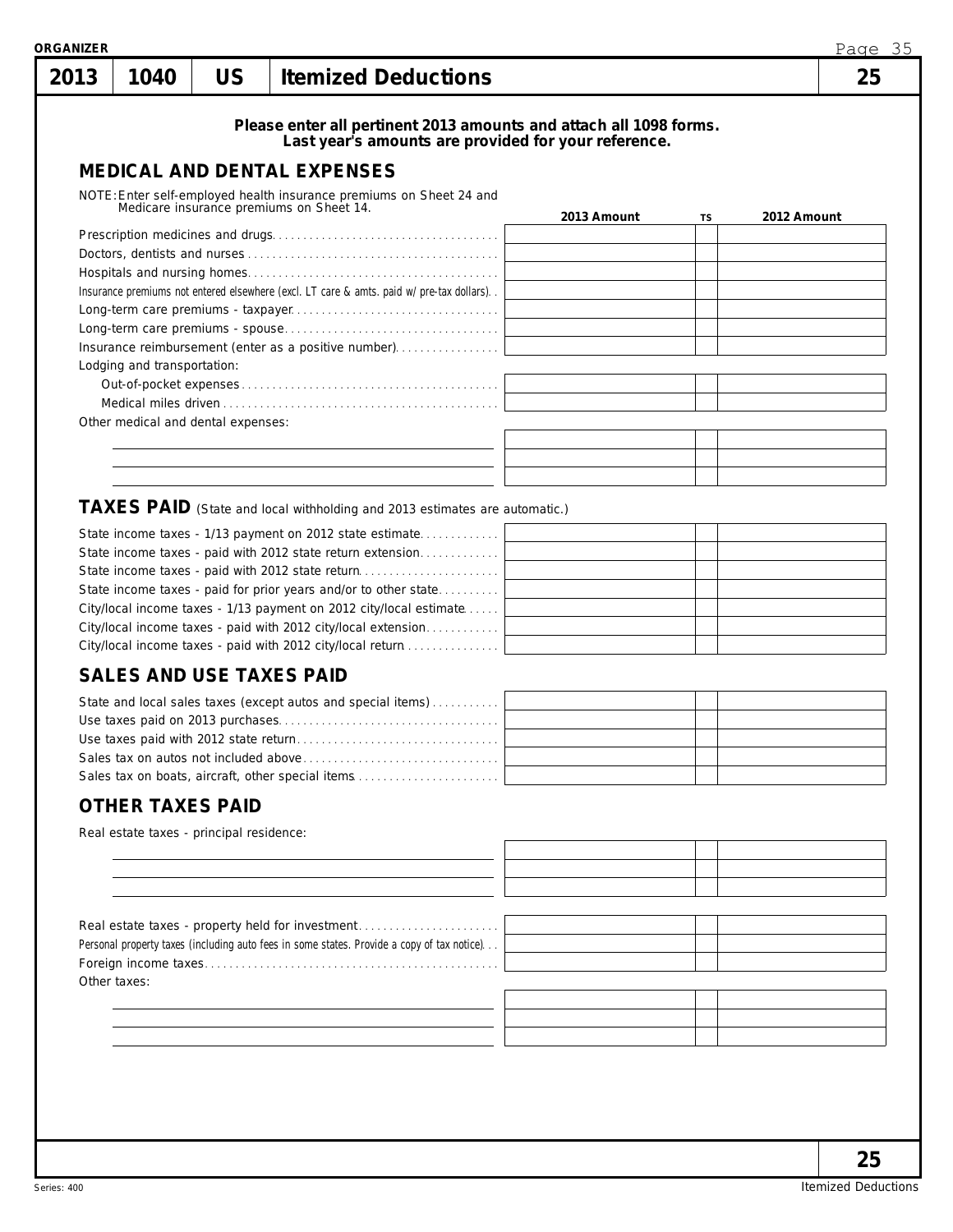| 2013 | 1040                                | <b>US</b> | <b>Itemized Deductions (continued)</b>                                                                                                                                                                  |             |           |             | 25p2 |
|------|-------------------------------------|-----------|---------------------------------------------------------------------------------------------------------------------------------------------------------------------------------------------------------|-------------|-----------|-------------|------|
|      |                                     |           |                                                                                                                                                                                                         |             |           |             |      |
|      |                                     |           | Please enter all pertinent 2013 amounts. Last year's amounts are provided for your reference.                                                                                                           |             |           |             |      |
|      | <b>INTEREST PAID</b>                |           |                                                                                                                                                                                                         |             |           |             |      |
|      |                                     |           |                                                                                                                                                                                                         |             |           |             |      |
|      |                                     |           | Home mortgage int. (Box 1) and points (Box 2) reported on Form 1098:                                                                                                                                    | 2013 Amount | <b>TS</b> | 2012 Amount |      |
|      |                                     |           |                                                                                                                                                                                                         |             |           |             |      |
|      |                                     |           |                                                                                                                                                                                                         |             |           |             |      |
|      |                                     |           |                                                                                                                                                                                                         |             |           |             |      |
|      |                                     |           | Home mortgage interest not reported on Form 1098:                                                                                                                                                       |             |           |             |      |
|      | Payee's name<br>Payee's SSN or FEIN |           | <u> 1980 - Johann Stoff, deutscher Stoffen und der Stoffen und der Stoffen und der Stoffen und der Stoffen und der</u>                                                                                  |             |           |             |      |
|      | Payee's street address.             |           |                                                                                                                                                                                                         |             |           |             |      |
|      | Payee's city                        |           |                                                                                                                                                                                                         |             |           |             |      |
|      | Payee's state                       |           |                                                                                                                                                                                                         |             |           |             |      |
|      |                                     |           | Payee's ZIP code                                                                                                                                                                                        |             |           |             |      |
|      |                                     |           |                                                                                                                                                                                                         |             |           |             |      |
|      | Points not reported on Form 1098:   |           |                                                                                                                                                                                                         |             |           |             |      |
|      |                                     |           |                                                                                                                                                                                                         |             |           |             |      |
|      |                                     |           |                                                                                                                                                                                                         |             |           |             |      |
|      |                                     |           | Mortgage insurance premiums on post 12/31/06 contracts (Box 4)                                                                                                                                          |             |           |             |      |
|      |                                     |           | Investment interest (interest on margin accounts):                                                                                                                                                      |             |           |             |      |
|      |                                     |           |                                                                                                                                                                                                         |             |           |             |      |
|      |                                     |           |                                                                                                                                                                                                         |             |           |             |      |
|      |                                     |           |                                                                                                                                                                                                         |             |           |             |      |
|      |                                     |           | Certain home mortgage interest included above (6251)                                                                                                                                                    |             |           |             |      |
|      |                                     |           |                                                                                                                                                                                                         |             |           |             |      |
|      |                                     |           | NOTE: Points paid on loans other than to buy, build, or improve your main home are deductible over the life of the mortgage.<br>For these types of loans also provide the dates and lives of the loans. |             |           |             |      |

### **CASH CONTRIBUTIONS**

NOTE:No deduction is allowed for cash or check contributions unless the donor maintains a bank record, or a written communication from the donee, showing the name of the organization, contribution date(s), and contribution amount(s).

Churches, schools, hospitals, and other charitable organizations (50% limitation):

Contributions by cash or check:

Veterans' organizations, fraternal societies, nonprofit cemeteries, and certain private nonoperating foundations (30% limitation): Contributions by cash or check: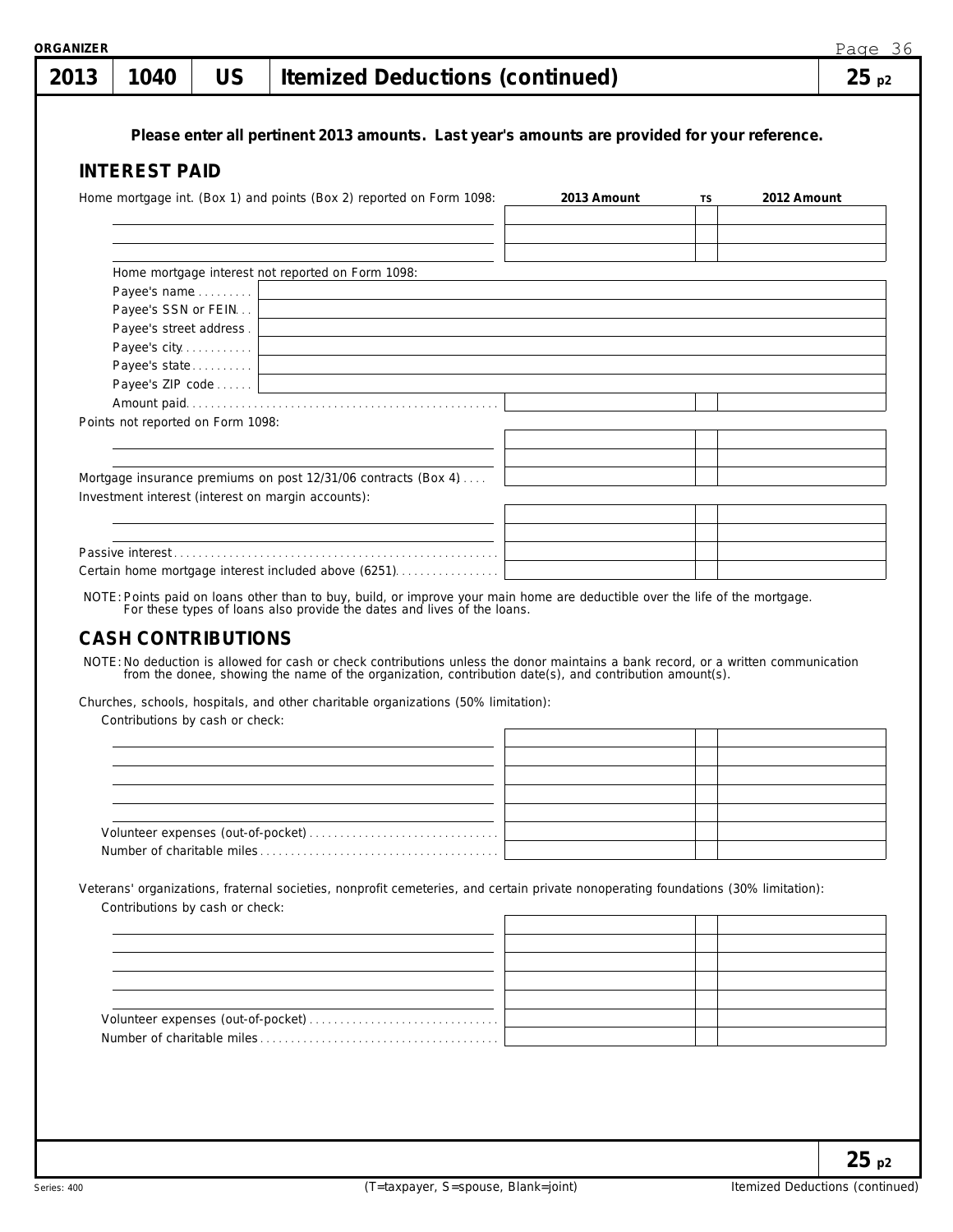| 1040                                                                                                                                                    | <b>US</b> |  |  | <b>Itemized Deductions (continued)</b> |                                                                                                                                                                                                                                    |    |             | 25 <sub>p3</sub> |
|---------------------------------------------------------------------------------------------------------------------------------------------------------|-----------|--|--|----------------------------------------|------------------------------------------------------------------------------------------------------------------------------------------------------------------------------------------------------------------------------------|----|-------------|------------------|
|                                                                                                                                                         |           |  |  |                                        | Please enter all pertinent 2013 amounts. Last year's amounts are provided for your reference.                                                                                                                                      |    |             |                  |
| <b>NONCASH CONTRIBUTIONS</b>                                                                                                                            |           |  |  |                                        |                                                                                                                                                                                                                                    |    |             |                  |
|                                                                                                                                                         |           |  |  |                                        | NOTE: Use Sheet 26 if total noncash contributions are over \$500. No deduction is allowed for contributions of clothing and household items<br>that are not in good used condition or better. In addition, a deduction for any ite |    |             |                  |
| 50% limitation (see above):                                                                                                                             |           |  |  |                                        | 2013 Amount                                                                                                                                                                                                                        |    | 2012 Amount |                  |
|                                                                                                                                                         |           |  |  |                                        |                                                                                                                                                                                                                                    | TS |             |                  |
|                                                                                                                                                         |           |  |  |                                        |                                                                                                                                                                                                                                    |    |             |                  |
|                                                                                                                                                         |           |  |  |                                        |                                                                                                                                                                                                                                    |    |             |                  |
| 30% limitation (see above):                                                                                                                             |           |  |  |                                        |                                                                                                                                                                                                                                    |    |             |                  |
|                                                                                                                                                         |           |  |  |                                        |                                                                                                                                                                                                                                    |    |             |                  |
|                                                                                                                                                         |           |  |  |                                        |                                                                                                                                                                                                                                    |    |             |                  |
|                                                                                                                                                         |           |  |  |                                        |                                                                                                                                                                                                                                    |    |             |                  |
| 30% capital gain property (gifts of capital gain property to 50% limit orgs.):                                                                          |           |  |  |                                        |                                                                                                                                                                                                                                    |    |             |                  |
|                                                                                                                                                         |           |  |  |                                        |                                                                                                                                                                                                                                    |    |             |                  |
|                                                                                                                                                         |           |  |  |                                        |                                                                                                                                                                                                                                    |    |             |                  |
| 20% capital gain property (gifts of capital gain property to non-50% limit orgs.):                                                                      |           |  |  |                                        |                                                                                                                                                                                                                                    |    |             |                  |
|                                                                                                                                                         |           |  |  |                                        |                                                                                                                                                                                                                                    |    |             |                  |
|                                                                                                                                                         |           |  |  |                                        |                                                                                                                                                                                                                                    |    |             |                  |
|                                                                                                                                                         |           |  |  |                                        |                                                                                                                                                                                                                                    |    |             |                  |
| MISCELLANEOUS DEDUCTIONS (subject to 2% AGI limit)                                                                                                      |           |  |  |                                        |                                                                                                                                                                                                                                    |    |             |                  |
| Other unreimbursed employee expenses (uniforms and protective clothing, professional subscriptions, employment agency fees, and certain edu. expenses): |           |  |  |                                        |                                                                                                                                                                                                                                    |    |             |                  |
|                                                                                                                                                         |           |  |  |                                        |                                                                                                                                                                                                                                    |    |             |                  |
| Investment expense:                                                                                                                                     |           |  |  |                                        |                                                                                                                                                                                                                                    |    |             |                  |
|                                                                                                                                                         |           |  |  |                                        |                                                                                                                                                                                                                                    |    |             |                  |
|                                                                                                                                                         |           |  |  |                                        |                                                                                                                                                                                                                                    |    |             |                  |
|                                                                                                                                                         |           |  |  |                                        |                                                                                                                                                                                                                                    |    |             |                  |
|                                                                                                                                                         |           |  |  |                                        |                                                                                                                                                                                                                                    |    |             |                  |
|                                                                                                                                                         |           |  |  |                                        |                                                                                                                                                                                                                                    |    |             |                  |
|                                                                                                                                                         |           |  |  |                                        |                                                                                                                                                                                                                                    |    |             |                  |
| Miscellaneous deductions (2% AGI) (certain legal and accounting fees,<br>and custodial fees):                                                           |           |  |  |                                        |                                                                                                                                                                                                                                    |    |             |                  |
|                                                                                                                                                         |           |  |  |                                        |                                                                                                                                                                                                                                    |    |             |                  |
|                                                                                                                                                         |           |  |  |                                        |                                                                                                                                                                                                                                    |    |             |                  |
|                                                                                                                                                         |           |  |  |                                        |                                                                                                                                                                                                                                    |    |             |                  |
|                                                                                                                                                         |           |  |  |                                        |                                                                                                                                                                                                                                    |    |             |                  |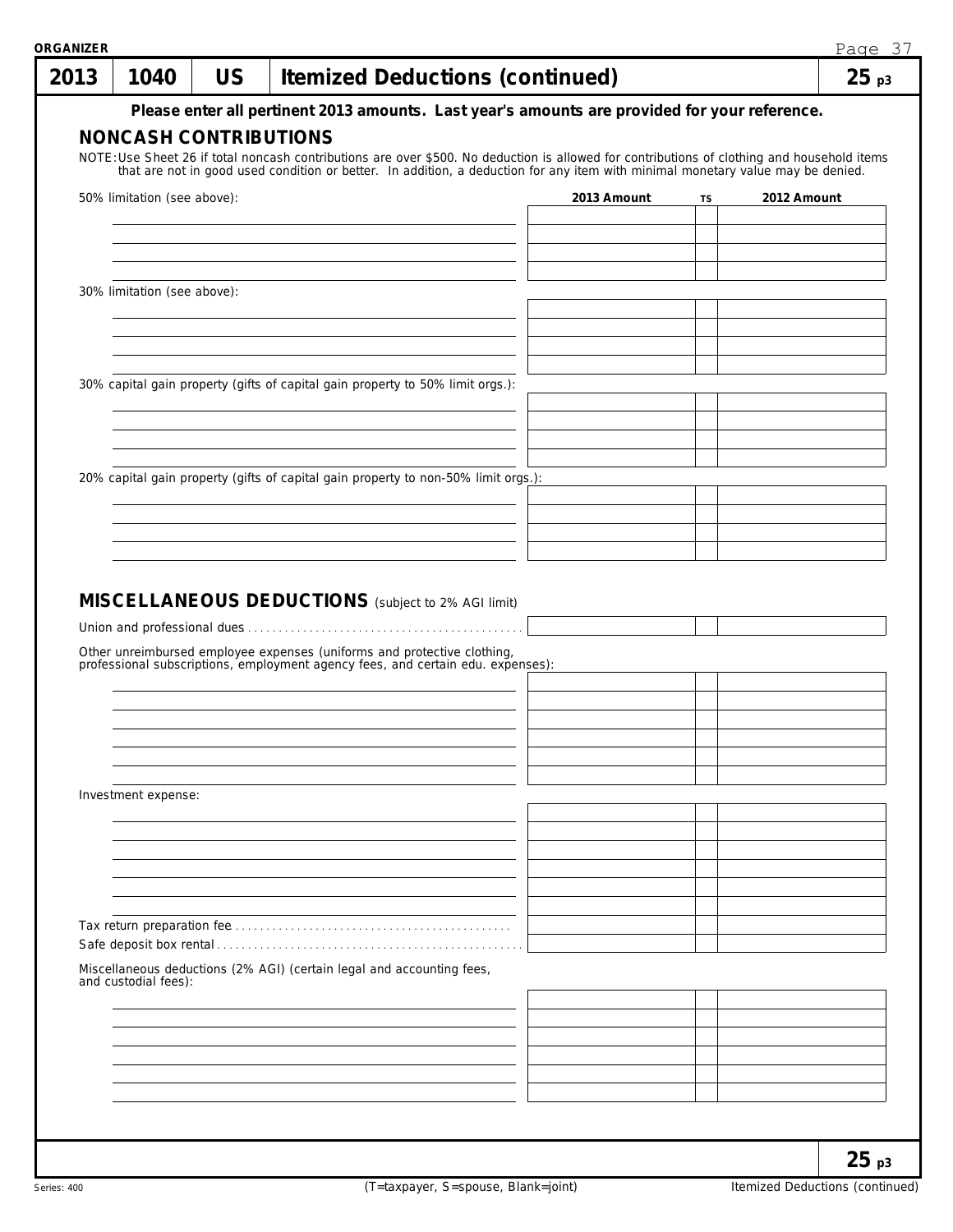| 2013 | 1040                            | <b>US</b> | <b>Itemized Deductions (continued)</b>                                                        |             |    | 25p4        |
|------|---------------------------------|-----------|-----------------------------------------------------------------------------------------------|-------------|----|-------------|
|      |                                 |           | Please enter all pertinent 2013 amounts. Last year's amounts are provided for your reference. |             |    |             |
|      |                                 |           | OTHER MISCELLANEOUS DEDUCTIONS                                                                | 2013 Amount | TS | 2012 Amount |
|      | Other miscellaneous deductions: |           |                                                                                               |             |    |             |
|      |                                 |           |                                                                                               |             |    |             |
|      |                                 |           |                                                                                               |             |    |             |
|      |                                 |           |                                                                                               |             |    |             |
|      |                                 |           |                                                                                               |             |    |             |
|      |                                 |           |                                                                                               |             |    |             |
|      |                                 |           |                                                                                               |             |    |             |
|      |                                 |           |                                                                                               |             |    |             |
|      |                                 |           |                                                                                               |             |    |             |
|      |                                 |           |                                                                                               |             |    |             |
|      |                                 |           |                                                                                               |             |    |             |
|      |                                 |           |                                                                                               |             |    |             |
|      |                                 |           |                                                                                               |             |    |             |
|      |                                 |           |                                                                                               |             |    |             |
|      |                                 |           |                                                                                               |             |    |             |
|      |                                 |           |                                                                                               |             |    |             |
|      |                                 |           |                                                                                               |             |    |             |
|      |                                 |           |                                                                                               |             |    |             |
|      |                                 |           |                                                                                               |             |    |             |
|      |                                 |           |                                                                                               |             |    |             |
|      |                                 |           |                                                                                               |             |    |             |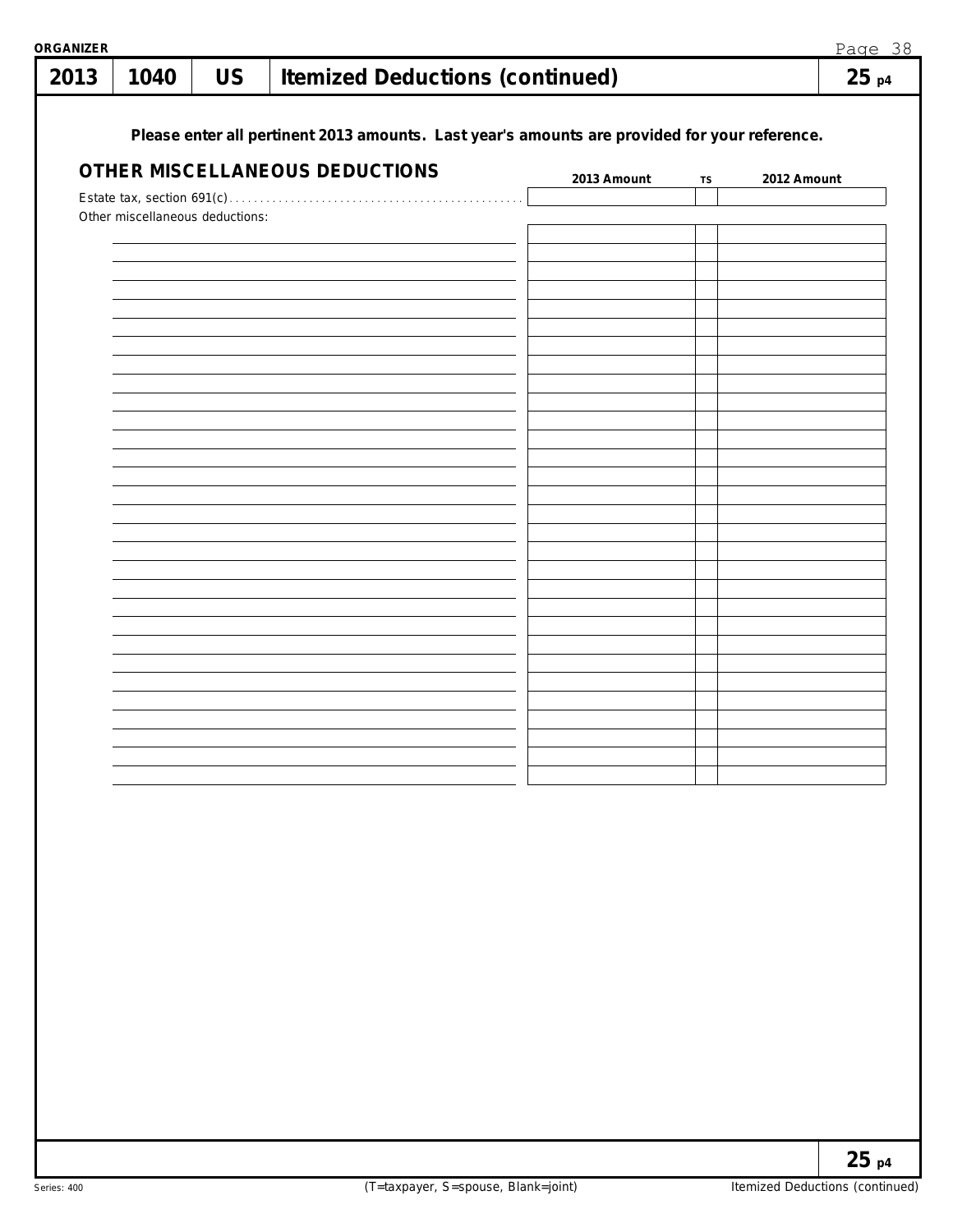#### **If either of the following conditions below apply to you, your home mortgage interest deduction may need to be limited and the input section provided below should be completed. If neither condition applies, enter home mortgage interest amounts on organizer sheet 25 p2.**

- 1. Total home equity debt exceeded \$100,000 at any time during 2013 (\$50,000 if married filing separate). For this purpose, home equity debt is defined as any mortgages taken out after October 13, 1987 in which the proceeds were used for purposes other than to buy, build,<br>or improve your home. An example of this type of mortgage is a home equity loan use t
- 2. Total home acquisition debt exceeded \$1,000,000 at any time during 2013 (\$500,000 if married filing separate). For this purpose, home acquisition debt is defined as any mortgages taken out after October 13, 1987 in which the proceeds were used to buy, build, or improve your home.

NOTE: When completing the input section below, grandfather debt represents loans taken out prior to October 14, 1987.

#### **Please enter all pertinent 2013 amounts and attach all 1098 forms. Last year's amounts are provided for your reference.**

|                                                                                  | 2013 Amount | TS. | 2012 Amount |
|----------------------------------------------------------------------------------|-------------|-----|-------------|
| Fair market value of the property on the date that the last debt was secured     |             |     |             |
| Home acquisition and grandfather debt on the date that the last debt was secured |             |     |             |

### **LOAN INFORMATION**

| Loan $#1$                                         |  |
|---------------------------------------------------|--|
|                                                   |  |
|                                                   |  |
|                                                   |  |
|                                                   |  |
|                                                   |  |
|                                                   |  |
|                                                   |  |
|                                                   |  |
|                                                   |  |
| Home acquisition debt balance - beginning of year |  |
|                                                   |  |
|                                                   |  |
|                                                   |  |
|                                                   |  |
| Loan $#2$                                         |  |
|                                                   |  |
|                                                   |  |
|                                                   |  |
|                                                   |  |
|                                                   |  |
|                                                   |  |
|                                                   |  |
|                                                   |  |
|                                                   |  |
| Home acquisition debt balance - beginning of year |  |
|                                                   |  |
| Home equity debt balance - beginning of year      |  |
|                                                   |  |
|                                                   |  |
|                                                   |  |
| Eorm                                              |  |

#### **Form**

- 1 = Schedule A (default)
- 2 = Business use of home
- 3 = Schedule E

**25 p5**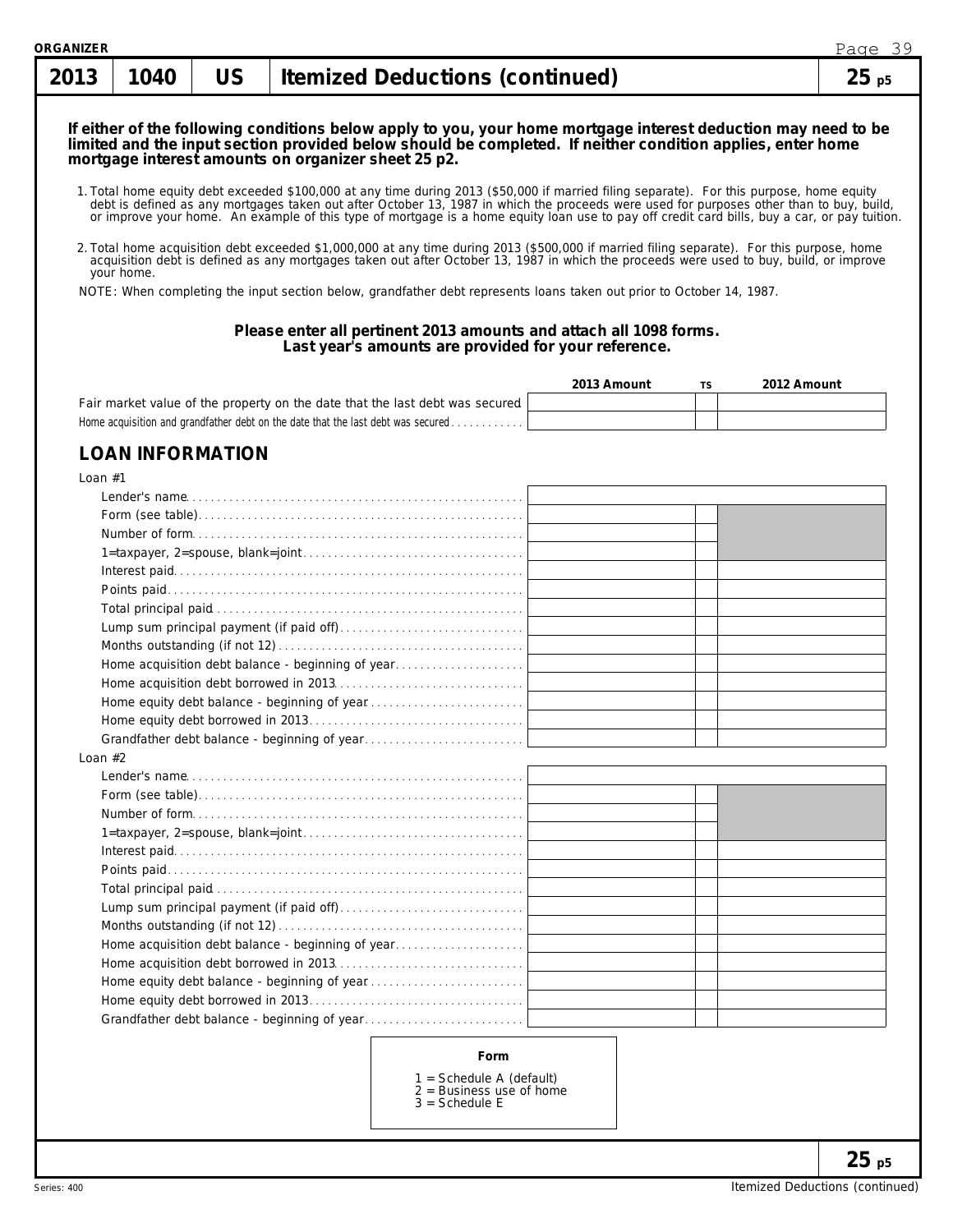| १GANIZER<br>2013 | 1040 | US      | <b>Noncash Contributions (Form 8283)</b>                                                                                                                                                                                       |                              | Page 40<br>26 |
|------------------|------|---------|--------------------------------------------------------------------------------------------------------------------------------------------------------------------------------------------------------------------------------|------------------------------|---------------|
|                  |      |         | If your total noncash contributions are in excess of \$500 in 2013, please complete the information below for                                                                                                                  |                              |               |
|                  |      |         | each donee using the following quidelines:                                                                                                                                                                                     |                              |               |
|                  |      |         | * If you contributed a motor vehicle, boat, or airplane with a claimed value of more than \$500, attach Form 1098-C or other written<br>acknowledgement received from the donee organization.                                  |                              |               |
|                  |      |         | * A deduction for contributions of clothing or other household items that are not in good used condition or better is not allowed. In addition, a deduction for any item with minimal monetary value may be denied. However, t |                              |               |
|                  |      |         | DONATED PROPERTY INFORMATION                                                                                                                                                                                                   |                              |               |
|                  |      |         |                                                                                                                                                                                                                                |                              |               |
|                  |      |         |                                                                                                                                                                                                                                |                              |               |
|                  |      |         |                                                                                                                                                                                                                                |                              |               |
|                  |      |         |                                                                                                                                                                                                                                |                              |               |
|                  |      |         |                                                                                                                                                                                                                                |                              |               |
|                  |      |         |                                                                                                                                                                                                                                |                              |               |
|                  |      |         |                                                                                                                                                                                                                                |                              |               |
|                  |      |         |                                                                                                                                                                                                                                |                              |               |
| No.              |      |         |                                                                                                                                                                                                                                |                              |               |
|                  |      | Vehicle |                                                                                                                                                                                                                                |                              |               |
|                  |      |         |                                                                                                                                                                                                                                |                              |               |
|                  |      |         |                                                                                                                                                                                                                                |                              |               |
|                  |      |         |                                                                                                                                                                                                                                |                              |               |
|                  |      |         | How acquired by donor (Table 1 or describe)                                                                                                                                                                                    |                              |               |
|                  |      |         |                                                                                                                                                                                                                                |                              |               |
|                  |      |         |                                                                                                                                                                                                                                |                              |               |
|                  |      |         | Method used to determine FMV (Table 2 or describe)                                                                                                                                                                             |                              |               |
|                  |      |         |                                                                                                                                                                                                                                |                              |               |
|                  |      |         |                                                                                                                                                                                                                                |                              |               |
|                  |      |         |                                                                                                                                                                                                                                |                              |               |
|                  |      |         |                                                                                                                                                                                                                                |                              |               |
|                  |      |         |                                                                                                                                                                                                                                |                              |               |
|                  |      |         |                                                                                                                                                                                                                                |                              |               |
|                  |      |         |                                                                                                                                                                                                                                |                              |               |
|                  |      |         | Property description (other than vehicle)                                                                                                                                                                                      |                              |               |
|                  |      |         |                                                                                                                                                                                                                                |                              |               |
| No.              |      | Vehicle |                                                                                                                                                                                                                                |                              |               |
|                  |      |         |                                                                                                                                                                                                                                |                              |               |
|                  |      |         |                                                                                                                                                                                                                                |                              |               |
|                  |      |         |                                                                                                                                                                                                                                |                              |               |
|                  |      |         |                                                                                                                                                                                                                                |                              |               |
|                  |      |         | How acquired by donor (Table 1 or describe)                                                                                                                                                                                    |                              |               |
|                  |      |         |                                                                                                                                                                                                                                |                              |               |
|                  |      |         |                                                                                                                                                                                                                                |                              |               |
|                  |      |         | Method used to determine FMV (Table 2 or describe)                                                                                                                                                                             |                              |               |
|                  |      |         |                                                                                                                                                                                                                                |                              |               |
|                  |      |         |                                                                                                                                                                                                                                |                              |               |
|                  |      |         |                                                                                                                                                                                                                                |                              |               |
|                  |      |         | 2<br>How Property was Acquired                                                                                                                                                                                                 | Method Used to Determine FMV |               |

- 1 = Purchase
- 2 = Gift

3 = Inheritance 4 = Exchange

#### **2 Method Used to Determine FMV**

1 = Appraisal

3 = Catalog 4 = Comparable sales

- 2 = Thrift shop value
	- For other methods, see IRS Pub. 561.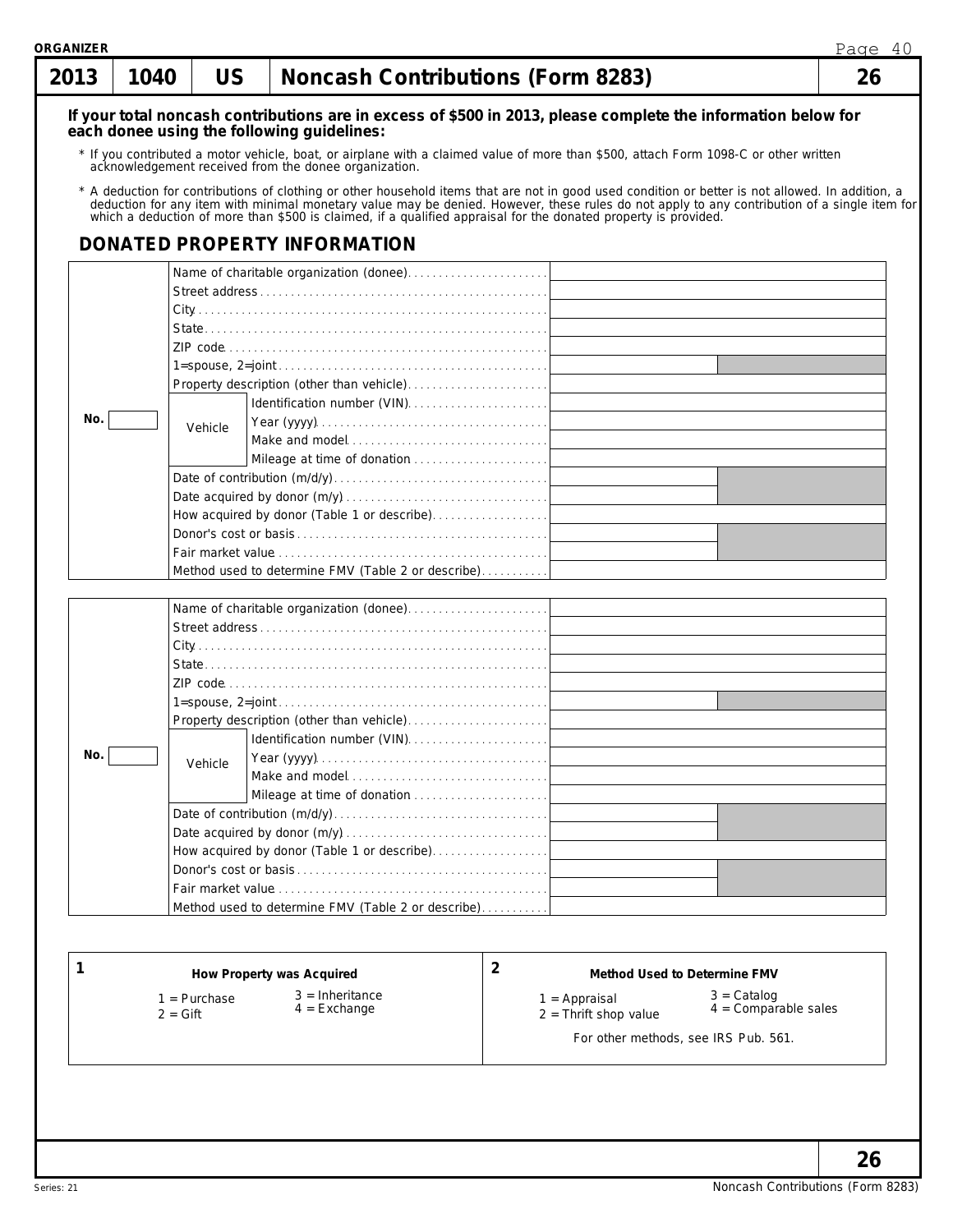| ORGANIZER |      |           |                                  |     | Page |
|-----------|------|-----------|----------------------------------|-----|------|
| 2013      | 1040 | <b>US</b> | Business Use of Home (Form 8829) | No. |      |
|           |      |           |                                  |     |      |

**Please enter 2013 indirect expenses in full. Nonbusiness portion will carry to Schedule A. Business percentage will be applied to indirect expenses only.**

| <b>BUSINESS USE OF HOME</b>                                          | 2013 Amount | 2012 Amount |
|----------------------------------------------------------------------|-------------|-------------|
|                                                                      |             |             |
| Number of form (e.g., enter 2 for Schedule C number 2)               |             |             |
|                                                                      |             |             |
|                                                                      |             |             |
| Total hours facility used (for daycare facilities only)              |             |             |
|                                                                      |             |             |
| % (.xx) or amount of gross income from home if not 100% (-1 if none) |             |             |
| % (.xx) or amount of expenses from home if not 100% (-1 if none)     |             |             |

## **INDIRECT EXPENSES**

NOTE: Indirect expenses are for keeping up and running your entire home. They benefit both the business and personal parts of your home.

| Other indirect expenses: |  |
|--------------------------|--|
|                          |  |

## **DIRECT EXPENSES**

NOTE: Direct expenses benefit only the business part of your home. They include painting or repairs made to specific areas or rooms used for business.

| Other direct expenses: |  |
|------------------------|--|
|                        |  |
|                        |  |
|                        |  |
|                        |  |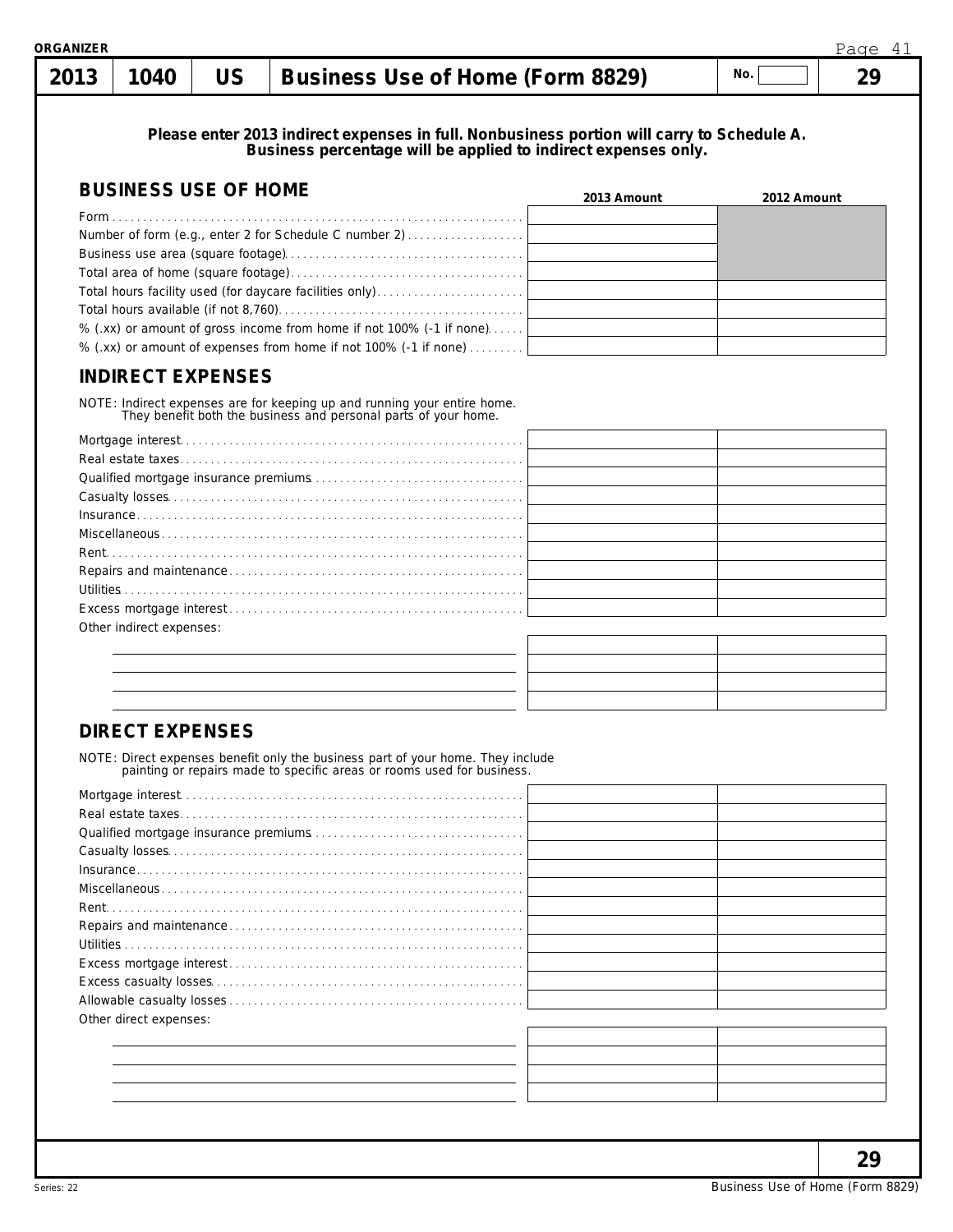| .<br>- uu |  |  |  |  |    |
|-----------|--|--|--|--|----|
|           |  |  |  |  | 30 |

**Please enter all pertinent 2013 amounts. Last year's amounts are provided for your reference.**

#### **GENERAL INFORMATION**

| Number of form (1=first Schedule C, 2=second, etc.)                  |  |  |  |
|----------------------------------------------------------------------|--|--|--|
|                                                                      |  |  |  |
| 1=performance artist, 2=handicapped, 3=fee-basis government official |  |  |  |

## **EMPLOYEE BUSINESS EXPENSES**

| EMPLOYEE BUSINESS EXPENSES                                   | 2013 Amount | 2012 Amount |
|--------------------------------------------------------------|-------------|-------------|
|                                                              |             |             |
| Reimbursements for meals and entertainment not on W-2, box 1 |             |             |
| 1=Department of Transportation (80% meal allowance)          |             |             |
|                                                              |             |             |
| Travel expenses while away from home overnight               |             |             |
| Reimbursements not included on Form W-2, box 1               |             |             |
| Other business expenses:                                     |             |             |
|                                                              |             |             |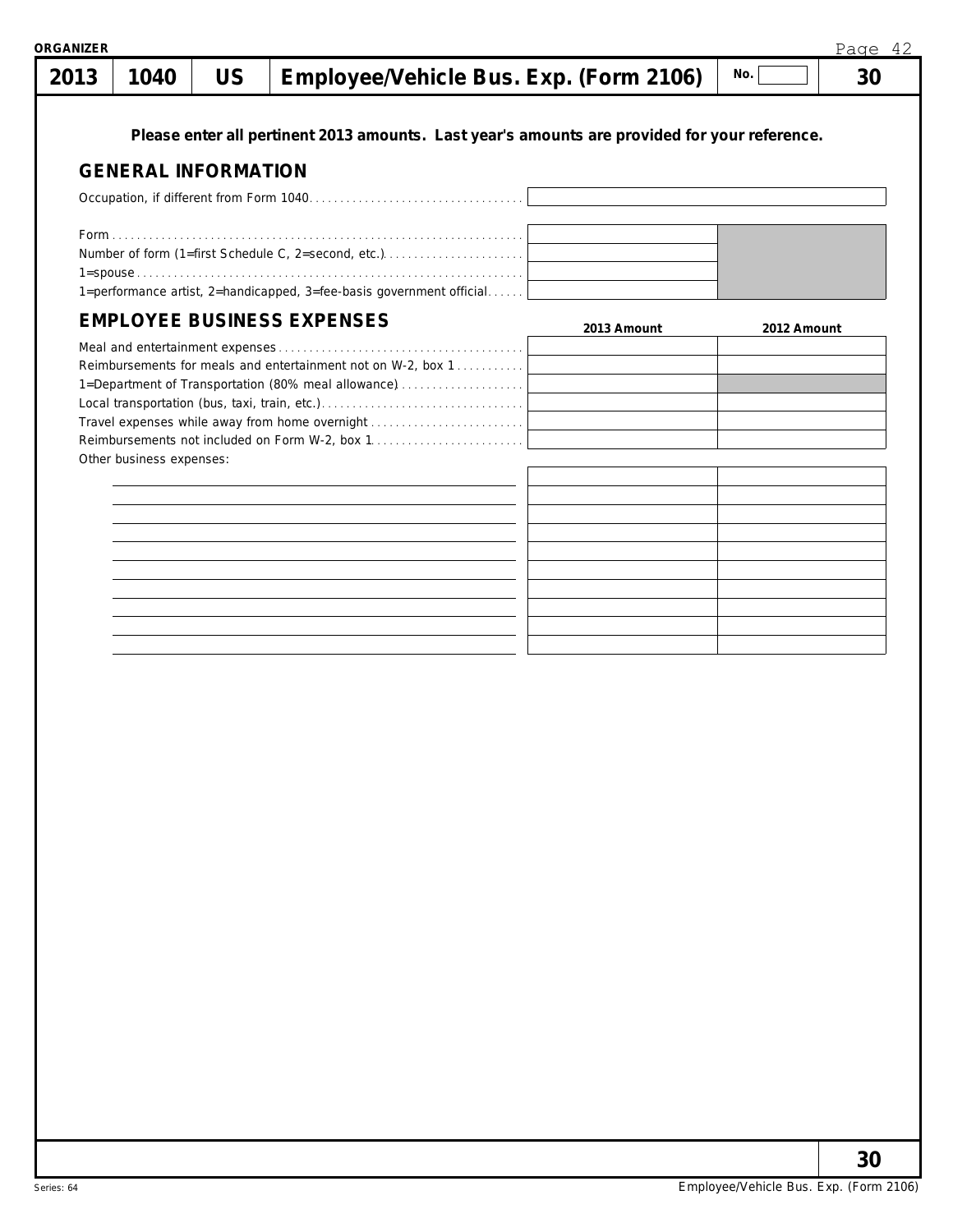### **Please enter all pertinent 2013 amounts. Last year's amounts are provided for your reference.**

| <b>VEHICLE INFORMATION</b>                       | 2013 Amount | 2012 Amount |
|--------------------------------------------------|-------------|-------------|
| 1=vehicle used primarily by more than 5% owner   |             |             |
| 1=vehicle is available for off-duty personal use |             |             |
| 1=no other vehicle is available for personal use |             |             |
|                                                  |             |             |
| 1=no written evidence to support your deduction  |             |             |

## **VEHICLE 1**

| Number of months of business use if changed from 100% personal use |  |
|--------------------------------------------------------------------|--|
|                                                                    |  |
| Actual expenses:                                                   |  |
|                                                                    |  |
|                                                                    |  |
|                                                                    |  |
|                                                                    |  |
|                                                                    |  |
| Auto license (other than personal property taxes)                  |  |
| Personal property taxes (based on car's value)                     |  |
|                                                                    |  |
|                                                                    |  |
|                                                                    |  |
| Value of employer-provided vehicle on Form W-2 (2106).             |  |

## **VEHICLE 2**

| Number of months of business use if changed from 100% personal use |  |
|--------------------------------------------------------------------|--|
| Parking fees and tolls (business portion only)                     |  |
| Actual expenses:                                                   |  |
|                                                                    |  |
|                                                                    |  |
|                                                                    |  |
|                                                                    |  |
|                                                                    |  |
| Auto license (other than personal property taxes)                  |  |
| Personal property taxes (based on car's value)                     |  |
|                                                                    |  |
|                                                                    |  |
|                                                                    |  |
| Value of employer-provided vehicle on Form W-2 (2106)              |  |
|                                                                    |  |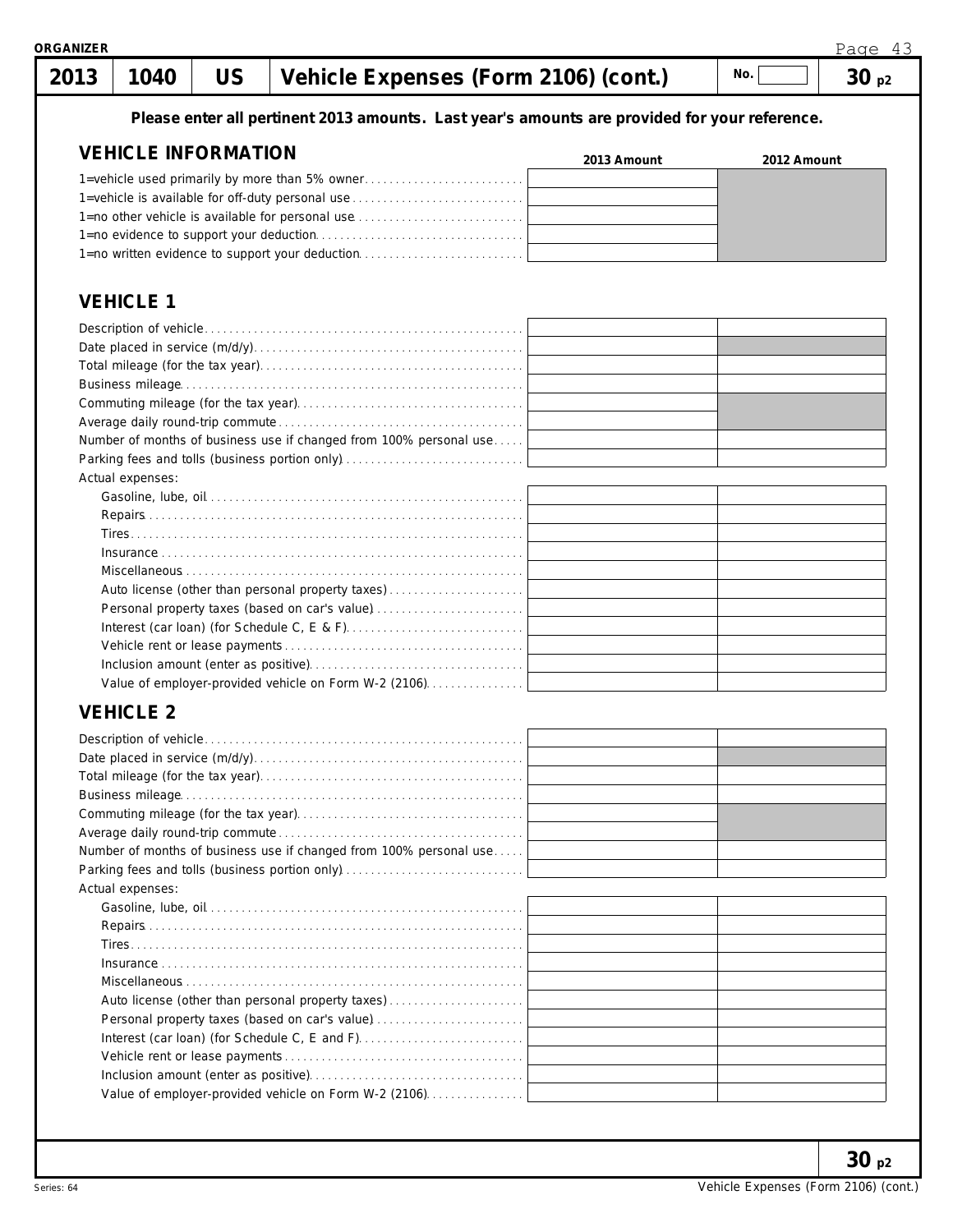| ORGANIZER |                                            |           |                                                                                                          |                                                                               |     | Page 44 |
|-----------|--------------------------------------------|-----------|----------------------------------------------------------------------------------------------------------|-------------------------------------------------------------------------------|-----|---------|
| 2013      | 1040                                       | <b>US</b> | Foreign Income Exclusion (Form 2555)                                                                     |                                                                               | No. | 31.1    |
|           |                                            |           | Please enter all pertinent 2013 information.                                                             |                                                                               |     |         |
|           | <b>GENERAL INFORMATION</b>                 |           |                                                                                                          |                                                                               |     |         |
|           |                                            |           |                                                                                                          |                                                                               |     |         |
|           |                                            |           | Foreign address of taxpayer, if different from Form 1040:                                                |                                                                               |     |         |
|           |                                            |           |                                                                                                          |                                                                               |     |         |
|           |                                            |           |                                                                                                          |                                                                               |     |         |
|           |                                            |           |                                                                                                          |                                                                               |     |         |
|           |                                            |           |                                                                                                          |                                                                               |     |         |
| Employer: |                                            |           |                                                                                                          |                                                                               |     |         |
|           |                                            |           |                                                                                                          |                                                                               |     |         |
|           |                                            |           |                                                                                                          |                                                                               |     |         |
|           |                                            |           |                                                                                                          |                                                                               |     |         |
|           |                                            |           |                                                                                                          |                                                                               |     |         |
|           |                                            |           |                                                                                                          |                                                                               |     |         |
|           |                                            |           |                                                                                                          |                                                                               |     |         |
|           |                                            |           |                                                                                                          |                                                                               |     |         |
|           |                                            |           |                                                                                                          |                                                                               |     |         |
|           |                                            |           |                                                                                                          |                                                                               |     |         |
|           |                                            |           | Employer type: 1=foreign entity, 2=U.S. company,<br>3=self, 4=foreign affiliate of U.S. company, 5=other |                                                                               |     |         |
|           |                                            |           |                                                                                                          |                                                                               |     |         |
|           |                                            |           |                                                                                                          |                                                                               |     |         |
|           |                                            |           | Type of exclusion revoked if revoked in earlier year (if applicable):                                    | Tax year revocation was effective                                             |     |         |
|           |                                            |           |                                                                                                          |                                                                               |     |         |
|           |                                            |           |                                                                                                          |                                                                               |     |         |
|           |                                            |           |                                                                                                          |                                                                               |     |         |
|           |                                            |           |                                                                                                          |                                                                               |     |         |
|           |                                            |           |                                                                                                          |                                                                               |     |         |
|           | adverse living conditions (if applicable): |           | City and country of separate foreign residence if maintained due to                                      | Number of days during tax year at separate<br>foreign address (if applicable) |     |         |
|           |                                            |           |                                                                                                          |                                                                               |     |         |
|           |                                            |           |                                                                                                          |                                                                               |     |         |
|           |                                            |           |                                                                                                          |                                                                               |     |         |
|           |                                            |           |                                                                                                          | Dates tax home(s) were                                                        |     |         |
|           | Tax homes(s) during tax year:              |           |                                                                                                          | established (m/d/y)                                                           |     |         |
|           |                                            |           |                                                                                                          |                                                                               |     |         |
|           |                                            |           |                                                                                                          |                                                                               |     |         |
|           |                                            |           |                                                                                                          |                                                                               |     |         |
|           |                                            |           |                                                                                                          |                                                                               |     |         |
|           |                                            |           |                                                                                                          |                                                                               |     |         |
|           |                                            |           |                                                                                                          |                                                                               |     |         |
|           |                                            |           |                                                                                                          |                                                                               |     |         |
|           |                                            |           |                                                                                                          |                                                                               |     |         |
|           |                                            |           |                                                                                                          |                                                                               |     |         |
|           |                                            |           |                                                                                                          |                                                                               |     |         |
|           |                                            |           |                                                                                                          |                                                                               |     |         |
|           |                                            |           |                                                                                                          |                                                                               |     |         |
|           |                                            |           |                                                                                                          |                                                                               |     |         |
|           |                                            |           |                                                                                                          |                                                                               |     |         |
|           |                                            |           |                                                                                                          |                                                                               |     |         |
|           |                                            |           |                                                                                                          |                                                                               |     | 31.1    |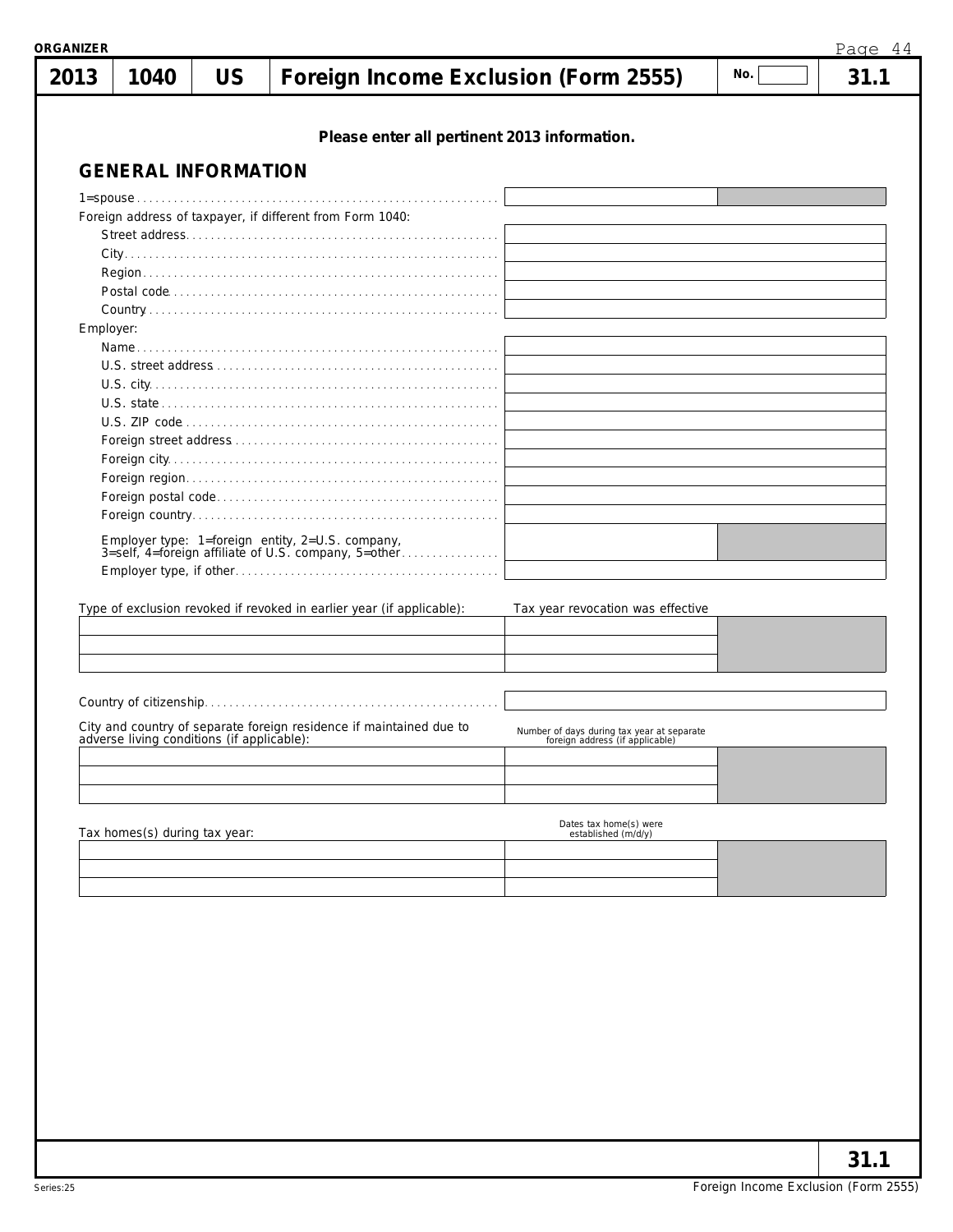| 1040                          | <b>US</b> |                                                                                                                                    | Foreign Income Exclusion (2555)                                   |                                                            |                            | No.                                                       | 31.1 <sub>p2</sub> |
|-------------------------------|-----------|------------------------------------------------------------------------------------------------------------------------------------|-------------------------------------------------------------------|------------------------------------------------------------|----------------------------|-----------------------------------------------------------|--------------------|
|                               |           |                                                                                                                                    |                                                                   | Please enter all pertinent 2013 information.               |                            |                                                           |                    |
| <b>TRAVEL INFORMATION</b>     |           |                                                                                                                                    |                                                                   |                                                            |                            |                                                           |                    |
|                               |           | NOTE: Please enter all travel for 2013 as well as travel for 2014 known to date.                                                   |                                                                   |                                                            |                            |                                                           |                    |
| Travel Type (table)           |           | Name of country (if not United States)                                                                                             |                                                                   | Date arrived                                               | Date left                  | Days in U.S. on business                                  |                    |
|                               |           |                                                                                                                                    |                                                                   |                                                            |                            |                                                           |                    |
|                               |           |                                                                                                                                    |                                                                   |                                                            |                            |                                                           |                    |
|                               |           |                                                                                                                                    |                                                                   |                                                            |                            |                                                           |                    |
|                               |           |                                                                                                                                    |                                                                   |                                                            |                            |                                                           |                    |
|                               |           |                                                                                                                                    |                                                                   |                                                            |                            |                                                           |                    |
|                               |           |                                                                                                                                    |                                                                   |                                                            |                            |                                                           |                    |
|                               |           |                                                                                                                                    |                                                                   |                                                            |                            |                                                           |                    |
|                               |           |                                                                                                                                    |                                                                   | <b>BONA FIDE RESIDENCE TEST AND PHYSICAL PRESENCE TEST</b> |                            |                                                           |                    |
|                               |           |                                                                                                                                    |                                                                   |                                                            |                            |                                                           |                    |
|                               |           |                                                                                                                                    |                                                                   |                                                            |                            |                                                           |                    |
|                               |           | Living quarters in foreign country: 1=purchased home, 2=rented house or apartment, 3=rented room, 4=quarters furnished by employer |                                                                   |                                                            |                            |                                                           |                    |
|                               |           | Names of family living abroad with taxpayer (if applicable):                                                                       |                                                                   |                                                            | Period family lived abroad |                                                           |                    |
|                               |           |                                                                                                                                    |                                                                   |                                                            |                            |                                                           |                    |
|                               |           |                                                                                                                                    |                                                                   |                                                            |                            |                                                           |                    |
|                               |           |                                                                                                                                    |                                                                   |                                                            |                            |                                                           |                    |
|                               |           |                                                                                                                                    |                                                                   |                                                            |                            |                                                           |                    |
|                               |           | 1=submitted statement to country of bona fide residence                                                                            |                                                                   |                                                            |                            |                                                           |                    |
|                               |           | 1=required to pay income tax to country of bona fide residence<br>Contractual terms relating to length of employment abroad        |                                                                   |                                                            |                            |                                                           |                    |
|                               |           | Type of visa you entered foreign country under                                                                                     |                                                                   |                                                            |                            |                                                           |                    |
|                               |           | Explanation why visa limited stay or employment in country (if applicable).                                                        |                                                                   |                                                            |                            |                                                           |                    |
| abroad (if applicable):       |           | Address of home in U.S. maintained while living                                                                                    | 1=U.S. home rented<br>(if applicable)                             | Names of occupants in U.S.<br>home (if applicable)         |                            | Relationship of occupants in<br>U.S. home (if applicable) |                    |
|                               |           |                                                                                                                                    |                                                                   |                                                            |                            |                                                           |                    |
|                               |           |                                                                                                                                    |                                                                   |                                                            |                            |                                                           |                    |
|                               |           |                                                                                                                                    |                                                                   |                                                            |                            |                                                           |                    |
|                               |           |                                                                                                                                    |                                                                   |                                                            |                            |                                                           |                    |
|                               |           |                                                                                                                                    |                                                                   |                                                            |                            |                                                           |                    |
|                               |           | <b>FOREIGN HOUSING EXPENSES</b>                                                                                                    |                                                                   | 2013 Amount                                                |                            | 2012 Amount                                               |                    |
| Location of housing expenses: |           |                                                                                                                                    |                                                                   | Qualifying days in location (multiple locations only)      |                            |                                                           |                    |
|                               |           |                                                                                                                                    |                                                                   |                                                            |                            |                                                           |                    |
|                               |           |                                                                                                                                    |                                                                   |                                                            |                            |                                                           |                    |
|                               |           |                                                                                                                                    |                                                                   |                                                            |                            |                                                           |                    |
|                               |           |                                                                                                                                    | <b>Travel Type</b>                                                |                                                            |                            |                                                           |                    |
|                               |           |                                                                                                                                    | $1 =$ Travel to U.S. (default)<br>$2$ = Travel to foreign country |                                                            |                            |                                                           |                    |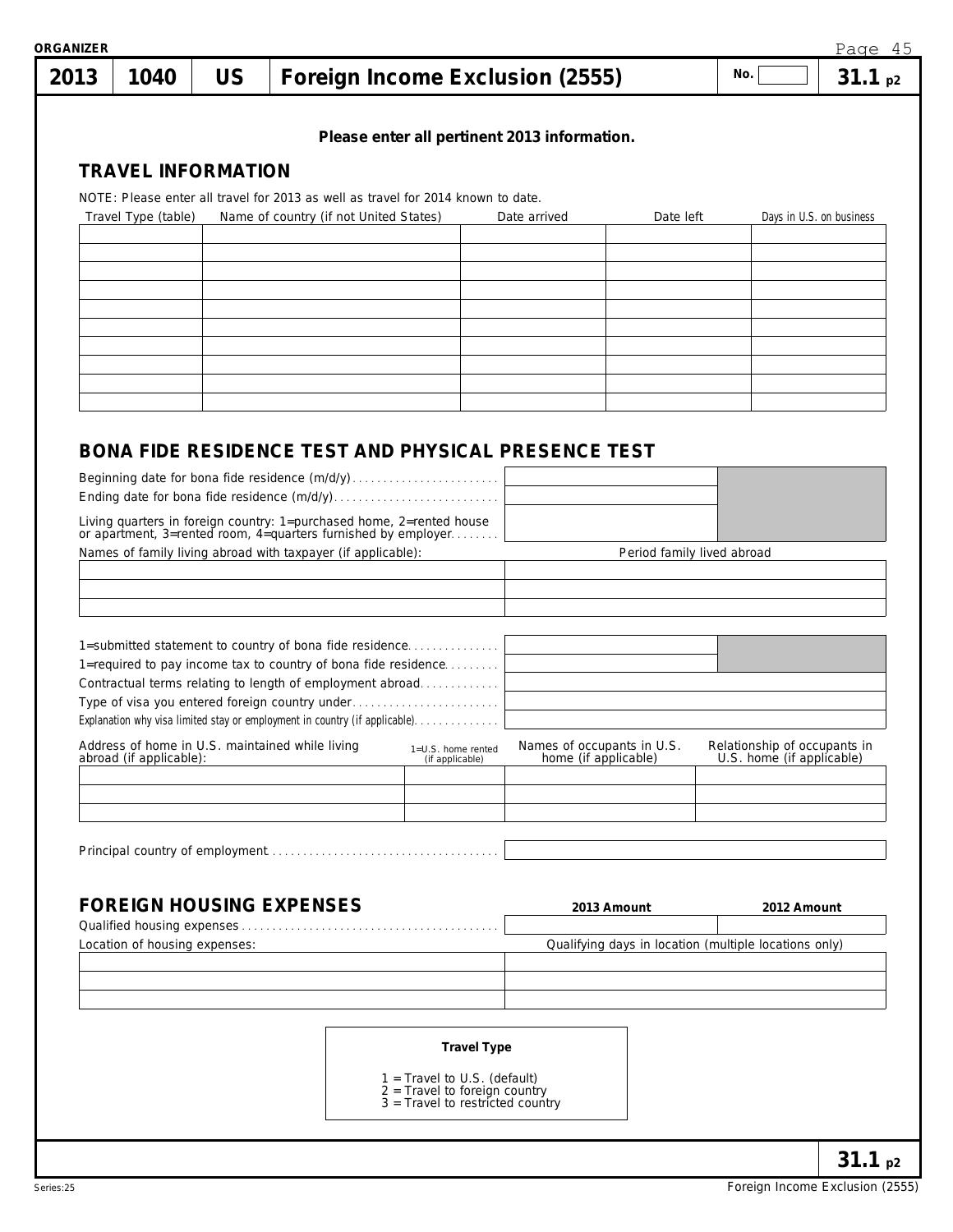# **1040 US Foreign Income Exclusion (Form 2555) 31.2 No. 2013**

#### **Please enter all pertinent 2013 amounts and attach all W-2 forms, or other wage statements. Enter amounts in U.S. dollars only. Last year's amounts are provided for your reference.**

| <b>FOREIGN WAGES, SALARIES, TIPS</b> | 2013 Amount | 2012 Amount |
|--------------------------------------|-------------|-------------|
|                                      |             |             |
|                                      |             |             |
|                                      |             |             |
|                                      |             |             |
|                                      |             |             |
|                                      |             |             |
|                                      |             |             |
|                                      |             |             |
|                                      |             |             |
|                                      |             |             |

## **FOREIGN ALLOWANCES, REIMBURSEMENTS AND OTHER EARNED INCOME**

**Noncash Income**

| $Car. \label{def:car} \begin{minipage}[c]{0.9\linewidth} \textbf{Car} \textbf{.} \textbf{.} \textbf{.} \textbf{.} \textbf{.} \textbf{.} \textbf{.} \textbf{.} \textbf{.} \textbf{.} \textbf{.} \textbf{.} \textbf{.} \textbf{.} \textbf{.} \textbf{.} \textbf{.} \textbf{.} \textbf{.} \textbf{.} \textbf{.} \textbf{.} \textbf{.} \textbf{.} \textbf{.} \textbf{.} \textbf{.} \textbf{.} \textbf{.} \textbf{.} \textbf{.} \textbf{$ |  |
|--------------------------------------------------------------------------------------------------------------------------------------------------------------------------------------------------------------------------------------------------------------------------------------------------------------------------------------------------------------------------------------------------------------------------------------|--|
| Other properties or facilities:                                                                                                                                                                                                                                                                                                                                                                                                      |  |
|                                                                                                                                                                                                                                                                                                                                                                                                                                      |  |
|                                                                                                                                                                                                                                                                                                                                                                                                                                      |  |
|                                                                                                                                                                                                                                                                                                                                                                                                                                      |  |
|                                                                                                                                                                                                                                                                                                                                                                                                                                      |  |

#### **Allowances and Reimbursements**

| Other purposes: |  |
|-----------------|--|

#### **Other Foreign Earned Income**

| the control of the control of the control of the control of the control of the control of the control of the control of the control of the control of the control of the control of the control of the control of the control |  |
|-------------------------------------------------------------------------------------------------------------------------------------------------------------------------------------------------------------------------------|--|

#### **2013 Days Worked Allocation Information**

| Total days worked before and after foreign assignment   |  |
|---------------------------------------------------------|--|
| Foreign days worked before and after foreign assignment |  |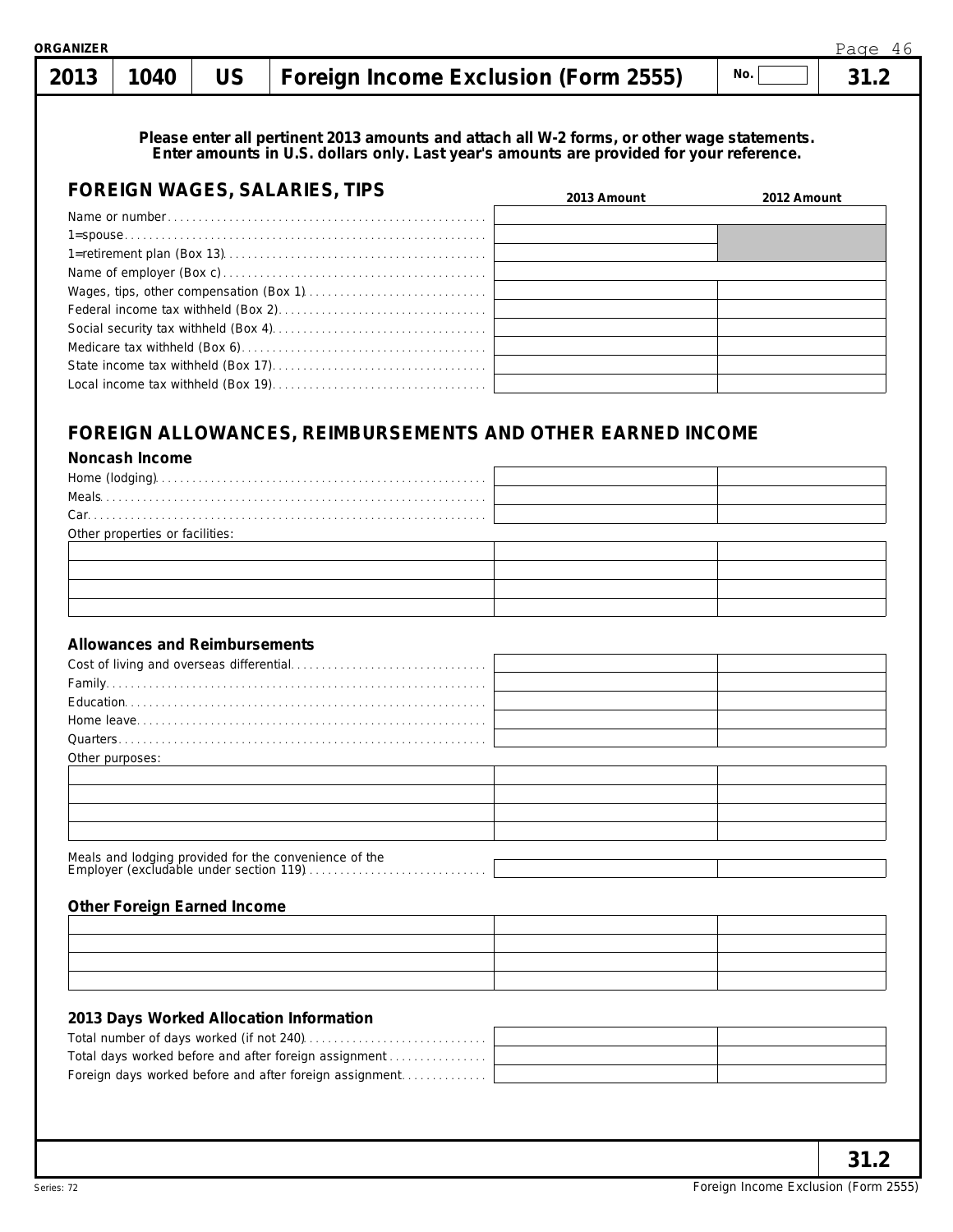| <b><i>RGANIZER</i></b>                                                                                                                                                              |                                           |           |                                                                                       |             |                                                                                                                                                                                                                                 |             | Page 47 |  |
|-------------------------------------------------------------------------------------------------------------------------------------------------------------------------------------|-------------------------------------------|-----------|---------------------------------------------------------------------------------------|-------------|---------------------------------------------------------------------------------------------------------------------------------------------------------------------------------------------------------------------------------|-------------|---------|--|
| 2013                                                                                                                                                                                | 1040                                      | <b>US</b> | <b>Health Savings Accounts (8889)</b>                                                 |             |                                                                                                                                                                                                                                 |             |         |  |
|                                                                                                                                                                                     |                                           |           |                                                                                       |             | Please enter all pertinent 2013 amounts & attach all 1099-SA forms.<br>Last year's amounts are provided for your reference.                                                                                                     |             |         |  |
|                                                                                                                                                                                     | <b>HSA CONTRIBUTIONS</b>                  |           |                                                                                       |             |                                                                                                                                                                                                                                 |             |         |  |
|                                                                                                                                                                                     | coverage or \$12,500 for family coverage. |           |                                                                                       | 2013 Amount | NOTE: Contributions to an HSA are only eligible to persons covered under a high deductible health plan. For tax year 2013, a high deductible health plan is one with an annual deductible that is not less than \$1,250 for sel | 2012 Amount |         |  |
|                                                                                                                                                                                     |                                           |           |                                                                                       | Taxpayer    | Spouse                                                                                                                                                                                                                          | Taxpayer    | Spouse  |  |
|                                                                                                                                                                                     |                                           |           | 1=self-only coverage, $2=$ family coverage                                            |             |                                                                                                                                                                                                                                 |             |         |  |
| HSA contributions you made or expect to make,<br>except rollovers, employer contributions, and<br>contributions made to an employee account<br>through a cafeteria plan (1=maximum) |                                           |           |                                                                                       |             |                                                                                                                                                                                                                                 |             |         |  |
|                                                                                                                                                                                     |                                           |           | Contributions included above that were made after<br>you became eligible for Medicare |             |                                                                                                                                                                                                                                 |             |         |  |
|                                                                                                                                                                                     |                                           |           | Contributions made to date                                                            |             |                                                                                                                                                                                                                                 |             |         |  |
|                                                                                                                                                                                     | <b>HSA DISTRIBUTIONS</b>                  |           | Total HSA distribution received (1099-SA, box 1).                                     |             |                                                                                                                                                                                                                                 |             |         |  |

| Total HSA distribution received (1099-SA, box 1).                                                                                                                                                                                                                                    |  |  |  |
|--------------------------------------------------------------------------------------------------------------------------------------------------------------------------------------------------------------------------------------------------------------------------------------|--|--|--|
| Distributions included above that were rolled over<br>to another HSA and the state of the state of the state of the state of the state of the state of the state of the state of the state of the state of the state of the state of the state of the state of the state of the stat |  |  |  |
| Total unreimbursed qualified medical expenses                                                                                                                                                                                                                                        |  |  |  |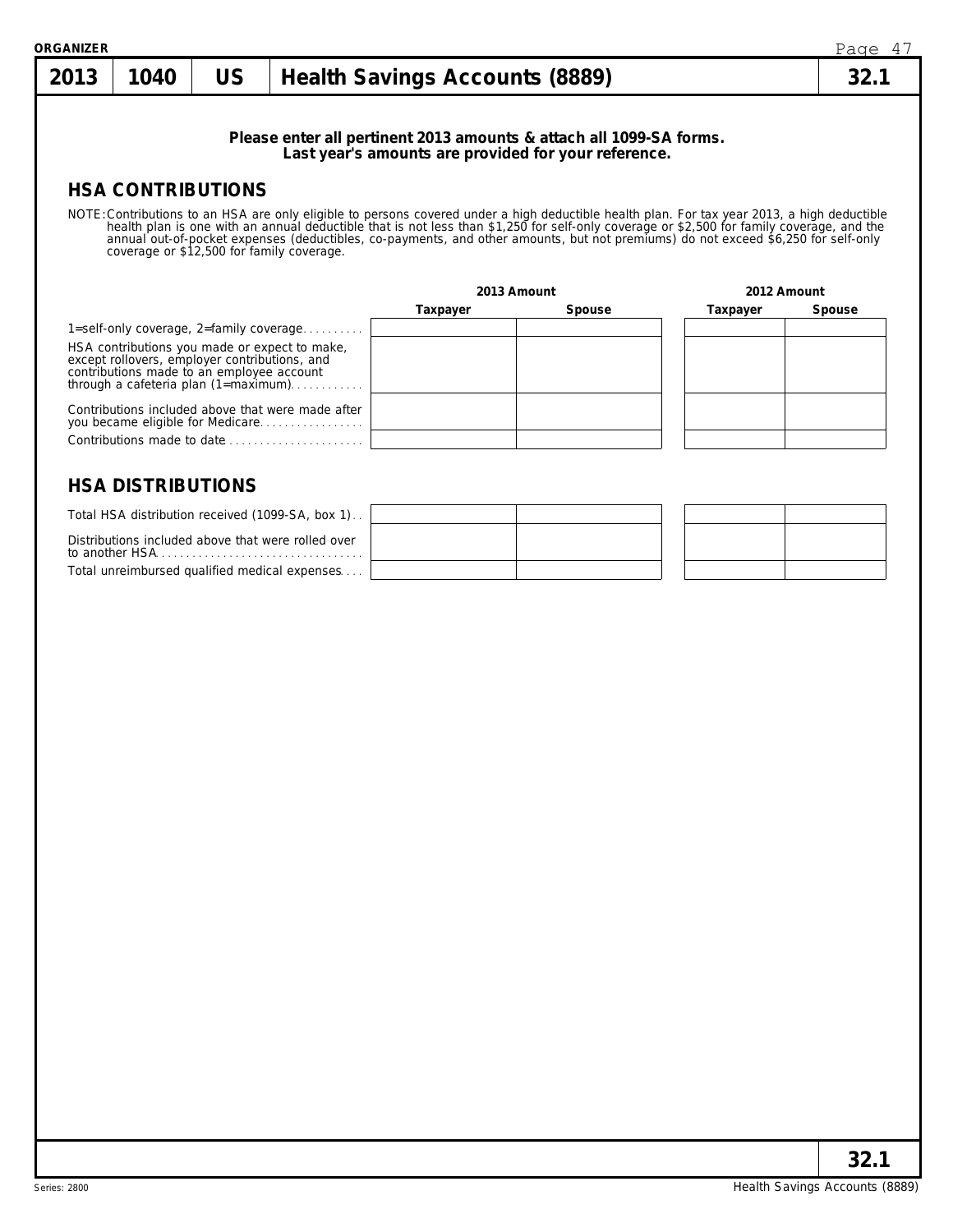| US<br><b>Child and Dependent Care Expenses (Form 2441)</b><br>2013<br>1040<br>Please enter all pertinent 2013 information. Last year's amounts are provided for your reference. You must have<br>paid for the care of one or more dependents enabling you to work or attend school to qualify for this credit.<br>2013 Amount<br>2012 Amount<br><b>DEPENDENT CARE EXPENSES (33.1)</b><br>Spouse<br>Spouse<br>Taxpayer<br>Taxpayer<br>Dependent care expenses incurred but not paid in 2013<br>Employer-provided benefits forfeited in 2013<br>PERSONS AND EXPENSES QUALIFYING FOR DEPENDENT CARE CREDIT<br>First name<br>Last name<br>Date of birth (m/d/y)<br>No.<br>Social security number<br>Qualified dependent care expenses<br>incurred and paid in 2013.<br>2012 amt:<br>1=disabled<br>First name<br>Last name<br>Date of birth (m/d/y)<br>No.<br>Social security number<br>Qualified dependent care expenses<br>2012 amt:<br>1=disabled<br>First name<br>Last name<br>Date of birth (m/d/y)<br>No.<br>Social security number<br>Qualified dependent care expenses<br>incurred and paid in 2013.<br>2012 amt:<br>1=disabled<br>PERSONS OR ORGANIZATIONS PROVIDING CARE (33.2)<br>Name of provider<br><u> 1989 - Jan Stern Stern Stern Stern Stern Stern Stern Stern Stern Stern Stern Stern Stern Stern Stern Stern Stern Stern Stern Stern Stern Stern Stern Stern Stern Stern Stern Stern Stern Stern Stern Stern Stern Stern Stern</u><br>Street address<br>No.<br>City, state, ZIP code<br>Identification number (SSN or EIN)<br>2012 amt:<br>Name of provider<br>Street address<br>No.<br>City, state, ZIP code<br>Identification number (SSN or EIN)<br>2012 amt: | <b>GANIZER</b> |  |  | Page 48   |
|--------------------------------------------------------------------------------------------------------------------------------------------------------------------------------------------------------------------------------------------------------------------------------------------------------------------------------------------------------------------------------------------------------------------------------------------------------------------------------------------------------------------------------------------------------------------------------------------------------------------------------------------------------------------------------------------------------------------------------------------------------------------------------------------------------------------------------------------------------------------------------------------------------------------------------------------------------------------------------------------------------------------------------------------------------------------------------------------------------------------------------------------------------------------------------------------------------------------------------------------------------------------------------------------------------------------------------------------------------------------------------------------------------------------------------------------------------------------------------------------------------------------------------------------------------------------------------------------------------------------------------------------------------------------------------|----------------|--|--|-----------|
|                                                                                                                                                                                                                                                                                                                                                                                                                                                                                                                                                                                                                                                                                                                                                                                                                                                                                                                                                                                                                                                                                                                                                                                                                                                                                                                                                                                                                                                                                                                                                                                                                                                                                |                |  |  | 33.1,33.2 |
|                                                                                                                                                                                                                                                                                                                                                                                                                                                                                                                                                                                                                                                                                                                                                                                                                                                                                                                                                                                                                                                                                                                                                                                                                                                                                                                                                                                                                                                                                                                                                                                                                                                                                |                |  |  |           |
|                                                                                                                                                                                                                                                                                                                                                                                                                                                                                                                                                                                                                                                                                                                                                                                                                                                                                                                                                                                                                                                                                                                                                                                                                                                                                                                                                                                                                                                                                                                                                                                                                                                                                |                |  |  |           |
|                                                                                                                                                                                                                                                                                                                                                                                                                                                                                                                                                                                                                                                                                                                                                                                                                                                                                                                                                                                                                                                                                                                                                                                                                                                                                                                                                                                                                                                                                                                                                                                                                                                                                |                |  |  |           |
|                                                                                                                                                                                                                                                                                                                                                                                                                                                                                                                                                                                                                                                                                                                                                                                                                                                                                                                                                                                                                                                                                                                                                                                                                                                                                                                                                                                                                                                                                                                                                                                                                                                                                |                |  |  |           |
|                                                                                                                                                                                                                                                                                                                                                                                                                                                                                                                                                                                                                                                                                                                                                                                                                                                                                                                                                                                                                                                                                                                                                                                                                                                                                                                                                                                                                                                                                                                                                                                                                                                                                |                |  |  |           |
|                                                                                                                                                                                                                                                                                                                                                                                                                                                                                                                                                                                                                                                                                                                                                                                                                                                                                                                                                                                                                                                                                                                                                                                                                                                                                                                                                                                                                                                                                                                                                                                                                                                                                |                |  |  |           |
|                                                                                                                                                                                                                                                                                                                                                                                                                                                                                                                                                                                                                                                                                                                                                                                                                                                                                                                                                                                                                                                                                                                                                                                                                                                                                                                                                                                                                                                                                                                                                                                                                                                                                |                |  |  |           |
|                                                                                                                                                                                                                                                                                                                                                                                                                                                                                                                                                                                                                                                                                                                                                                                                                                                                                                                                                                                                                                                                                                                                                                                                                                                                                                                                                                                                                                                                                                                                                                                                                                                                                |                |  |  |           |
|                                                                                                                                                                                                                                                                                                                                                                                                                                                                                                                                                                                                                                                                                                                                                                                                                                                                                                                                                                                                                                                                                                                                                                                                                                                                                                                                                                                                                                                                                                                                                                                                                                                                                |                |  |  |           |
|                                                                                                                                                                                                                                                                                                                                                                                                                                                                                                                                                                                                                                                                                                                                                                                                                                                                                                                                                                                                                                                                                                                                                                                                                                                                                                                                                                                                                                                                                                                                                                                                                                                                                |                |  |  |           |
|                                                                                                                                                                                                                                                                                                                                                                                                                                                                                                                                                                                                                                                                                                                                                                                                                                                                                                                                                                                                                                                                                                                                                                                                                                                                                                                                                                                                                                                                                                                                                                                                                                                                                |                |  |  |           |
|                                                                                                                                                                                                                                                                                                                                                                                                                                                                                                                                                                                                                                                                                                                                                                                                                                                                                                                                                                                                                                                                                                                                                                                                                                                                                                                                                                                                                                                                                                                                                                                                                                                                                |                |  |  |           |
|                                                                                                                                                                                                                                                                                                                                                                                                                                                                                                                                                                                                                                                                                                                                                                                                                                                                                                                                                                                                                                                                                                                                                                                                                                                                                                                                                                                                                                                                                                                                                                                                                                                                                |                |  |  |           |
|                                                                                                                                                                                                                                                                                                                                                                                                                                                                                                                                                                                                                                                                                                                                                                                                                                                                                                                                                                                                                                                                                                                                                                                                                                                                                                                                                                                                                                                                                                                                                                                                                                                                                |                |  |  |           |
|                                                                                                                                                                                                                                                                                                                                                                                                                                                                                                                                                                                                                                                                                                                                                                                                                                                                                                                                                                                                                                                                                                                                                                                                                                                                                                                                                                                                                                                                                                                                                                                                                                                                                |                |  |  |           |
|                                                                                                                                                                                                                                                                                                                                                                                                                                                                                                                                                                                                                                                                                                                                                                                                                                                                                                                                                                                                                                                                                                                                                                                                                                                                                                                                                                                                                                                                                                                                                                                                                                                                                |                |  |  |           |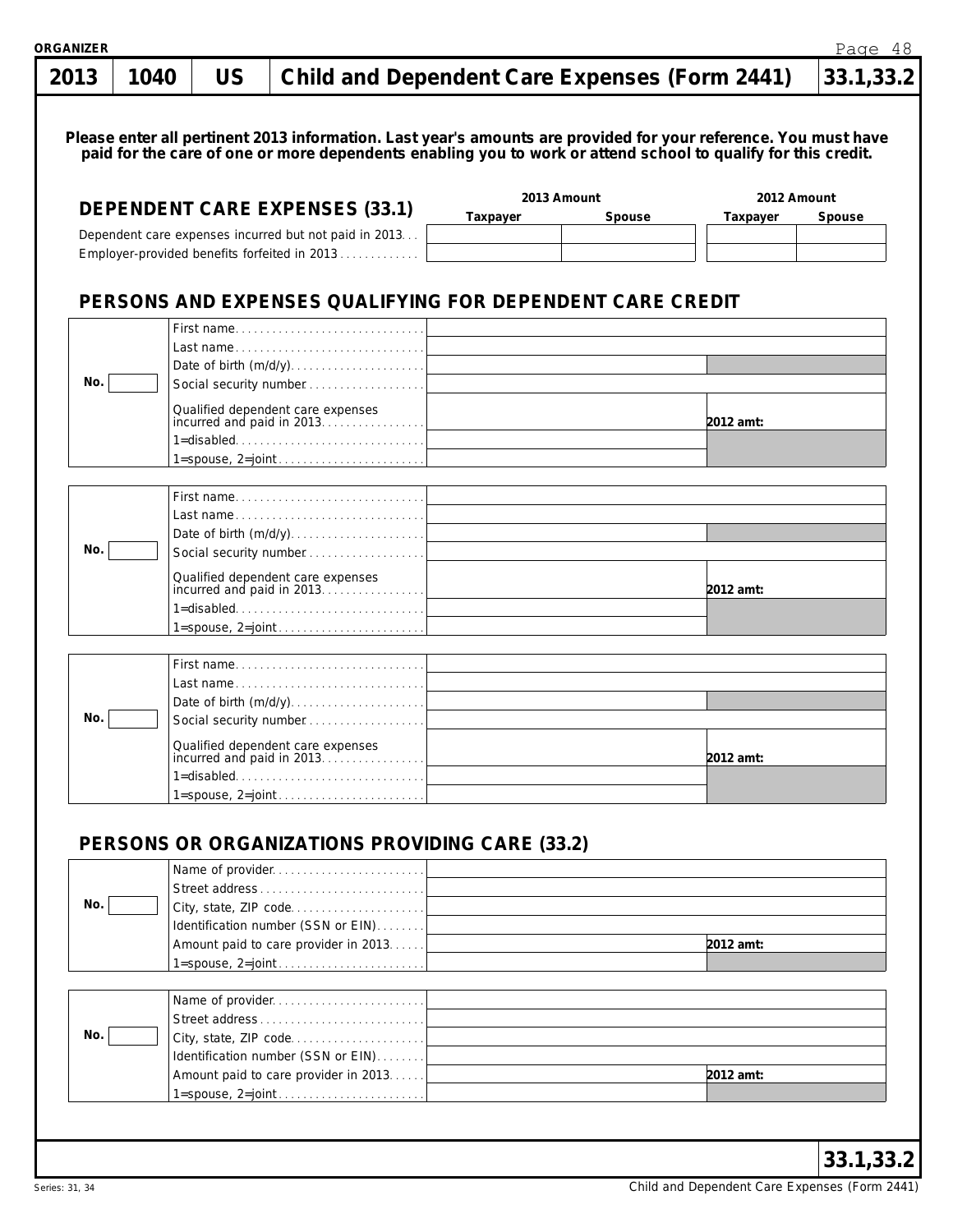| 2013 | 1040 | <b>US</b>                                    | <b>Qualified Adoption Expenses (Form 8839)</b>                                                                 |             |             |  |
|------|------|----------------------------------------------|----------------------------------------------------------------------------------------------------------------|-------------|-------------|--|
|      |      |                                              | Please enter all pertinent 2013 information. Last year's amounts are provided for your reference.              |             |             |  |
|      |      | <b>ELIGIBLE CHILDREN</b>                     |                                                                                                                | 2013 Amount | 2012 Amount |  |
|      |      |                                              |                                                                                                                |             |             |  |
| No.  |      |                                              |                                                                                                                |             |             |  |
|      |      |                                              |                                                                                                                |             |             |  |
|      |      | Qualified<br>Adoption<br>Expenses<br>Paid in | 2012 for adoption not finalized by end of 2013.<br>Prior years for adoption of foreign child finalized in 2013 |             |             |  |
|      |      |                                              |                                                                                                                |             |             |  |
|      |      |                                              |                                                                                                                |             |             |  |
|      |      |                                              | 1=born before 1996 and was disabled                                                                            |             |             |  |
|      |      |                                              |                                                                                                                |             |             |  |
| No.  |      |                                              |                                                                                                                |             |             |  |
|      |      | Qualified<br>Adoption<br>Expenses<br>Paid in | 2012 for adoption not finalized by end of 2013.<br>Prior years for adoption of foreign child finalized in 2013 |             |             |  |
|      |      |                                              |                                                                                                                |             |             |  |
|      |      |                                              |                                                                                                                |             |             |  |
|      |      |                                              |                                                                                                                |             |             |  |
|      |      |                                              |                                                                                                                |             |             |  |
|      |      |                                              |                                                                                                                |             |             |  |
|      |      |                                              |                                                                                                                |             |             |  |
| No.  |      |                                              |                                                                                                                |             |             |  |
|      |      | Qualified<br>Adoption<br>Expenses<br>Paid in | 2012 for adoption not finalized by end of 2013.<br>Prior years for adoption of foreign child finalized in 2013 |             |             |  |
|      |      |                                              |                                                                                                                |             |             |  |
|      |      |                                              |                                                                                                                |             |             |  |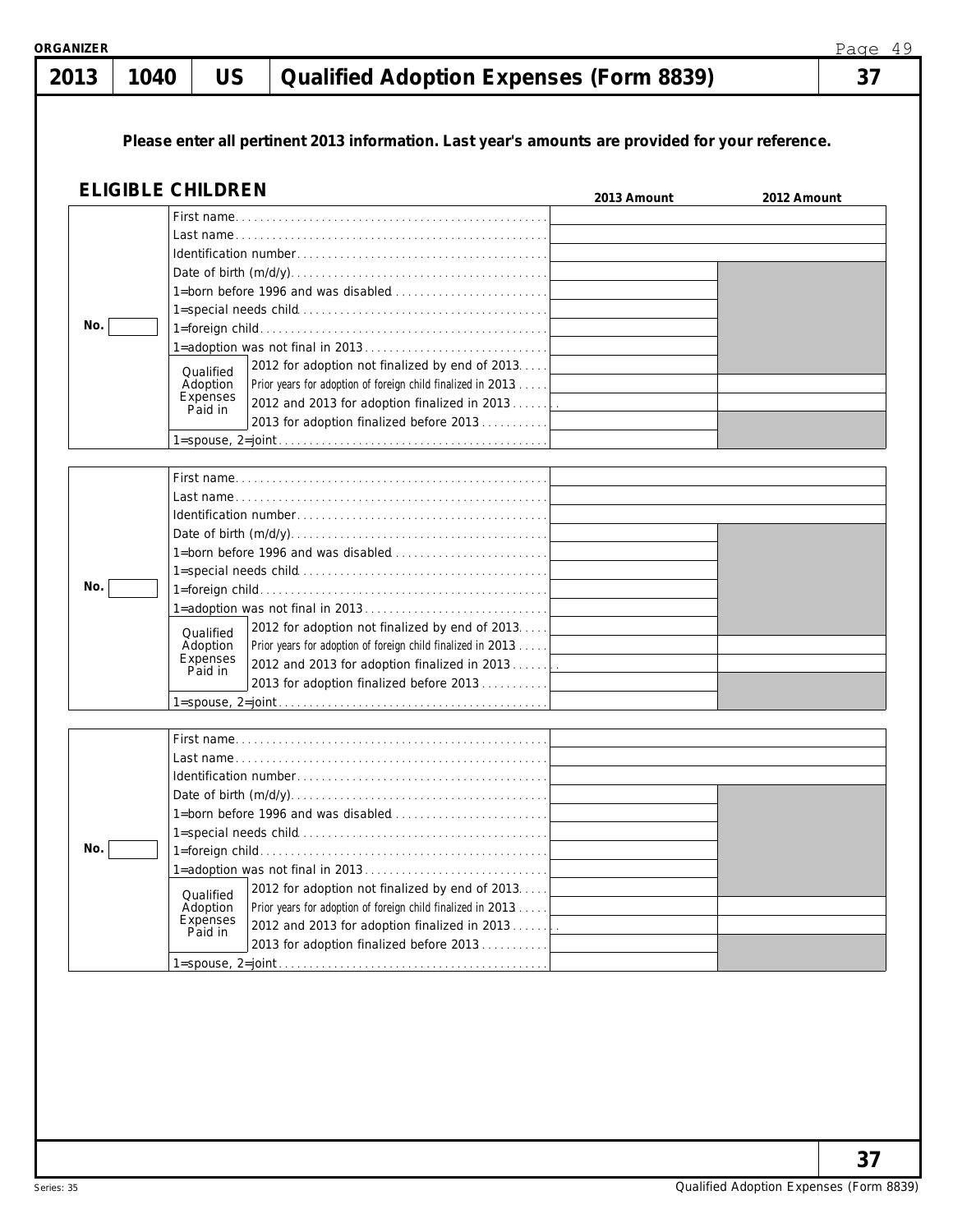| 2013 | 1040 | US                                  | <b>Education Credits / Tuition Deduction</b>                                                                                                                                                                                                    |             | No.         | 38 |
|------|------|-------------------------------------|-------------------------------------------------------------------------------------------------------------------------------------------------------------------------------------------------------------------------------------------------|-------------|-------------|----|
|      |      |                                     | Please complete the information below if you paid qualified education expenses in 2013 for you,<br>your spouse, or your dependents enrolled in an accredited postsecondary institution.<br>Last year's amounts are provided for your reference. |             |             |    |
|      |      | <b>STUDENT INFORMATION</b>          |                                                                                                                                                                                                                                                 |             |             |    |
|      |      | we should not print the 2012 entry. | NOTE: Due to the change to the 1098-T question (reversing the default),                                                                                                                                                                         |             |             |    |
|      |      |                                     |                                                                                                                                                                                                                                                 |             |             |    |
|      |      |                                     |                                                                                                                                                                                                                                                 |             |             |    |
|      |      |                                     |                                                                                                                                                                                                                                                 |             |             |    |
|      |      |                                     |                                                                                                                                                                                                                                                 |             |             |    |
|      |      |                                     |                                                                                                                                                                                                                                                 |             |             |    |
|      |      |                                     |                                                                                                                                                                                                                                                 |             |             |    |
|      |      |                                     | 1=student completed first four years of post-secondary education before 2013.<br>1=student was convicted, before the end of 2013, of a felony for possession or distribution<br>of a controlled substance.                                      |             |             |    |
|      |      |                                     | <b>EDUCATIONAL INSTITUTION ATTENDED (#1)</b>                                                                                                                                                                                                    |             |             |    |
|      |      |                                     |                                                                                                                                                                                                                                                 |             |             |    |
|      |      |                                     |                                                                                                                                                                                                                                                 |             |             |    |
|      |      |                                     |                                                                                                                                                                                                                                                 |             |             |    |
|      |      |                                     |                                                                                                                                                                                                                                                 |             |             |    |
|      |      |                                     |                                                                                                                                                                                                                                                 |             |             |    |
|      |      |                                     |                                                                                                                                                                                                                                                 |             |             |    |
|      |      |                                     | 1=2012 Form 1098-T received with Box 2 & 7 completed                                                                                                                                                                                            |             |             |    |
|      |      |                                     |                                                                                                                                                                                                                                                 |             |             |    |
|      |      |                                     | EDUCATIONAL INSTITUTION ATTENDED (#2)                                                                                                                                                                                                           |             |             |    |
|      |      |                                     |                                                                                                                                                                                                                                                 |             |             |    |
|      |      |                                     | Name and the contract of the contract of the contract of the contract of the contract of the contract of the contract of the contract of the contract of the contract of the contract of the contract of the contract of the c                  |             |             |    |
|      |      |                                     |                                                                                                                                                                                                                                                 |             |             |    |
|      |      |                                     |                                                                                                                                                                                                                                                 |             |             |    |
|      |      |                                     |                                                                                                                                                                                                                                                 |             |             |    |
|      |      |                                     |                                                                                                                                                                                                                                                 |             |             |    |
|      |      |                                     | 1=2012 Form 1098-T received with Box 2 & 7 completed                                                                                                                                                                                            |             |             |    |
|      |      |                                     |                                                                                                                                                                                                                                                 |             |             |    |
|      |      |                                     |                                                                                                                                                                                                                                                 |             |             |    |
|      |      |                                     | <b>QUALIFIED EDUCATION EXPENSES</b>                                                                                                                                                                                                             | 2013 Amount | 2012 Amount |    |
|      |      |                                     | Qualified tuition & fees paid in 2013 (net of refund or assistance, & not entered elsewhere).                                                                                                                                                   |             |             |    |
|      |      |                                     | Books & supplies required to be purchased from institution                                                                                                                                                                                      |             |             |    |
|      |      |                                     |                                                                                                                                                                                                                                                 |             |             |    |
|      |      |                                     |                                                                                                                                                                                                                                                 |             |             |    |
|      |      |                                     | * Refund of qualified expenses and tax-free educational assistance received after you file your return for the year in which the expenses were paid.                                                                                            |             |             |    |
|      |      |                                     |                                                                                                                                                                                                                                                 |             |             |    |
|      |      |                                     |                                                                                                                                                                                                                                                 |             |             |    |
|      |      |                                     |                                                                                                                                                                                                                                                 |             |             |    |
|      |      |                                     |                                                                                                                                                                                                                                                 |             |             |    |
|      |      |                                     |                                                                                                                                                                                                                                                 |             |             |    |
|      |      |                                     |                                                                                                                                                                                                                                                 |             |             |    |
|      |      |                                     |                                                                                                                                                                                                                                                 |             |             |    |
|      |      |                                     |                                                                                                                                                                                                                                                 |             |             |    |
|      |      |                                     |                                                                                                                                                                                                                                                 |             |             |    |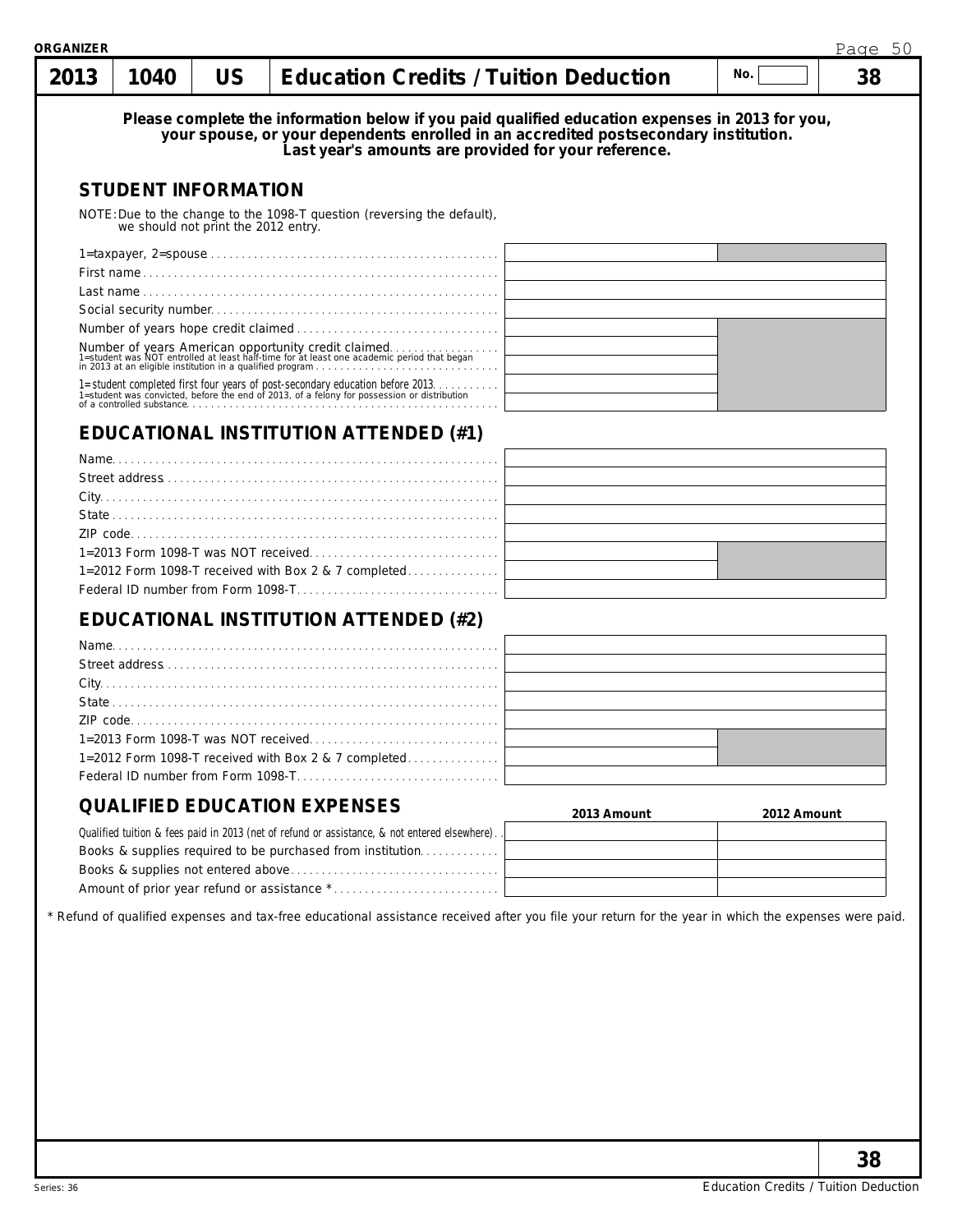| 2013 | 1040                                        | <b>US</b> | Household Employment Taxes (Schedule H)                                                                                                                                                                                          |             | 42          |
|------|---------------------------------------------|-----------|----------------------------------------------------------------------------------------------------------------------------------------------------------------------------------------------------------------------------------|-------------|-------------|
|      |                                             |           | Please enter all pertinent 2013 information. Last year's amounts are provided for your reference.                                                                                                                                |             |             |
|      |                                             |           | <b>HOUSEHOLD EMPLOYMENT TAXES</b>                                                                                                                                                                                                |             |             |
|      |                                             |           |                                                                                                                                                                                                                                  |             |             |
|      |                                             |           | NOTE: If you paid any one household employee cash wages of \$1,800 or more in 2013; withheld federal income tax during 2013 for any household employee; or paid total cash wages of \$1,000 or more in any calendar quarter of 2 |             |             |
|      |                                             |           |                                                                                                                                                                                                                                  |             |             |
|      |                                             |           |                                                                                                                                                                                                                                  |             |             |
|      | Social security, Medicare and income taxes: |           |                                                                                                                                                                                                                                  | 2013 Amount | 2012 Amount |
|      |                                             |           | 1=paid any one employee cash wages of \$1,800 or more                                                                                                                                                                            |             |             |
|      |                                             |           | 1=withheld federal income tax for household employee                                                                                                                                                                             |             |             |
|      |                                             |           | Total cash wages subject to social security taxes                                                                                                                                                                                |             |             |
|      |                                             |           |                                                                                                                                                                                                                                  |             |             |
|      |                                             |           |                                                                                                                                                                                                                                  |             |             |
|      |                                             |           | Taxes withheld from state disability payments                                                                                                                                                                                    |             |             |
|      | Federal unemployment tax:                   |           |                                                                                                                                                                                                                                  |             |             |
|      |                                             |           |                                                                                                                                                                                                                                  |             |             |
|      |                                             |           |                                                                                                                                                                                                                                  |             |             |
|      |                                             |           | 1=paid unemployment contributions to only one state                                                                                                                                                                              |             |             |
|      |                                             |           | 1=paid all state unemployment contributions by 4/15/14                                                                                                                                                                           |             |             |
|      |                                             |           | 1=all wages taxable for FUTA were also taxable for state unemployment                                                                                                                                                            |             |             |
|      |                                             |           |                                                                                                                                                                                                                                  |             |             |
|      |                                             |           | Contributions paid to state unemployment fund                                                                                                                                                                                    |             |             |
|      |                                             |           |                                                                                                                                                                                                                                  |             |             |
|      |                                             |           |                                                                                                                                                                                                                                  |             |             |
|      |                                             |           |                                                                                                                                                                                                                                  |             |             |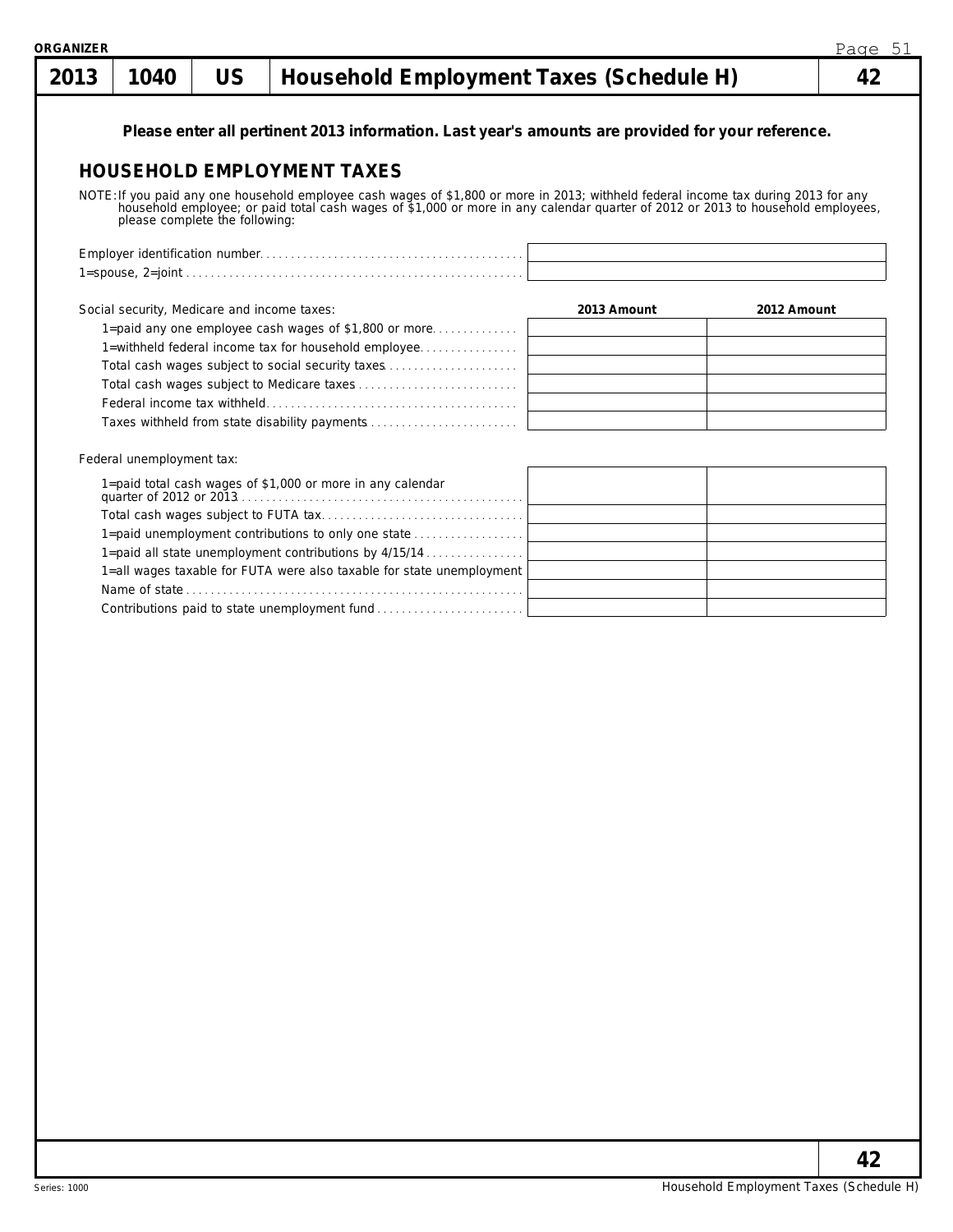| 2013     | 1040                                       | <b>US</b> | Parent's Election to Report Child's Inc.                                          |             | No.         | 44 |
|----------|--------------------------------------------|-----------|-----------------------------------------------------------------------------------|-------------|-------------|----|
|          |                                            |           | Please enter all pertinent 2013 amounts & attach all 1099-INT and 1099-DIV forms. |             |             |    |
|          |                                            |           | Last year's amounts are provided for your reference.                              |             |             |    |
|          | <b>CHILD'S INFORMATION</b>                 |           |                                                                                   |             |             |    |
|          | First name                                 |           |                                                                                   |             |             |    |
|          |                                            |           |                                                                                   |             |             |    |
|          | Social security number                     |           |                                                                                   |             |             |    |
|          |                                            |           |                                                                                   |             |             |    |
|          | 1=nontaxable to federal                    |           |                                                                                   |             |             |    |
|          | 1=nontaxable to state                      |           |                                                                                   |             |             |    |
|          |                                            |           | <b>INTEREST INCOME (Form 1099-INT)</b>                                            |             |             |    |
|          | Banks, credit unions, etc. (Box 1):        |           |                                                                                   | 2013 Amount | 2012 Amount |    |
|          |                                            |           |                                                                                   |             |             |    |
|          |                                            |           | U.S. bonds, T-bills, etc. (nontaxable to state) (Box 3):                          |             |             |    |
|          |                                            |           |                                                                                   |             |             |    |
|          |                                            |           |                                                                                   |             |             |    |
|          | Tax-exempt interest:                       |           |                                                                                   |             |             |    |
|          |                                            |           |                                                                                   |             |             |    |
|          | Adjustments:                               |           |                                                                                   |             |             |    |
|          |                                            |           |                                                                                   |             |             |    |
|          |                                            |           |                                                                                   |             |             |    |
|          |                                            |           |                                                                                   |             |             |    |
|          |                                            |           |                                                                                   |             |             |    |
|          |                                            |           |                                                                                   |             |             |    |
| Foreign: |                                            |           |                                                                                   |             |             |    |
|          |                                            |           | 1=interest in or authority over foreign account                                   |             |             |    |
|          |                                            |           |                                                                                   |             |             |    |
|          |                                            |           | 1=grantor/transferor or received distribution from foreign trust                  |             |             |    |
|          |                                            |           | Post 8/7/86 private activity bond interest (included above) (6251)                |             |             |    |
|          |                                            |           | DIVIDEND INCOME (Form 1099-DIV)                                                   |             |             |    |
|          | Total ordinary dividends (Box 1a):         |           |                                                                                   |             |             |    |
|          |                                            |           |                                                                                   |             |             |    |
|          |                                            |           |                                                                                   |             |             |    |
|          |                                            |           |                                                                                   |             |             |    |
|          | Total capital gain distributions (Box 2a): |           |                                                                                   |             |             |    |
|          |                                            |           |                                                                                   |             |             |    |
|          |                                            |           |                                                                                   |             |             |    |
|          |                                            |           |                                                                                   |             |             |    |
|          |                                            |           |                                                                                   |             |             |    |
|          |                                            |           |                                                                                   |             |             |    |
|          | Tax-exempt interest:                       |           |                                                                                   |             |             |    |
|          |                                            |           |                                                                                   |             |             |    |
|          |                                            |           |                                                                                   |             |             |    |
|          | Nominee distributions:                     |           |                                                                                   |             |             |    |
|          |                                            |           |                                                                                   |             |             |    |
|          |                                            |           |                                                                                   |             |             |    |
|          |                                            |           |                                                                                   |             |             |    |
|          |                                            |           |                                                                                   |             |             |    |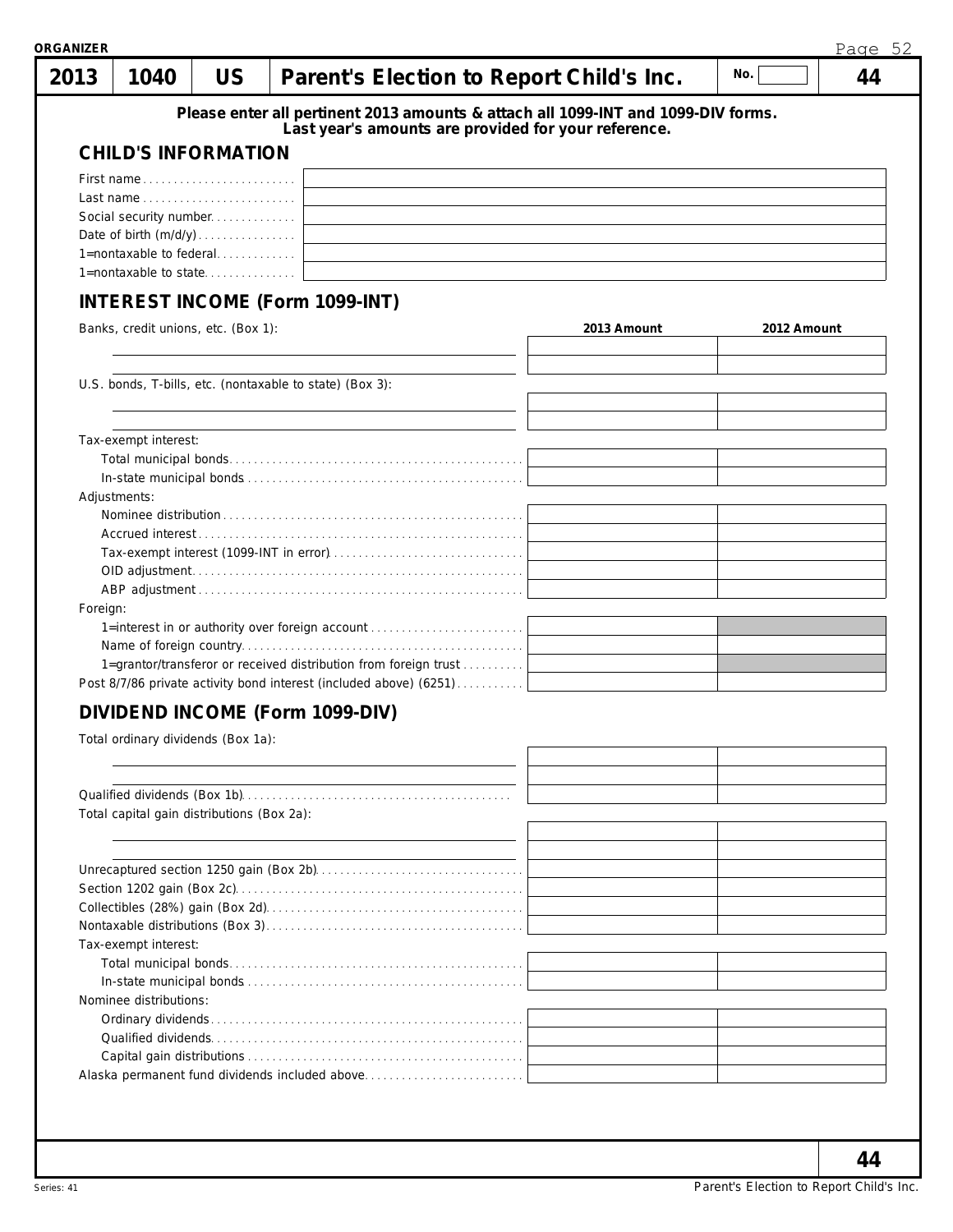| <b>ORGANIZER</b> |                                                                                                               |           | Page 53                       |  |  |  |  |  |  |
|------------------|---------------------------------------------------------------------------------------------------------------|-----------|-------------------------------|--|--|--|--|--|--|
| 2013             | 1040                                                                                                          | <b>US</b> | <b>Additional Information</b> |  |  |  |  |  |  |
|                  | Please furnish any additional information or supporting details not provided elsewhere in this tax organizer. |           |                               |  |  |  |  |  |  |
|                  |                                                                                                               |           |                               |  |  |  |  |  |  |
|                  |                                                                                                               |           |                               |  |  |  |  |  |  |
|                  |                                                                                                               |           |                               |  |  |  |  |  |  |
|                  |                                                                                                               |           |                               |  |  |  |  |  |  |
|                  |                                                                                                               |           |                               |  |  |  |  |  |  |
|                  |                                                                                                               |           |                               |  |  |  |  |  |  |
|                  |                                                                                                               |           |                               |  |  |  |  |  |  |
|                  |                                                                                                               |           |                               |  |  |  |  |  |  |
|                  |                                                                                                               |           |                               |  |  |  |  |  |  |
|                  |                                                                                                               |           |                               |  |  |  |  |  |  |
|                  |                                                                                                               |           |                               |  |  |  |  |  |  |
|                  |                                                                                                               |           |                               |  |  |  |  |  |  |
|                  |                                                                                                               |           |                               |  |  |  |  |  |  |
|                  |                                                                                                               |           |                               |  |  |  |  |  |  |
|                  |                                                                                                               |           |                               |  |  |  |  |  |  |
|                  |                                                                                                               |           |                               |  |  |  |  |  |  |
|                  |                                                                                                               |           |                               |  |  |  |  |  |  |
|                  |                                                                                                               |           |                               |  |  |  |  |  |  |
|                  |                                                                                                               |           |                               |  |  |  |  |  |  |
|                  |                                                                                                               |           |                               |  |  |  |  |  |  |
|                  |                                                                                                               |           |                               |  |  |  |  |  |  |
|                  |                                                                                                               |           |                               |  |  |  |  |  |  |
|                  |                                                                                                               |           |                               |  |  |  |  |  |  |
|                  |                                                                                                               |           |                               |  |  |  |  |  |  |
|                  |                                                                                                               |           |                               |  |  |  |  |  |  |
|                  |                                                                                                               |           |                               |  |  |  |  |  |  |
|                  |                                                                                                               |           |                               |  |  |  |  |  |  |
|                  |                                                                                                               |           |                               |  |  |  |  |  |  |
|                  |                                                                                                               |           |                               |  |  |  |  |  |  |
|                  |                                                                                                               |           |                               |  |  |  |  |  |  |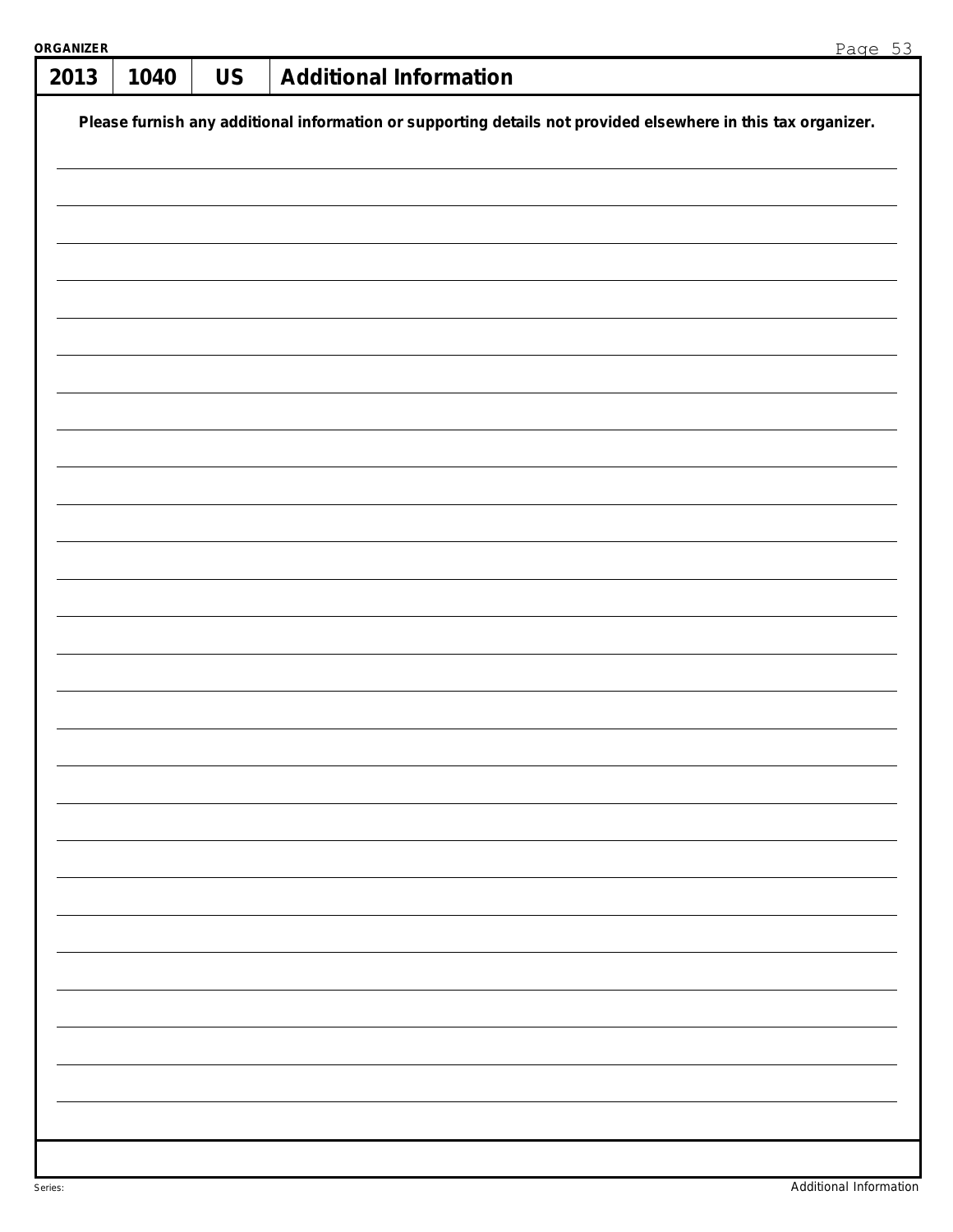# **1040 US Topical Index**

| <b>TOPIC</b>                                 | <b>FORM</b> | <b>TOPIC</b>       |
|----------------------------------------------|-------------|--------------------|
|                                              |             | IRA distribu       |
|                                              |             | Medical and        |
|                                              |             | Miscellaneo        |
|                                              |             | Miscellaneo        |
|                                              |             | Mortgage in        |
|                                              |             | Moving exp         |
|                                              |             | Partnership        |
| Child and dependent care expenses 33.1, 33.2 |             | Pension dis        |
| Children's interest/dividend income 44       |             | Purchase of        |
|                                              |             | Qualified PI       |
|                                              |             | Qualified tui      |
|                                              |             | Railroad ret       |
|                                              |             | Real estate        |
|                                              |             | <b>REMIC</b> infor |
| Education Savings Accounts  14.3             |             | Rental & ro        |
| Employee business expenses30 p1              |             | S corporatio       |
|                                              |             | Sale of busi       |
|                                              |             | Sale of hom        |
|                                              |             | Sale of stoc       |
|                                              |             | Sales and u        |
|                                              |             | Self-employ        |
|                                              |             | <b>SEP</b> contrib |
| Foreign wages and other income31.2           |             | SIMPLE cor         |
|                                              |             | Social secu        |
| Health insurance premiums (self-employed)24  |             | State and Io       |
| Health savings accounts  32.1                |             | Student Ioa        |
| Household employment taxes 42                |             | Taxes paid         |
|                                              |             | Tax return p       |
|                                              |             | Trust inform       |
|                                              |             | Unemploym          |
|                                              |             | Vacation ho        |
|                                              |             | Vehicle info       |
|                                              |             | Wages, sala        |

| TOPIC                                  | <b>FORM</b> |
|----------------------------------------|-------------|
|                                        |             |
|                                        |             |
|                                        |             |
|                                        |             |
|                                        |             |
|                                        |             |
|                                        |             |
|                                        |             |
|                                        |             |
|                                        |             |
|                                        |             |
|                                        |             |
|                                        |             |
|                                        |             |
| Rental & royalty income & expenses  18 |             |
|                                        |             |
|                                        |             |
|                                        |             |
|                                        |             |
|                                        |             |
|                                        |             |
|                                        |             |
|                                        |             |
| Social security benefits received 14.1 |             |
|                                        |             |
|                                        |             |
|                                        |             |
|                                        |             |
|                                        |             |
|                                        |             |
|                                        |             |
|                                        |             |
|                                        |             |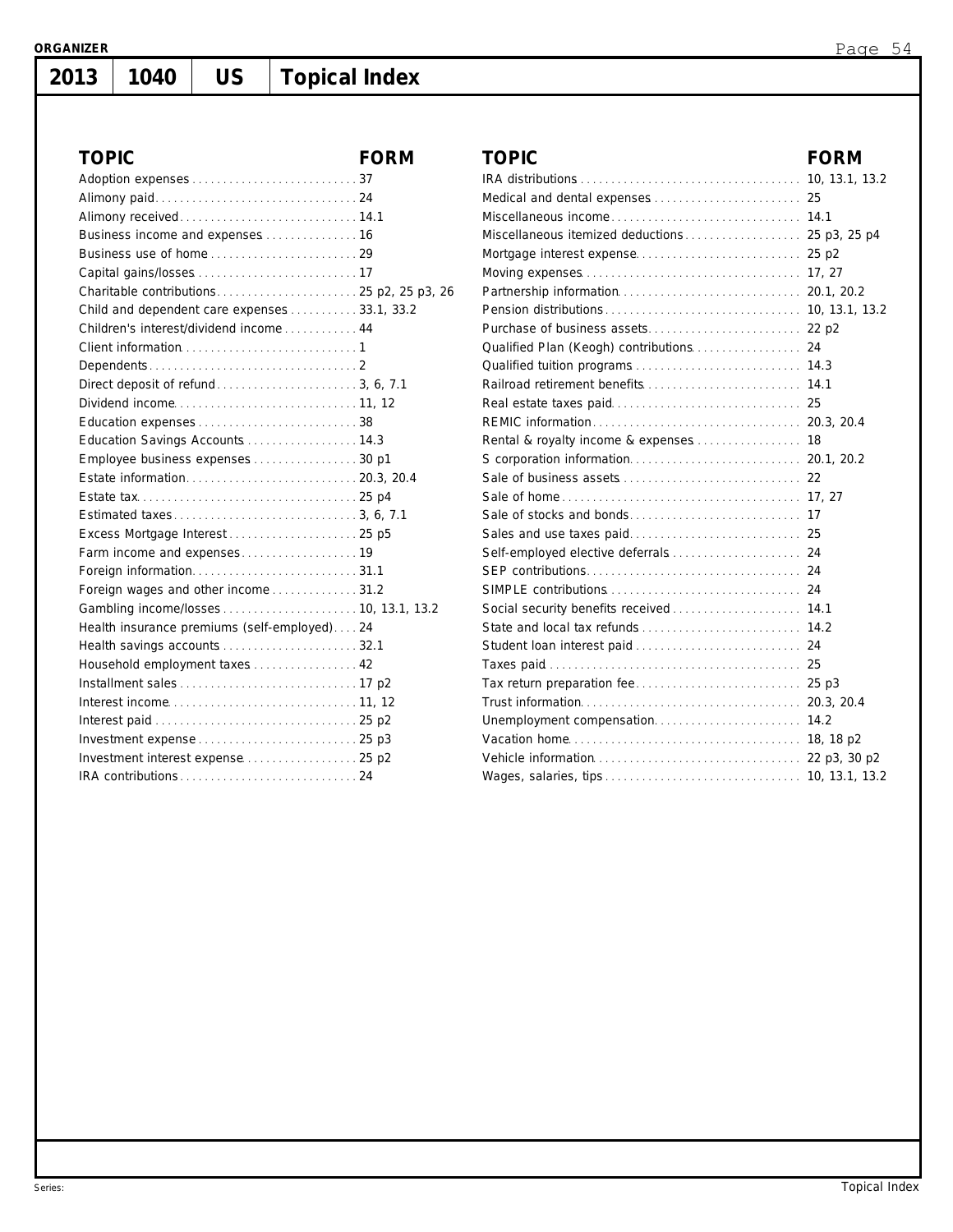| <b>ORGANIZER</b>       |                           |                                                 |                                                                                                                                                                                                                               | Page 55                                                                                                                                                                                                                                                                                                                                                                                     |
|------------------------|---------------------------|-------------------------------------------------|-------------------------------------------------------------------------------------------------------------------------------------------------------------------------------------------------------------------------------|---------------------------------------------------------------------------------------------------------------------------------------------------------------------------------------------------------------------------------------------------------------------------------------------------------------------------------------------------------------------------------------------|
| 2013                   | 1040                      | <b>US</b>                                       | <b>Tax Organizer</b>                                                                                                                                                                                                          |                                                                                                                                                                                                                                                                                                                                                                                             |
|                        |                           | 1 Jenner Suite 230                              | <b>MASLER &amp; ASSOCIATES</b>                                                                                                                                                                                                | <b>Tax Return Appointment</b>                                                                                                                                                                                                                                                                                                                                                               |
|                        |                           | <b>IRVINE, CA 92618</b>                         |                                                                                                                                                                                                                               | Date:                                                                                                                                                                                                                                                                                                                                                                                       |
|                        |                           |                                                 | Telephone number: (949) 857-0404                                                                                                                                                                                              | Time:                                                                                                                                                                                                                                                                                                                                                                                       |
|                        | Fax number:               |                                                 | (949) 266-8019                                                                                                                                                                                                                | Location:                                                                                                                                                                                                                                                                                                                                                                                   |
|                        |                           | E-mail address:                                 | sharon@maslercpa.com                                                                                                                                                                                                          |                                                                                                                                                                                                                                                                                                                                                                                             |
|                        |                           |                                                 |                                                                                                                                                                                                                               | This tax organizer will assist you in gathering information necessary for the preparation<br>of your 2013 tax return. Please enter all pertinent 2013 information.                                                                                                                                                                                                                          |
|                        |                           |                                                 |                                                                                                                                                                                                                               | NOTE: If you claim the earned income credit, please provide proof that your child is a resident of the United States. This proof is typically in the form<br>of: school records or statement, landlord or property management statement, health care provider statement, medical records, child care provider records, placement agency statement, social service records or statement, pla |
|                        |                           | or social services agency or program statement. |                                                                                                                                                                                                                               | NOTE: If your child is disabled, please provide one of the following forms of proof of disability: doctor statement, other health care provider statement,                                                                                                                                                                                                                                  |
|                        | <b>CLIENT INFORMATION</b> |                                                 |                                                                                                                                                                                                                               |                                                                                                                                                                                                                                                                                                                                                                                             |
|                        |                           |                                                 | Taxpayer                                                                                                                                                                                                                      | Spouse                                                                                                                                                                                                                                                                                                                                                                                      |
|                        | First name and initial    |                                                 |                                                                                                                                                                                                                               |                                                                                                                                                                                                                                                                                                                                                                                             |
|                        | Title/suffix. 1           |                                                 |                                                                                                                                                                                                                               |                                                                                                                                                                                                                                                                                                                                                                                             |
|                        |                           |                                                 |                                                                                                                                                                                                                               |                                                                                                                                                                                                                                                                                                                                                                                             |
|                        | Occupation                |                                                 | the control of the control of the control of the control of the control of the control of the control of the control of the control of the control of the control of the control of the control of the control of the control |                                                                                                                                                                                                                                                                                                                                                                                             |
|                        | Date of birth $(m/d/y)$   |                                                 | the control of the control of the control of the control of the control of the control of the control of the control of the control of the control of the control of the control of the control of the control of the control |                                                                                                                                                                                                                                                                                                                                                                                             |
|                        |                           |                                                 | Date of death $(m/d/y) \ldots$ .                                                                                                                                                                                              |                                                                                                                                                                                                                                                                                                                                                                                             |
|                        |                           |                                                 | $1 = blind$ $l$                                                                                                                                                                                                               |                                                                                                                                                                                                                                                                                                                                                                                             |
|                        |                           |                                                 |                                                                                                                                                                                                                               |                                                                                                                                                                                                                                                                                                                                                                                             |
|                        |                           |                                                 |                                                                                                                                                                                                                               |                                                                                                                                                                                                                                                                                                                                                                                             |
| Work extension         |                           |                                                 |                                                                                                                                                                                                                               |                                                                                                                                                                                                                                                                                                                                                                                             |
| Cell phone             |                           |                                                 | <u> 1980 - Johann Barbara, martxa alemaniar amerikan a</u>                                                                                                                                                                    |                                                                                                                                                                                                                                                                                                                                                                                             |
| E-mail address         |                           |                                                 |                                                                                                                                                                                                                               |                                                                                                                                                                                                                                                                                                                                                                                             |
|                        |                           | In care of $\ldots \ldots$                      |                                                                                                                                                                                                                               |                                                                                                                                                                                                                                                                                                                                                                                             |
|                        |                           | Street address                                  |                                                                                                                                                                                                                               |                                                                                                                                                                                                                                                                                                                                                                                             |
| Address                |                           | Apartment number.                               |                                                                                                                                                                                                                               |                                                                                                                                                                                                                                                                                                                                                                                             |
|                        |                           | City.                                           |                                                                                                                                                                                                                               |                                                                                                                                                                                                                                                                                                                                                                                             |
|                        |                           | State<br>ZIP code                               |                                                                                                                                                                                                                               |                                                                                                                                                                                                                                                                                                                                                                                             |
| <b>DEPENDENTS</b>      |                           |                                                 |                                                                                                                                                                                                                               |                                                                                                                                                                                                                                                                                                                                                                                             |
|                        |                           |                                                 | Dependent No.                                                                                                                                                                                                                 | Dependent No.                                                                                                                                                                                                                                                                                                                                                                               |
| First name             |                           |                                                 |                                                                                                                                                                                                                               |                                                                                                                                                                                                                                                                                                                                                                                             |
|                        | Last name. 1              |                                                 |                                                                                                                                                                                                                               |                                                                                                                                                                                                                                                                                                                                                                                             |
| Title/suffix           |                           |                                                 |                                                                                                                                                                                                                               |                                                                                                                                                                                                                                                                                                                                                                                             |
|                        | Date of birth (m/d/y)     |                                                 |                                                                                                                                                                                                                               |                                                                                                                                                                                                                                                                                                                                                                                             |
| Social security number |                           |                                                 |                                                                                                                                                                                                                               |                                                                                                                                                                                                                                                                                                                                                                                             |
| Relationship           |                           |                                                 |                                                                                                                                                                                                                               |                                                                                                                                                                                                                                                                                                                                                                                             |
| Months lived at home   |                           |                                                 |                                                                                                                                                                                                                               |                                                                                                                                                                                                                                                                                                                                                                                             |
| First name             |                           |                                                 | Dependent No.                                                                                                                                                                                                                 | Dependent No.                                                                                                                                                                                                                                                                                                                                                                               |
|                        | Last name. 1              |                                                 |                                                                                                                                                                                                                               |                                                                                                                                                                                                                                                                                                                                                                                             |
| Title/suffix           |                           |                                                 |                                                                                                                                                                                                                               |                                                                                                                                                                                                                                                                                                                                                                                             |
|                        | Date of birth (m/d/y)     |                                                 |                                                                                                                                                                                                                               |                                                                                                                                                                                                                                                                                                                                                                                             |
| Social security number |                           |                                                 |                                                                                                                                                                                                                               |                                                                                                                                                                                                                                                                                                                                                                                             |
| Relationship           |                           |                                                 |                                                                                                                                                                                                                               |                                                                                                                                                                                                                                                                                                                                                                                             |
| Months lived at home   |                           |                                                 |                                                                                                                                                                                                                               |                                                                                                                                                                                                                                                                                                                                                                                             |
|                        |                           |                                                 |                                                                                                                                                                                                                               |                                                                                                                                                                                                                                                                                                                                                                                             |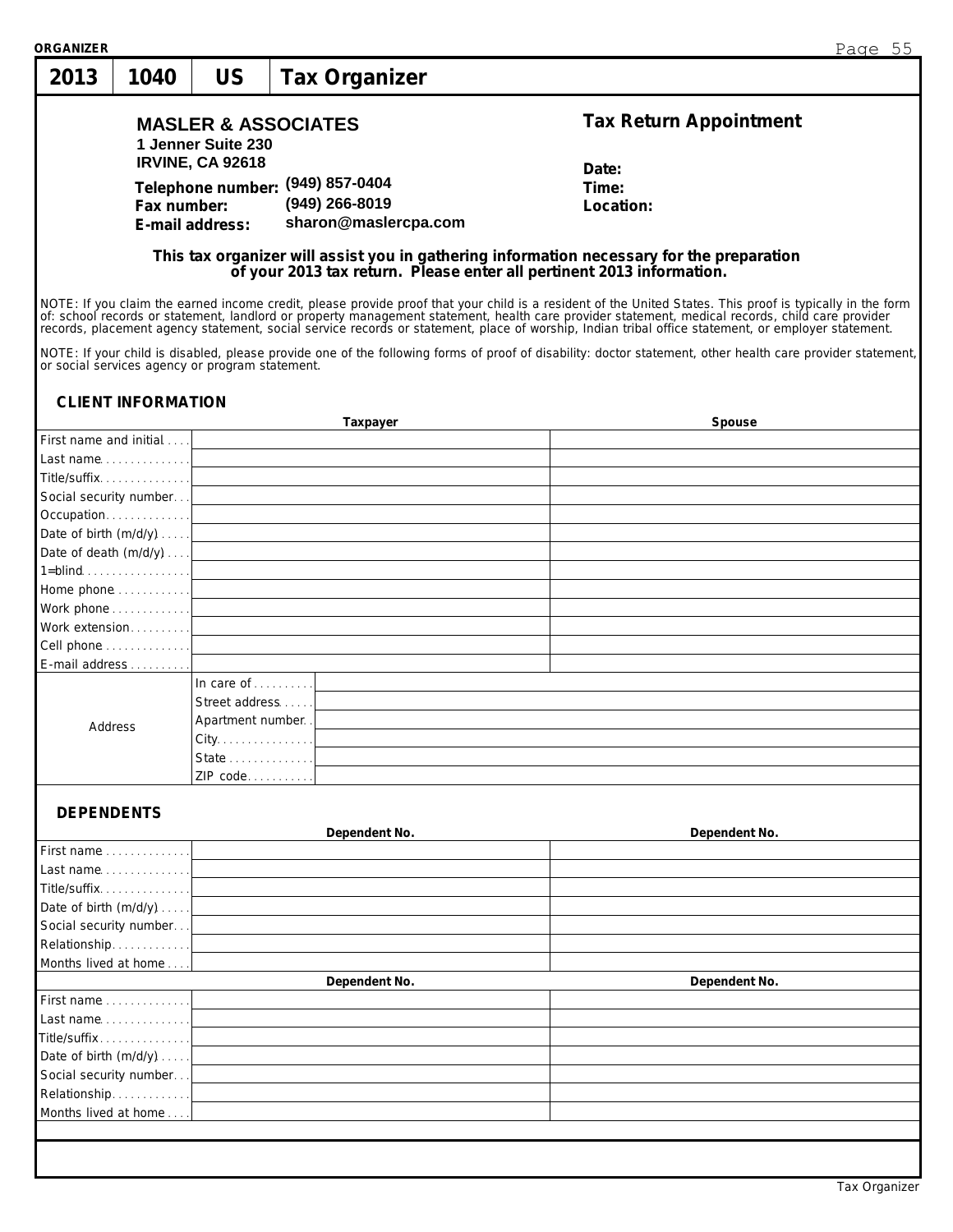| 2013      |                                                   |           |                                                                                                                                      |                                                                                                                                                   | Page $56$                |
|-----------|---------------------------------------------------|-----------|--------------------------------------------------------------------------------------------------------------------------------------|---------------------------------------------------------------------------------------------------------------------------------------------------|--------------------------|
|           | 1040                                              | <b>US</b> | <b>Tax Organizer</b>                                                                                                                 |                                                                                                                                                   |                          |
|           |                                                   |           |                                                                                                                                      | Please enter all pertinent 2013 information. If you have attached<br>a government form for an item, check the box and do not enter a 2013 amount. |                          |
|           | <b>WAGES, SALARIES AND TIPS</b><br>Employer name: |           |                                                                                                                                      | 2013 Amount                                                                                                                                       | 2012 Amount              |
|           |                                                   |           |                                                                                                                                      |                                                                                                                                                   |                          |
|           |                                                   |           |                                                                                                                                      | <b>Attach Forms W-2</b>                                                                                                                           |                          |
|           |                                                   |           |                                                                                                                                      |                                                                                                                                                   |                          |
|           |                                                   |           |                                                                                                                                      |                                                                                                                                                   |                          |
|           | <b>INTEREST INCOME</b>                            |           |                                                                                                                                      |                                                                                                                                                   |                          |
|           | Payer name:                                       |           |                                                                                                                                      |                                                                                                                                                   |                          |
|           |                                                   |           |                                                                                                                                      |                                                                                                                                                   |                          |
|           |                                                   |           |                                                                                                                                      | Attach Forms 1099-INT                                                                                                                             |                          |
|           |                                                   |           |                                                                                                                                      |                                                                                                                                                   |                          |
|           |                                                   |           |                                                                                                                                      |                                                                                                                                                   |                          |
|           | <b>DIVIDEND INCOME</b>                            |           |                                                                                                                                      |                                                                                                                                                   |                          |
|           | Payer name:                                       |           |                                                                                                                                      |                                                                                                                                                   |                          |
|           |                                                   |           |                                                                                                                                      |                                                                                                                                                   |                          |
|           |                                                   |           |                                                                                                                                      | <b>Attach Forms 1099-DIV</b>                                                                                                                      |                          |
|           |                                                   |           |                                                                                                                                      |                                                                                                                                                   |                          |
|           | Payer name:                                       |           | PENSIONS, IRA AND GAMBLING INCOME                                                                                                    |                                                                                                                                                   |                          |
|           |                                                   |           |                                                                                                                                      | <b>Attach Forms</b><br>1099-R & W-2G                                                                                                              |                          |
|           |                                                   |           | Winnings not reported on W-2G                                                                                                        |                                                                                                                                                   |                          |
|           |                                                   |           |                                                                                                                                      |                                                                                                                                                   |                          |
|           |                                                   |           | <b>OTHER GOVERNMENT FORMS - INCOME</b>                                                                                               |                                                                                                                                                   |                          |
|           |                                                   |           | Form 1099-B - Sales of stock (also include transaction history)                                                                      |                                                                                                                                                   |                          |
|           |                                                   |           |                                                                                                                                      |                                                                                                                                                   | <b>Attach Forms 1099</b> |
|           |                                                   |           | Form 1099-K - Merchant card and third party network payments<br>Form 1099-S - Sales of real estate (also include closing statements) |                                                                                                                                                   |                          |
|           |                                                   |           |                                                                                                                                      | <b>Attach Forms 1099</b>                                                                                                                          |                          |
| Taxpayer: |                                                   |           |                                                                                                                                      |                                                                                                                                                   |                          |
|           |                                                   |           |                                                                                                                                      | <b>Attach Forms 1099</b>                                                                                                                          |                          |
| Spouse:   |                                                   |           | Form 1099-G - Unemployment compensation                                                                                              |                                                                                                                                                   |                          |
|           |                                                   |           |                                                                                                                                      | <b>Attach Forms 1099</b>                                                                                                                          |                          |
|           |                                                   |           |                                                                                                                                      |                                                                                                                                                   |                          |
|           | <b>MISCELLANEOUS INCOME</b>                       |           |                                                                                                                                      |                                                                                                                                                   |                          |
|           |                                                   |           |                                                                                                                                      |                                                                                                                                                   |                          |
| Other:    |                                                   |           | <u> 1999 - Johann Harry Harry Harry Harry Harry Harry Harry Harry Harry Harry Harry Harry Harry Harry Harry Harry</u>                |                                                                                                                                                   |                          |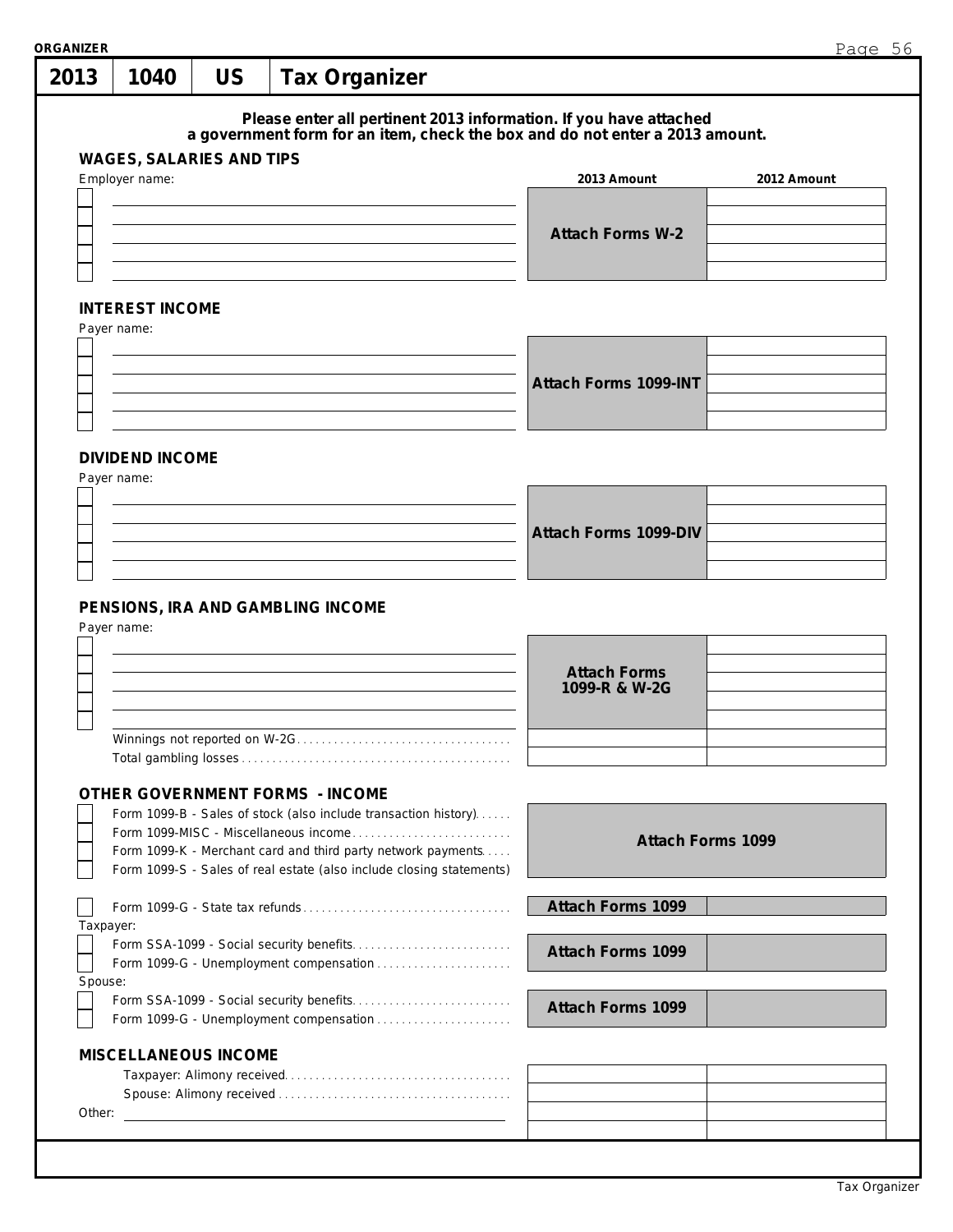| <b>ORGANIZER</b> |                                    |           |                                                                                             |                          | Page 57     |
|------------------|------------------------------------|-----------|---------------------------------------------------------------------------------------------|--------------------------|-------------|
| 2013             | 1040                               | <b>US</b> | <b>Tax Organizer</b>                                                                        |                          |             |
|                  |                                    |           | <b>RETIREMENT PLAN CONTRIBUTIONS</b><br>Taxpayer: Traditional IRA contributions (1=maximum) | 2013 Amount              | 2012 Amount |
|                  |                                    |           |                                                                                             |                          |             |
|                  |                                    |           | Self-employed, SEP, SIMPLE, & qualified plan contributions (1=maximum)                      |                          |             |
| Spouse:          |                                    |           |                                                                                             |                          |             |
|                  |                                    |           | Self-employed, SEP, SIMPLE, & qualified plan contributions (1=maximum).                     |                          |             |
|                  |                                    |           |                                                                                             |                          |             |
|                  |                                    |           | <b>OTHER GOVERNMENT FORMS - DEDUCTIONS</b>                                                  |                          |             |
|                  |                                    |           |                                                                                             | <b>Attach Forms 1098</b> |             |
|                  | <b>ADJUSTMENTS TO INCOME</b>       |           |                                                                                             |                          |             |
| Taxpayer:        |                                    |           |                                                                                             |                          |             |
|                  |                                    |           |                                                                                             |                          |             |
|                  |                                    |           |                                                                                             |                          |             |
|                  | Other adjustments to income:       |           |                                                                                             |                          |             |
|                  |                                    |           |                                                                                             |                          |             |
|                  |                                    |           |                                                                                             |                          |             |
|                  |                                    |           |                                                                                             |                          |             |
|                  |                                    |           |                                                                                             |                          |             |
| Spouse:          |                                    |           |                                                                                             |                          |             |
|                  |                                    |           |                                                                                             |                          |             |
|                  |                                    |           |                                                                                             |                          |             |
|                  | Other adjustments to income:       |           |                                                                                             |                          |             |
|                  |                                    |           |                                                                                             |                          |             |
|                  |                                    |           |                                                                                             |                          |             |
|                  |                                    |           |                                                                                             |                          |             |
|                  |                                    |           |                                                                                             |                          |             |
|                  |                                    |           |                                                                                             |                          |             |
|                  | <b>MEDICAL AND DENTAL EXPENSES</b> |           |                                                                                             |                          |             |
|                  |                                    |           |                                                                                             |                          |             |
|                  |                                    |           |                                                                                             |                          |             |
|                  |                                    |           |                                                                                             |                          |             |
|                  |                                    |           |                                                                                             |                          |             |
|                  |                                    |           |                                                                                             |                          |             |
|                  |                                    |           |                                                                                             |                          |             |
|                  |                                    |           |                                                                                             |                          |             |

| Out-of-pocket lodging and transportation expenses |  |
|---------------------------------------------------|--|
|                                                   |  |
| Other:                                            |  |
|                                                   |  |

## **TAXES PAID**

| State income taxes - paid with 2012 state return                 |  |
|------------------------------------------------------------------|--|
| State income taxes - paid for prior years and/or to other states |  |
|                                                                  |  |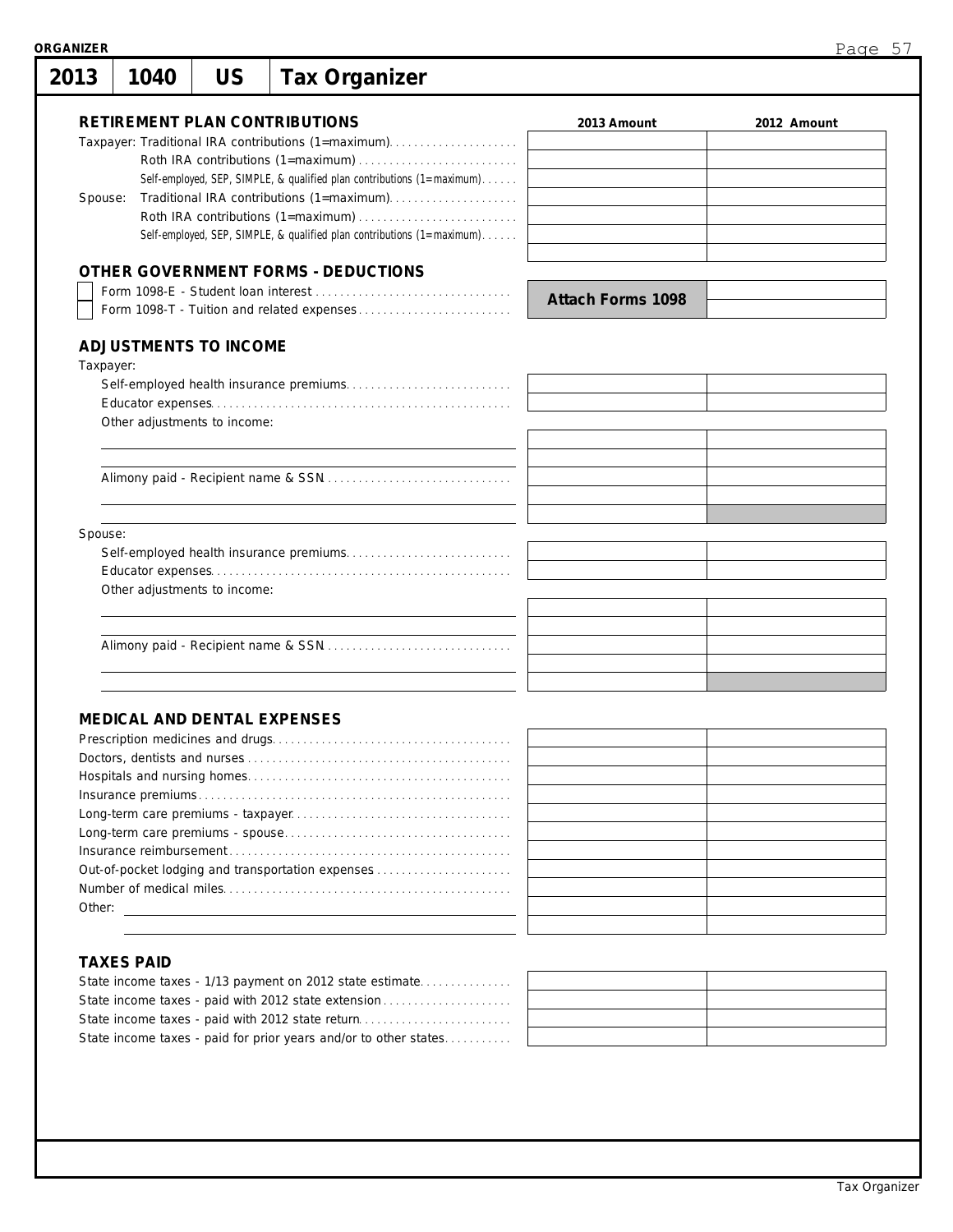| 1040                          | <b>US</b>                               | <b>Tax Organizer</b>                                                                                                                                                                                                           |                          |             |
|-------------------------------|-----------------------------------------|--------------------------------------------------------------------------------------------------------------------------------------------------------------------------------------------------------------------------------|--------------------------|-------------|
| <b>TAXES PAID (continued)</b> |                                         |                                                                                                                                                                                                                                | 2013 Amount              | 2012 Amount |
|                               |                                         | City/local income taxes - 1/13 payment on 2012 city/local estimate                                                                                                                                                             |                          |             |
|                               |                                         | City/local income taxes - paid with 2012 city/local extension                                                                                                                                                                  |                          |             |
|                               |                                         | City/local income taxes - paid with 2012 city/local return                                                                                                                                                                     |                          |             |
|                               |                                         | State and local sales taxes (except autos and special items)                                                                                                                                                                   |                          |             |
|                               |                                         |                                                                                                                                                                                                                                |                          |             |
|                               |                                         |                                                                                                                                                                                                                                |                          |             |
|                               |                                         |                                                                                                                                                                                                                                |                          |             |
|                               |                                         | Sales taxes paid on boats, aircraft, and other special items                                                                                                                                                                   |                          |             |
|                               |                                         |                                                                                                                                                                                                                                |                          |             |
|                               |                                         | Real estate taxes - property held for investment                                                                                                                                                                               |                          |             |
|                               |                                         |                                                                                                                                                                                                                                |                          |             |
|                               |                                         | Personal property taxes (including automobile fees in some states)                                                                                                                                                             | <b>Attach Tax Notice</b> |             |
| <b>INTEREST PAID</b>          |                                         |                                                                                                                                                                                                                                |                          |             |
|                               | Home mortgage interest and points paid: |                                                                                                                                                                                                                                |                          |             |
|                               |                                         |                                                                                                                                                                                                                                |                          |             |
|                               |                                         |                                                                                                                                                                                                                                | <b>Attach Forms 1098</b> |             |
|                               |                                         | Home mortgage interest not on Form 1098 (include name, SSN, & address of payee):                                                                                                                                               |                          |             |
|                               |                                         |                                                                                                                                                                                                                                |                          |             |
|                               |                                         |                                                                                                                                                                                                                                |                          |             |
|                               | Points not reported on Form 1098:       |                                                                                                                                                                                                                                |                          |             |
|                               |                                         |                                                                                                                                                                                                                                |                          |             |
|                               |                                         |                                                                                                                                                                                                                                |                          |             |
|                               |                                         | Mortgage insurance premiums on post 12/31/06 contracts                                                                                                                                                                         |                          |             |
|                               |                                         | Investment interest (interest on margin accounts):                                                                                                                                                                             |                          |             |
|                               |                                         |                                                                                                                                                                                                                                |                          |             |
|                               |                                         |                                                                                                                                                                                                                                |                          |             |
|                               |                                         |                                                                                                                                                                                                                                |                          |             |
| <b>CASH CONTRIBUTIONS</b>     |                                         |                                                                                                                                                                                                                                |                          |             |
|                               |                                         |                                                                                                                                                                                                                                |                          |             |
|                               |                                         |                                                                                                                                                                                                                                |                          |             |
|                               |                                         | NOTE: No deduction is allowed for cash or check contributions unless the donor maintains a bank record, or a written communication from the donee, showing the name of the organization, contribution date(s), and contributio |                          |             |
|                               |                                         |                                                                                                                                                                                                                                |                          |             |
|                               |                                         |                                                                                                                                                                                                                                |                          |             |
|                               |                                         |                                                                                                                                                                                                                                |                          |             |
|                               |                                         |                                                                                                                                                                                                                                |                          |             |
|                               | <b>NONCASH CONTRIBUTIONS</b>            |                                                                                                                                                                                                                                |                          |             |
|                               |                                         |                                                                                                                                                                                                                                |                          |             |
|                               |                                         | NOTE: No deduction is allowed for contributions of clothing and household items that are not in good used condition or better, in addition, a deduction for any item with minimal monetary value may be denied.                |                          |             |
|                               |                                         |                                                                                                                                                                                                                                |                          |             |
|                               |                                         |                                                                                                                                                                                                                                |                          |             |
|                               | <b>MISCELLANEOUS DEDUCTIONS</b>         |                                                                                                                                                                                                                                |                          |             |
|                               |                                         |                                                                                                                                                                                                                                |                          |             |
|                               |                                         |                                                                                                                                                                                                                                |                          |             |
|                               |                                         |                                                                                                                                                                                                                                |                          |             |
|                               |                                         |                                                                                                                                                                                                                                |                          |             |
|                               |                                         |                                                                                                                                                                                                                                |                          |             |
|                               | Unreimbursed employee expenses:         |                                                                                                                                                                                                                                |                          |             |
|                               |                                         |                                                                                                                                                                                                                                |                          |             |
|                               |                                         |                                                                                                                                                                                                                                |                          |             |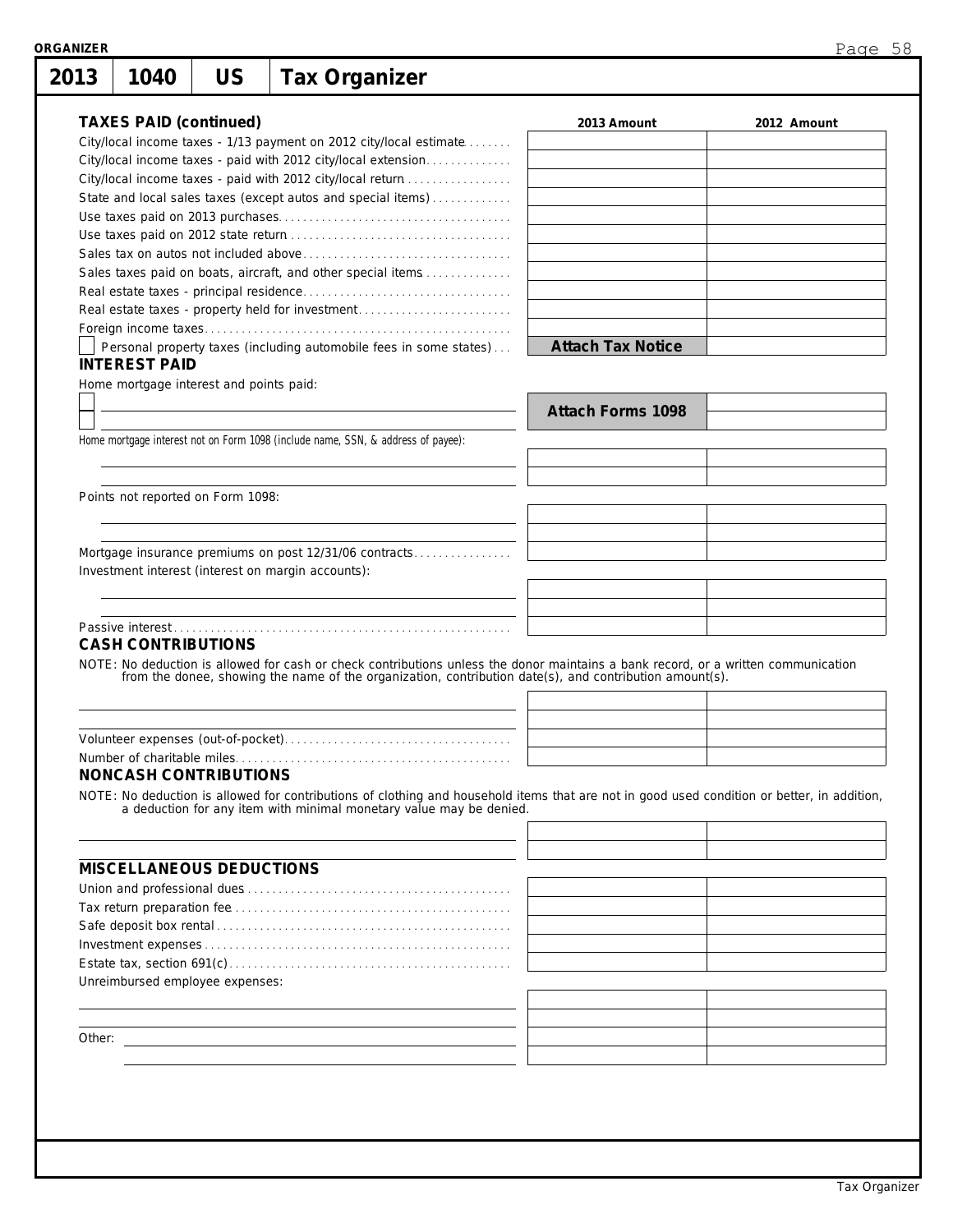| 2013               | 1040        | <b>US</b>                                                                                     | <b>Client Information</b>                                                                                                                                                                                                                                                                                                                                                    |                                                              |                                                                                                                                                              | 1 |
|--------------------|-------------|-----------------------------------------------------------------------------------------------|------------------------------------------------------------------------------------------------------------------------------------------------------------------------------------------------------------------------------------------------------------------------------------------------------------------------------------------------------------------------------|--------------------------------------------------------------|--------------------------------------------------------------------------------------------------------------------------------------------------------------|---|
|                    | Fax number: | 1 Jenner Suite 230<br><b>IRVINE, CA 92618</b><br>E-mail address:<br><b>CLIENT INFORMATION</b> | <b>MASLER &amp; ASSOCIATES</b><br>Telephone number: (949) 857-0404<br>(949) 266-8019<br>sharon@maslercpa.com<br>This tax organizer will assist you in gathering information necessary for the preparation<br>of your 2013 tax return. Please add, change, or delete information as appropriate.                                                                              | <b>Tax Return Appointment</b><br>Date:<br>Time:<br>Location: |                                                                                                                                                              |   |
| Filing<br>Status   |             |                                                                                               | 1=married filing separate and lived with spouse<br>Year spouse died, if qualifying widow(er) (2011 or 2012)                                                                                                                                                                                                                                                                  |                                                              |                                                                                                                                                              |   |
| Taxpayer           |             | Title/suffix 1                                                                                | First name and initial<br>$1 = \underline{\text{blind}} \cdot \ldots \cdot \ldots \cdot \ldots \cdot \ldots \cdot \cdot \cdot \cdot$                                                                                                                                                                                                                                         |                                                              | <b>Filing Status</b><br>$1 =$ Single<br>$2 =$ Married filing joint<br>$3 =$ Married filing separate<br>$4 =$ Head of household<br>$5 =$ Qualifying widow(er) |   |
| Spouse             |             | First name and initial                                                                        | and the control of the control of the control of the control of the control of the control of the control of the<br>Social security number<br>Occupation contains and containing the contact of the contact of the contact of the contact of the contact of the contact of the contact of the contact of the contact of the contact of the contact of the contact of the con |                                                              |                                                                                                                                                              |   |
| Address            |             | Street address<br>Apartment number<br>ZIP code                                                | and the control of the control of the control of the control of the control of the control of the control of the                                                                                                                                                                                                                                                             |                                                              |                                                                                                                                                              |   |
| Foreign<br>Address |             | Postal code 1<br>Country.                                                                     |                                                                                                                                                                                                                                                                                                                                                                              |                                                              |                                                                                                                                                              |   |
|                    |             |                                                                                               |                                                                                                                                                                                                                                                                                                                                                                              |                                                              |                                                                                                                                                              |   |
|                    |             |                                                                                               |                                                                                                                                                                                                                                                                                                                                                                              |                                                              |                                                                                                                                                              | 1 |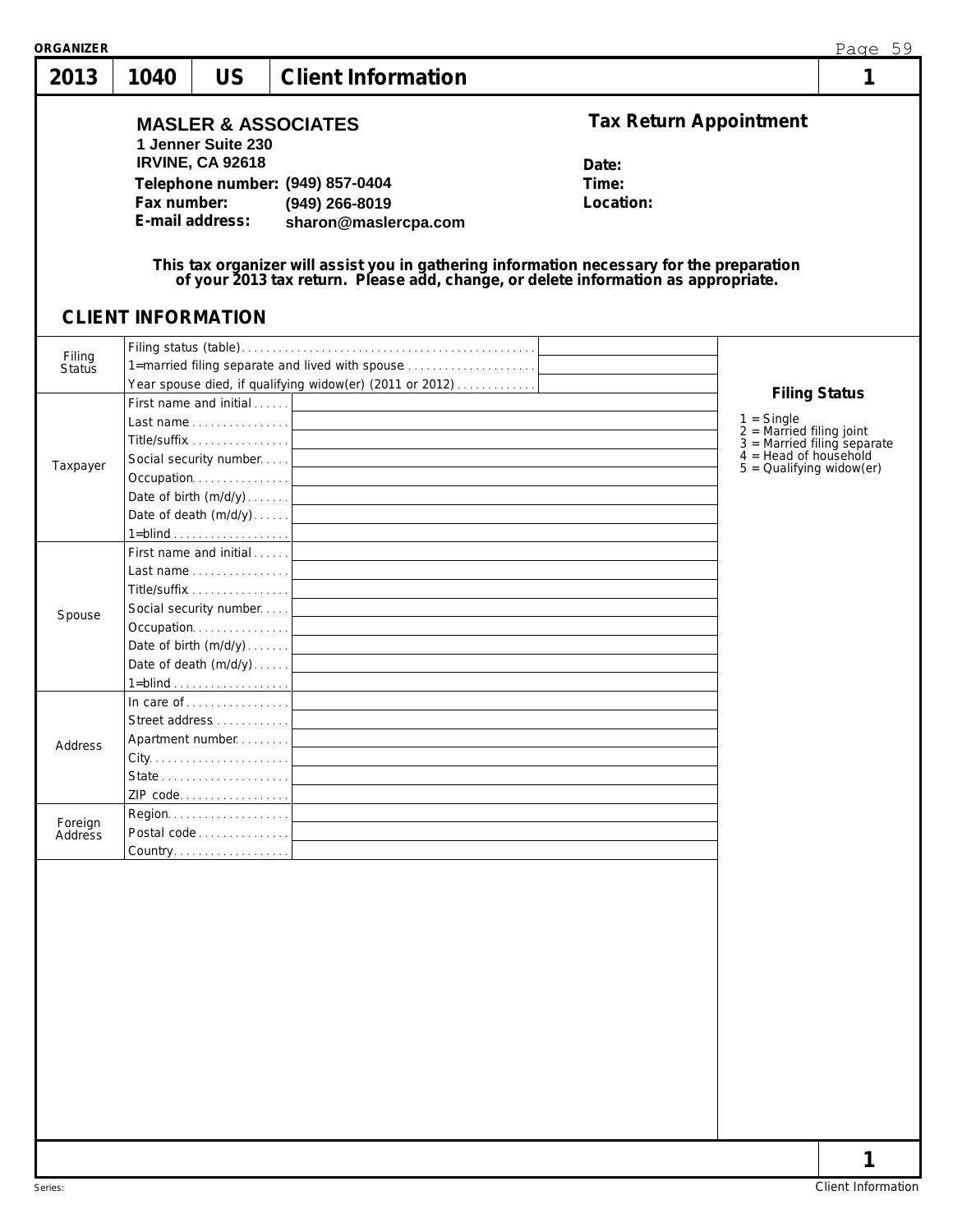| 2013                               | 1040 |                                                                                                                                      | US/CA Client Information (continued)                                                                                                                                                  | 1 <sub>p2</sub>                                           |
|------------------------------------|------|--------------------------------------------------------------------------------------------------------------------------------------|---------------------------------------------------------------------------------------------------------------------------------------------------------------------------------------|-----------------------------------------------------------|
|                                    |      |                                                                                                                                      | Please add, change or delete information for 2013.                                                                                                                                    |                                                           |
|                                    |      | <b>CLIENT INFORMATION</b>                                                                                                            |                                                                                                                                                                                       |                                                           |
| Taxpayer<br>Contact<br>Information |      | Home phone<br>Work phone<br>Work extension.<br>Daytime phone (table)<br>Mobile phone<br>Pager number<br>Fax number<br>E-mail address |                                                                                                                                                                                       | Daytime Phone<br>$1 = Work$<br>$2 =$ Home<br>$3 = Mobile$ |
| Spouse<br>Contact<br>Information   |      | Home phone<br>Work phone<br>Work extension<br>Daytime phone (table)<br>Mobile phone<br>Pager number<br>Fax number                    |                                                                                                                                                                                       |                                                           |
| CA State<br>Information            |      | 1=PMB no. in address<br>Client Information.                                                                                          | NOTE: If the taxpayer's mailing address includes a private mail box number (PMB), indicate this below and enter the PMB number in the "Apartment Number" field in the Address area of |                                                           |
|                                    |      |                                                                                                                                      |                                                                                                                                                                                       |                                                           |
|                                    |      |                                                                                                                                      |                                                                                                                                                                                       |                                                           |
|                                    |      |                                                                                                                                      |                                                                                                                                                                                       |                                                           |
|                                    |      |                                                                                                                                      |                                                                                                                                                                                       |                                                           |
|                                    |      |                                                                                                                                      |                                                                                                                                                                                       | 1 <sub>p2</sub>                                           |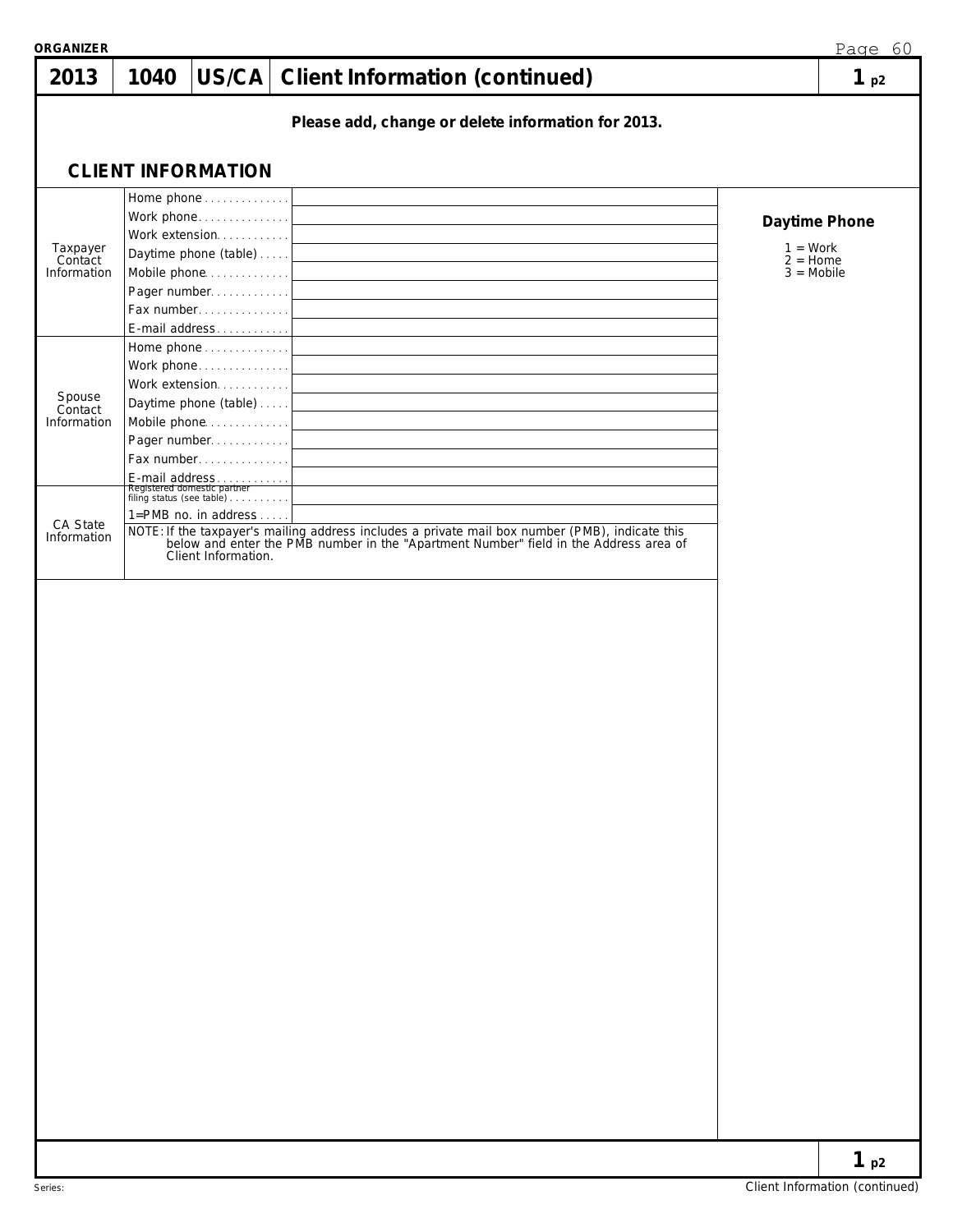| <b>ORGANIZER</b> |                   |                                                                             |                                                    |           |                                                                                                                                                 | Page 61                                                               |  |
|------------------|-------------------|-----------------------------------------------------------------------------|----------------------------------------------------|-----------|-------------------------------------------------------------------------------------------------------------------------------------------------|-----------------------------------------------------------------------|--|
| 2013             | 1040              | <b>US</b>                                                                   | <b>Dependents</b>                                  |           |                                                                                                                                                 | $\overline{2}$                                                        |  |
|                  |                   |                                                                             | Please add, change or delete information for 2013. |           |                                                                                                                                                 |                                                                       |  |
|                  | <b>DEPENDENTS</b> |                                                                             |                                                    |           |                                                                                                                                                 |                                                                       |  |
|                  |                   |                                                                             | Dependent                                          | Dependent |                                                                                                                                                 |                                                                       |  |
|                  |                   | First name<br>Last name                                                     |                                                    |           |                                                                                                                                                 | <b>Type of Dependent</b>                                              |  |
|                  |                   |                                                                             |                                                    |           |                                                                                                                                                 |                                                                       |  |
|                  |                   |                                                                             |                                                    |           | 1 = Child living w/taxpayer                                                                                                                     |                                                                       |  |
|                  |                   |                                                                             |                                                    |           | $4 = Head of household only,$                                                                                                                   | $2 =$ Child not living w/taxpayer<br>$3 =$ Dependent other than child |  |
|                  |                   |                                                                             |                                                    |           | not a dependent                                                                                                                                 |                                                                       |  |
|                  |                   |                                                                             |                                                    |           | not a dependent                                                                                                                                 | $5 =$ Earned income credit only,                                      |  |
|                  |                   | Earned income credit (see table)                                            |                                                    |           |                                                                                                                                                 |                                                                       |  |
|                  |                   | Claimed by: 1=taxpayer, 2=spouse                                            |                                                    |           |                                                                                                                                                 |                                                                       |  |
|                  |                   |                                                                             | Dependent                                          | Dependent |                                                                                                                                                 | <b>Earned Income Credit</b>                                           |  |
|                  |                   | First name                                                                  |                                                    |           |                                                                                                                                                 |                                                                       |  |
|                  |                   | Last name                                                                   |                                                    |           | $2 =$ Student age 19 to 23                                                                                                                      | $1$ = When applicable (default)                                       |  |
|                  |                   | $\text{Title/suffix} \dots \dots \dots \dots \dots \dots \dots \dots \dots$ |                                                    |           | $3 = Disabled$<br>$4 = Force$                                                                                                                   |                                                                       |  |
|                  |                   |                                                                             |                                                    |           | $5 =$ Suppress                                                                                                                                  |                                                                       |  |
|                  |                   |                                                                             |                                                    |           |                                                                                                                                                 |                                                                       |  |
|                  |                   |                                                                             |                                                    |           |                                                                                                                                                 |                                                                       |  |
|                  |                   |                                                                             |                                                    |           |                                                                                                                                                 | NOTE: If you claim the earned                                         |  |
|                  |                   | Earned income credit (see table)                                            |                                                    |           | proof that your child is a res-                                                                                                                 | income credit, please provide                                         |  |
|                  |                   | Claimed by: 1=taxpayer, 2=spouse                                            |                                                    |           | typically in the form of:                                                                                                                       | ident of the U.S. This proof is                                       |  |
|                  |                   |                                                                             | Dependent                                          | Dependent |                                                                                                                                                 |                                                                       |  |
|                  |                   | First name                                                                  |                                                    |           | 1. School records or statement<br>2. Landlord or property man-                                                                                  |                                                                       |  |
|                  |                   |                                                                             |                                                    |           | agement statement<br>3. Health care provider                                                                                                    |                                                                       |  |
|                  |                   |                                                                             |                                                    |           | statement                                                                                                                                       |                                                                       |  |
|                  |                   |                                                                             |                                                    |           | 4. Medical records<br>5. Child care provider records                                                                                            |                                                                       |  |
|                  |                   |                                                                             |                                                    |           | 6. Placement agency statement<br>7. Social service records or<br>statement<br>8. Place of worship statement<br>9. Indian tribe office statement |                                                                       |  |
|                  |                   | Months lived at home                                                        |                                                    |           |                                                                                                                                                 |                                                                       |  |
|                  |                   | Type of dependent (see table)                                               |                                                    |           |                                                                                                                                                 |                                                                       |  |
|                  |                   | Earned income credit (see table).                                           |                                                    |           | 10. Employer statement                                                                                                                          |                                                                       |  |
|                  |                   | Claimed by: 1=taxpayer, 2=spouse                                            |                                                    |           |                                                                                                                                                 |                                                                       |  |
|                  |                   |                                                                             | Dependent                                          | Dependent |                                                                                                                                                 |                                                                       |  |
|                  |                   | First name                                                                  |                                                    |           | NOTE: If your child is disabled,                                                                                                                | please provide one of the fol-                                        |  |
|                  |                   |                                                                             |                                                    |           | bility:                                                                                                                                         | lowing forms of proof of disa-                                        |  |
|                  |                   | Title/suffix                                                                |                                                    |           | 1. Doctor statement                                                                                                                             |                                                                       |  |
|                  |                   |                                                                             |                                                    |           | 2. Other health care provider                                                                                                                   |                                                                       |  |
|                  |                   | Social security number                                                      |                                                    |           | statement<br>3. Social services agency or                                                                                                       |                                                                       |  |
|                  |                   | Months lived at home                                                        |                                                    |           | program statement                                                                                                                               |                                                                       |  |
|                  |                   | Type of dependent (see table)                                               |                                                    |           |                                                                                                                                                 |                                                                       |  |
|                  |                   | Earned income credit (see table).                                           |                                                    |           |                                                                                                                                                 |                                                                       |  |
|                  |                   | Claimed by: 1=taxpayer, 2=spouse                                            |                                                    |           |                                                                                                                                                 |                                                                       |  |
|                  |                   |                                                                             |                                                    |           |                                                                                                                                                 |                                                                       |  |
|                  |                   |                                                                             |                                                    |           |                                                                                                                                                 |                                                                       |  |
|                  |                   |                                                                             |                                                    |           |                                                                                                                                                 |                                                                       |  |
|                  |                   |                                                                             |                                                    |           |                                                                                                                                                 |                                                                       |  |
|                  |                   |                                                                             |                                                    |           |                                                                                                                                                 |                                                                       |  |
|                  |                   |                                                                             |                                                    |           |                                                                                                                                                 |                                                                       |  |
|                  |                   |                                                                             |                                                    |           |                                                                                                                                                 |                                                                       |  |
|                  |                   |                                                                             |                                                    |           |                                                                                                                                                 | 2                                                                     |  |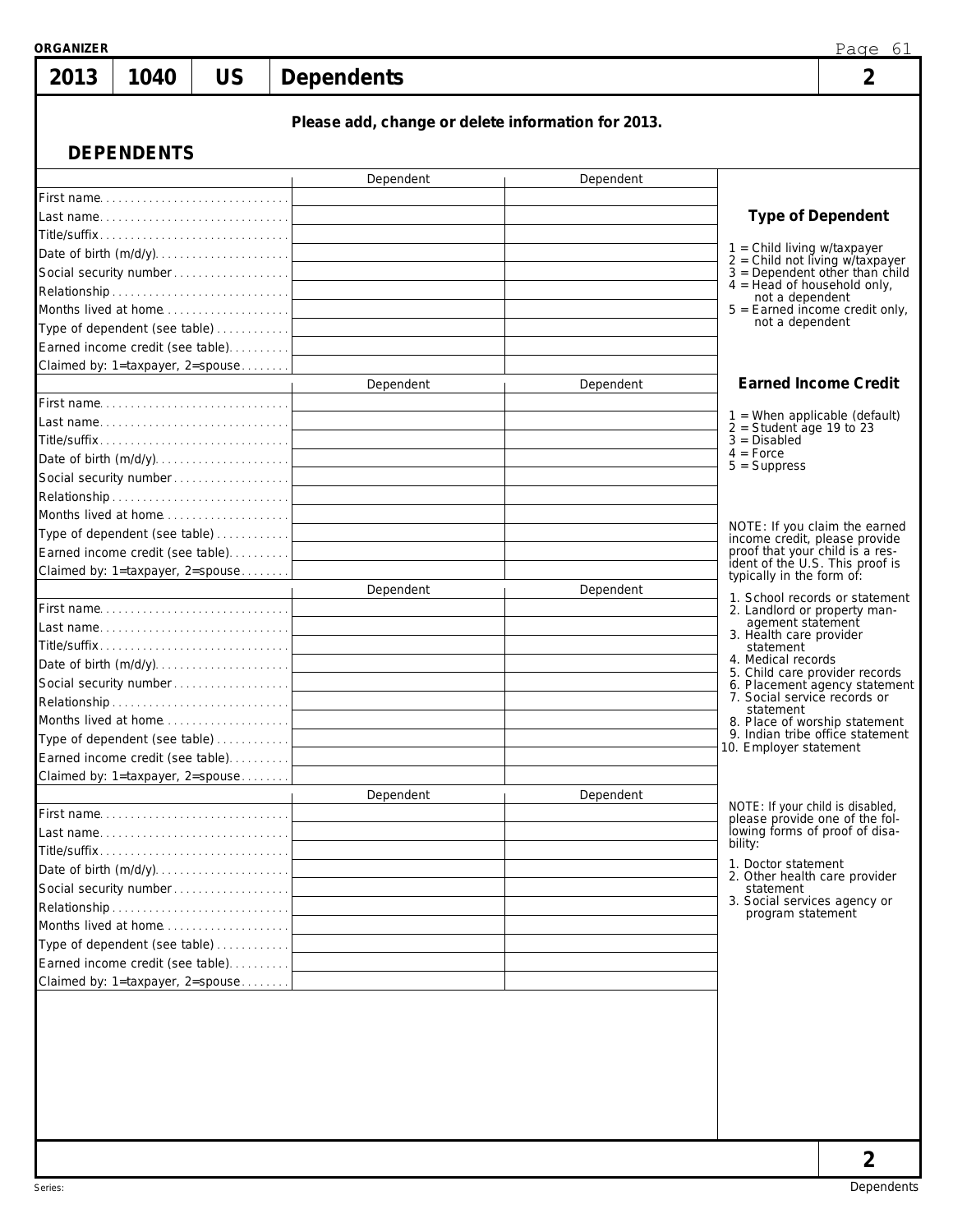| ORGANIZER  |      |               | Page 62                                                                                                                                                                                                                                                                                                                                     |  |  |  |  |  |  |
|------------|------|---------------|---------------------------------------------------------------------------------------------------------------------------------------------------------------------------------------------------------------------------------------------------------------------------------------------------------------------------------------------|--|--|--|--|--|--|
| 2013       | 1040 | <b>US</b>     | <b>Miscellaneous Questions</b>                                                                                                                                                                                                                                                                                                              |  |  |  |  |  |  |
|            |      |               | If any of the following items pertain to you or your spouse for 2013, please check the appropriate box and provide additional information if necessary.                                                                                                                                                                                     |  |  |  |  |  |  |
| <b>YES</b> | NO.  |               | PERSONAL INFORMATION<br>Did your marital status change during the year?                                                                                                                                                                                                                                                                     |  |  |  |  |  |  |
|            |      |               | Did your address change during the year?                                                                                                                                                                                                                                                                                                    |  |  |  |  |  |  |
|            |      |               | Could you be claimed as a dependent on another person's tax return for 2013?                                                                                                                                                                                                                                                                |  |  |  |  |  |  |
|            |      |               | <b>DEPENDENTS</b><br>Were there any changes in dependents?                                                                                                                                                                                                                                                                                  |  |  |  |  |  |  |
|            |      |               | Were any of your unmarried children who might be claimed as dependents 19 years of age or older (or 24 years or older if student) at the end of 2013?                                                                                                                                                                                       |  |  |  |  |  |  |
|            |      |               | Did you have any children under age 19 or full-time students under age 24 at the end of 2013, with interest and dividend income in excess of \$1,000, or total investment income in excess of \$2,000?                                                                                                                                      |  |  |  |  |  |  |
|            |      | <b>INCOME</b> | Did you receive unreported tip income of \$20 or more in any month?<br>Did you cash any Series EE U.S. savings bonds issued after 1989 and pay qualified higher education expenses for<br>yourself, your spouse, or your dependents?<br>Did you receive any disability income?<br>Did you have any foreign income or pay any foreign taxes? |  |  |  |  |  |  |
|            |      |               | <b>PURCHASES, SALES AND DEBT</b><br>Did you start a business or farm, purchase rental or royalty property, or acquire an interest in a partnership, S corporation, trust, or REMIC?<br>Did you purchase or dispose of any business assets (furniture, equipment, vehicles, real estate, etc.), or convert any                               |  |  |  |  |  |  |
|            |      |               | personal assets to business use?<br>Did you buy or sell any stocks, bonds or other investment property in 2013?                                                                                                                                                                                                                             |  |  |  |  |  |  |
|            |      |               | Did you purchase, sell, or refinance your principal home or second home, or did you take a home equity loan?                                                                                                                                                                                                                                |  |  |  |  |  |  |
|            |      |               | Did you make any residential energy-efficient improvements or purchases involving solar, wind, geothermal or fuel<br>cell energy sources?                                                                                                                                                                                                   |  |  |  |  |  |  |
|            |      |               | Did you have any debts cancelled or forgiven?                                                                                                                                                                                                                                                                                               |  |  |  |  |  |  |
|            |      |               | Does anyone owe you money which has become uncollectible?                                                                                                                                                                                                                                                                                   |  |  |  |  |  |  |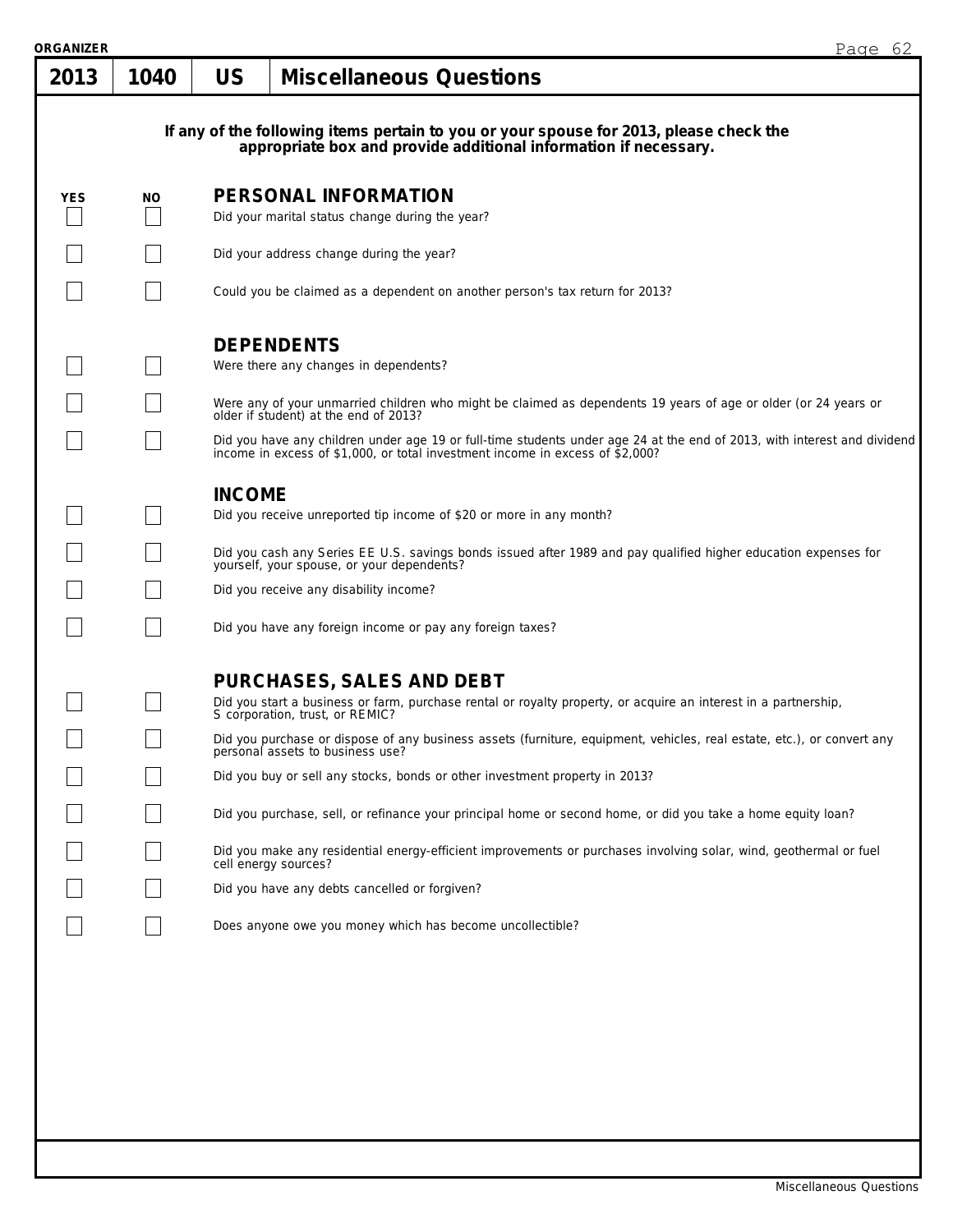| ORGANIZER |      |                    |                                                                                                                                                                                                                                                                                                                                                                                                                                          | Page 63 |
|-----------|------|--------------------|------------------------------------------------------------------------------------------------------------------------------------------------------------------------------------------------------------------------------------------------------------------------------------------------------------------------------------------------------------------------------------------------------------------------------------------|---------|
| 2013      | 1040 | <b>US</b>          | <b>Miscellaneous Questions (continued)</b>                                                                                                                                                                                                                                                                                                                                                                                               |         |
|           |      |                    | If any of the following items pertain to you or your spouse for 2013, please check the<br>appropriate box and provide additional information if necessary.                                                                                                                                                                                                                                                                               |         |
| YES       | NO.  |                    | <b>RETIREMENT PLANS</b><br>Did you receive a distribution from a retirement plan (401(k), IRA, SEP, SIMPLE, Qualified Plan, etc.)?                                                                                                                                                                                                                                                                                                       |         |
|           |      |                    | Did you make a contribution to a retirement plan (401(k), IRA, SEP, SIMPLE, Qualified Plan, etc.)?                                                                                                                                                                                                                                                                                                                                       |         |
|           |      |                    | Did you transfer or rollover any amount from one retirement plan to another retirement plan?                                                                                                                                                                                                                                                                                                                                             |         |
|           |      | vocational school? | <b>EDUCATION</b><br>Did you receive a distribution from an Education Savings Account or a Qualified Tuition Program?<br>Did you, your spouse, or a dependent incur any tuition expenses that are required to attend a college, university, or                                                                                                                                                                                            |         |
|           |      |                    | <b>ITEMIZED DEDUCTIONS</b><br>Did you incur a loss because of damaged or stolen property?<br>Did you work out of town for part of the year?<br>Did you use your car on the job (other than to and from work)?                                                                                                                                                                                                                            |         |
|           |      | refunded)?         | <b>ESTIMATED TAXES</b><br>Did you apply an overpayment of 2012 taxes to your 2013 estimated tax (instead of being refunded)?<br>If you have an overpayment of 2013 taxes, do you want the excess applied to your 2014 estimated tax (instead of being<br>Do you expect your 2014 taxable income and withholdings to be different from 2013?                                                                                              |         |
|           |      |                    | <b>MISCELLANEOUS</b><br>Do you want to allocate \$3 to the Presidential Election Campaign Fund?<br>Does your spouse want to allocate \$3 to the Presidential Election Campaign Fund?<br>May the IRS discuss your tax return with your preparer?<br>Did you have an interest in or signature or other authority over a financial account in a foreign country, such as a bank<br>account, securities account, or other financial account? |         |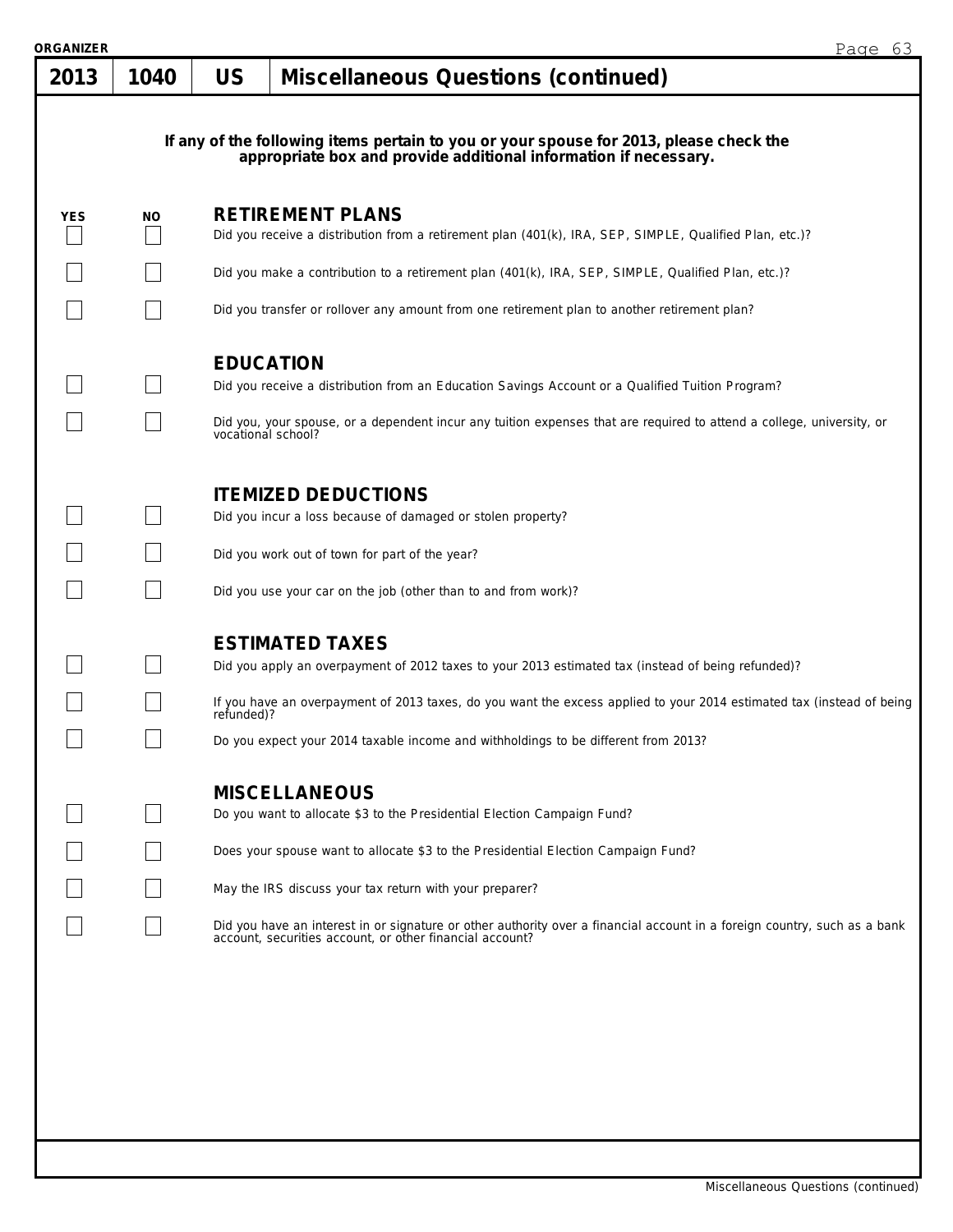| ORGANIZER  |           |                   |                                                                                                                                                                                                                                                                                                                                                 | Page 64 |
|------------|-----------|-------------------|-------------------------------------------------------------------------------------------------------------------------------------------------------------------------------------------------------------------------------------------------------------------------------------------------------------------------------------------------|---------|
| 2013       | 1040      | <b>US</b>         | <b>Miscellaneous Questions (continued)</b>                                                                                                                                                                                                                                                                                                      |         |
|            |           |                   | If any of the following items pertain to you or your spouse for 2013, please check the<br>appropriate box and provide additional information if necessary.                                                                                                                                                                                      |         |
| <b>YES</b> | <b>NO</b> |                   | <b>MISCELLANEOUS (continued)</b>                                                                                                                                                                                                                                                                                                                |         |
|            |           |                   | Did you receive a distribution from, or were you the grantor of, or transferor to, a foreign trust?                                                                                                                                                                                                                                             |         |
|            |           |                   | Was your home rented out or used for business?                                                                                                                                                                                                                                                                                                  |         |
|            |           | insurance policy? | Did you have a medical savings account (MSA), a Medicare Advantage MSA, or acquire an interest in an MSA or a<br>Medicare Advantage MSA because of the death of the account holder? Or, were you a policyholder who received<br>payments under a long-term care (LTC) insurance contract or received any accelerated death benefits from a life |         |
|            |           |                   | Did you incur moving expenses due to a change of employment?                                                                                                                                                                                                                                                                                    |         |
|            |           |                   | Did you engage the services of any household employees?                                                                                                                                                                                                                                                                                         |         |
|            |           |                   | Were you notified or audited by either the Internal Revenue Service or the State taxing agency?                                                                                                                                                                                                                                                 |         |
|            |           |                   | Did you or your spouse make any gifts to an individual that total more than \$14,000, or any gifts to a trust?                                                                                                                                                                                                                                  |         |
|            |           |                   |                                                                                                                                                                                                                                                                                                                                                 |         |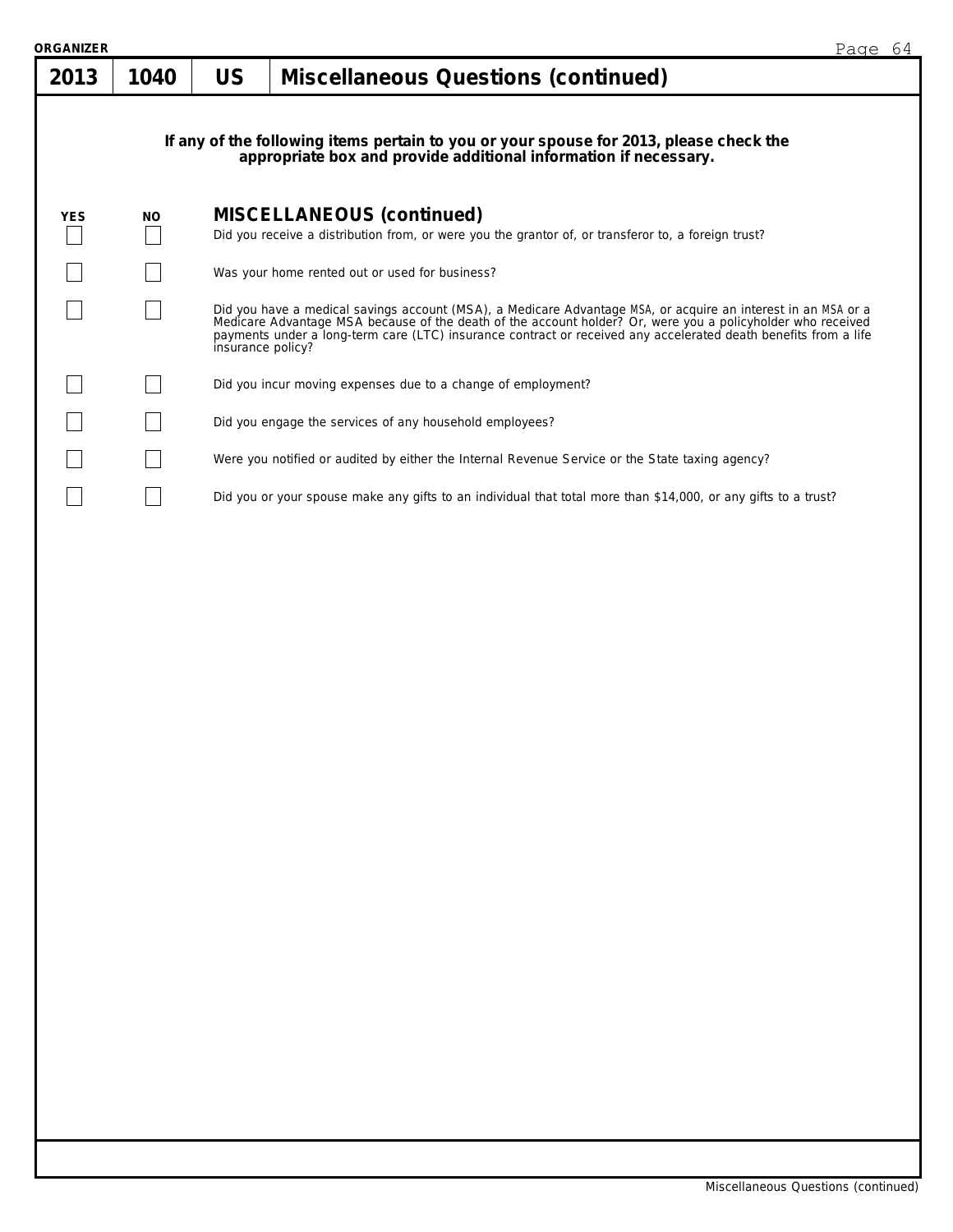| RGANIZER<br>2013 | 1040 | 65<br>Page<br><b>US</b><br><b>Miscellaneous Questions</b>                                                                                                  |
|------------------|------|------------------------------------------------------------------------------------------------------------------------------------------------------------|
|                  |      | If any of the following items pertain to you or your spouse for 2013, please check the<br>appropriate box and provide additional information if necessary. |
| <b>YES</b>       | NO.  | Did your marital status change during the year?                                                                                                            |
|                  |      | Did your address change during the year?                                                                                                                   |
|                  |      | Could you be claimed as a dependent on another person's tax return?                                                                                        |
|                  |      | Were there any changes in dependents?                                                                                                                      |
|                  |      | Did you receive unreported tip income of \$20 or more in any month?                                                                                        |
|                  |      | Did you receive any disability income?                                                                                                                     |
|                  |      | Did you buy or sell any stocks, bonds or other investment property?                                                                                        |
|                  |      | Did you purchase, sell, or refinance your principal home or second home, or did you take a home equity loan?                                               |
|                  |      | Did you make any residential energy-efficient improvements or purchases involving solar, wind, geothermal or fuel cell<br>energy sources?                  |
|                  |      | Did you receive a distribution from or make a contribution to a retirement plan (401(k), IRA, etc.)?                                                       |
|                  |      | Did you transfer or rollover any amount from one retirement plan to another?                                                                               |
|                  |      | Did you convert part or all of your traditional/SEP/SIMPLE IRA to a Roth IRA?                                                                              |
|                  |      | Did you, your spouse, or a dependent incur any tuition expenses that are required to attend a college, university, or vocational school?                   |
|                  |      | Did you incur a loss because of damaged or stolen property?                                                                                                |
|                  |      | Did you use your car on the job (other than to and from work)?                                                                                             |
|                  |      | May the IRS discuss your tax return with your preparer?                                                                                                    |
|                  |      | Was your home rented out or used for business?                                                                                                             |
|                  |      | Were you notified or audited by either the IRS or the State taxing agency?                                                                                 |
|                  |      |                                                                                                                                                            |
|                  |      |                                                                                                                                                            |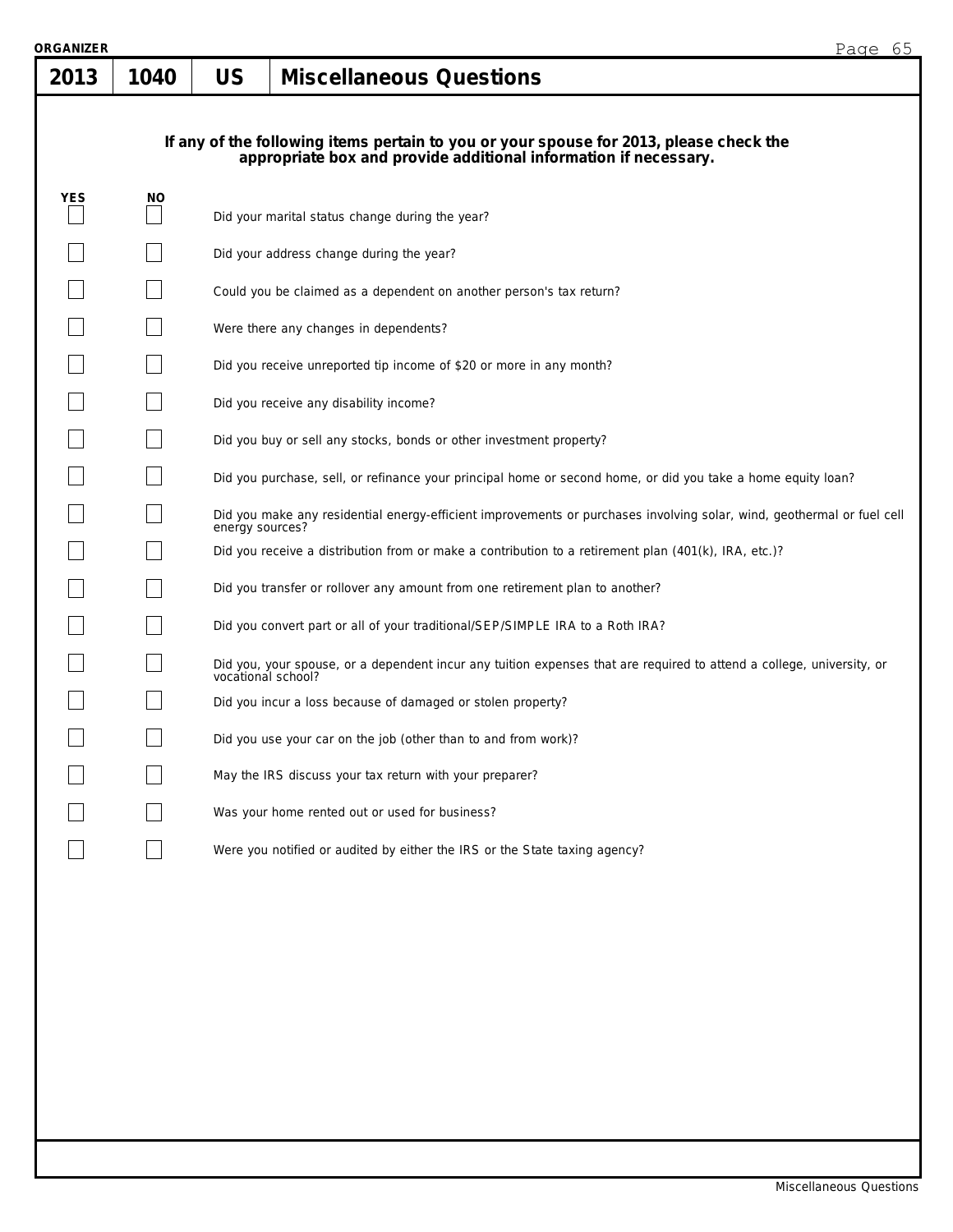| 2013         | 1040                                        | US/CA                                      |                                                                                                                                      | Direct Deposit & Estimates (Form 1040 ES)                                                                                                             |                       |                                                                                    |                               | 3, 6                 |
|--------------|---------------------------------------------|--------------------------------------------|--------------------------------------------------------------------------------------------------------------------------------------|-------------------------------------------------------------------------------------------------------------------------------------------------------|-----------------------|------------------------------------------------------------------------------------|-------------------------------|----------------------|
|              |                                             |                                            |                                                                                                                                      | Please enter all pertinent 2013 information.                                                                                                          |                       |                                                                                    |                               |                      |
|              |                                             |                                            | DIRECT DEPOSIT / ELECTRONIC PAYMENT (3)                                                                                              |                                                                                                                                                       |                       |                                                                                    |                               |                      |
|              |                                             |                                            | 1=direct deposit of federal tax refund into bank account                                                                             |                                                                                                                                                       |                       |                                                                                    |                               |                      |
|              |                                             |                                            |                                                                                                                                      |                                                                                                                                                       |                       |                                                                                    |                               |                      |
|              |                                             |                                            |                                                                                                                                      |                                                                                                                                                       |                       |                                                                                    |                               |                      |
|              |                                             |                                            | 1=direct deposit CA refund to one account, 2=split deposit between two accounts.<br>1=electronic payment of CA state tax balance due |                                                                                                                                                       |                       |                                                                                    |                               |                      |
|              |                                             |                                            |                                                                                                                                      |                                                                                                                                                       |                       |                                                                                    |                               |                      |
|              | <b>BANK INFORMATION</b>                     |                                            | Percent to                                                                                                                           |                                                                                                                                                       |                       |                                                                                    | Type of                       | Type of              |
|              | Name of Bank                                |                                            | Deposit<br>(xx.xx)                                                                                                                   | <b>Routing Number</b>                                                                                                                                 | <b>Account Number</b> |                                                                                    | Account<br>(Table 1)          | Invest.<br>(Table 2) |
|              |                                             |                                            |                                                                                                                                      |                                                                                                                                                       |                       |                                                                                    |                               |                      |
|              |                                             |                                            |                                                                                                                                      |                                                                                                                                                       |                       |                                                                                    |                               |                      |
|              |                                             |                                            | 2013 ESTIMATED TAX / 1040-ES (6)                                                                                                     |                                                                                                                                                       |                       |                                                                                    |                               |                      |
| Federal      |                                             |                                            |                                                                                                                                      | <b>Amount Paid</b>                                                                                                                                    | Date Paid             | TS                                                                                 | 2013<br><b>Voucher Amount</b> |                      |
|              |                                             | Overpayment applied from 2012.             |                                                                                                                                      |                                                                                                                                                       |                       |                                                                                    |                               |                      |
|              |                                             | 2nd quarter payment                        |                                                                                                                                      |                                                                                                                                                       |                       |                                                                                    |                               |                      |
|              |                                             |                                            |                                                                                                                                      |                                                                                                                                                       |                       |                                                                                    |                               |                      |
|              |                                             | 4th quarter payment                        |                                                                                                                                      |                                                                                                                                                       |                       |                                                                                    |                               |                      |
|              | <b>Additional Estimated</b>                 |                                            |                                                                                                                                      |                                                                                                                                                       |                       |                                                                                    |                               |                      |
|              | Tax Payments                                |                                            |                                                                                                                                      |                                                                                                                                                       |                       |                                                                                    |                               |                      |
|              |                                             | Paid with extension                        |                                                                                                                                      |                                                                                                                                                       |                       |                                                                                    |                               |                      |
|              |                                             |                                            |                                                                                                                                      |                                                                                                                                                       |                       |                                                                                    | 2013                          |                      |
| <b>State</b> |                                             | Overpayment applied from 2012.             |                                                                                                                                      | <b>Amount Paid</b>                                                                                                                                    | Date Paid             | TS                                                                                 | Voucher Amount                |                      |
|              |                                             | 1st quarter payment                        |                                                                                                                                      |                                                                                                                                                       |                       |                                                                                    |                               |                      |
|              |                                             | 2nd quarter payment                        |                                                                                                                                      |                                                                                                                                                       |                       |                                                                                    |                               |                      |
|              |                                             | 3rd quarter payment<br>4th quarter payment |                                                                                                                                      |                                                                                                                                                       |                       |                                                                                    |                               |                      |
|              |                                             |                                            |                                                                                                                                      |                                                                                                                                                       |                       |                                                                                    |                               |                      |
|              | <b>Additional Estimated</b><br>Tax Payments |                                            |                                                                                                                                      |                                                                                                                                                       |                       |                                                                                    |                               |                      |
|              |                                             |                                            |                                                                                                                                      |                                                                                                                                                       |                       |                                                                                    |                               |                      |
|              |                                             | Paid with extension                        |                                                                                                                                      |                                                                                                                                                       |                       |                                                                                    |                               |                      |
|              |                                             |                                            |                                                                                                                                      |                                                                                                                                                       |                       |                                                                                    |                               |                      |
|              | 1                                           | Type of Account                            |                                                                                                                                      | $\overline{2}$                                                                                                                                        | Type of Investment    |                                                                                    |                               |                      |
|              |                                             | $1 =$ Savings<br>$2 =$ Checking            |                                                                                                                                      |                                                                                                                                                       | $7 = Other$           | $6$ = Coverdell savings account (ESA)                                              |                               |                      |
|              |                                             |                                            |                                                                                                                                      | 1 = Checking or savings (default)<br>2 = Taxpayer's IRA (next year limits)<br>3 = Spouse's IRA (next year limits)<br>4 = Health savings account (HSA) |                       | 8 = Taxpayer's IRA (current year limits)<br>9 = Spouse's IRA (current year limits) |                               |                      |
|              |                                             |                                            |                                                                                                                                      | $5 =$ Archer MSA                                                                                                                                      |                       |                                                                                    |                               |                      |
|              |                                             |                                            |                                                                                                                                      |                                                                                                                                                       |                       |                                                                                    |                               |                      |
|              |                                             |                                            |                                                                                                                                      |                                                                                                                                                       |                       |                                                                                    |                               |                      |
|              |                                             |                                            |                                                                                                                                      |                                                                                                                                                       |                       |                                                                                    |                               |                      |
|              |                                             |                                            |                                                                                                                                      |                                                                                                                                                       |                       |                                                                                    |                               |                      |
|              |                                             |                                            |                                                                                                                                      |                                                                                                                                                       |                       |                                                                                    |                               |                      |
|              |                                             |                                            |                                                                                                                                      |                                                                                                                                                       |                       |                                                                                    |                               |                      |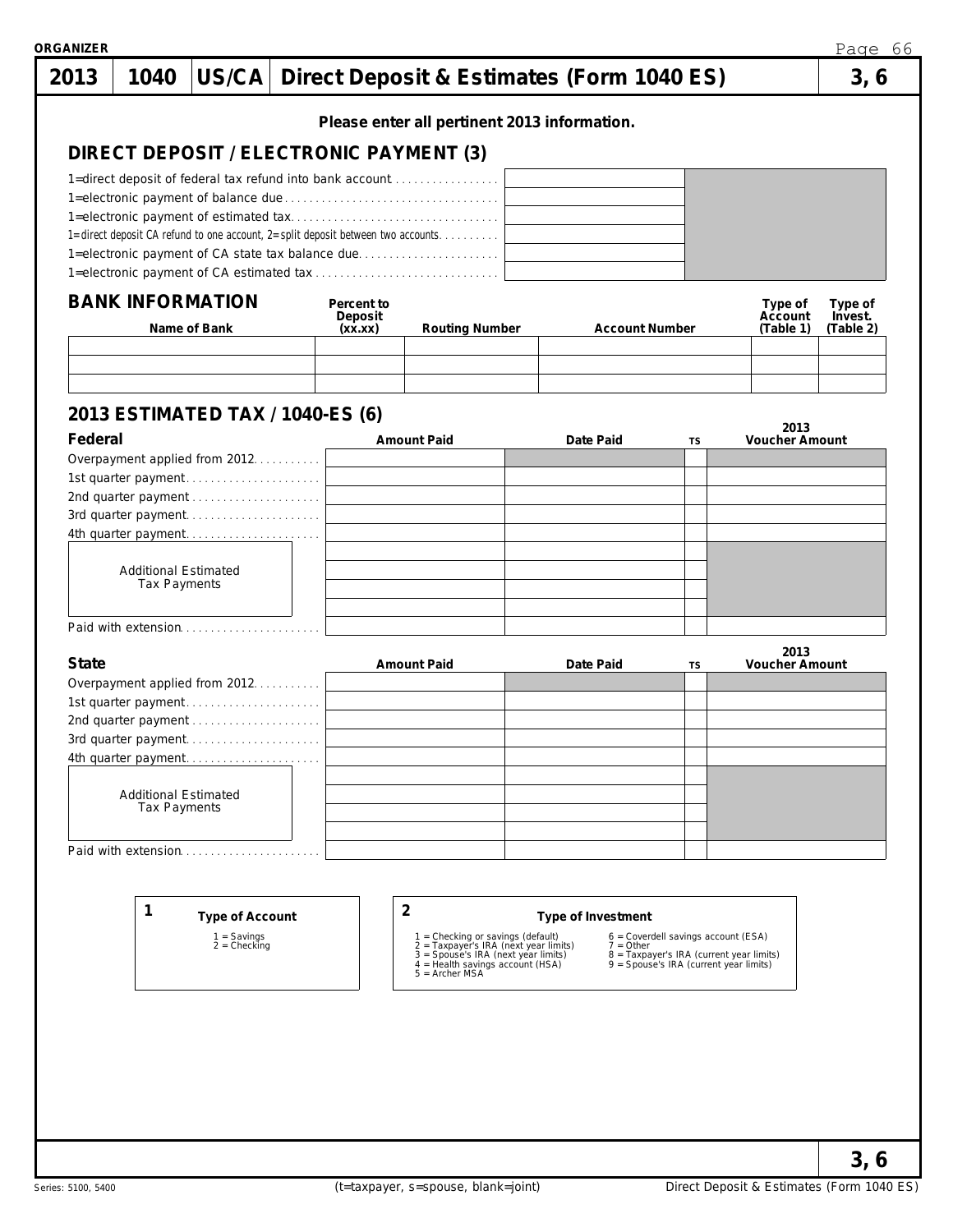| <b>RGANIZER</b> |                                   |           |                                                                                                                      | Page 67 |
|-----------------|-----------------------------------|-----------|----------------------------------------------------------------------------------------------------------------------|---------|
| 2013            | 1040                              | <b>US</b> | Direct Deposit & Estimates (Form 1040 ES) (cont.)                                                                    | 7.1     |
|                 |                                   |           | Please enter all pertinent 2013 information.                                                                         |         |
|                 |                                   |           | APPLICATION OF 2013 OVERPAYMENT (7.1)                                                                                |         |
|                 |                                   |           | If you have an overpayment of 2013 taxes, do you want the excess refunded?<br>or applied to 2014 estimate?           |         |
|                 |                                   |           |                                                                                                                      |         |
|                 |                                   |           | <b>2014 ESTIMATED TAX INFORMATION</b>                                                                                |         |
|                 |                                   |           | If "yes" explain any differences in income, deductions, dependents, etc.: The manuscription of the manuscription     | No      |
|                 |                                   |           |                                                                                                                      |         |
|                 |                                   |           |                                                                                                                      |         |
|                 | If "yes" explain any differences: |           | <u> Territoria de la contrada de la contrada de la contrada de la contrada de la contrada de la contrada de la c</u> | No      |
|                 |                                   |           |                                                                                                                      |         |
|                 |                                   |           |                                                                                                                      |         |
|                 |                                   |           |                                                                                                                      |         |
|                 |                                   |           |                                                                                                                      |         |
|                 |                                   |           |                                                                                                                      |         |
|                 |                                   |           |                                                                                                                      |         |
|                 |                                   |           |                                                                                                                      | 7.1     |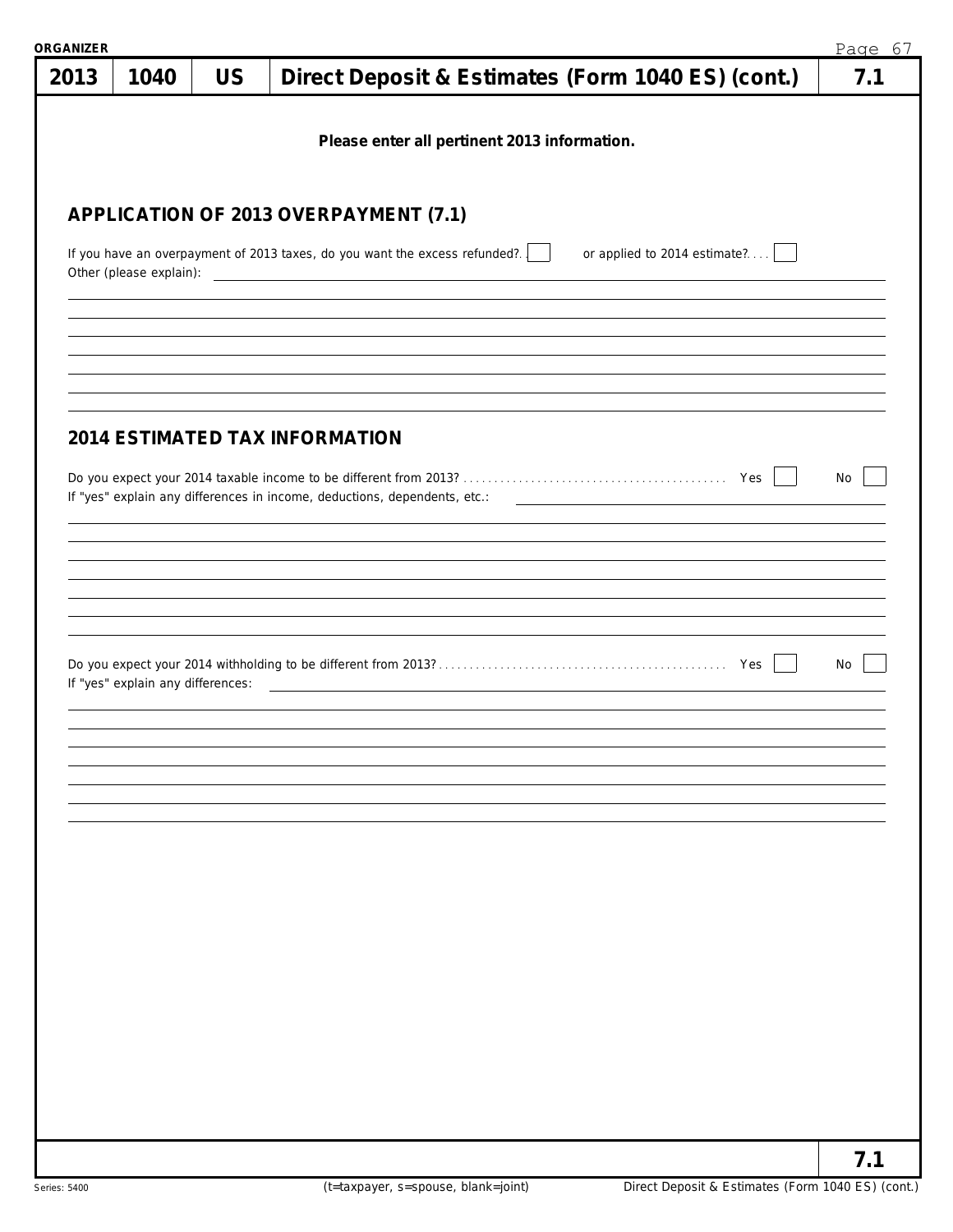**ORGANIZER**

|     | ORGANIZER |                                                  |               |              |               |         |                                          |       |                         |                                                                                                                                          |                               |                     |              |                   |              |                                        | Page 68              |
|-----|-----------|--------------------------------------------------|---------------|--------------|---------------|---------|------------------------------------------|-------|-------------------------|------------------------------------------------------------------------------------------------------------------------------------------|-------------------------------|---------------------|--------------|-------------------|--------------|----------------------------------------|----------------------|
|     | 2013      | 1040                                             | US/CA         |              |               |         |                                          |       |                         | Wages, Pensions, Gambling Winnings                                                                                                       |                               |                     |              |                   |              |                                        | 10, 13.1, 13.2       |
|     |           | <b>WAGES, SALARIES, TIPS (10)</b>                |               |              |               |         |                                          |       |                         | Please enter all pertinent 2013 amounts & attach all W-2, W-2G and 1099-R forms.<br>Last year's amounts are provided for your reference. |                               |                     |              |                   |              |                                        |                      |
|     |           |                                                  |               |              | 1=retirement  |         |                                          |       | Wages, Tips,            |                                                                                                                                          |                               | Tax Withheld        |              |                   |              |                                        |                      |
| No. |           | Name of Employer (Box c)                         |               | $1 =$ spouse | plan (Box 13) |         |                                          | Other | Compensation<br>(Box 1) | Federal<br>(Box 2)                                                                                                                       | Social<br>Security<br>(Box 4) | Medicare<br>(Box 6) |              | State<br>(Box 17) |              | SDI<br>(Box 14)                        | 2012<br>Wages        |
|     |           |                                                  |               |              |               |         |                                          |       |                         |                                                                                                                                          |                               |                     |              |                   |              |                                        |                      |
|     |           |                                                  |               |              |               |         |                                          |       |                         |                                                                                                                                          |                               |                     |              |                   |              |                                        |                      |
|     |           |                                                  |               |              |               |         |                                          |       |                         |                                                                                                                                          |                               |                     |              |                   |              |                                        |                      |
|     |           | PENSIONS, IRA DISTRIBUTIONS (13.1)               |               |              |               |         |                                          |       |                         |                                                                                                                                          |                               |                     |              |                   |              |                                        |                      |
|     |           |                                                  |               |              |               |         |                                          |       | Distribution code #2    |                                                                                                                                          |                               |                     | Tax Withheld |                   |              |                                        |                      |
| No. |           | Name of Payer                                    |               |              |               | =spouse | Distribution code #1<br>1=IRA/SEP/SIMPLE |       |                         | Gross<br>Distribution<br>(Box 1)                                                                                                         | Taxable<br>Amount<br>(Box 2a) | Federal<br>(Box 4)  |              | State             | (Box 12)     | Value of<br>all IRAs<br>at<br>12/31/13 | 2012<br>Distribution |
|     |           |                                                  |               |              |               |         |                                          |       |                         |                                                                                                                                          |                               |                     |              |                   |              |                                        |                      |
|     |           |                                                  |               |              |               |         |                                          |       |                         |                                                                                                                                          |                               |                     |              |                   |              |                                        |                      |
|     |           |                                                  |               |              |               |         |                                          |       |                         |                                                                                                                                          |                               |                     |              |                   |              |                                        |                      |
|     |           |                                                  |               |              |               |         |                                          |       |                         |                                                                                                                                          |                               |                     |              |                   |              |                                        |                      |
|     |           |                                                  |               |              |               |         |                                          |       |                         |                                                                                                                                          |                               |                     |              |                   |              |                                        |                      |
|     |           | GAMBLING WINNINGS (W-2G) (13.2)                  |               |              |               |         |                                          |       |                         |                                                                                                                                          |                               |                     |              |                   |              |                                        |                      |
|     |           |                                                  |               |              |               |         |                                          |       |                         |                                                                                                                                          |                               |                     |              |                   | Tax Withheld |                                        | 2012                 |
| No. |           |                                                  | Name of Payer |              |               |         |                                          |       |                         | $1 =$ spouse                                                                                                                             | Gross Winnings<br>(Box 1)     | Federal (Box 4)     |              |                   |              | State (Box 15)                         | Winnings             |
|     |           |                                                  |               |              |               |         |                                          |       |                         |                                                                                                                                          |                               |                     |              |                   |              |                                        |                      |
|     |           |                                                  |               |              |               |         |                                          |       |                         |                                                                                                                                          |                               |                     |              |                   |              |                                        |                      |
|     | (13.2)    | <b>GAMBLING LOSSES &amp; WINNINGS (NON W-2G)</b> |               |              |               |         |                                          |       |                         |                                                                                                                                          |                               |                     |              |                   |              |                                        |                      |
|     |           |                                                  |               |              |               |         |                                          |       |                         |                                                                                                                                          |                               | 2013 Amount         | TS           |                   |              | 2012 Amount                            |                      |
|     |           |                                                  |               |              |               |         |                                          |       |                         |                                                                                                                                          |                               |                     |              |                   |              |                                        | 10, 13.1, 13.2       |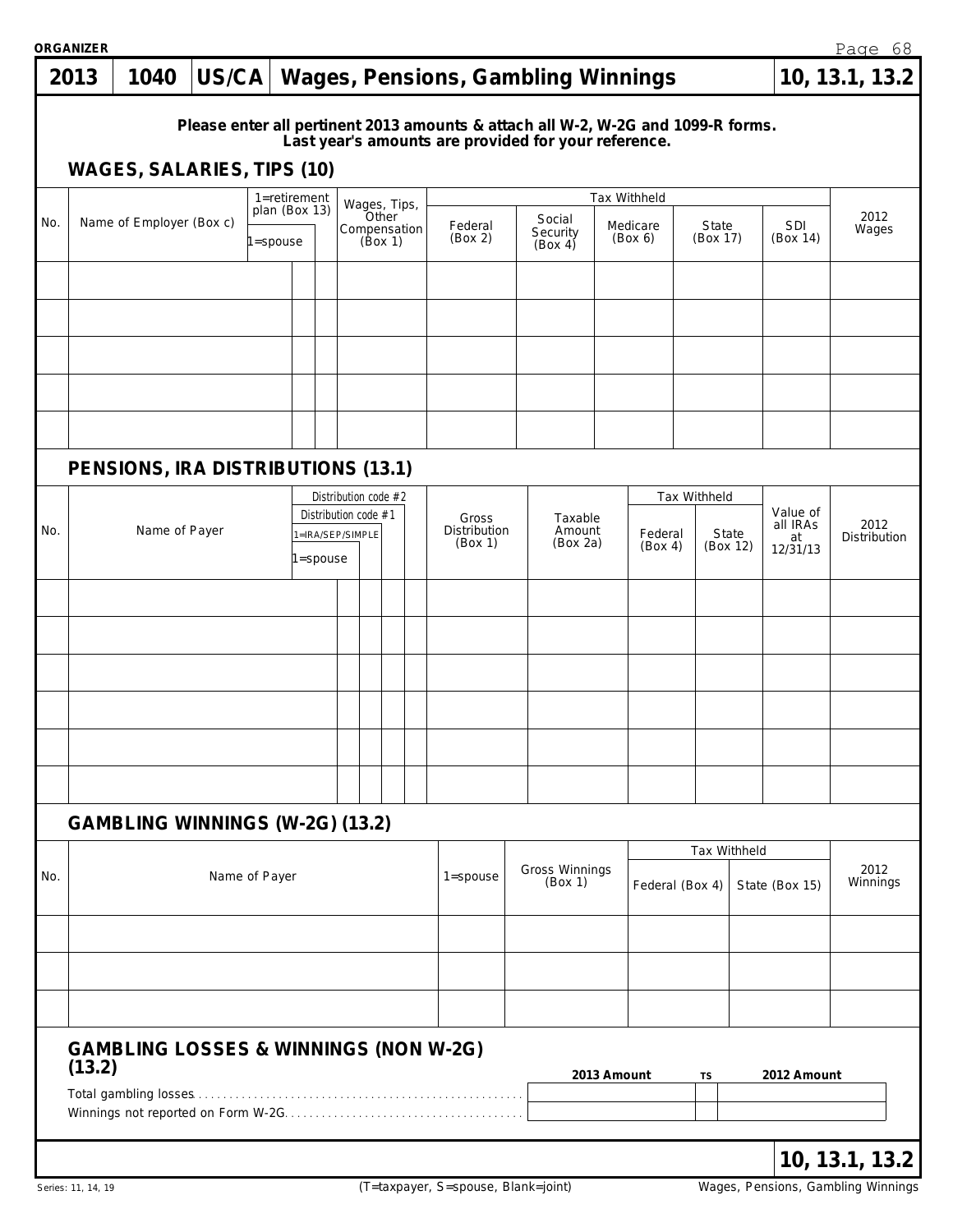|     | ORGANIZER |                                             |           |                      |              |                                                |                                           |                                                   |                                   |                                                      |                                                                                             |                                | Page 69                  |
|-----|-----------|---------------------------------------------|-----------|----------------------|--------------|------------------------------------------------|-------------------------------------------|---------------------------------------------------|-----------------------------------|------------------------------------------------------|---------------------------------------------------------------------------------------------|--------------------------------|--------------------------|
|     | 2013      | 1040                                        | <b>US</b> |                      |              |                                                |                                           | <b>Interest &amp; Dividend Income</b>             |                                   |                                                      |                                                                                             |                                | 11, 12                   |
|     |           | <b>INTEREST INCOME (11)</b>                 |           |                      |              |                                                |                                           |                                                   |                                   | Last year's amounts are provided for your reference. | Please enter all pertinent 2013 amounts & attach all 1099-INT, 1099-OID and 1099-DIV forms. |                                |                          |
|     |           |                                             |           |                      |              |                                                |                                           |                                                   |                                   |                                                      |                                                                                             |                                |                          |
|     |           | Name of Payer<br>(also enter SSN & address) |           |                      | 1=taxpayer   | Banks,                                         |                                           | Interest Income<br>Seller-                        |                                   | Total                                                | Tax-Exempt Interest<br>In-state                                                             | Early<br>Withdrawal            | 2012                     |
| No. |           | for seller-financed mortgage)               |           |                      | $2 =$ spouse | S&Ls, C/Us,                                    | $etc.$ (Box 1)                            | Financed<br>Mtg. (Box 1)                          | U.S. Bonds,<br>T-Bills<br>(Box 3) | Municipal<br><b>Bonds</b>                            | Municipal<br><b>Bonds</b>                                                                   | Penalty<br>(Box 2)             | Interest                 |
|     |           |                                             |           |                      |              |                                                |                                           |                                                   |                                   |                                                      |                                                                                             |                                |                          |
|     |           |                                             |           |                      |              |                                                |                                           |                                                   |                                   |                                                      |                                                                                             |                                |                          |
|     |           |                                             |           |                      |              |                                                |                                           |                                                   |                                   |                                                      |                                                                                             |                                |                          |
|     |           |                                             |           |                      |              |                                                |                                           |                                                   |                                   |                                                      |                                                                                             |                                |                          |
|     |           |                                             |           |                      |              |                                                |                                           |                                                   |                                   |                                                      |                                                                                             |                                |                          |
|     |           |                                             |           |                      |              |                                                |                                           |                                                   |                                   |                                                      |                                                                                             |                                |                          |
|     |           |                                             |           |                      |              |                                                |                                           |                                                   |                                   |                                                      |                                                                                             |                                |                          |
|     |           |                                             |           |                      |              |                                                |                                           |                                                   |                                   |                                                      |                                                                                             |                                |                          |
|     |           |                                             |           |                      |              |                                                |                                           |                                                   |                                   |                                                      |                                                                                             |                                |                          |
|     |           | <b>DIVIDEND INCOME (12)</b>                 |           |                      |              |                                                |                                           | Dividend Income                                   |                                   |                                                      | Tax-Exempt Interest                                                                         |                                |                          |
| No. |           | Name of Payer                               |           | $1 = tp$<br>$2 = sp$ |              | <b>Total Ordinary</b><br>Dividends<br>(Box 1a) | Qualified<br><b>Dividends</b><br>(Box 1b) | <b>Total Capital</b><br>Gain Distrib.<br>(Box 2a) | U.S. Bonds<br>(% or amt.)         | Total                                                | In-state<br>Municipal Muni-bonds<br>Bonds (% or amt.)                                       | Foreign<br>Tax Paid<br>(Box 6) | 2012<br><b>Dividends</b> |
|     |           |                                             |           |                      |              |                                                |                                           |                                                   |                                   |                                                      |                                                                                             |                                |                          |
|     |           |                                             |           |                      |              |                                                |                                           |                                                   |                                   |                                                      |                                                                                             |                                |                          |
|     |           |                                             |           |                      |              |                                                |                                           |                                                   |                                   |                                                      |                                                                                             |                                |                          |
|     |           |                                             |           |                      |              |                                                |                                           |                                                   |                                   |                                                      |                                                                                             |                                |                          |
|     |           |                                             |           |                      |              |                                                |                                           |                                                   |                                   |                                                      |                                                                                             |                                |                          |
|     |           |                                             |           |                      |              |                                                |                                           |                                                   |                                   |                                                      |                                                                                             |                                |                          |
|     |           |                                             |           |                      |              |                                                |                                           |                                                   |                                   |                                                      |                                                                                             |                                |                          |
|     |           |                                             |           |                      |              |                                                |                                           |                                                   |                                   |                                                      |                                                                                             |                                |                          |
|     |           |                                             |           |                      |              |                                                |                                           |                                                   |                                   |                                                      |                                                                                             |                                |                          |
|     |           |                                             |           |                      |              |                                                |                                           |                                                   |                                   |                                                      |                                                                                             |                                | 11, 12                   |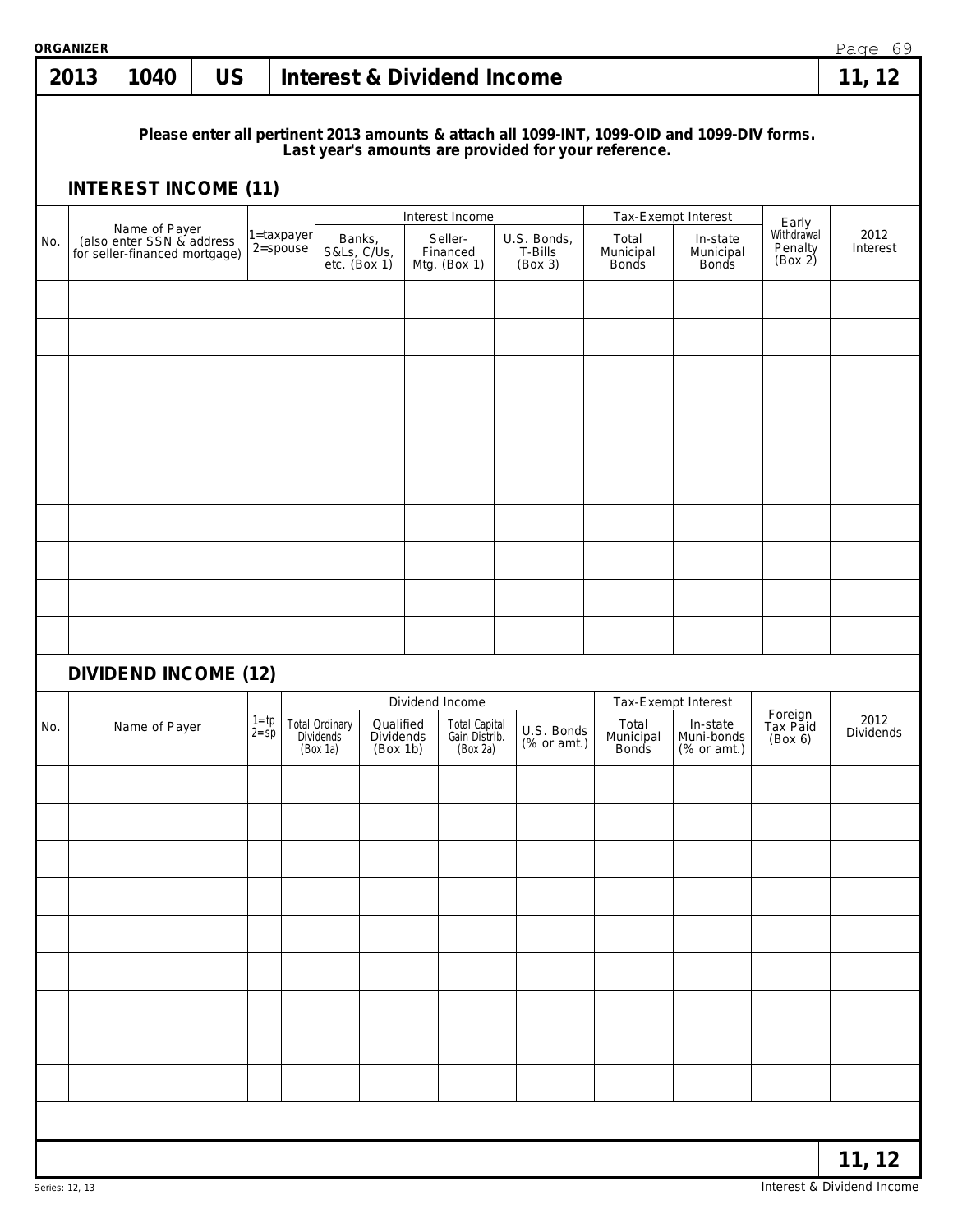**Please enter all pertinent 2013 amounts and attach all 1099-MISC, SSA-1099, and RRB-1099 forms. Last year's amounts are provided for your reference.**

| <b>MISCELLANEOUS INCOME</b>                     | 2013 Amount |        | 2012 Amount |        |  |
|-------------------------------------------------|-------------|--------|-------------|--------|--|
|                                                 | Taxpayer    | Spouse | Taxpayer    | Spouse |  |
| Social security benefits (SSA-1099, box 5)      |             |        |             |        |  |
| Medicare premiums paid (SSA-1099)               |             |        |             |        |  |
| Tier 1 RR retirement benefits (RRB-1099, box 5) |             |        |             |        |  |
| 1=lump-sum election for SS benefits             |             |        |             |        |  |
|                                                 |             |        |             |        |  |
| Taxable scholarships and fellowships            |             |        |             |        |  |
|                                                 |             |        |             |        |  |
| Household employee income not on W-2.           |             |        |             |        |  |
| Excess minister's allowance                     |             |        |             |        |  |
| Alaska permanent fund dividends                 |             |        |             |        |  |
| Income from rental of personal property         |             |        |             |        |  |
| Income subject to S/E tax:                      |             |        |             |        |  |
|                                                 |             |        |             |        |  |
|                                                 |             |        |             |        |  |
|                                                 |             |        |             |        |  |
|                                                 |             |        |             |        |  |
|                                                 |             |        |             |        |  |
|                                                 |             |        |             |        |  |
| Other income (1099-MISC, box 3, 8)              |             |        |             |        |  |
|                                                 |             |        |             |        |  |
|                                                 |             |        |             |        |  |
|                                                 |             |        |             |        |  |
|                                                 |             |        |             |        |  |
|                                                 |             |        |             |        |  |
|                                                 |             |        |             |        |  |
|                                                 |             |        |             |        |  |
|                                                 |             |        |             |        |  |
| TAX WITHHELD (not entered elsewhere)            |             |        |             |        |  |
| Federal income tax withheld                     |             |        |             |        |  |
|                                                 |             |        |             |        |  |
| Local income tax withheld                       |             |        |             |        |  |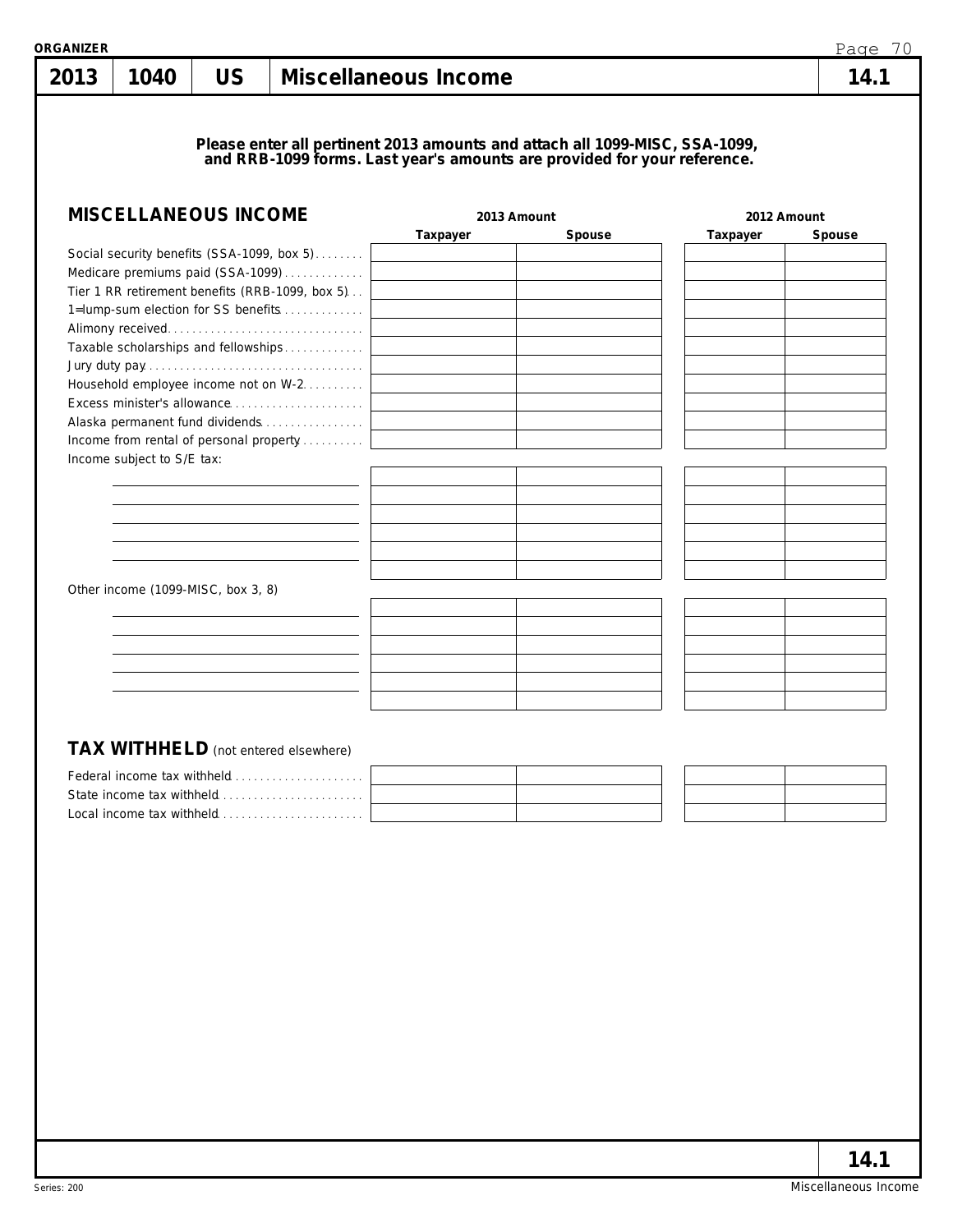| ORGANIZER |      |                                                              |                                                                                                                                                                                                                                   | Page 71 |
|-----------|------|--------------------------------------------------------------|-----------------------------------------------------------------------------------------------------------------------------------------------------------------------------------------------------------------------------------|---------|
| 2013      | 1040 | <b>US</b>                                                    | State & Local Tax Refunds / Unemployment Compensation                                                                                                                                                                             | 14.2    |
|           |      |                                                              | Please add, change or delete 2013 information as appropriate.<br>Be sure to attach all 1099-G forms.<br>STATE AND LOCAL TAX REFUNDS /<br><b>UNEMPLOYMENT COMPENSATION (Form 1099-G)</b>                                           |         |
| No.       |      | State and local refunds:<br>Taxable grants:<br>Farm amounts: | 2013 1099-G Amount<br>Unemployment compensation:<br>State and local income tax refund, credit or offsets (Box 2)<br>1=agriculture payments are from conservation reserve program  <br>1=box 2 is trade or business income (Box 8) |         |
| No.       |      | State and local refunds:<br>Taxable grants:<br>Farm amounts: | Unemployment compensation:<br>State and local income tax refund, credit or offsets (Box 2)<br>1=agriculture payments are from conservation reserve program                                                                        |         |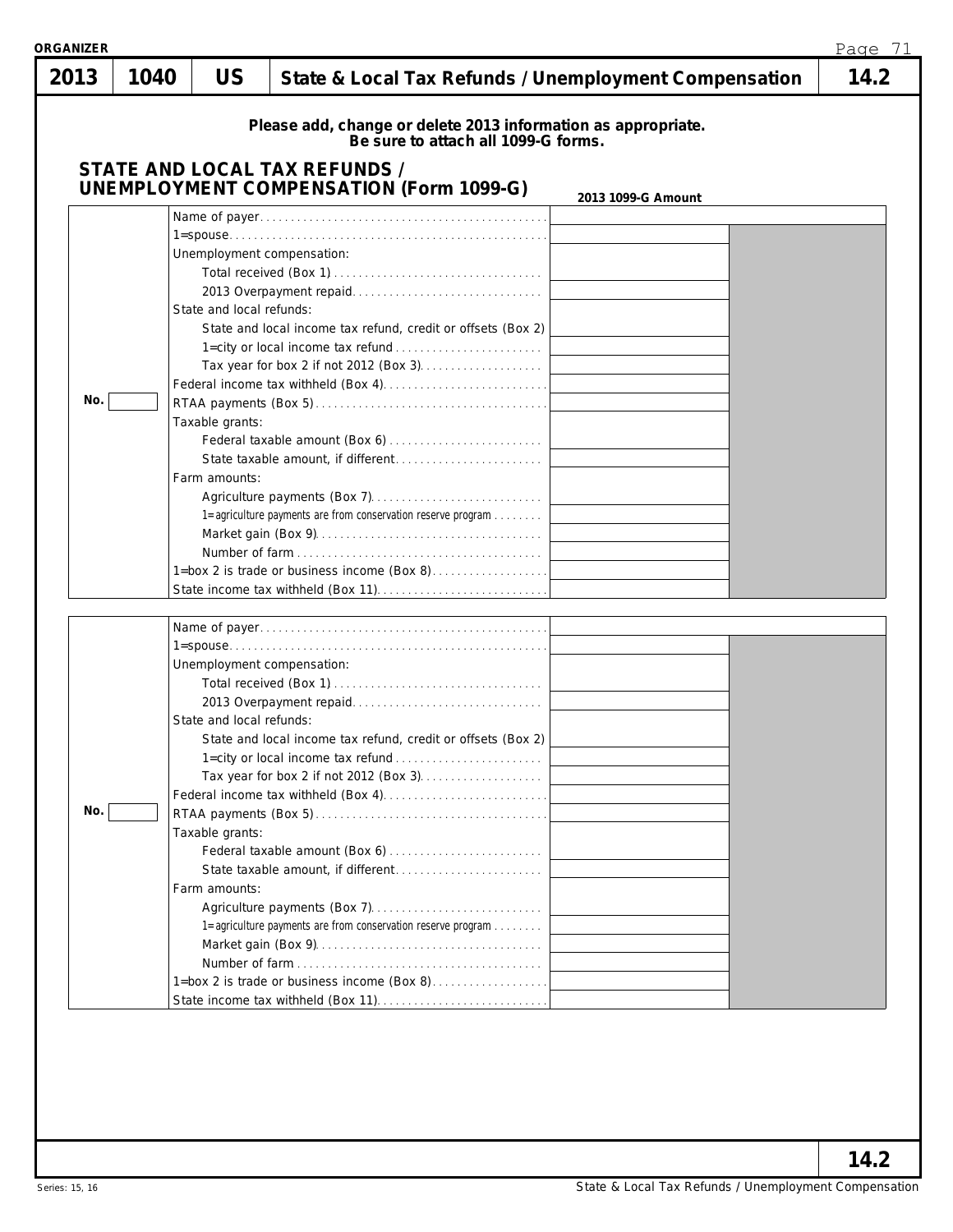| 2013 | 1040 | <b>US</b>                           | Education Distributions (ESA's and QTP's)                                                                                                                                                                |             | 14.3        |
|------|------|-------------------------------------|----------------------------------------------------------------------------------------------------------------------------------------------------------------------------------------------------------|-------------|-------------|
|      |      |                                     | Please enter all pertinent 2013 amounts and attach all 1099-Q forms.<br>Enter qualified education expenses below that are not entered elsewhere.<br>Last year's amounts are provided for your reference. |             |             |
|      |      |                                     | ESA'S AND QTP'S (Form 1099-Q)                                                                                                                                                                            | 2013 Amount | 2012 Amount |
|      |      |                                     |                                                                                                                                                                                                          |             |             |
|      |      | Qualified expenses:<br>Form 1099-Q: | Higher education (net of nontaxable benefits)<br>Elementary & secondary education (net of nontaxable benefits).                                                                                          |             |             |
| No.  |      |                                     |                                                                                                                                                                                                          |             |             |
|      |      |                                     |                                                                                                                                                                                                          |             |             |
|      |      |                                     | Rollover: 1=nontaxable, 2=taxable (Box 4) $\ldots$<br>Distribution type: 1=private 529, 2=state 529, 3=Coverdell ESA (Box 5).                                                                            |             |             |
|      |      | ESA's only:                         |                                                                                                                                                                                                          |             |             |
|      |      |                                     |                                                                                                                                                                                                          |             |             |
|      |      |                                     | Value of this account at 12/31/13 (plus outstanding rollovers)                                                                                                                                           |             |             |
|      |      |                                     |                                                                                                                                                                                                          |             |             |
|      |      |                                     |                                                                                                                                                                                                          |             |             |
|      |      |                                     |                                                                                                                                                                                                          |             |             |
|      |      | Qualified expenses:                 |                                                                                                                                                                                                          |             |             |
|      |      |                                     | Higher education (net of nontaxable benefits)                                                                                                                                                            |             |             |
|      |      | Form 1099-Q:                        | Elementary & secondary education (net of nontaxable benefits).                                                                                                                                           |             |             |
|      |      |                                     |                                                                                                                                                                                                          |             |             |
| No.  |      |                                     |                                                                                                                                                                                                          |             |             |
|      |      |                                     |                                                                                                                                                                                                          |             |             |
|      |      |                                     | Rollover: 1=nontaxable, 2=taxable (Box 4)                                                                                                                                                                |             |             |
|      |      |                                     | Distribution type: 1=private 529, 2=state 529, 3=Coverdell ESA (Box 5).                                                                                                                                  |             |             |
|      |      |                                     | ESA's only:                                                                                                                                                                                              |             |             |
|      |      |                                     | Value of this account at 12/31/13 (plus outstanding rollovers)                                                                                                                                           |             |             |
|      |      |                                     |                                                                                                                                                                                                          |             |             |
|      |      |                                     |                                                                                                                                                                                                          |             |             |
|      |      |                                     |                                                                                                                                                                                                          |             |             |
|      |      | Qualified expenses:                 |                                                                                                                                                                                                          |             |             |
|      |      |                                     | Higher education (net of nontaxable benefits)                                                                                                                                                            |             |             |
|      |      |                                     | Elementary & secondary education (net of nontaxable benefits).                                                                                                                                           |             |             |
|      |      | Form 1099-Q:                        |                                                                                                                                                                                                          |             |             |
| No.  |      |                                     |                                                                                                                                                                                                          |             |             |
|      |      |                                     |                                                                                                                                                                                                          |             |             |
|      |      |                                     | Rollover: 1=nontaxable, 2=taxable (Box 4)                                                                                                                                                                |             |             |
|      |      |                                     | Distribution type: 1=private 529, 2=state 529, 3=Coverdell ESA (Box 5).                                                                                                                                  |             |             |
|      |      | ESA's only:                         |                                                                                                                                                                                                          |             |             |
|      |      |                                     |                                                                                                                                                                                                          |             |             |
|      |      |                                     | Value of this account at 12/31/13 (plus outstanding rollovers)                                                                                                                                           |             |             |
|      |      |                                     |                                                                                                                                                                                                          |             |             |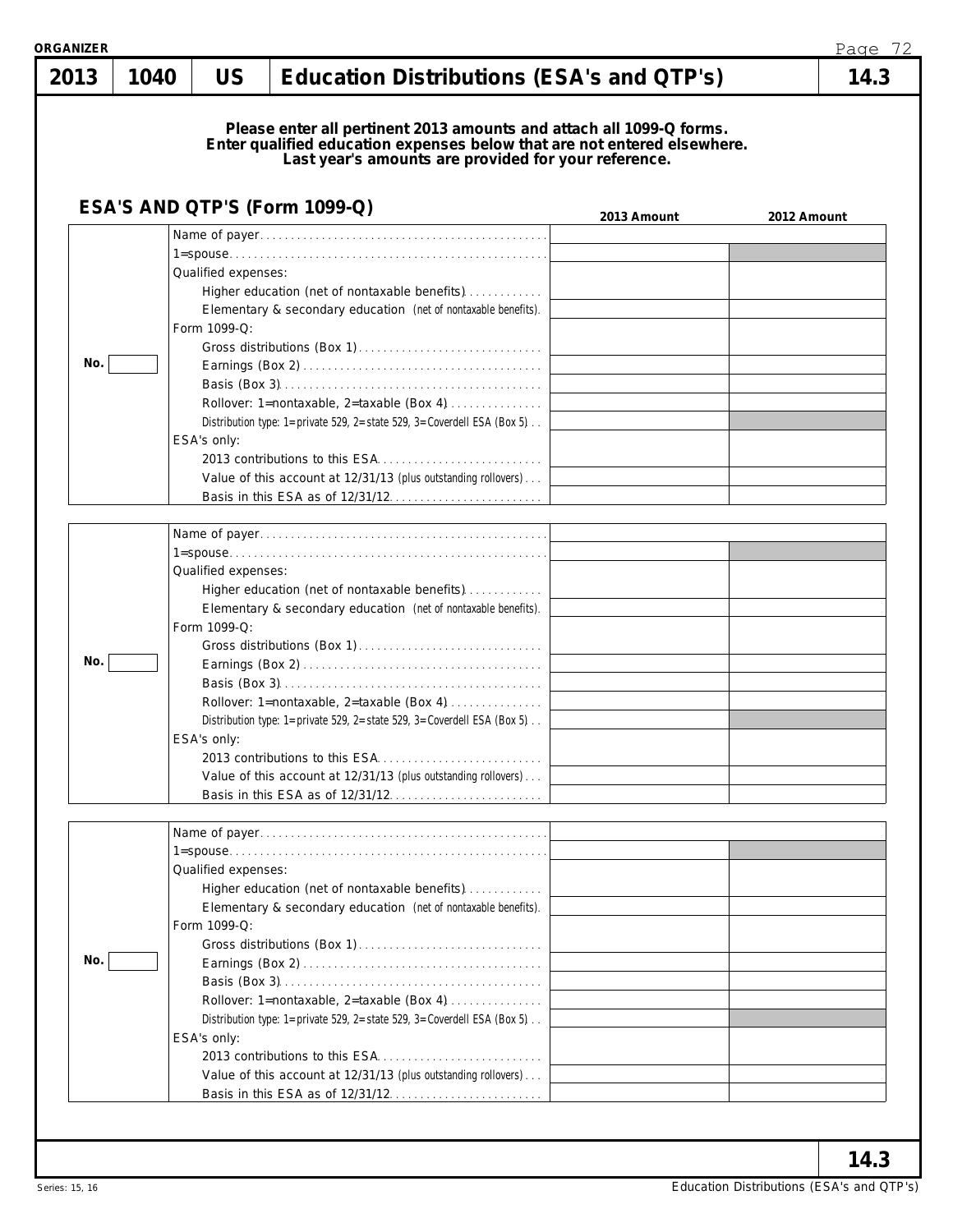|              | 1040               |                            | US/CA Business Income (Schedule C)                                                                   |             | No.         | 16 |
|--------------|--------------------|----------------------------|------------------------------------------------------------------------------------------------------|-------------|-------------|----|
|              |                    |                            | Please enter all pertinent 2013 amounts. Last year's amounts are provided for your reference.        |             |             |    |
|              |                    | <b>GENERAL INFORMATION</b> |                                                                                                      |             |             |    |
|              |                    |                            |                                                                                                      |             |             |    |
|              |                    |                            |                                                                                                      |             |             |    |
|              |                    |                            | Business name, if different from Form 1040                                                           |             |             |    |
|              |                    |                            | Business address, if different from Form 1040                                                        |             |             |    |
|              |                    |                            | City, if different from Form 1040                                                                    |             |             |    |
|              |                    |                            | State, if different from Form 1040                                                                   |             |             |    |
|              |                    |                            | ZIP code, if different from Form 1040                                                                |             |             |    |
|              |                    |                            |                                                                                                      |             |             |    |
|              |                    |                            |                                                                                                      |             |             |    |
|              |                    |                            |                                                                                                      |             |             |    |
|              |                    |                            | Inventory method: 1=cost, 2=lower cost/market, 3=other                                               |             |             |    |
|              |                    |                            |                                                                                                      |             |             |    |
|              |                    |                            |                                                                                                      |             |             |    |
|              |                    |                            |                                                                                                      |             |             |    |
|              |                    |                            | If required to file Form(s) 1099, did you or will you file all required Form(s) 1099: 1=yes, 2=no. . |             |             |    |
|              |                    |                            |                                                                                                      |             |             |    |
|              |                    |                            |                                                                                                      |             |             |    |
|              |                    |                            | 1=personal services is not a material income producing factor                                        |             |             |    |
|              |                    |                            |                                                                                                      |             |             |    |
|              |                    |                            |                                                                                                      |             |             |    |
|              |                    |                            |                                                                                                      |             |             |    |
|              | CA FTB Form 3805V: |                            |                                                                                                      |             |             |    |
|              |                    |                            |                                                                                                      |             |             |    |
|              |                    |                            |                                                                                                      |             |             |    |
|              |                    |                            |                                                                                                      |             |             |    |
|              |                    |                            |                                                                                                      |             |             |    |
|              | <b>INCOME</b>      |                            |                                                                                                      | 2013 Amount | 2012 Amount |    |
|              |                    |                            | Gross receipts or sales (Form 1099-MISC, box 7)                                                      |             |             |    |
|              |                    |                            |                                                                                                      |             |             |    |
|              | Other income:      |                            |                                                                                                      |             |             |    |
|              |                    |                            |                                                                                                      |             |             |    |
|              |                    |                            |                                                                                                      |             |             |    |
|              |                    |                            |                                                                                                      |             |             |    |
|              |                    |                            |                                                                                                      |             |             |    |
|              |                    | <b>COST OF GOODS SOLD</b>  |                                                                                                      |             |             |    |
|              |                    |                            |                                                                                                      |             |             |    |
|              |                    |                            |                                                                                                      |             |             |    |
|              |                    |                            |                                                                                                      |             |             |    |
|              |                    |                            |                                                                                                      |             |             |    |
|              |                    |                            |                                                                                                      |             |             |    |
| Other costs: |                    |                            |                                                                                                      |             |             |    |
|              |                    |                            |                                                                                                      |             |             |    |
|              |                    |                            |                                                                                                      |             |             |    |
|              |                    |                            |                                                                                                      |             |             |    |
|              |                    |                            |                                                                                                      |             |             |    |
|              |                    |                            |                                                                                                      |             |             |    |

**ORGANIZER**

Page 73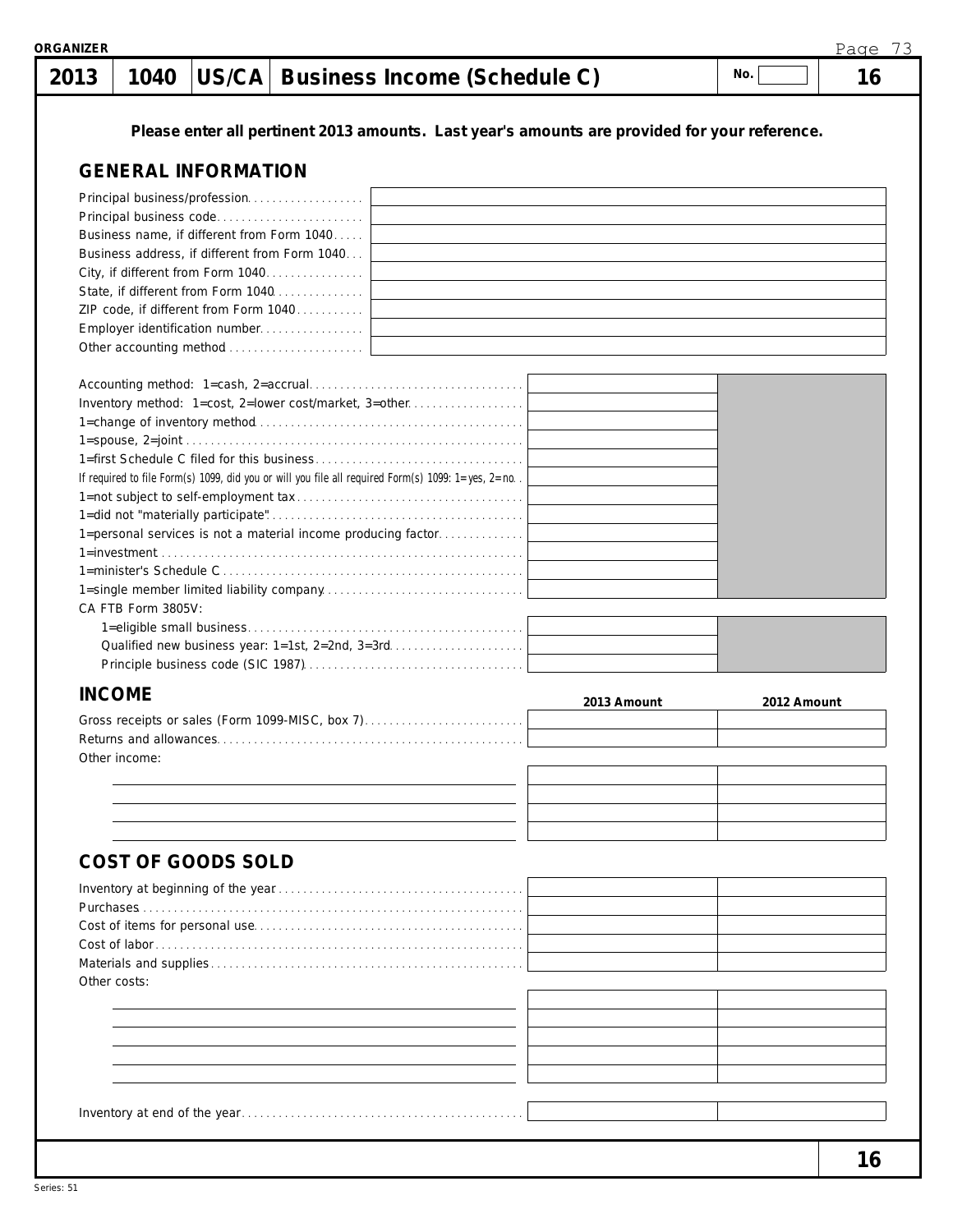| १GANIZER    | Page 74         |           |                                                                                               |             |             |      |  |  |
|-------------|-----------------|-----------|-----------------------------------------------------------------------------------------------|-------------|-------------|------|--|--|
| 2013        | 1040            | <b>US</b> | Business Income (Schedule C) (cont.)                                                          |             | No.         | 16p2 |  |  |
|             |                 |           | Please enter all pertinent 2013 amounts. Last year's amounts are provided for your reference. |             |             |      |  |  |
|             | <b>EXPENSES</b> |           |                                                                                               |             |             |      |  |  |
|             |                 |           |                                                                                               | 2013 Amount | 2012 Amount |      |  |  |
| Accounting. |                 |           |                                                                                               |             |             |      |  |  |
|             |                 |           |                                                                                               |             |             |      |  |  |
|             |                 |           |                                                                                               |             |             |      |  |  |
|             |                 |           |                                                                                               |             |             |      |  |  |
|             |                 |           |                                                                                               |             |             |      |  |  |
|             |                 |           | Car and truck expenses (not entered elsewhere)                                                |             |             |      |  |  |
|             |                 |           |                                                                                               |             |             |      |  |  |
|             |                 |           |                                                                                               |             |             |      |  |  |
|             |                 |           |                                                                                               |             |             |      |  |  |
|             |                 |           |                                                                                               |             |             |      |  |  |
|             |                 |           |                                                                                               |             |             |      |  |  |
|             |                 |           |                                                                                               |             |             |      |  |  |
|             |                 |           |                                                                                               |             |             |      |  |  |
|             |                 |           |                                                                                               |             |             |      |  |  |
|             |                 |           |                                                                                               |             |             |      |  |  |
|             |                 |           |                                                                                               |             |             |      |  |  |
|             |                 |           |                                                                                               |             |             |      |  |  |
|             |                 |           |                                                                                               |             |             |      |  |  |
|             |                 |           |                                                                                               |             |             |      |  |  |
|             |                 |           |                                                                                               |             |             |      |  |  |
|             |                 |           | Pension and profit sharing plans - contributions                                              |             |             |      |  |  |
|             |                 |           | Pension and profit sharing plans - admin. and education costs                                 |             |             |      |  |  |
|             |                 |           |                                                                                               |             |             |      |  |  |
|             |                 |           |                                                                                               |             |             |      |  |  |
|             |                 |           | Rent - vehicles, machinery, & equipment (not entered elsewhere)                               |             |             |      |  |  |
|             |                 |           |                                                                                               |             |             |      |  |  |
|             |                 |           |                                                                                               |             |             |      |  |  |
|             |                 |           |                                                                                               |             |             |      |  |  |
|             |                 |           |                                                                                               |             |             |      |  |  |
|             |                 |           |                                                                                               |             |             |      |  |  |
|             |                 |           |                                                                                               |             |             |      |  |  |
|             |                 |           |                                                                                               |             |             |      |  |  |
|             |                 |           |                                                                                               |             |             |      |  |  |
|             |                 |           |                                                                                               |             |             |      |  |  |
|             |                 |           |                                                                                               |             |             |      |  |  |
|             |                 |           |                                                                                               |             |             |      |  |  |
|             |                 |           |                                                                                               |             |             |      |  |  |
|             |                 |           |                                                                                               |             |             |      |  |  |
|             |                 |           |                                                                                               |             |             |      |  |  |
|             |                 |           |                                                                                               |             |             |      |  |  |
|             |                 |           |                                                                                               |             |             |      |  |  |
|             |                 |           |                                                                                               |             |             |      |  |  |

Other expenses:

|                                                                                 | <u>records and the contract of the contract of the contract of the contract of the contract of the contract of the contract of the contract of the contract of the contract of the contract of the contract of the contract of t</u> |  |
|---------------------------------------------------------------------------------|--------------------------------------------------------------------------------------------------------------------------------------------------------------------------------------------------------------------------------------|--|
|                                                                                 |                                                                                                                                                                                                                                      |  |
| the contract of the contract of                                                 |                                                                                                                                                                                                                                      |  |
|                                                                                 |                                                                                                                                                                                                                                      |  |
| the contract of the contract of the contract of the contract of the contract of |                                                                                                                                                                                                                                      |  |
|                                                                                 |                                                                                                                                                                                                                                      |  |

NOTE: If you purchased or disposed of any business assets, please complete Sheet 22.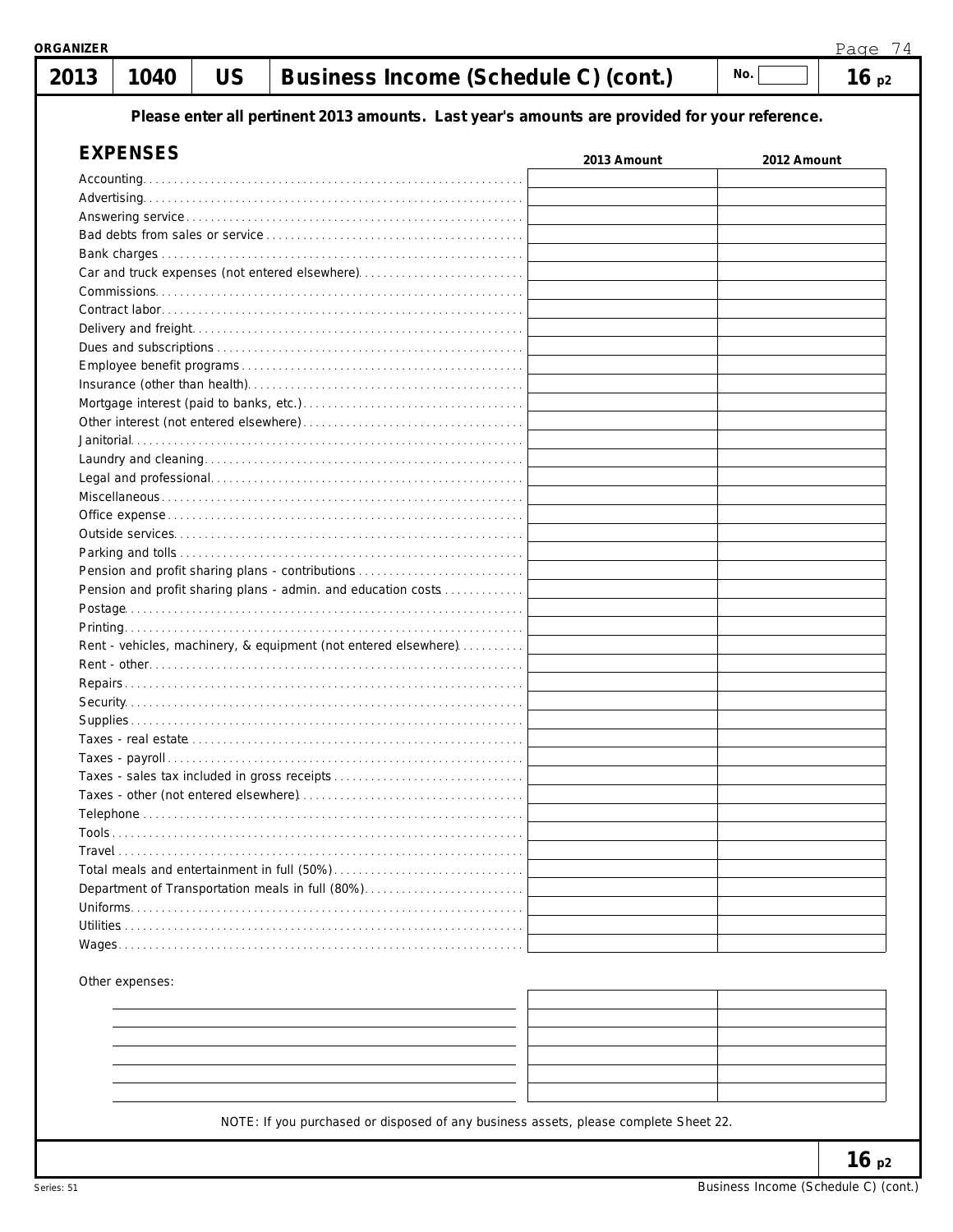| ORGANIZER |                                                                                                                                                                                                                                      |      |                                    |  |                              |                       |                                          |                          |                                                           |                                                       | Page 75                                   |  |  |
|-----------|--------------------------------------------------------------------------------------------------------------------------------------------------------------------------------------------------------------------------------------|------|------------------------------------|--|------------------------------|-----------------------|------------------------------------------|--------------------------|-----------------------------------------------------------|-------------------------------------------------------|-------------------------------------------|--|--|
| 2013      |                                                                                                                                                                                                                                      | 1040 | <b>US</b>                          |  |                              |                       | Capital Gains & Losses (Schedule D)      |                          |                                                           |                                                       | 17                                        |  |  |
|           | If you sold any stocks, bonds, or other investment property in 2013, please list the pertinent<br>information for each sale below or provide a spreadsheet file with this information.<br>Be sure to attach all 1099-B forms and bro |      |                                    |  |                              |                       |                                          |                          |                                                           |                                                       |                                           |  |  |
| No.       | Quantity                                                                                                                                                                                                                             |      | Description of Property<br>(Box 8) |  | Date<br>Acquired<br>(Box 1b) | Date Sold<br>(Box 1a) | Sales Price<br>(gross or net)<br>(Box 2) | Cost or Basis<br>(Box 3) | Blank=basis rep.<br>to IRS, 1=nonrec.<br>security (Box 6) | Expenses of Sale<br>(if gross sales<br>price entered) | Federal Income<br>Tax Withheld<br>(Box 4) |  |  |
|           |                                                                                                                                                                                                                                      |      |                                    |  |                              |                       |                                          |                          |                                                           |                                                       |                                           |  |  |
|           |                                                                                                                                                                                                                                      |      |                                    |  |                              |                       |                                          |                          |                                                           |                                                       |                                           |  |  |
|           |                                                                                                                                                                                                                                      |      |                                    |  |                              |                       |                                          |                          |                                                           |                                                       |                                           |  |  |
|           |                                                                                                                                                                                                                                      |      |                                    |  |                              |                       |                                          |                          |                                                           |                                                       |                                           |  |  |
|           |                                                                                                                                                                                                                                      |      |                                    |  |                              |                       |                                          |                          |                                                           |                                                       |                                           |  |  |
|           |                                                                                                                                                                                                                                      |      |                                    |  |                              |                       |                                          |                          |                                                           |                                                       |                                           |  |  |
|           |                                                                                                                                                                                                                                      |      |                                    |  |                              |                       |                                          |                          |                                                           |                                                       |                                           |  |  |
|           |                                                                                                                                                                                                                                      |      |                                    |  |                              |                       |                                          |                          |                                                           |                                                       |                                           |  |  |
|           |                                                                                                                                                                                                                                      |      |                                    |  |                              |                       |                                          |                          |                                                           |                                                       |                                           |  |  |
|           |                                                                                                                                                                                                                                      |      |                                    |  |                              |                       |                                          |                          |                                                           |                                                       |                                           |  |  |
|           |                                                                                                                                                                                                                                      |      |                                    |  |                              |                       |                                          |                          |                                                           |                                                       |                                           |  |  |
|           |                                                                                                                                                                                                                                      |      |                                    |  |                              |                       |                                          |                          |                                                           |                                                       |                                           |  |  |
|           |                                                                                                                                                                                                                                      |      |                                    |  |                              |                       |                                          |                          |                                                           |                                                       |                                           |  |  |
|           |                                                                                                                                                                                                                                      |      |                                    |  |                              |                       |                                          |                          |                                                           |                                                       |                                           |  |  |
|           |                                                                                                                                                                                                                                      |      |                                    |  |                              |                       |                                          |                          |                                                           |                                                       |                                           |  |  |
|           |                                                                                                                                                                                                                                      |      |                                    |  |                              |                       |                                          |                          |                                                           |                                                       |                                           |  |  |
|           |                                                                                                                                                                                                                                      |      |                                    |  |                              |                       |                                          |                          |                                                           |                                                       |                                           |  |  |
|           |                                                                                                                                                                                                                                      |      |                                    |  |                              |                       |                                          |                          |                                                           |                                                       |                                           |  |  |
|           |                                                                                                                                                                                                                                      |      |                                    |  |                              |                       |                                          |                          |                                                           |                                                       |                                           |  |  |
|           |                                                                                                                                                                                                                                      |      |                                    |  |                              |                       |                                          |                          |                                                           |                                                       |                                           |  |  |
|           |                                                                                                                                                                                                                                      |      |                                    |  |                              |                       |                                          |                          |                                                           |                                                       |                                           |  |  |
|           |                                                                                                                                                                                                                                      |      |                                    |  |                              |                       |                                          |                          |                                                           |                                                       |                                           |  |  |
|           |                                                                                                                                                                                                                                      |      |                                    |  |                              |                       |                                          |                          |                                                           |                                                       |                                           |  |  |
|           |                                                                                                                                                                                                                                      |      |                                    |  |                              |                       |                                          |                          |                                                           |                                                       |                                           |  |  |
|           |                                                                                                                                                                                                                                      |      |                                    |  |                              |                       |                                          |                          |                                                           |                                                       | 17                                        |  |  |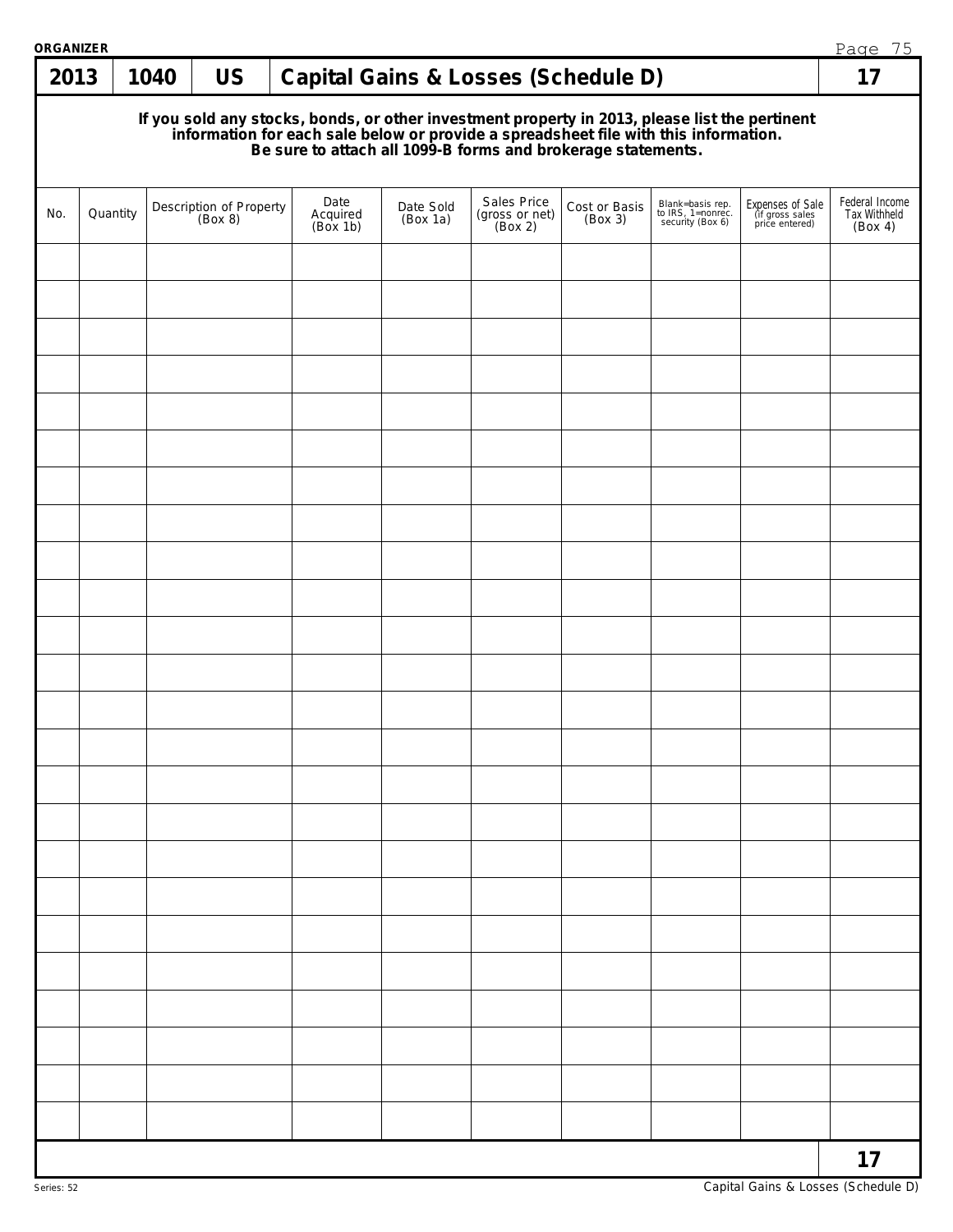| 1040 | <b>US</b> | Installment Sales (Form 6252)                |                             | 17p2                                                                                                                                                                                                                                                                                                                                                                                          |
|------|-----------|----------------------------------------------|-----------------------------|-----------------------------------------------------------------------------------------------------------------------------------------------------------------------------------------------------------------------------------------------------------------------------------------------------------------------------------------------------------------------------------------------|
|      |           |                                              |                             |                                                                                                                                                                                                                                                                                                                                                                                               |
|      |           |                                              | 2013 Amount                 | 2012 Amount                                                                                                                                                                                                                                                                                                                                                                                   |
|      |           |                                              |                             |                                                                                                                                                                                                                                                                                                                                                                                               |
|      |           |                                              |                             |                                                                                                                                                                                                                                                                                                                                                                                               |
|      |           |                                              |                             |                                                                                                                                                                                                                                                                                                                                                                                               |
|      |           |                                              |                             |                                                                                                                                                                                                                                                                                                                                                                                               |
|      |           |                                              |                             |                                                                                                                                                                                                                                                                                                                                                                                               |
|      |           |                                              |                             |                                                                                                                                                                                                                                                                                                                                                                                               |
|      |           |                                              |                             |                                                                                                                                                                                                                                                                                                                                                                                               |
|      |           |                                              |                             |                                                                                                                                                                                                                                                                                                                                                                                               |
|      |           |                                              |                             |                                                                                                                                                                                                                                                                                                                                                                                               |
|      |           |                                              |                             |                                                                                                                                                                                                                                                                                                                                                                                               |
|      |           |                                              |                             |                                                                                                                                                                                                                                                                                                                                                                                               |
|      |           |                                              |                             |                                                                                                                                                                                                                                                                                                                                                                                               |
|      |           |                                              |                             |                                                                                                                                                                                                                                                                                                                                                                                               |
|      |           |                                              |                             |                                                                                                                                                                                                                                                                                                                                                                                               |
|      |           | Current year principal payments (-1 if none) |                             |                                                                                                                                                                                                                                                                                                                                                                                               |
|      |           |                                              | PRIOR YEAR INSTALLMENT SALE | Please enter all pertinent 2013 amounts. Last year's amounts are provided for your reference.<br>Current year principal payments (-1 if none)<br>Current year principal payments (-1 if none)<br>Current year principal payments (-1 if none)<br>Current year principal payments (-1 if none)<br>Current year principal payments (-1 if none)<br>Current year principal payments (-1 if none) |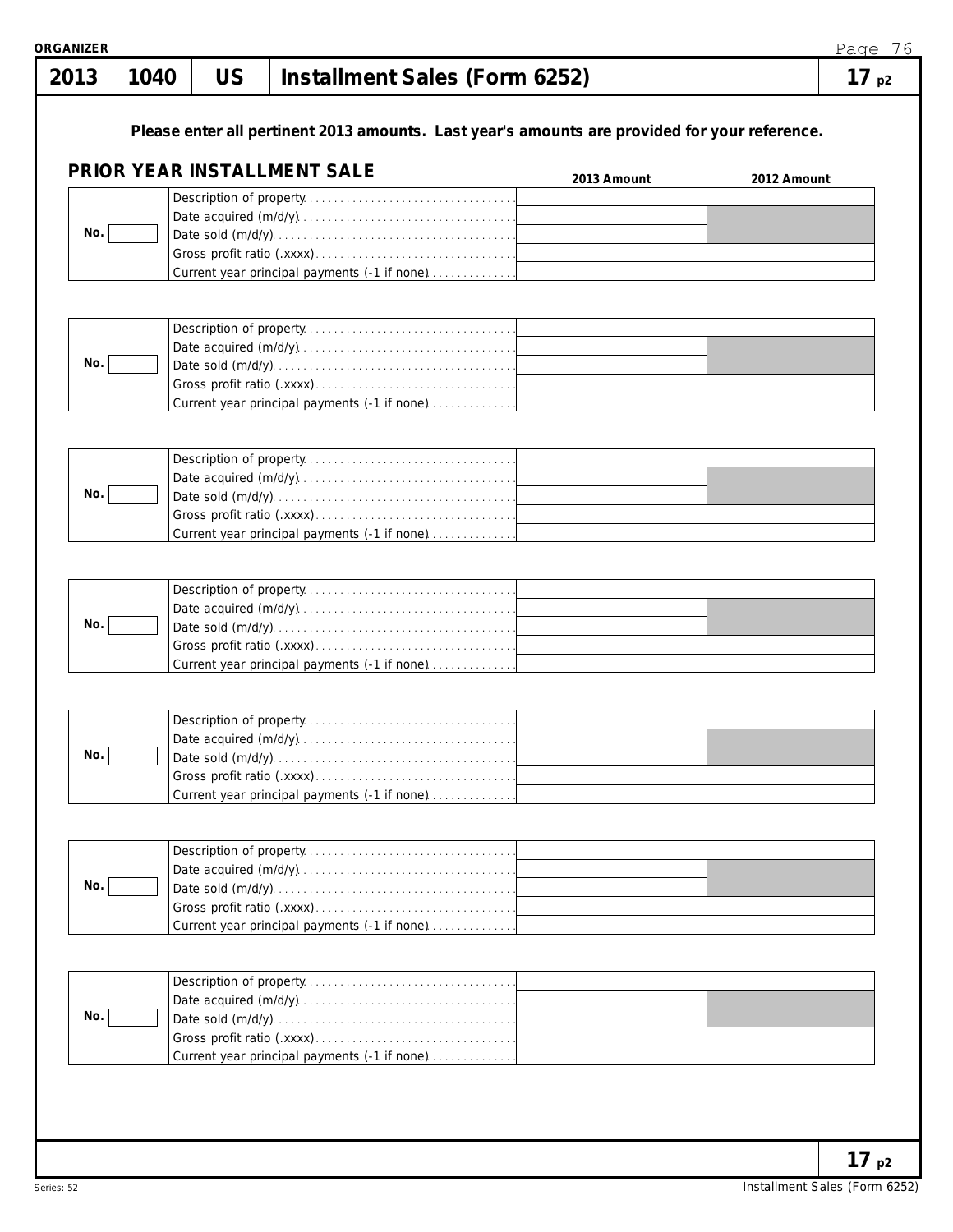| २GANIZER      |                                       |           |                                                                                                                                                                                                                                                                                                                                                                                                                           | Page 77 |
|---------------|---------------------------------------|-----------|---------------------------------------------------------------------------------------------------------------------------------------------------------------------------------------------------------------------------------------------------------------------------------------------------------------------------------------------------------------------------------------------------------------------------|---------|
| 2013          | 1040                                  | <b>US</b> | Sale of Home & Moving Expenses                                                                                                                                                                                                                                                                                                                                                                                            | 17, 27  |
|               | SALE OF HOME (17)                     |           | If you sold your home or moved in 2013, please complete the information below.<br>For the sale of home, please provide Form 1099-S and closing statements from<br>the purchase and sale of your home.<br>1=owned and used property as main home for at least 2 of 5 years before sale                                                                                                                                     |         |
|               |                                       |           | Number of days after December 31, 2008 that home was not used as principal residence                                                                                                                                                                                                                                                                                                                                      |         |
| Improvements: | <b>Adjusted Basis</b>                 |           |                                                                                                                                                                                                                                                                                                                                                                                                                           |         |
|               |                                       |           |                                                                                                                                                                                                                                                                                                                                                                                                                           |         |
|               | <b>Reduced Exclusion</b>              |           | Expenses of Sale (Commissions, advertising fees, legal fees, and loan charges paid by the seller)                                                                                                                                                                                                                                                                                                                         |         |
|               |                                       |           | Please complete the following information if due to a change in health, place of employment, or unforeseen circumstances you either: a) Did not meet the ownership and use tests *, or b) Excluded gain on the sale of another<br>If excl. gain from another home after May 6, 1997 & within 2 yrs. of current sale, enter date of sale (m/d/y)<br>1=sale due to change in health, employment or unforeseen circumstances |         |
|               |                                       |           | MOVING EXPENSES (27) (If you moved because of a change in the location of your job)                                                                                                                                                                                                                                                                                                                                       |         |
|               | Lodging and travel (excluding meals): |           | Expenses for transportation and storage of household goods and personal effects                                                                                                                                                                                                                                                                                                                                           |         |
|               |                                       |           | (* owned and used property as main home for at least 2 of 5 years before sale)                                                                                                                                                                                                                                                                                                                                            |         |
|               |                                       |           |                                                                                                                                                                                                                                                                                                                                                                                                                           | 17, 27  |

Sale of Home & Moving Expenses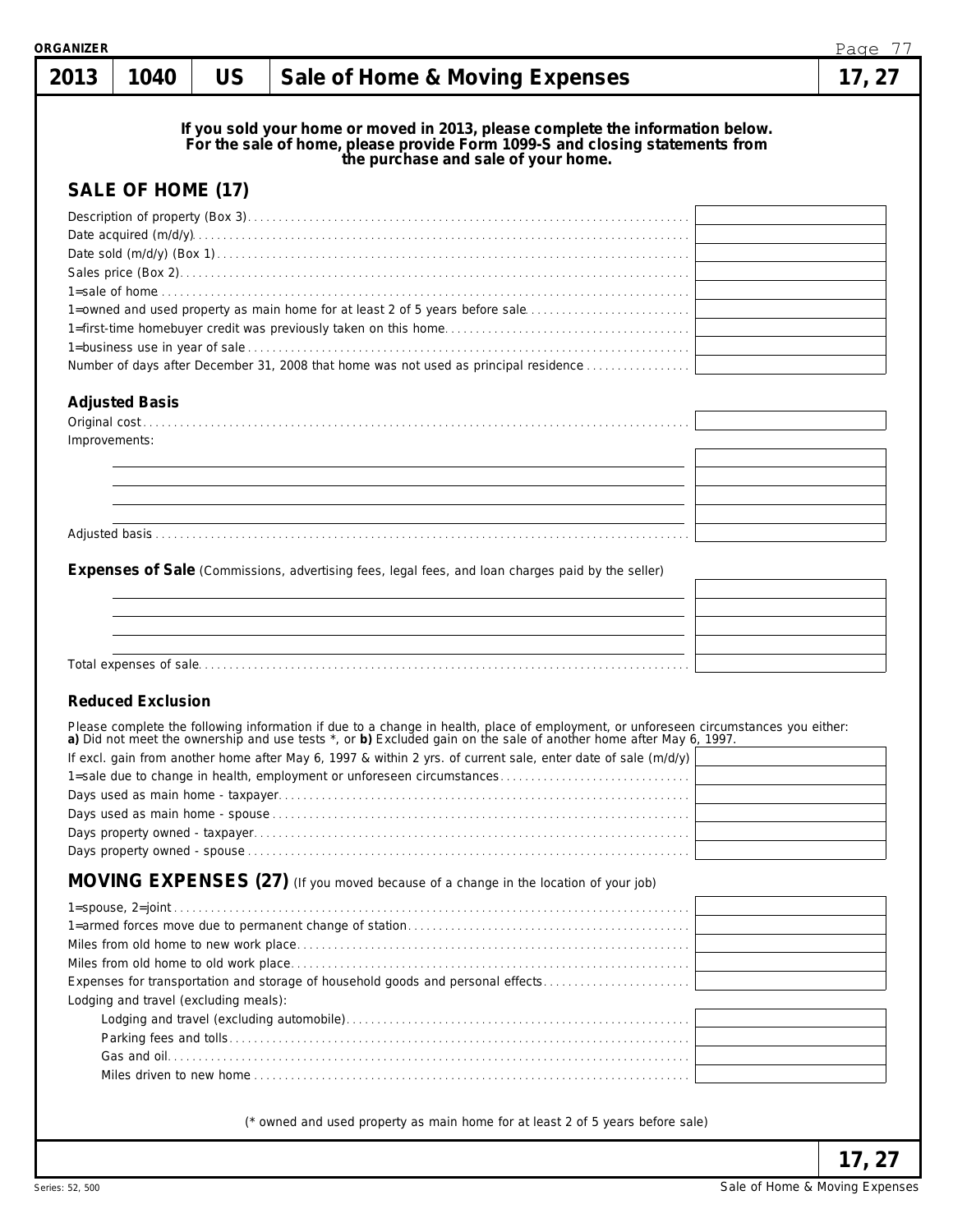| 2013                   | 1040 |                              |  | US/CA   Rental & Royalty Income (Schedule E)                                                                                       | No.                                                         |
|------------------------|------|------------------------------|--|------------------------------------------------------------------------------------------------------------------------------------|-------------------------------------------------------------|
|                        |      |                              |  | Please enter all pertinent 2013 amounts. Last year's amounts are provided for your reference.                                      |                                                             |
|                        |      | <b>GENERAL INFORMATION</b>   |  | 2013 Amount                                                                                                                        | 2012 Amount                                                 |
|                        |      | Description of property      |  |                                                                                                                                    | <b>Type of Property</b>                                     |
|                        |      | Street address               |  |                                                                                                                                    |                                                             |
|                        |      |                              |  |                                                                                                                                    | 1 = Single Family Residence<br>$2 =$ Multi-Family Residence |
|                        |      |                              |  |                                                                                                                                    | $3 =$ Vacation/Short-Term Rental                            |
|                        |      | ZIP code                     |  |                                                                                                                                    | $4 =$ Commercial<br>$5 =$ Land                              |
|                        |      | Type of property (see table) |  |                                                                                                                                    | $6$ = Royalties<br>$7 = \text{Self-Rental}$                 |
|                        |      | Other type of property       |  |                                                                                                                                    |                                                             |
|                        |      |                              |  |                                                                                                                                    |                                                             |
|                        |      |                              |  | 1=did not actively participate                                                                                                     |                                                             |
|                        |      |                              |  | 1=real estate professional                                                                                                         |                                                             |
|                        |      | $1 =$ spouse, $2 =$ joint    |  | 1=rental other than real estate.                                                                                                   |                                                             |
|                        |      | 1=qualified joint venture    |  | 1=investment<br>1=single member limited                                                                                            |                                                             |
| 1=nonpassive activity, |      | 2=passive royalty            |  | i-single member immed<br>liability company                                                                                         |                                                             |
|                        |      |                              |  | If required to file Form(s) 1099, did you or will you file all required Form(s) 1099: 1=yes, 2=no                                  |                                                             |
| CA FTB Form 3805V:     |      |                              |  |                                                                                                                                    |                                                             |
|                        |      |                              |  |                                                                                                                                    |                                                             |
|                        |      |                              |  |                                                                                                                                    |                                                             |
|                        |      |                              |  |                                                                                                                                    |                                                             |
| <b>INCOME</b>          |      |                              |  | 2013 Amount                                                                                                                        | 2012 Amount                                                 |
|                        |      |                              |  |                                                                                                                                    |                                                             |
|                        |      | <b>DIRECT EXPENSES</b>       |  | NOTE: Direct expenses are related only to the rental activity. These include rental agency fees, advertising, and office supplies. |                                                             |
|                        |      |                              |  |                                                                                                                                    |                                                             |
|                        |      |                              |  |                                                                                                                                    |                                                             |
|                        |      |                              |  |                                                                                                                                    |                                                             |
| Insurance              |      |                              |  |                                                                                                                                    |                                                             |
|                        |      |                              |  |                                                                                                                                    |                                                             |
|                        |      |                              |  |                                                                                                                                    |                                                             |
|                        |      |                              |  |                                                                                                                                    |                                                             |
|                        |      |                              |  |                                                                                                                                    |                                                             |
|                        |      |                              |  |                                                                                                                                    |                                                             |
|                        |      |                              |  |                                                                                                                                    |                                                             |
|                        |      |                              |  |                                                                                                                                    |                                                             |
|                        |      |                              |  |                                                                                                                                    |                                                             |
|                        |      |                              |  |                                                                                                                                    |                                                             |
|                        |      |                              |  |                                                                                                                                    |                                                             |
|                        |      |                              |  |                                                                                                                                    |                                                             |
|                        |      |                              |  |                                                                                                                                    |                                                             |
|                        |      |                              |  |                                                                                                                                    |                                                             |
|                        |      |                              |  |                                                                                                                                    |                                                             |
|                        |      |                              |  |                                                                                                                                    |                                                             |
|                        |      |                              |  |                                                                                                                                    |                                                             |
|                        |      |                              |  |                                                                                                                                    |                                                             |
| Other:                 |      |                              |  |                                                                                                                                    |                                                             |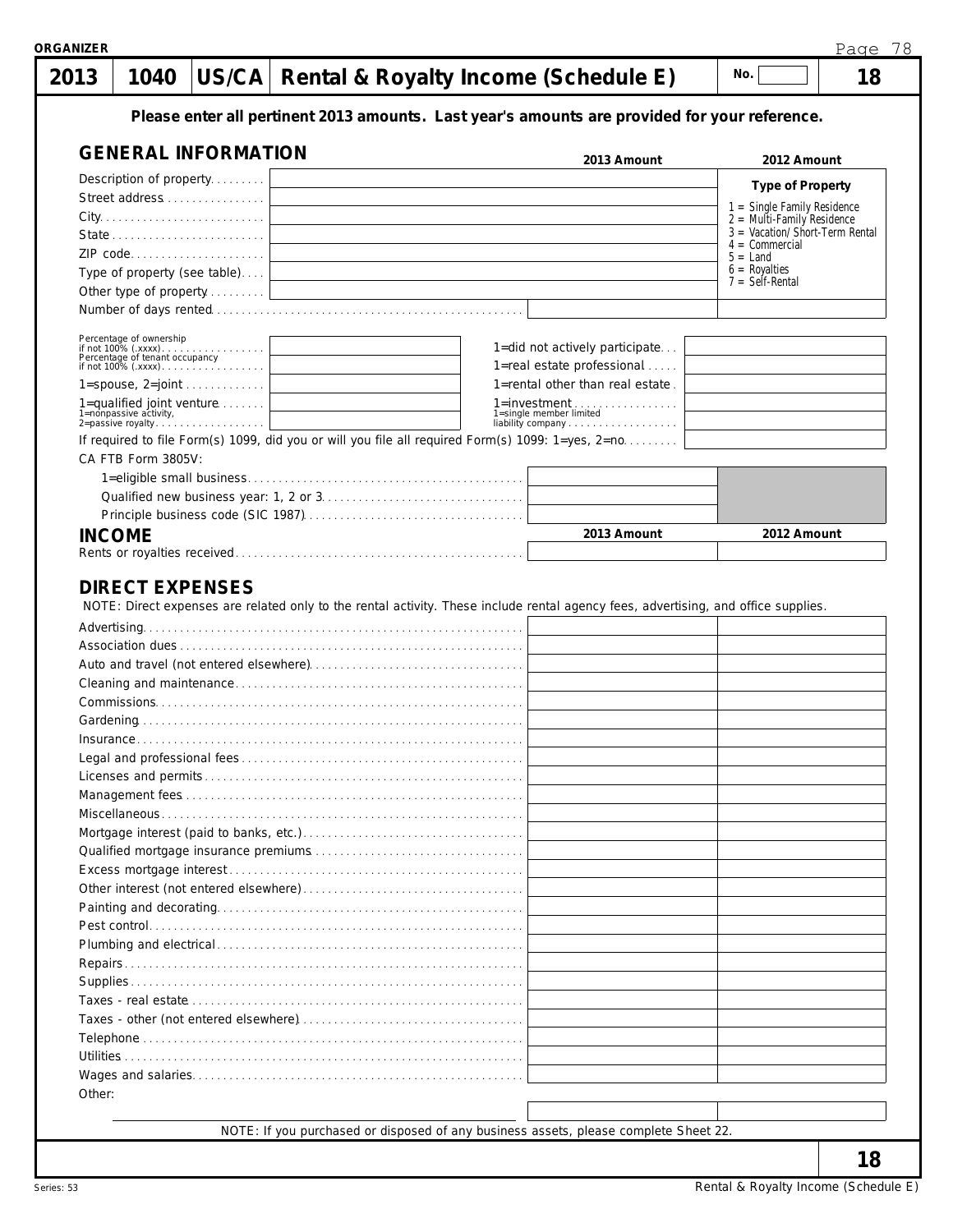#### **2013 1040 US**  $\begin{bmatrix} \text{Path 1} \\ \text{Path 2} \end{bmatrix}$  **Repose**  $\begin{bmatrix} \text{R}_1 \\ \text{R}_2 \end{bmatrix}$  **Paper Properties Properties Properties**  $\overline{\phantom{a}}$  No.  $\overline{\phantom{a}}$  $\blacksquare$

| UIJ      | TU40                 |                          | Refital & ROYARY INCOME (SCH. E) (CONT.)                                                                                                                                                                       | 10p2 |
|----------|----------------------|--------------------------|----------------------------------------------------------------------------------------------------------------------------------------------------------------------------------------------------------------|------|
|          |                      |                          | Please enter all pertinent 2013 amounts. Last year's amounts are provided for your reference. The indirect<br>expense column should only be used for vacation homes or less than 100% tenant occupied rentals. |      |
|          | <b>OIL AND GAS</b>   |                          |                                                                                                                                                                                                                |      |
|          |                      |                          |                                                                                                                                                                                                                |      |
|          |                      |                          |                                                                                                                                                                                                                |      |
|          |                      |                          |                                                                                                                                                                                                                |      |
|          |                      |                          |                                                                                                                                                                                                                |      |
|          |                      |                          | State % depletion rate or amount, if different (-1 if none)                                                                                                                                                    |      |
|          | <b>VACATION HOME</b> |                          |                                                                                                                                                                                                                |      |
|          |                      |                          |                                                                                                                                                                                                                |      |
|          |                      |                          | Number of days owned (if optional method elected)                                                                                                                                                              |      |
|          |                      | <b>INDIRECT EXPENSES</b> |                                                                                                                                                                                                                |      |
|          |                      |                          | NOTE: Indirect expenses are related to operating or maintaining the dwelling unit.<br>These include repairs, insurance, and utilities.                                                                         |      |
|          |                      |                          |                                                                                                                                                                                                                |      |
|          |                      |                          |                                                                                                                                                                                                                |      |
|          |                      |                          |                                                                                                                                                                                                                |      |
|          |                      |                          |                                                                                                                                                                                                                |      |
|          |                      |                          |                                                                                                                                                                                                                |      |
|          |                      |                          |                                                                                                                                                                                                                |      |
|          |                      |                          |                                                                                                                                                                                                                |      |
|          |                      |                          |                                                                                                                                                                                                                |      |
|          |                      |                          |                                                                                                                                                                                                                |      |
|          |                      |                          |                                                                                                                                                                                                                |      |
|          |                      |                          |                                                                                                                                                                                                                |      |
|          |                      |                          |                                                                                                                                                                                                                |      |
|          |                      |                          |                                                                                                                                                                                                                |      |
|          |                      |                          |                                                                                                                                                                                                                |      |
|          |                      |                          |                                                                                                                                                                                                                |      |
|          |                      |                          |                                                                                                                                                                                                                |      |
|          |                      |                          |                                                                                                                                                                                                                |      |
| Repairs. |                      |                          |                                                                                                                                                                                                                |      |
|          |                      |                          |                                                                                                                                                                                                                |      |
|          |                      |                          |                                                                                                                                                                                                                |      |
|          |                      |                          |                                                                                                                                                                                                                |      |
|          |                      |                          |                                                                                                                                                                                                                |      |
|          |                      |                          |                                                                                                                                                                                                                |      |
| Other:   |                      |                          |                                                                                                                                                                                                                |      |
|          |                      |                          |                                                                                                                                                                                                                |      |
|          |                      |                          |                                                                                                                                                                                                                |      |
|          |                      |                          |                                                                                                                                                                                                                |      |
|          |                      |                          |                                                                                                                                                                                                                |      |
|          |                      |                          |                                                                                                                                                                                                                |      |
|          |                      |                          |                                                                                                                                                                                                                |      |
|          |                      |                          |                                                                                                                                                                                                                |      |
|          |                      |                          |                                                                                                                                                                                                                |      |
|          |                      |                          |                                                                                                                                                                                                                |      |
|          |                      |                          |                                                                                                                                                                                                                |      |

**18 p2**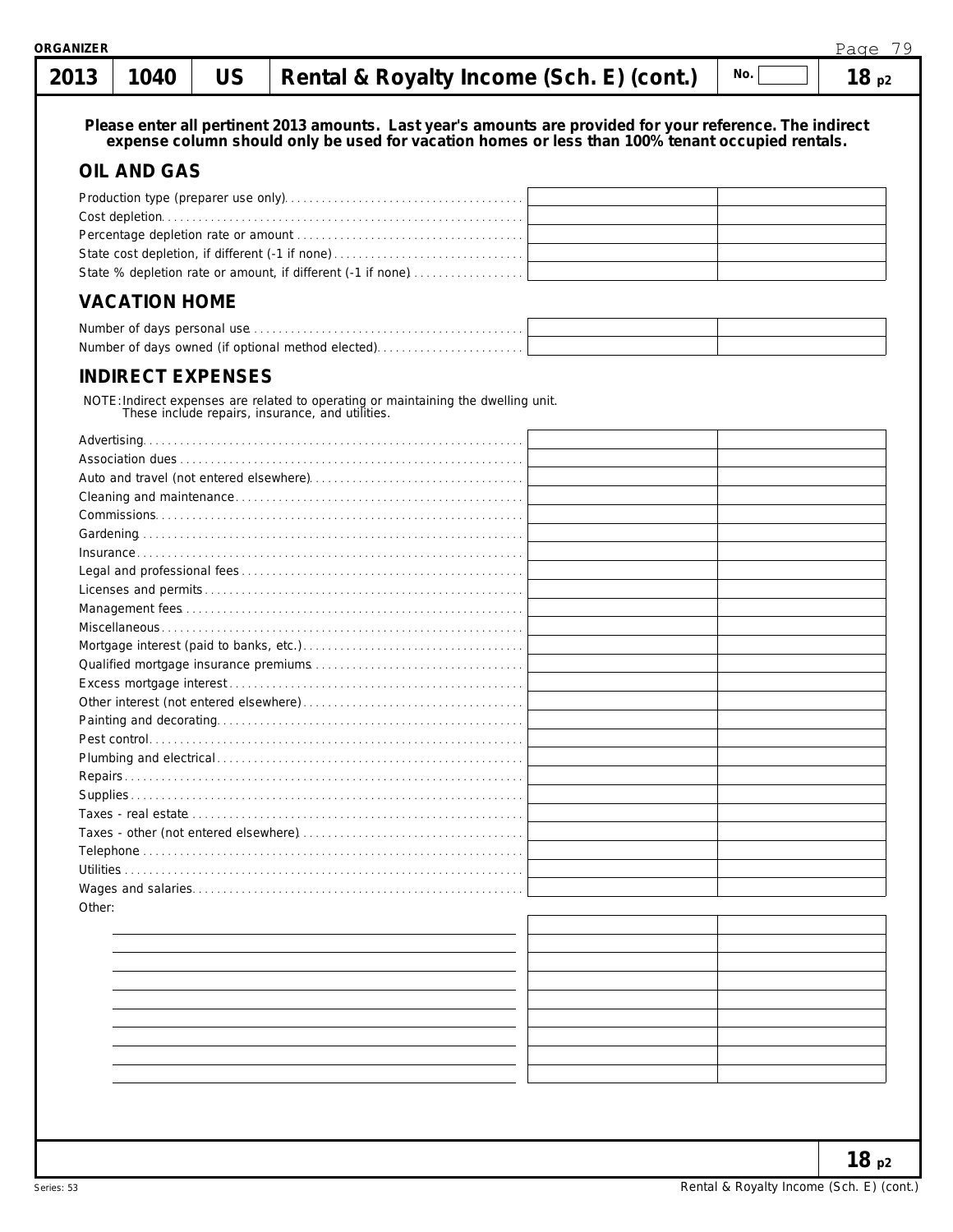### **1040 US/CA Farm Income (Schedule F/Form 4835) 19 2013**

**No.**

# **Please enter all pertinent 2013 amounts. Last year's amounts are provided for your reference.**

## **GENERAL INFORMATION**

| Principal product                                                                                 |             |             |
|---------------------------------------------------------------------------------------------------|-------------|-------------|
| Employer ID number                                                                                |             |             |
|                                                                                                   |             |             |
|                                                                                                   |             |             |
|                                                                                                   |             |             |
|                                                                                                   |             |             |
|                                                                                                   |             |             |
|                                                                                                   |             |             |
| Received applicable subsidy this year: 1=yes, 2=no                                                |             |             |
| If required to file Form(s) 1099, did you or will you file all required Form(s) 1099: 1=yes, 2=no |             |             |
| 1=did not "materially participate" (Schedule F only)                                              |             |             |
| 1=did not actively participate (Farm rental only)                                                 |             |             |
| 1=real estate professional (Farm rental only)                                                     |             |             |
|                                                                                                   |             |             |
| % of ownership if not 100% (.xxxx) (Farm rental only)                                             |             |             |
| CA FTB Form 3805V:                                                                                |             |             |
|                                                                                                   |             |             |
|                                                                                                   |             |             |
|                                                                                                   |             |             |
|                                                                                                   |             |             |
| <b>FARM INCOME</b>                                                                                |             |             |
| Cash method:                                                                                      | 2013 Amount | 2012 Amount |
|                                                                                                   |             |             |
|                                                                                                   |             |             |
| Cost or basis of livestock or other resale items                                                  |             |             |
|                                                                                                   |             |             |
| Accrual method:                                                                                   |             |             |
|                                                                                                   |             |             |
|                                                                                                   |             |             |
|                                                                                                   |             |             |
|                                                                                                   |             |             |
| Other farm income:                                                                                |             |             |
|                                                                                                   |             |             |
|                                                                                                   |             |             |
|                                                                                                   |             |             |
| Total agricultural program payments (other than CRP).                                             |             |             |
| Taxable agricultural program payments (other than CRP)                                            |             |             |
|                                                                                                   |             |             |
| Taxable conservation reserve program payments<br>Commodity credit loans reported under election   |             |             |
|                                                                                                   |             |             |
| Total commodity credit loans forfeited or repaid                                                  |             |             |
| Taxable commodity credit loans forfeited or repaid                                                |             |             |
|                                                                                                   |             |             |
| Taxable crop insurance proceeds deferred from 2012                                                |             |             |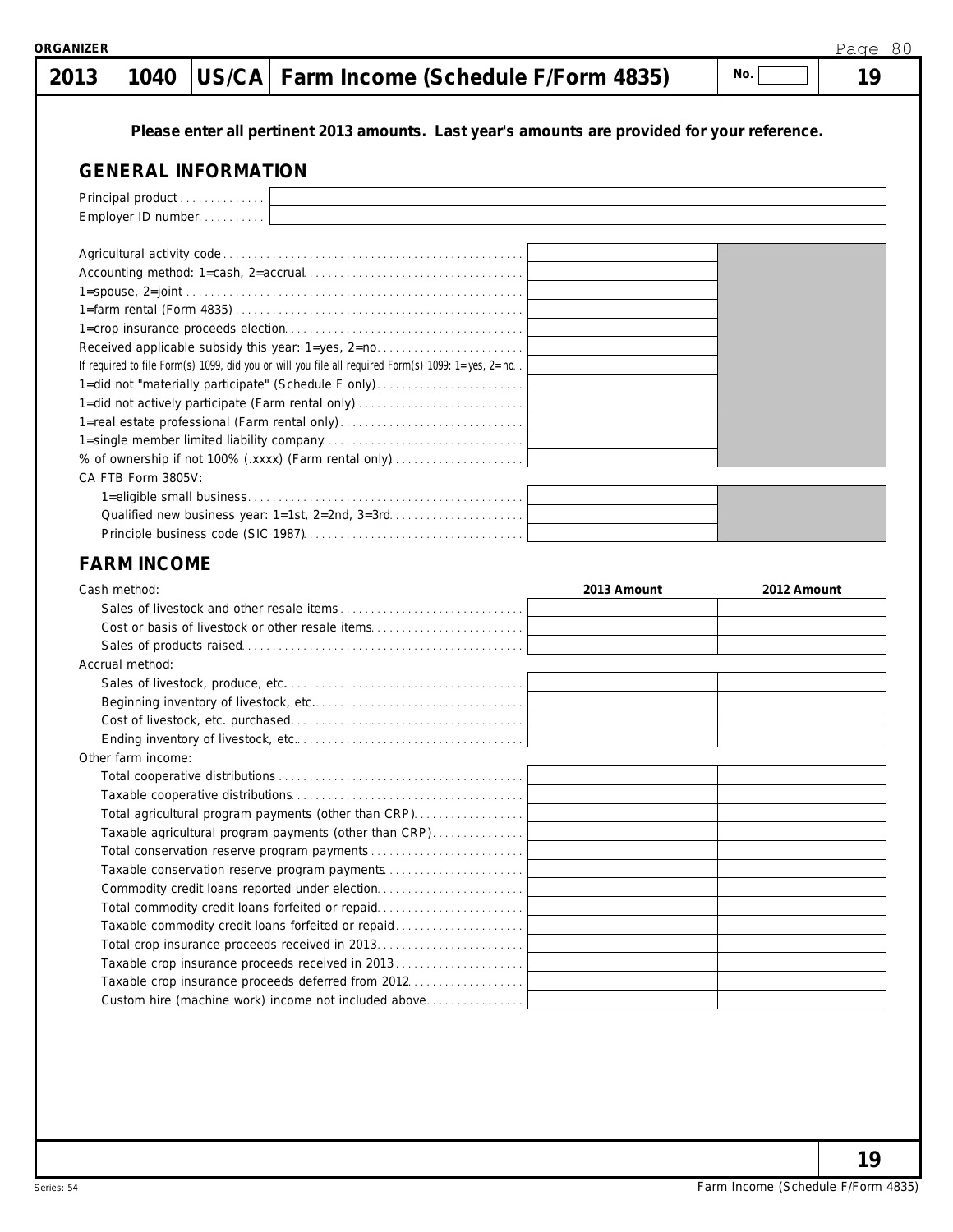|                                | Please enter all pertinent 2013 amounts. Last year's amounts are provided for your reference. |             |             |  |
|--------------------------------|-----------------------------------------------------------------------------------------------|-------------|-------------|--|
| <b>FARM INCOME (continued)</b> |                                                                                               |             |             |  |
| Other income:                  |                                                                                               | 2013 Amount | 2012 Amount |  |
|                                |                                                                                               |             |             |  |
|                                |                                                                                               |             |             |  |
|                                |                                                                                               |             |             |  |
|                                |                                                                                               |             |             |  |
|                                |                                                                                               |             |             |  |
|                                |                                                                                               |             |             |  |
|                                |                                                                                               |             |             |  |
|                                |                                                                                               |             |             |  |
| <b>FARM EXPENSES</b>           |                                                                                               |             |             |  |
|                                |                                                                                               |             |             |  |
|                                | Car and truck expenses (not entered elsewhere)                                                |             |             |  |
|                                |                                                                                               |             |             |  |
|                                |                                                                                               |             |             |  |
|                                |                                                                                               |             |             |  |
|                                |                                                                                               |             |             |  |
|                                |                                                                                               |             |             |  |
|                                |                                                                                               |             |             |  |
|                                |                                                                                               |             |             |  |
|                                |                                                                                               |             |             |  |
|                                |                                                                                               |             |             |  |
|                                |                                                                                               |             |             |  |
|                                |                                                                                               |             |             |  |
|                                | Pension and profit sharing plans - admin. and education costs                                 |             |             |  |
|                                | Rent - vehicles, machinery, and equipment (not entered elsewhere)                             |             |             |  |
|                                |                                                                                               |             |             |  |
|                                |                                                                                               |             |             |  |
|                                |                                                                                               |             |             |  |
|                                |                                                                                               |             |             |  |
|                                |                                                                                               |             |             |  |
|                                |                                                                                               |             |             |  |
|                                |                                                                                               |             |             |  |
|                                | Capitalized preproductive period expenses (also enter below)                                  |             |             |  |
| Other expenses:                |                                                                                               |             |             |  |
|                                |                                                                                               |             |             |  |
|                                |                                                                                               |             |             |  |
|                                |                                                                                               |             |             |  |
|                                |                                                                                               |             |             |  |
|                                |                                                                                               |             |             |  |
|                                |                                                                                               |             |             |  |
|                                |                                                                                               |             |             |  |
|                                |                                                                                               |             |             |  |
|                                |                                                                                               |             |             |  |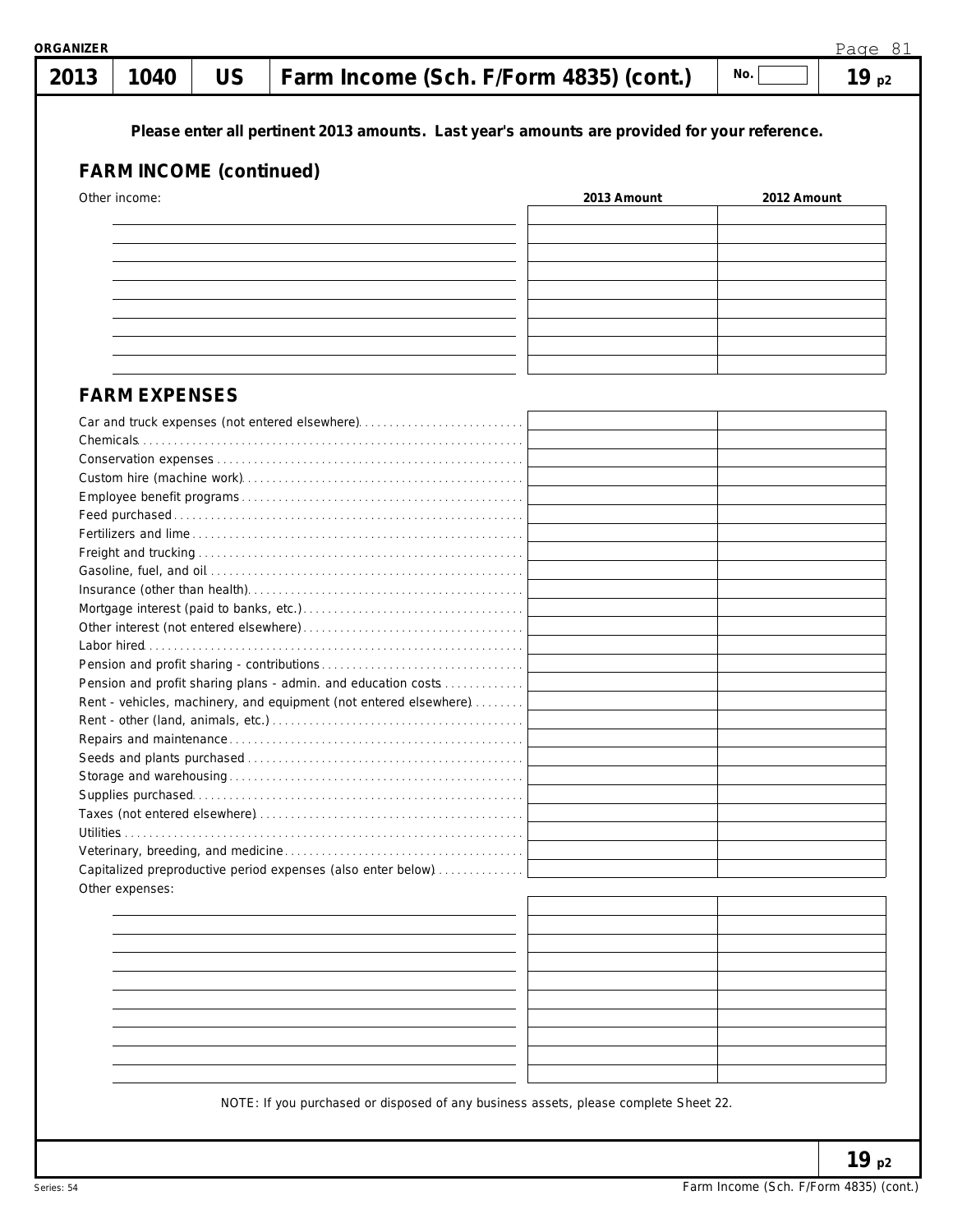### **1040 US Partnership and S corporation Information 20.1,20.2 2013**

**Please add, change or delete 2013 information as appropriate. Be sure to attach all Schedule K-1s.**

# **PARTNERSHIP INFORMATION (20.1)**

| No. | Name of Partnership              | Employer<br>Identification<br>Number | Tax Shelter<br>Registration<br>Number | Additional Amounts<br>Invested in<br>Partnership          |
|-----|----------------------------------|--------------------------------------|---------------------------------------|-----------------------------------------------------------|
|     |                                  |                                      |                                       |                                                           |
|     |                                  |                                      |                                       |                                                           |
|     |                                  |                                      |                                       |                                                           |
|     |                                  |                                      |                                       |                                                           |
|     |                                  |                                      |                                       |                                                           |
|     |                                  |                                      |                                       |                                                           |
|     |                                  |                                      |                                       |                                                           |
|     |                                  |                                      |                                       |                                                           |
|     |                                  |                                      |                                       |                                                           |
|     |                                  |                                      |                                       |                                                           |
|     | S CORPORATION INFORMATION (20.2) |                                      |                                       |                                                           |
| No. | Name of S corporation            | Employer<br>Identification<br>Number | Tax Shelter<br>Registration<br>Number | <b>Additional Amounts</b><br>Invested in<br>S corporation |
|     |                                  |                                      |                                       |                                                           |
|     |                                  |                                      |                                       |                                                           |
|     |                                  |                                      |                                       |                                                           |
|     |                                  |                                      |                                       |                                                           |
|     |                                  |                                      |                                       |                                                           |
|     |                                  |                                      |                                       |                                                           |
|     |                                  |                                      |                                       |                                                           |
|     |                                  |                                      |                                       |                                                           |
|     |                                  |                                      |                                       |                                                           |
|     |                                  |                                      |                                       | 20.1,20.2                                                 |

Page 82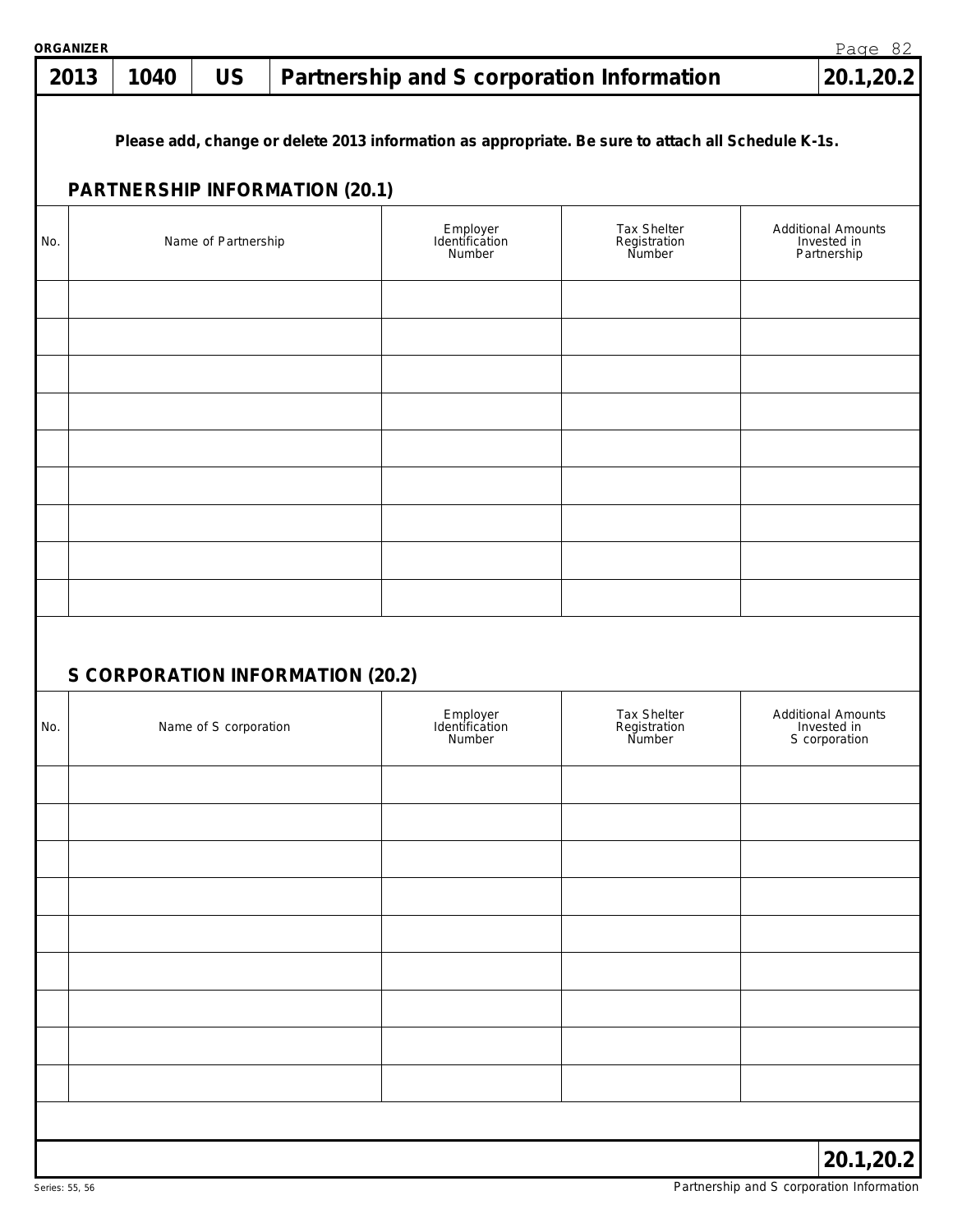| ORGANIZER |                                 |           |                                                                                                                                                                    |                                      | Page 83                               |
|-----------|---------------------------------|-----------|--------------------------------------------------------------------------------------------------------------------------------------------------------------------|--------------------------------------|---------------------------------------|
| 2013      | 1040                            | <b>US</b> | <b>Estate or Trust and REMIC Information</b>                                                                                                                       |                                      | 20.3,20.4                             |
|           |                                 |           | Please add, change or delete 2013 information as appropriate.<br>Be sure to attach all Schedule K-1s and Schedule Qs.<br><b>ESTATE OR TRUST INFORMATION (20.3)</b> |                                      |                                       |
|           |                                 |           |                                                                                                                                                                    |                                      |                                       |
| No.       |                                 |           | Name of Estate or Trust                                                                                                                                            | Employer<br>Identification<br>Number | Tax Shelter<br>Registration<br>Number |
|           |                                 |           |                                                                                                                                                                    |                                      |                                       |
|           |                                 |           |                                                                                                                                                                    |                                      |                                       |
|           |                                 |           |                                                                                                                                                                    |                                      |                                       |
|           |                                 |           |                                                                                                                                                                    |                                      |                                       |
|           |                                 |           |                                                                                                                                                                    |                                      |                                       |
|           |                                 |           |                                                                                                                                                                    |                                      |                                       |
|           | <b>REMIC INFORMATION (20.4)</b> |           |                                                                                                                                                                    |                                      |                                       |
| No.       |                                 |           | Name of REMIC                                                                                                                                                      |                                      | Employer<br>Identification<br>Number  |
|           |                                 |           |                                                                                                                                                                    |                                      |                                       |
|           |                                 |           |                                                                                                                                                                    |                                      |                                       |
|           |                                 |           |                                                                                                                                                                    |                                      |                                       |
|           |                                 |           |                                                                                                                                                                    |                                      |                                       |
|           |                                 |           |                                                                                                                                                                    |                                      |                                       |
|           |                                 |           |                                                                                                                                                                    |                                      |                                       |
|           |                                 |           |                                                                                                                                                                    |                                      |                                       |
|           |                                 |           |                                                                                                                                                                    |                                      | 20.3,20.4                             |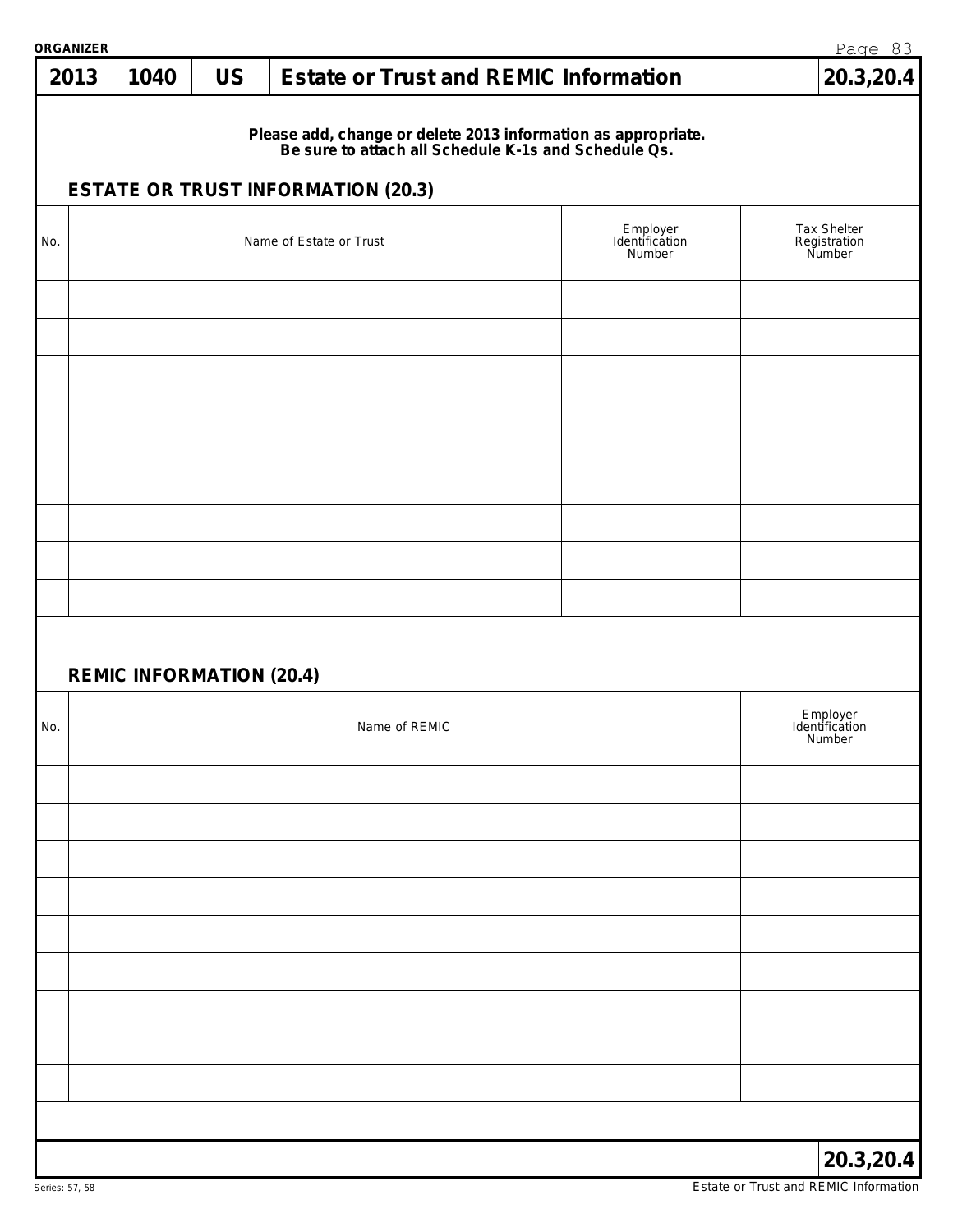| ORGANIZER |      |                                 |                                                                                                                                                                                                        |                      |                        |               | Page 84             |
|-----------|------|---------------------------------|--------------------------------------------------------------------------------------------------------------------------------------------------------------------------------------------------------|----------------------|------------------------|---------------|---------------------|
| 2013      | 1040 | <b>US</b>                       | <b>Asset Disposition List</b>                                                                                                                                                                          |                      |                        |               | 22                  |
|           |      |                                 | If you disposed of any business assets in 2013, please enter date sold, sales price, and expenses of sale.<br>For real estate transactions, be sure to attach all 1099-S forms and closing statements. |                      |                        |               |                     |
| No.       |      | Description of Property (Box 3) | Date Placed<br>in Service                                                                                                                                                                              | Date Sold<br>(Box 1) | Sales Price<br>(Box 2) | Cost or Basis | Expenses<br>of Sale |
|           |      |                                 |                                                                                                                                                                                                        |                      |                        |               |                     |
|           |      |                                 |                                                                                                                                                                                                        |                      |                        |               |                     |
|           |      |                                 |                                                                                                                                                                                                        |                      |                        |               |                     |
|           |      |                                 |                                                                                                                                                                                                        |                      |                        |               |                     |
|           |      |                                 |                                                                                                                                                                                                        |                      |                        |               |                     |
|           |      |                                 |                                                                                                                                                                                                        |                      |                        |               |                     |
|           |      |                                 |                                                                                                                                                                                                        |                      |                        |               |                     |
|           |      |                                 |                                                                                                                                                                                                        |                      |                        |               |                     |
|           |      |                                 |                                                                                                                                                                                                        |                      |                        |               |                     |
|           |      |                                 |                                                                                                                                                                                                        |                      |                        |               |                     |
|           |      |                                 |                                                                                                                                                                                                        |                      |                        |               |                     |
|           |      |                                 |                                                                                                                                                                                                        |                      |                        |               |                     |
|           |      |                                 |                                                                                                                                                                                                        |                      |                        |               |                     |
|           |      |                                 |                                                                                                                                                                                                        |                      |                        |               |                     |
|           |      |                                 |                                                                                                                                                                                                        |                      |                        |               |                     |
|           |      |                                 |                                                                                                                                                                                                        |                      |                        |               |                     |
|           |      |                                 |                                                                                                                                                                                                        |                      |                        |               |                     |
|           |      |                                 |                                                                                                                                                                                                        |                      |                        |               |                     |
|           |      |                                 |                                                                                                                                                                                                        |                      |                        |               |                     |
|           |      |                                 |                                                                                                                                                                                                        |                      |                        |               |                     |
|           |      |                                 |                                                                                                                                                                                                        |                      |                        |               |                     |
|           |      |                                 |                                                                                                                                                                                                        |                      |                        |               |                     |
|           |      |                                 |                                                                                                                                                                                                        |                      |                        |               |                     |
|           |      |                                 |                                                                                                                                                                                                        |                      |                        |               | 22                  |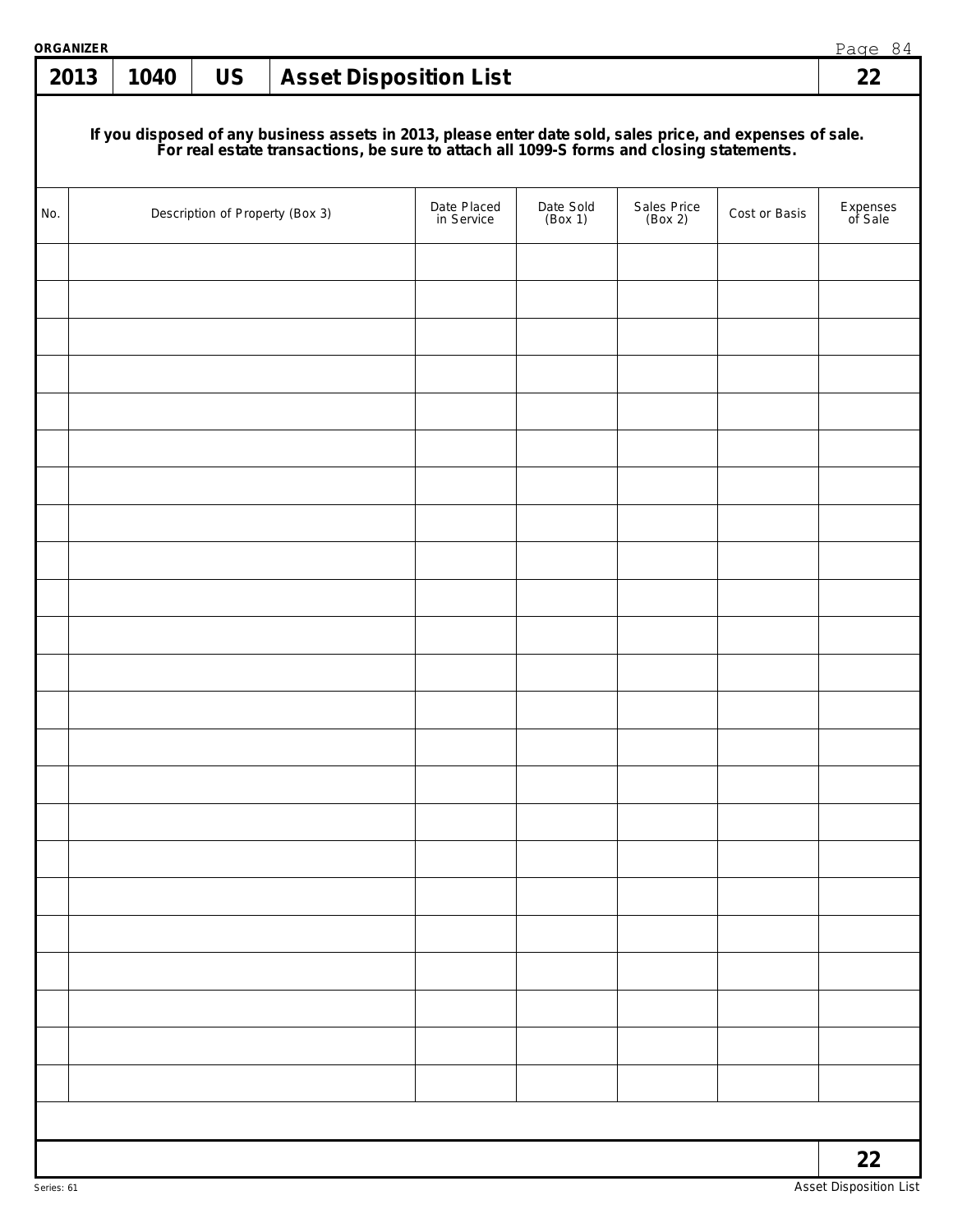| ORGANIZER<br>2013 | 1040 | <b>US</b>               | <b>Asset Acquisition List</b>                                                                                                                                                                       |      |                   |          |                           |                     |                        | Page 85<br>22p2 |
|-------------------|------|-------------------------|-----------------------------------------------------------------------------------------------------------------------------------------------------------------------------------------------------|------|-------------------|----------|---------------------------|---------------------|------------------------|-----------------|
|                   |      |                         | If you purchased any business assets (furniture, equipment, vehicles, real estate, etc.) or<br>converted any personal assets to business use in 2013, please enter all pertinent information below. |      |                   |          |                           |                     |                        |                 |
|                   |      |                         |                                                                                                                                                                                                     |      | Preparer Use Only |          |                           |                     | Preparer Use Only      |                 |
| No.               |      | Description of Property | Related<br><b>Business</b><br>or Activity                                                                                                                                                           | Form | No. of<br>Form    | Category | Date Placed<br>in Service | Cost<br>or<br>Basis | Current<br>Section 179 | Method          |
|                   |      |                         |                                                                                                                                                                                                     |      |                   |          |                           |                     |                        |                 |
|                   |      |                         |                                                                                                                                                                                                     |      |                   |          |                           |                     |                        |                 |
|                   |      |                         |                                                                                                                                                                                                     |      |                   |          |                           |                     |                        |                 |
|                   |      |                         |                                                                                                                                                                                                     |      |                   |          |                           |                     |                        |                 |
|                   |      |                         |                                                                                                                                                                                                     |      |                   |          |                           |                     |                        |                 |
|                   |      |                         |                                                                                                                                                                                                     |      |                   |          |                           |                     |                        |                 |
|                   |      |                         |                                                                                                                                                                                                     |      |                   |          |                           |                     |                        |                 |
|                   |      |                         |                                                                                                                                                                                                     |      |                   |          |                           |                     |                        |                 |
|                   |      |                         |                                                                                                                                                                                                     |      |                   |          |                           |                     |                        |                 |
|                   |      |                         |                                                                                                                                                                                                     |      |                   |          |                           |                     |                        |                 |
|                   |      |                         |                                                                                                                                                                                                     |      |                   |          |                           |                     |                        |                 |
|                   |      |                         |                                                                                                                                                                                                     |      |                   |          |                           |                     |                        |                 |
|                   |      |                         |                                                                                                                                                                                                     |      |                   |          |                           |                     |                        |                 |
|                   |      |                         |                                                                                                                                                                                                     |      |                   |          |                           |                     |                        |                 |
|                   |      |                         |                                                                                                                                                                                                     |      |                   |          |                           |                     |                        |                 |
|                   |      |                         |                                                                                                                                                                                                     |      |                   |          |                           |                     |                        |                 |
|                   |      |                         |                                                                                                                                                                                                     |      |                   |          |                           |                     |                        |                 |
|                   |      |                         |                                                                                                                                                                                                     |      |                   |          |                           |                     |                        |                 |
|                   |      |                         |                                                                                                                                                                                                     |      |                   |          |                           |                     |                        |                 |
|                   |      |                         |                                                                                                                                                                                                     |      |                   |          |                           |                     |                        |                 |
|                   |      |                         |                                                                                                                                                                                                     |      |                   |          |                           |                     |                        |                 |
|                   |      |                         |                                                                                                                                                                                                     |      |                   |          |                           |                     |                        |                 |
|                   |      |                         |                                                                                                                                                                                                     |      |                   |          |                           |                     |                        | 22p2            |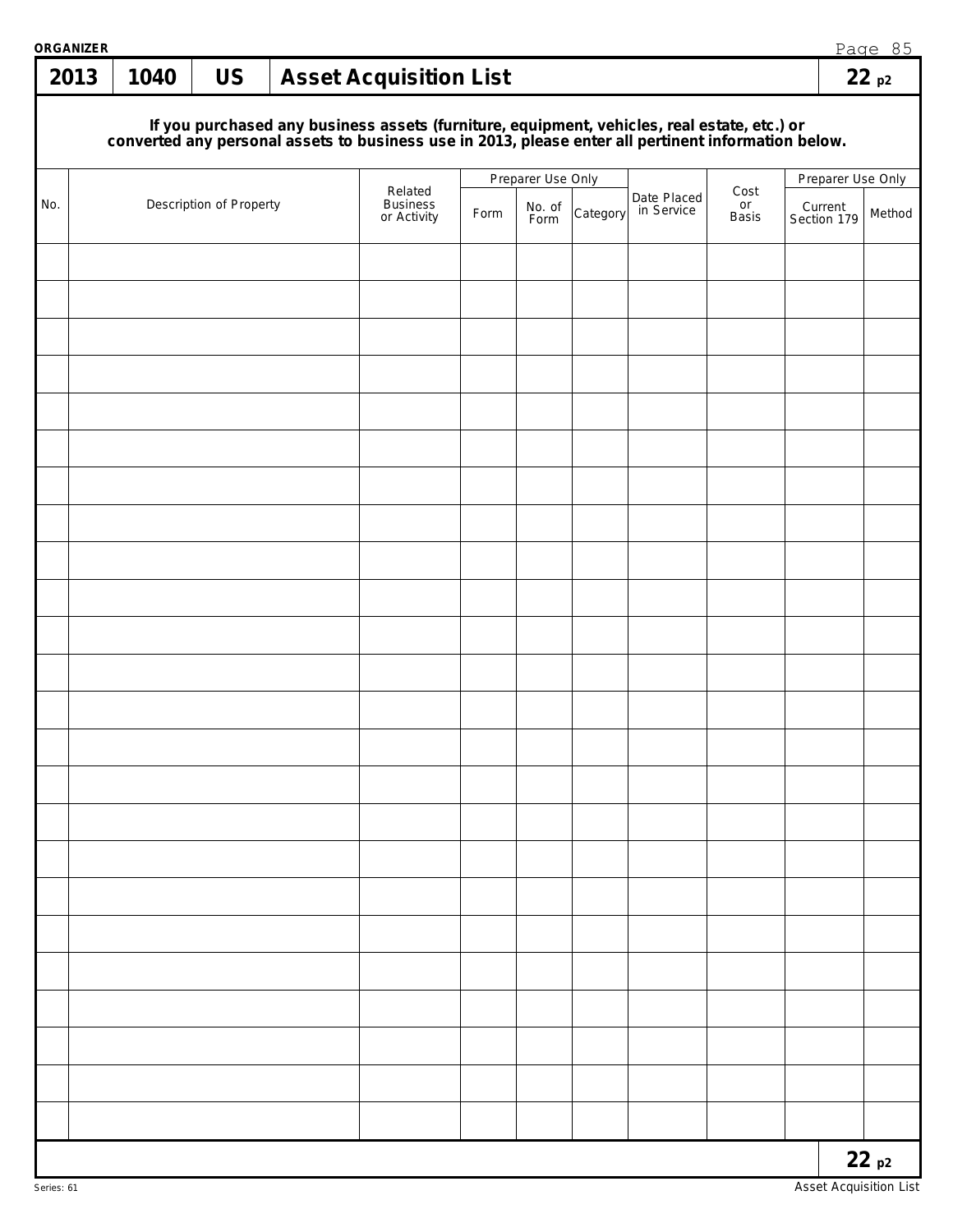**Please enter all pertinent 2013 amounts. Last year's amounts are provided for your reference.**

# **GENERAL INFORMATION**

| GENERAL INFORMATION                                                | 2013 Amount | 2012 Amount |
|--------------------------------------------------------------------|-------------|-------------|
|                                                                    |             |             |
|                                                                    |             |             |
| 1=no written evidence to support your deduction                    |             |             |
| 1=vehicle is available for off-duty personal use                   |             |             |
| 1=no other vehicle is available for personal use                   |             |             |
| 1-vehicle used primarily by more than 5% owner                     |             |             |
| Number of months of business use if changed from 100% personal use |             |             |

# **AUTOMOBILE MILEAGE**

# **ACTUAL EXPENSES**

| $[{\sf Insurance} \dots \dots \dots \dots \dots \dots \dots \dots \dots \dots \dots \dots \dots \dots \dots \dots \dots]$ |  |
|---------------------------------------------------------------------------------------------------------------------------|--|
|                                                                                                                           |  |
|                                                                                                                           |  |
|                                                                                                                           |  |
|                                                                                                                           |  |
|                                                                                                                           |  |
|                                                                                                                           |  |
| Value of employer-provided vehicle on Form W-2 (2106)                                                                     |  |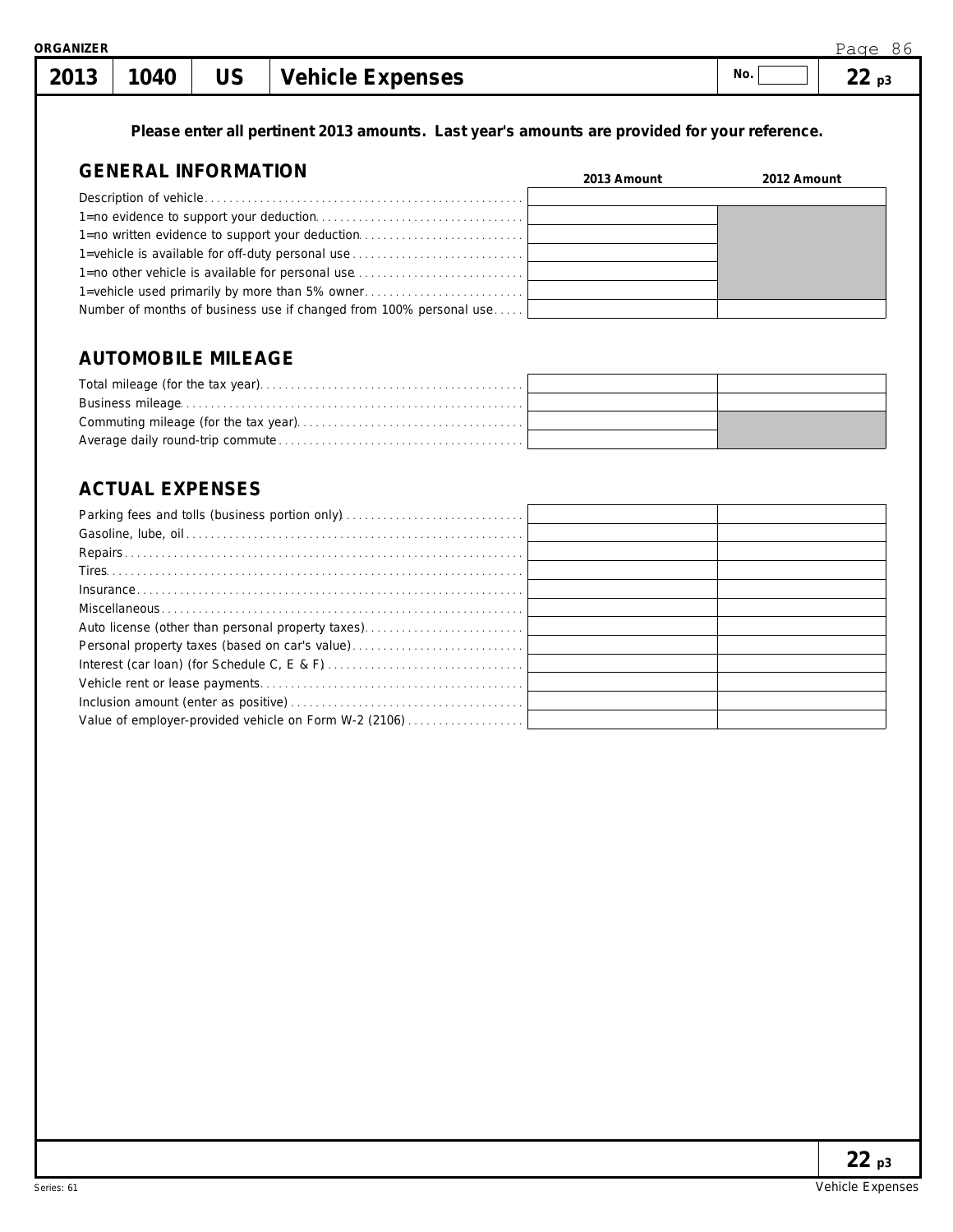Series: 300

| 2013          | 1040                                                                 | US |                                                                                                                                                                                                                                                                  | Adjustments to Income |             |                                                                                                   | 24          |
|---------------|----------------------------------------------------------------------|----|------------------------------------------------------------------------------------------------------------------------------------------------------------------------------------------------------------------------------------------------------------------|-----------------------|-------------|---------------------------------------------------------------------------------------------------|-------------|
|               |                                                                      |    | <b>TRADITIONAL IRA CONTRIBUTIONS</b>                                                                                                                                                                                                                             |                       | 2013 Amount | Please enter all pertinent 2013 information. Last year's amounts are provided for your reference. | 2012 Amount |
|               |                                                                      |    |                                                                                                                                                                                                                                                                  | Taxpayer              | Spouse      | Taxpayer                                                                                          | Spouse      |
|               |                                                                      |    | IRA contributions you made or expect to make<br>(1=maximum) (\$5,500/\$6,500 if 50 or older)<br>Contributions made to date<br>1=covered by plan, 2=not covered<br>2013 payments from 1/1/14 to 4/15/14                                                           |                       |             |                                                                                                   |             |
|               | <b>ROTH IRA CONTRIBUTIONS</b>                                        |    |                                                                                                                                                                                                                                                                  |                       |             |                                                                                                   |             |
|               |                                                                      |    | Roth IRA contributions you made or expect to<br>make (1=maximum) (\$5,500/\$6,500 if 50 or older).<br>Contributions made to date                                                                                                                                 |                       |             |                                                                                                   |             |
|               |                                                                      |    | SEP, SIMPLE AND QUALIFIED PLANS (KEOGH)                                                                                                                                                                                                                          |                       |             |                                                                                                   |             |
|               | Profit-sharing (25%/1.25) contributions you                          |    | made or expect to make (1=maximum)                                                                                                                                                                                                                               |                       |             |                                                                                                   |             |
|               |                                                                      |    | Money purchase (25%/1.25) contributions you<br>made or expect to make (1=maximum)<br>Defined benefit contributions you expect to make                                                                                                                            |                       |             |                                                                                                   |             |
|               | SIMPLE contributions:                                                |    | Self-employed SEP (25%/1.25) contributions you<br>made or expect to make (1=maximum)<br>Plan contribution rate if not .25 (.xxxx)<br>Individual 401k: SE elective deferrals (except Roth) (1=max.)<br>Individual 401k: SE designated Roth contributions (1=max.) |                       |             |                                                                                                   |             |
|               | Self-employed SIMPLE contributions you                               |    | made or expect to make (1=maximum)<br>Employer matching rate if not .03 (.xxxx)<br>1=nonelective contributions (2%)<br>Contributions made to date                                                                                                                |                       |             |                                                                                                   |             |
|               | <b>ADJUSTMENTS TO INCOME</b>                                         |    |                                                                                                                                                                                                                                                                  |                       |             |                                                                                                   |             |
|               | Self-employed health insurance:<br>Other adjustments to income:      |    | Total premiums (excluding long-term care)<br>Student loan interest paid (1098-E, box 1)<br>Educator expenses (kindergarten thru grade 12)<br>Expenses from rental of personal property                                                                           |                       |             |                                                                                                   |             |
| Alimony paid: |                                                                      |    | Taxpayer                                                                                                                                                                                                                                                         |                       | Spouse      |                                                                                                   |             |
|               | Recipient's first name<br>Recipient's last name<br>Recipient's SSN [ |    |                                                                                                                                                                                                                                                                  |                       |             |                                                                                                   |             |
|               | Amount paid                                                          |    |                                                                                                                                                                                                                                                                  | $2012$ amt:           |             | 2012 amt:                                                                                         |             |

Adjustments to Income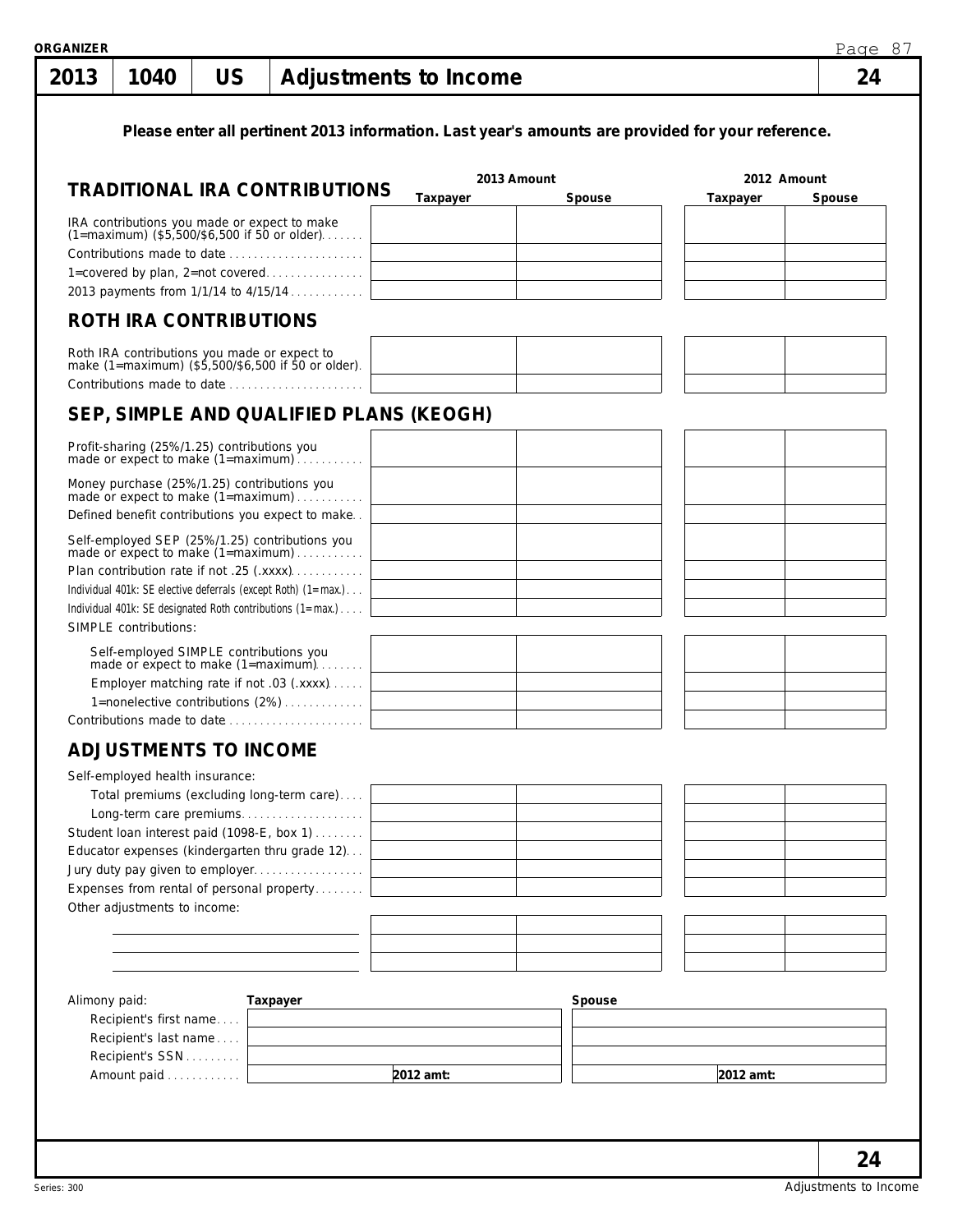| Please enter all pertinent 2013 amounts and attach all 1098 forms.<br>Last year's amounts are provided for your reference.<br><b>MEDICAL AND DENTAL EXPENSES</b><br>NOTE: Enter self-employed health insurance premiums on Sheet 24 and<br>Medicare insurance premiums on Sheet 14.<br>2013 Amount<br>2012 Amount<br>TS<br>Insurance premiums not entered elsewhere (excl. LT care & amts. paid w/pre-tax dollars)<br>Insurance reimbursement (enter as a positive number)<br>Lodging and transportation:<br>Other medical and dental expenses:<br>TAXES PAID (State and local withholding and 2013 estimates are automatic.)<br>State income taxes - 1/13 payment on 2012 state estimate<br>State income taxes - paid with 2012 state return extension<br>State income taxes - paid with 2012 state return<br>State income taxes - paid for prior years and/or to other state<br>City/local income taxes - 1/13 payment on 2012 city/local estimate<br>City/local income taxes - paid with 2012 city/local extension<br>City/local income taxes - paid with 2012 city/local return<br><b>SALES AND USE TAXES PAID</b><br>State and local sales taxes (except autos and special items)<br>Use taxes paid on 2013 purchases<br>Sales tax on boats, aircraft, other special items<br><b>OTHER TAXES PAID</b><br>Real estate taxes - principal residence: |  |
|--------------------------------------------------------------------------------------------------------------------------------------------------------------------------------------------------------------------------------------------------------------------------------------------------------------------------------------------------------------------------------------------------------------------------------------------------------------------------------------------------------------------------------------------------------------------------------------------------------------------------------------------------------------------------------------------------------------------------------------------------------------------------------------------------------------------------------------------------------------------------------------------------------------------------------------------------------------------------------------------------------------------------------------------------------------------------------------------------------------------------------------------------------------------------------------------------------------------------------------------------------------------------------------------------------------------------------------------------------|--|
|                                                                                                                                                                                                                                                                                                                                                                                                                                                                                                                                                                                                                                                                                                                                                                                                                                                                                                                                                                                                                                                                                                                                                                                                                                                                                                                                                        |  |
|                                                                                                                                                                                                                                                                                                                                                                                                                                                                                                                                                                                                                                                                                                                                                                                                                                                                                                                                                                                                                                                                                                                                                                                                                                                                                                                                                        |  |
|                                                                                                                                                                                                                                                                                                                                                                                                                                                                                                                                                                                                                                                                                                                                                                                                                                                                                                                                                                                                                                                                                                                                                                                                                                                                                                                                                        |  |
|                                                                                                                                                                                                                                                                                                                                                                                                                                                                                                                                                                                                                                                                                                                                                                                                                                                                                                                                                                                                                                                                                                                                                                                                                                                                                                                                                        |  |
|                                                                                                                                                                                                                                                                                                                                                                                                                                                                                                                                                                                                                                                                                                                                                                                                                                                                                                                                                                                                                                                                                                                                                                                                                                                                                                                                                        |  |
|                                                                                                                                                                                                                                                                                                                                                                                                                                                                                                                                                                                                                                                                                                                                                                                                                                                                                                                                                                                                                                                                                                                                                                                                                                                                                                                                                        |  |
|                                                                                                                                                                                                                                                                                                                                                                                                                                                                                                                                                                                                                                                                                                                                                                                                                                                                                                                                                                                                                                                                                                                                                                                                                                                                                                                                                        |  |
|                                                                                                                                                                                                                                                                                                                                                                                                                                                                                                                                                                                                                                                                                                                                                                                                                                                                                                                                                                                                                                                                                                                                                                                                                                                                                                                                                        |  |
|                                                                                                                                                                                                                                                                                                                                                                                                                                                                                                                                                                                                                                                                                                                                                                                                                                                                                                                                                                                                                                                                                                                                                                                                                                                                                                                                                        |  |
|                                                                                                                                                                                                                                                                                                                                                                                                                                                                                                                                                                                                                                                                                                                                                                                                                                                                                                                                                                                                                                                                                                                                                                                                                                                                                                                                                        |  |
|                                                                                                                                                                                                                                                                                                                                                                                                                                                                                                                                                                                                                                                                                                                                                                                                                                                                                                                                                                                                                                                                                                                                                                                                                                                                                                                                                        |  |
|                                                                                                                                                                                                                                                                                                                                                                                                                                                                                                                                                                                                                                                                                                                                                                                                                                                                                                                                                                                                                                                                                                                                                                                                                                                                                                                                                        |  |
|                                                                                                                                                                                                                                                                                                                                                                                                                                                                                                                                                                                                                                                                                                                                                                                                                                                                                                                                                                                                                                                                                                                                                                                                                                                                                                                                                        |  |
|                                                                                                                                                                                                                                                                                                                                                                                                                                                                                                                                                                                                                                                                                                                                                                                                                                                                                                                                                                                                                                                                                                                                                                                                                                                                                                                                                        |  |
|                                                                                                                                                                                                                                                                                                                                                                                                                                                                                                                                                                                                                                                                                                                                                                                                                                                                                                                                                                                                                                                                                                                                                                                                                                                                                                                                                        |  |
|                                                                                                                                                                                                                                                                                                                                                                                                                                                                                                                                                                                                                                                                                                                                                                                                                                                                                                                                                                                                                                                                                                                                                                                                                                                                                                                                                        |  |
|                                                                                                                                                                                                                                                                                                                                                                                                                                                                                                                                                                                                                                                                                                                                                                                                                                                                                                                                                                                                                                                                                                                                                                                                                                                                                                                                                        |  |
|                                                                                                                                                                                                                                                                                                                                                                                                                                                                                                                                                                                                                                                                                                                                                                                                                                                                                                                                                                                                                                                                                                                                                                                                                                                                                                                                                        |  |
|                                                                                                                                                                                                                                                                                                                                                                                                                                                                                                                                                                                                                                                                                                                                                                                                                                                                                                                                                                                                                                                                                                                                                                                                                                                                                                                                                        |  |
|                                                                                                                                                                                                                                                                                                                                                                                                                                                                                                                                                                                                                                                                                                                                                                                                                                                                                                                                                                                                                                                                                                                                                                                                                                                                                                                                                        |  |
|                                                                                                                                                                                                                                                                                                                                                                                                                                                                                                                                                                                                                                                                                                                                                                                                                                                                                                                                                                                                                                                                                                                                                                                                                                                                                                                                                        |  |
|                                                                                                                                                                                                                                                                                                                                                                                                                                                                                                                                                                                                                                                                                                                                                                                                                                                                                                                                                                                                                                                                                                                                                                                                                                                                                                                                                        |  |
|                                                                                                                                                                                                                                                                                                                                                                                                                                                                                                                                                                                                                                                                                                                                                                                                                                                                                                                                                                                                                                                                                                                                                                                                                                                                                                                                                        |  |
|                                                                                                                                                                                                                                                                                                                                                                                                                                                                                                                                                                                                                                                                                                                                                                                                                                                                                                                                                                                                                                                                                                                                                                                                                                                                                                                                                        |  |
|                                                                                                                                                                                                                                                                                                                                                                                                                                                                                                                                                                                                                                                                                                                                                                                                                                                                                                                                                                                                                                                                                                                                                                                                                                                                                                                                                        |  |

Personal property taxes (including auto fees in some states. Provide a co Foreign income taxes. . . . . . . . . . . . . . . . . . . . . . . . . . . . . . . . . . . . . . . . . . . . . . . . Other taxes: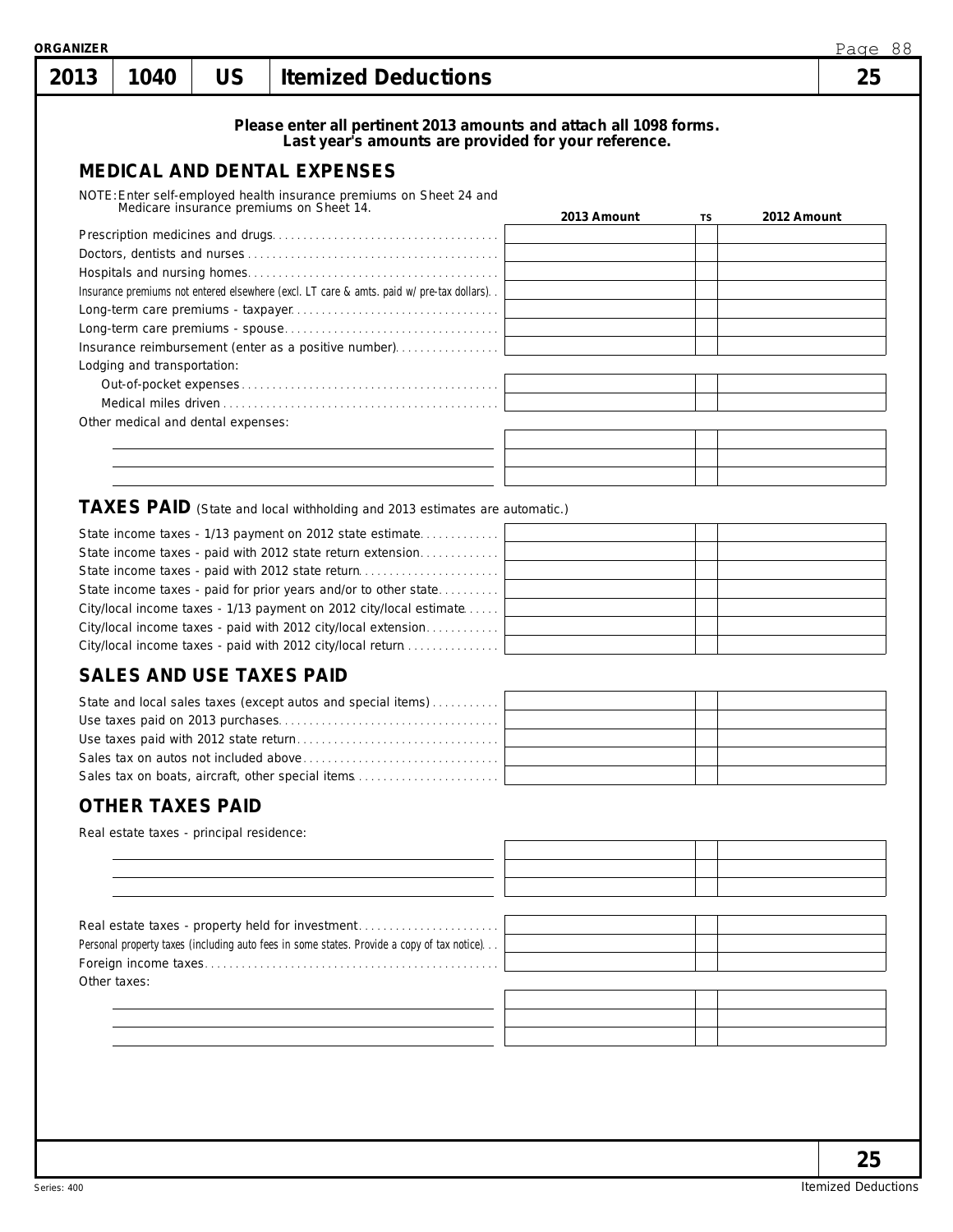| 2013 | 1040                              | <b>US</b> | <b>Itemized Deductions (continued)</b>                                                                                                                                                                  |             |           |             | 25p2 |
|------|-----------------------------------|-----------|---------------------------------------------------------------------------------------------------------------------------------------------------------------------------------------------------------|-------------|-----------|-------------|------|
|      |                                   |           | Please enter all pertinent 2013 amounts. Last year's amounts are provided for your reference.                                                                                                           |             |           |             |      |
|      |                                   |           |                                                                                                                                                                                                         |             |           |             |      |
|      | <b>INTEREST PAID</b>              |           |                                                                                                                                                                                                         |             |           |             |      |
|      |                                   |           | Home mortgage int. (Box 1) and points (Box 2) reported on Form 1098:                                                                                                                                    | 2013 Amount | <b>TS</b> | 2012 Amount |      |
|      |                                   |           |                                                                                                                                                                                                         |             |           |             |      |
|      |                                   |           |                                                                                                                                                                                                         |             |           |             |      |
|      |                                   |           |                                                                                                                                                                                                         |             |           |             |      |
|      |                                   |           | Home mortgage interest not reported on Form 1098:                                                                                                                                                       |             |           |             |      |
|      | Payee's name                      |           | <u> 1989 - Johann Stein, fransk politik (d. 1989)</u>                                                                                                                                                   |             |           |             |      |
|      | Payee's SSN or FEIN               |           |                                                                                                                                                                                                         |             |           |             |      |
|      | Payee's street address.           |           |                                                                                                                                                                                                         |             |           |             |      |
|      |                                   |           |                                                                                                                                                                                                         |             |           |             |      |
|      | Payee's state                     |           |                                                                                                                                                                                                         |             |           |             |      |
|      |                                   |           | Payee's ZIP code                                                                                                                                                                                        |             |           |             |      |
|      |                                   |           |                                                                                                                                                                                                         |             |           |             |      |
|      | Points not reported on Form 1098: |           |                                                                                                                                                                                                         |             |           |             |      |
|      |                                   |           |                                                                                                                                                                                                         |             |           |             |      |
|      |                                   |           |                                                                                                                                                                                                         |             |           |             |      |
|      |                                   |           | Mortgage insurance premiums on post 12/31/06 contracts (Box 4)                                                                                                                                          |             |           |             |      |
|      |                                   |           | Investment interest (interest on margin accounts):                                                                                                                                                      |             |           |             |      |
|      |                                   |           |                                                                                                                                                                                                         |             |           |             |      |
|      |                                   |           |                                                                                                                                                                                                         |             |           |             |      |
|      |                                   |           | Certain home mortgage interest included above (6251)                                                                                                                                                    |             |           |             |      |
|      |                                   |           |                                                                                                                                                                                                         |             |           |             |      |
|      |                                   |           | NOTE: Points paid on loans other than to buy, build, or improve your main home are deductible over the life of the mortgage.<br>For these types of loans also provide the dates and lives of the loans. |             |           |             |      |
|      |                                   |           |                                                                                                                                                                                                         |             |           |             |      |

# **CASH CONTRIBUTIONS**

NOTE:No deduction is allowed for cash or check contributions unless the donor maintains a bank record, or a written communication from the donee, showing the name of the organization, contribution date(s), and contribution amount(s).

Churches, schools, hospitals, and other charitable organizations (50% limitation):

Contributions by cash or check:

Veterans' organizations, fraternal societies, nonprofit cemeteries, and certain private nonoperating foundations (30% limitation): Contributions by cash or check: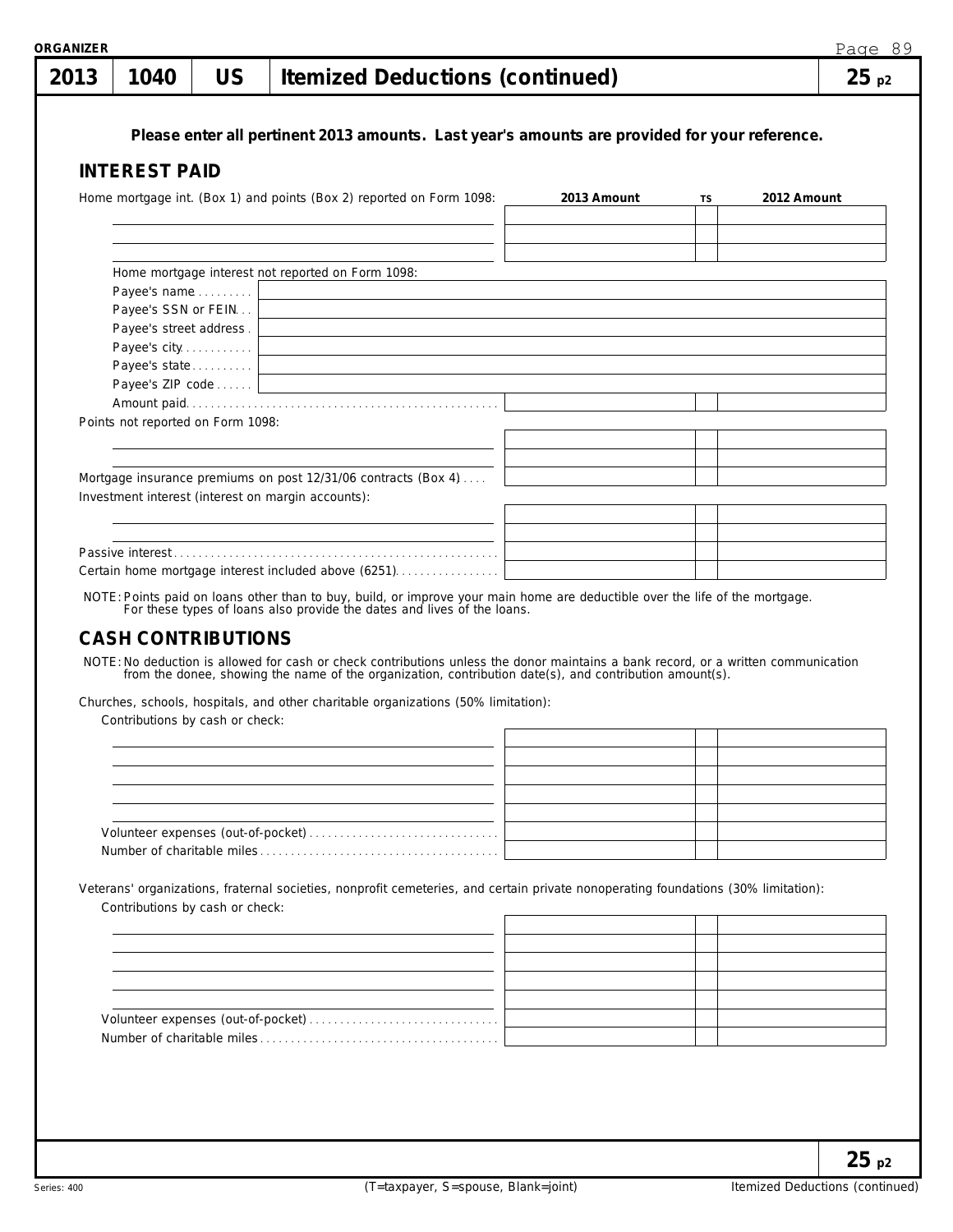| 2013          | 1040                        |                              |  | US/CA   Itemized Deductions (continued)                                                                                                                 |                                                                                                                                                                                                                                 |    |             | 25 <sub>p3</sub> |
|---------------|-----------------------------|------------------------------|--|---------------------------------------------------------------------------------------------------------------------------------------------------------|---------------------------------------------------------------------------------------------------------------------------------------------------------------------------------------------------------------------------------|----|-------------|------------------|
|               |                             |                              |  |                                                                                                                                                         | Please enter all pertinent 2013 amounts. Last year's amounts are provided for your reference.                                                                                                                                   |    |             |                  |
|               |                             | <b>NONCASH CONTRIBUTIONS</b> |  |                                                                                                                                                         | NOTE: Use Sheet 26 if total noncash contributions are over \$500. No deduction is allowed for contributions of clothing and household items that are not in good used condition or better. In addition, a deduction for any ite |    |             |                  |
|               |                             |                              |  |                                                                                                                                                         |                                                                                                                                                                                                                                 |    |             |                  |
|               | 50% limitation (see above): |                              |  |                                                                                                                                                         | 2013 Amount                                                                                                                                                                                                                     | TS | 2012 Amount |                  |
|               |                             |                              |  |                                                                                                                                                         |                                                                                                                                                                                                                                 |    |             |                  |
|               |                             |                              |  |                                                                                                                                                         |                                                                                                                                                                                                                                 |    |             |                  |
|               | 30% limitation (see above): |                              |  |                                                                                                                                                         |                                                                                                                                                                                                                                 |    |             |                  |
|               |                             |                              |  |                                                                                                                                                         |                                                                                                                                                                                                                                 |    |             |                  |
|               |                             |                              |  |                                                                                                                                                         |                                                                                                                                                                                                                                 |    |             |                  |
|               |                             |                              |  |                                                                                                                                                         |                                                                                                                                                                                                                                 |    |             |                  |
|               |                             |                              |  | 30% capital gain property (gifts of capital gain property to 50% limit orgs.):                                                                          |                                                                                                                                                                                                                                 |    |             |                  |
|               |                             |                              |  |                                                                                                                                                         |                                                                                                                                                                                                                                 |    |             |                  |
|               |                             |                              |  |                                                                                                                                                         |                                                                                                                                                                                                                                 |    |             |                  |
|               |                             |                              |  | 20% capital gain property (gifts of capital gain property to non-50% limit orgs.):                                                                      |                                                                                                                                                                                                                                 |    |             |                  |
|               |                             |                              |  |                                                                                                                                                         |                                                                                                                                                                                                                                 |    |             |                  |
|               |                             |                              |  |                                                                                                                                                         |                                                                                                                                                                                                                                 |    |             |                  |
|               |                             |                              |  |                                                                                                                                                         |                                                                                                                                                                                                                                 |    |             |                  |
|               |                             |                              |  | MISCELLANEOUS DEDUCTIONS (subject to 2% AGI limit)                                                                                                      |                                                                                                                                                                                                                                 |    |             |                  |
|               |                             |                              |  |                                                                                                                                                         |                                                                                                                                                                                                                                 |    |             |                  |
|               |                             |                              |  | Other unreimbursed employee expenses (uniforms and protective clothing, professional subscriptions, employment agency fees, and certain edu. expenses): |                                                                                                                                                                                                                                 |    |             |                  |
|               |                             |                              |  |                                                                                                                                                         |                                                                                                                                                                                                                                 |    |             |                  |
|               |                             |                              |  |                                                                                                                                                         |                                                                                                                                                                                                                                 |    |             |                  |
|               | Investment expense:         |                              |  |                                                                                                                                                         |                                                                                                                                                                                                                                 |    |             |                  |
|               |                             |                              |  |                                                                                                                                                         |                                                                                                                                                                                                                                 |    |             |                  |
|               |                             |                              |  |                                                                                                                                                         |                                                                                                                                                                                                                                 |    |             |                  |
|               |                             |                              |  |                                                                                                                                                         |                                                                                                                                                                                                                                 |    |             |                  |
|               |                             |                              |  |                                                                                                                                                         |                                                                                                                                                                                                                                 |    |             |                  |
|               | and custodial fees):        |                              |  | Miscellaneous deductions (2% AGI) (certain legal and accounting fees,                                                                                   |                                                                                                                                                                                                                                 |    |             |                  |
|               |                             |                              |  |                                                                                                                                                         |                                                                                                                                                                                                                                 |    |             |                  |
|               |                             |                              |  |                                                                                                                                                         |                                                                                                                                                                                                                                 |    |             |                  |
|               |                             |                              |  |                                                                                                                                                         |                                                                                                                                                                                                                                 |    |             |                  |
| Federal only: |                             |                              |  |                                                                                                                                                         |                                                                                                                                                                                                                                 |    |             |                  |
|               |                             |                              |  |                                                                                                                                                         |                                                                                                                                                                                                                                 |    |             |                  |
| State only:   |                             |                              |  |                                                                                                                                                         |                                                                                                                                                                                                                                 |    |             |                  |
|               |                             |                              |  |                                                                                                                                                         |                                                                                                                                                                                                                                 |    |             |                  |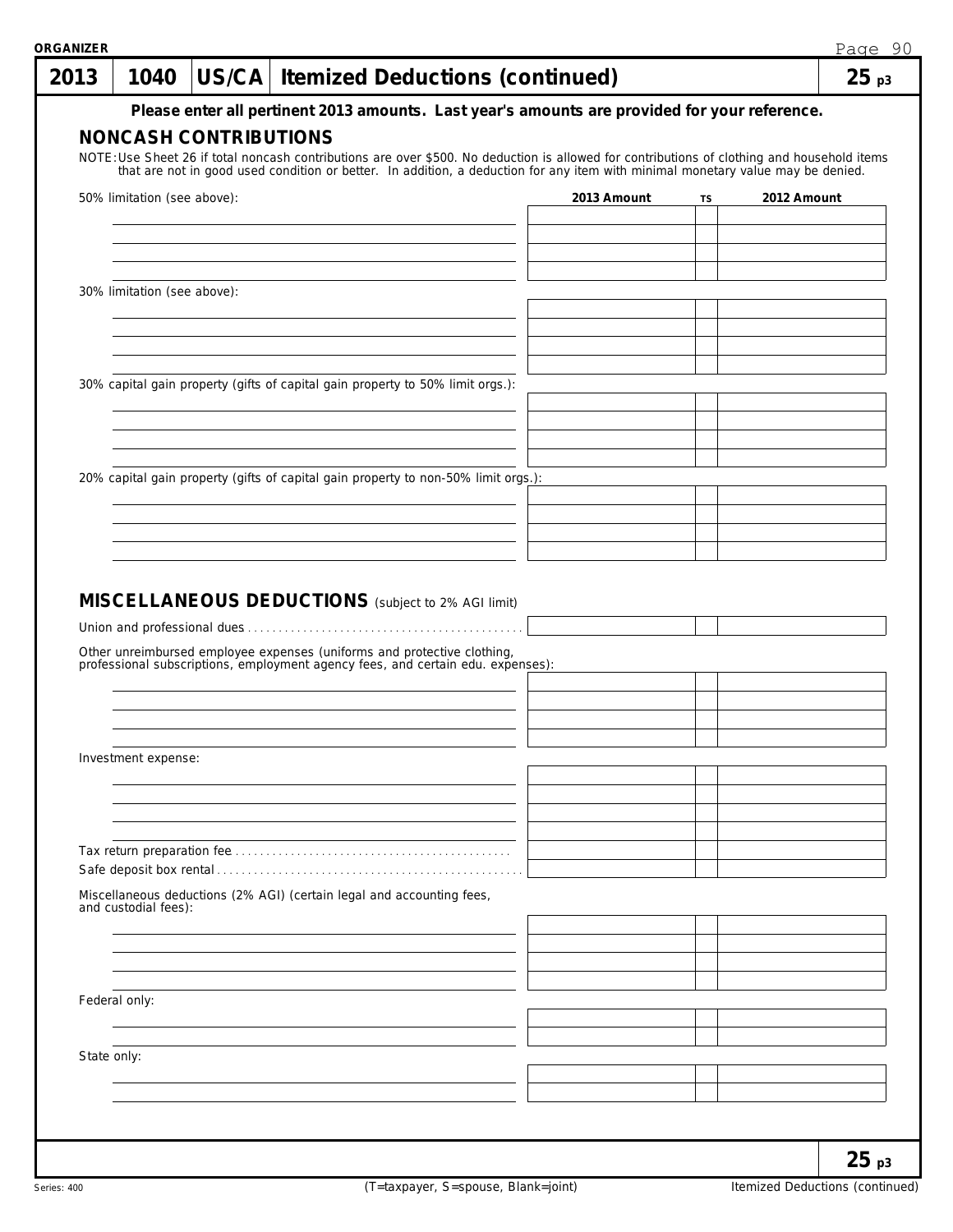| 2013        | 1040          |                                 | US/CA Itemized Deductions (continued)                                                         |             |    | 25p4        |
|-------------|---------------|---------------------------------|-----------------------------------------------------------------------------------------------|-------------|----|-------------|
|             |               |                                 |                                                                                               |             |    |             |
|             |               |                                 | Please enter all pertinent 2013 amounts. Last year's amounts are provided for your reference. |             |    |             |
|             |               |                                 | OTHER MISCELLANEOUS DEDUCTIONS                                                                |             |    |             |
|             |               |                                 |                                                                                               | 2013 Amount | TS | 2012 Amount |
|             |               | Other miscellaneous deductions: |                                                                                               |             |    |             |
|             |               |                                 |                                                                                               |             |    |             |
|             |               |                                 |                                                                                               |             |    |             |
|             |               |                                 |                                                                                               |             |    |             |
|             |               |                                 |                                                                                               |             |    |             |
|             |               |                                 |                                                                                               |             |    |             |
|             |               |                                 |                                                                                               |             |    |             |
|             |               |                                 |                                                                                               |             |    |             |
|             |               |                                 |                                                                                               |             |    |             |
|             |               |                                 |                                                                                               |             |    |             |
|             |               |                                 |                                                                                               |             |    |             |
|             |               |                                 |                                                                                               |             |    |             |
|             |               |                                 |                                                                                               |             |    |             |
|             |               |                                 |                                                                                               |             |    |             |
|             |               |                                 |                                                                                               |             |    |             |
|             |               |                                 |                                                                                               |             |    |             |
|             |               |                                 |                                                                                               |             |    |             |
|             |               |                                 |                                                                                               |             |    |             |
|             |               |                                 |                                                                                               |             |    |             |
|             |               |                                 |                                                                                               |             |    |             |
|             |               |                                 |                                                                                               |             |    |             |
|             |               |                                 |                                                                                               |             |    |             |
|             |               |                                 |                                                                                               |             |    |             |
|             |               |                                 |                                                                                               |             |    |             |
|             | Federal only: |                                 |                                                                                               |             |    |             |
|             |               |                                 |                                                                                               |             |    |             |
|             |               |                                 |                                                                                               |             |    |             |
| State only: |               |                                 |                                                                                               |             |    |             |
|             |               |                                 |                                                                                               |             |    |             |
|             |               |                                 |                                                                                               |             |    |             |
|             |               |                                 |                                                                                               |             |    |             |
|             |               |                                 |                                                                                               |             |    |             |
|             |               |                                 |                                                                                               |             |    |             |
|             |               |                                 |                                                                                               |             |    |             |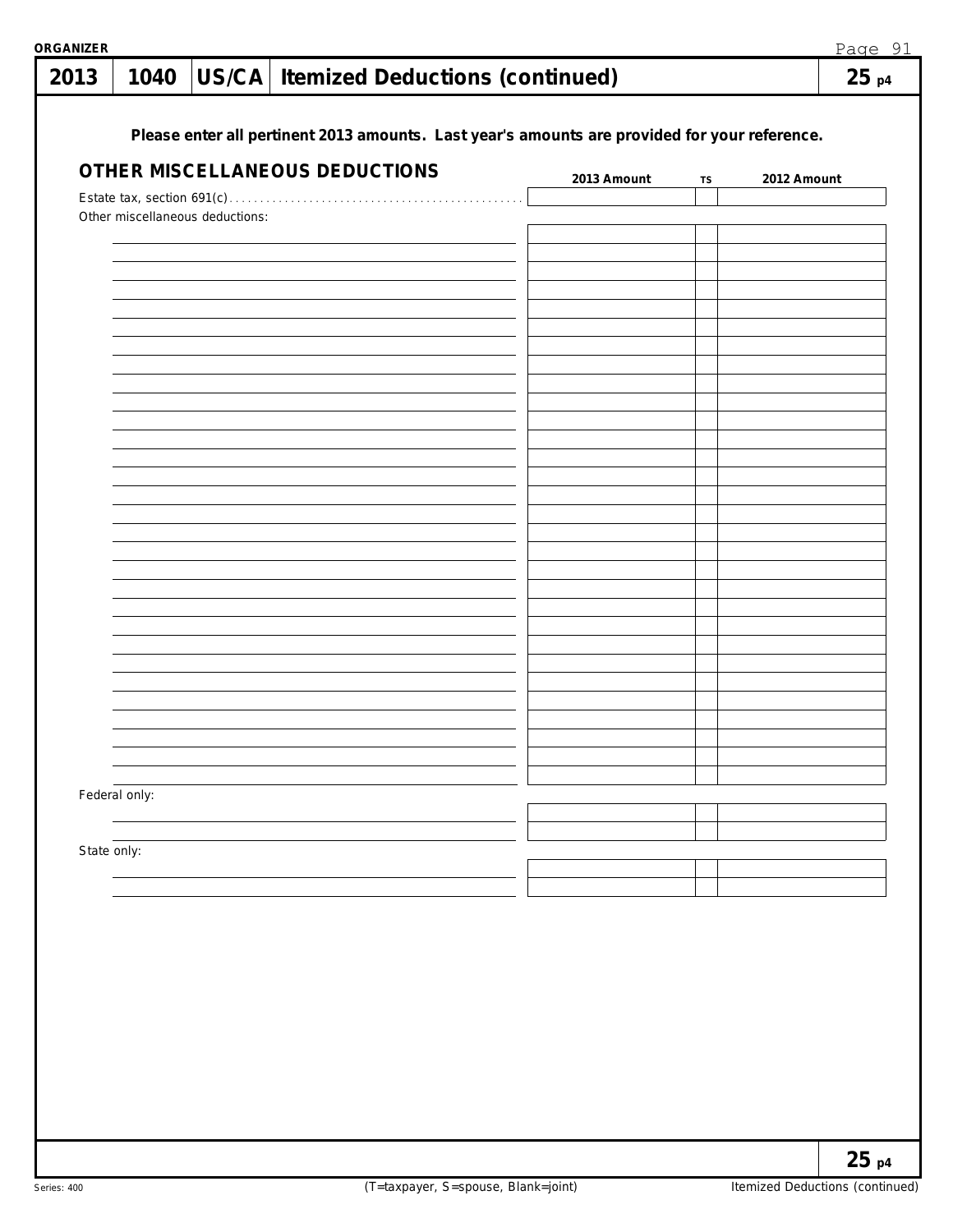# 1. Total home equity debt exceeded \$100,000 at any time during 2013 (\$50,000 if married filing separate). For this purpose, home equity **If either of the following conditions below apply to you, your home mortgage interest deduction may need to be limited and the input section provided below should be completed. If neither condition applies, enter home mortgage interest amounts on organizer sheet 25 p2.**

- debt is defined as any mortgages taken out after October 13, 1987 in which the proceeds were used for purposes other than to buy, build,<br>or improve your home. An example of this type of mortgage is a home equity loan use t
- 2. Total home acquisition debt exceeded \$1,000,000 at any time during 2013 (\$500,000 if married filing separate). For this purpose, home acquisition debt is defined as any mortgages taken out after October 13, 1987 in which the proceeds were used to buy, build, or improve your home.

NOTE: When completing the input section below, grandfather debt represents loans taken out prior to October 14, 1987.

### **Please enter all pertinent 2013 amounts and attach all 1098 forms. Last year's amounts are provided for your reference.**

|                                                                                  | 2013 Amount | 2012 Amount |
|----------------------------------------------------------------------------------|-------------|-------------|
| Fair market value of the property on the date that the last debt was secured     |             |             |
| Home acquisition and grandfather debt on the date that the last debt was secured |             |             |

# **LOAN INFORMATION**

| Loan $#1$                                         |  |
|---------------------------------------------------|--|
|                                                   |  |
|                                                   |  |
|                                                   |  |
|                                                   |  |
|                                                   |  |
|                                                   |  |
|                                                   |  |
|                                                   |  |
|                                                   |  |
| Home acquisition debt balance - beginning of year |  |
|                                                   |  |
|                                                   |  |
|                                                   |  |
|                                                   |  |
| Loan $#2$                                         |  |
|                                                   |  |
|                                                   |  |
|                                                   |  |
|                                                   |  |
|                                                   |  |
|                                                   |  |
|                                                   |  |
|                                                   |  |
|                                                   |  |
| Home acquisition debt balance - beginning of year |  |
|                                                   |  |
|                                                   |  |
|                                                   |  |
|                                                   |  |
|                                                   |  |
| <b>Form</b>                                       |  |

#### **Form**

- 1 = Schedule A (default)
- 2 = Business use of home
- $3 =$  Schedule E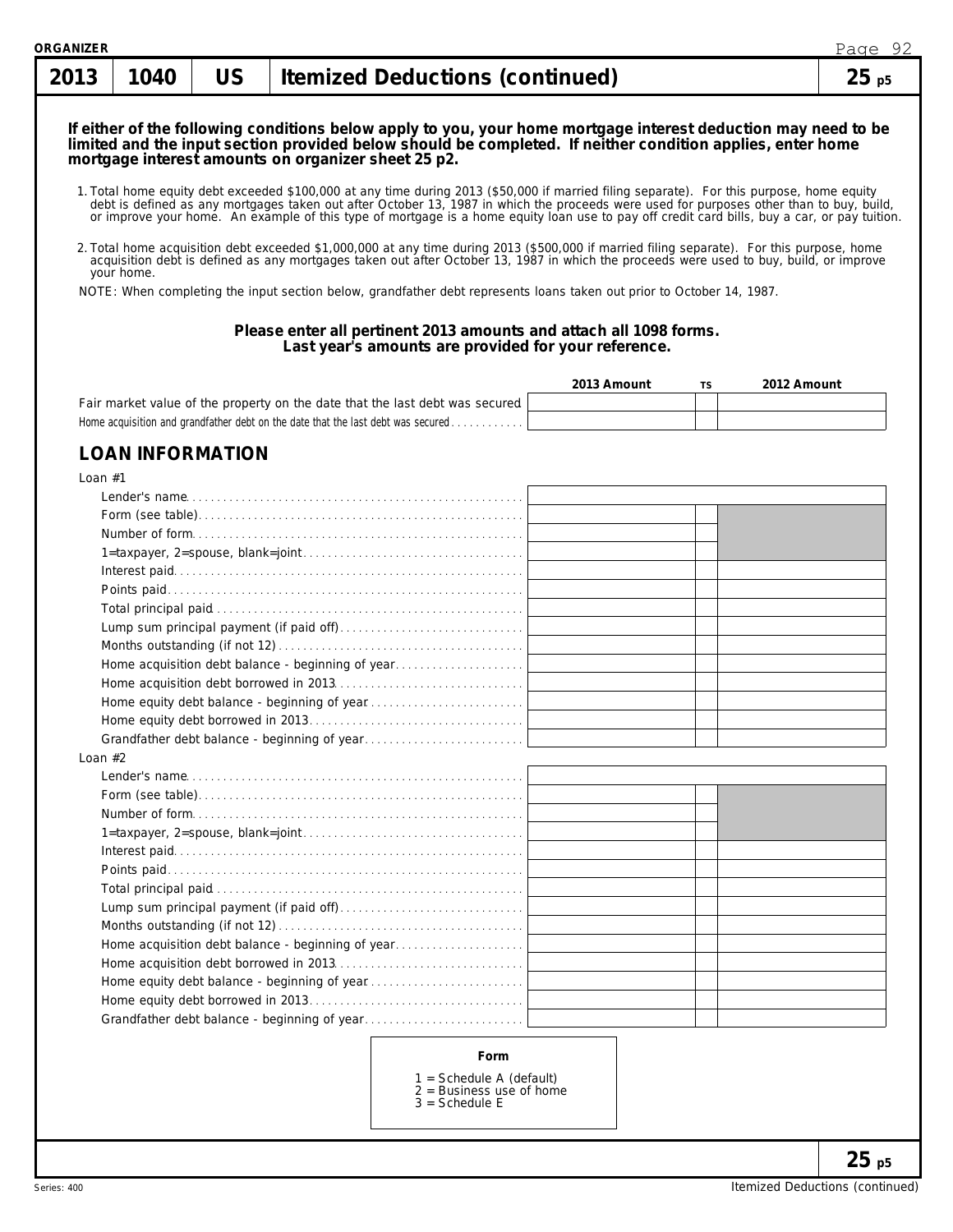| 2013 | 1040 | US      | <b>Noncash Contributions (Form 8283)</b>                                                                                                                                                                                       |   |                              | Page 93<br>26 |
|------|------|---------|--------------------------------------------------------------------------------------------------------------------------------------------------------------------------------------------------------------------------------|---|------------------------------|---------------|
|      |      |         | If your total noncash contributions are in excess of \$500 in 2013, please complete the information below for                                                                                                                  |   |                              |               |
|      |      |         | each donee using the following guidelines:                                                                                                                                                                                     |   |                              |               |
|      |      |         | * If you contributed a motor vehicle, boat, or airplane with a claimed value of more than \$500, attach Form 1098-C or other written<br>acknowledgement received from the donee organization.                                  |   |                              |               |
|      |      |         |                                                                                                                                                                                                                                |   |                              |               |
|      |      |         | * A deduction for contributions of clothing or other household items that are not in good used condition or better is not allowed. In addition, a deduction for any item with minimal monetary value may be denied. However, t |   |                              |               |
|      |      |         | DONATED PROPERTY INFORMATION                                                                                                                                                                                                   |   |                              |               |
|      |      |         |                                                                                                                                                                                                                                |   |                              |               |
|      |      |         |                                                                                                                                                                                                                                |   |                              |               |
|      |      |         |                                                                                                                                                                                                                                |   |                              |               |
|      |      |         |                                                                                                                                                                                                                                |   |                              |               |
|      |      |         |                                                                                                                                                                                                                                |   |                              |               |
|      |      |         |                                                                                                                                                                                                                                |   |                              |               |
|      |      |         |                                                                                                                                                                                                                                |   |                              |               |
|      |      |         |                                                                                                                                                                                                                                |   |                              |               |
| No.  |      | Vehicle |                                                                                                                                                                                                                                |   |                              |               |
|      |      |         |                                                                                                                                                                                                                                |   |                              |               |
|      |      |         |                                                                                                                                                                                                                                |   |                              |               |
|      |      |         |                                                                                                                                                                                                                                |   |                              |               |
|      |      |         |                                                                                                                                                                                                                                |   |                              |               |
|      |      |         | How acquired by donor (Table 1 or describe)                                                                                                                                                                                    |   |                              |               |
|      |      |         |                                                                                                                                                                                                                                |   |                              |               |
|      |      |         |                                                                                                                                                                                                                                |   |                              |               |
|      |      |         | Method used to determine FMV (Table 2 or describe)                                                                                                                                                                             |   |                              |               |
|      |      |         |                                                                                                                                                                                                                                |   |                              |               |
|      |      |         |                                                                                                                                                                                                                                |   |                              |               |
|      |      |         |                                                                                                                                                                                                                                |   |                              |               |
|      |      |         |                                                                                                                                                                                                                                |   |                              |               |
|      |      |         |                                                                                                                                                                                                                                |   |                              |               |
|      |      |         |                                                                                                                                                                                                                                |   |                              |               |
|      |      |         | Property description (other than vehicle)                                                                                                                                                                                      |   |                              |               |
|      |      |         |                                                                                                                                                                                                                                |   |                              |               |
| No.  |      | Vehicle |                                                                                                                                                                                                                                |   |                              |               |
|      |      |         |                                                                                                                                                                                                                                |   |                              |               |
|      |      |         |                                                                                                                                                                                                                                |   |                              |               |
|      |      |         |                                                                                                                                                                                                                                |   |                              |               |
|      |      |         |                                                                                                                                                                                                                                |   |                              |               |
|      |      |         | How acquired by donor (Table 1 or describe)                                                                                                                                                                                    |   |                              |               |
|      |      |         |                                                                                                                                                                                                                                |   |                              |               |
|      |      |         |                                                                                                                                                                                                                                |   |                              |               |
|      |      |         | Method used to determine FMV (Table 2 or describe)                                                                                                                                                                             |   |                              |               |
|      |      |         |                                                                                                                                                                                                                                |   |                              |               |
|      |      |         |                                                                                                                                                                                                                                |   |                              |               |
|      |      |         | How Property was Acquired                                                                                                                                                                                                      | 2 | Method Used to Determine FMV |               |

3 = Inheritance

1 = Purchase 2 = Gift

4 = Exchange

### **2 Method Used to Determine FMV**

1 = Appraisal

3 = Catalog 4 = Comparable sales

2 = Thrift shop value

For other methods, see IRS Pub. 561.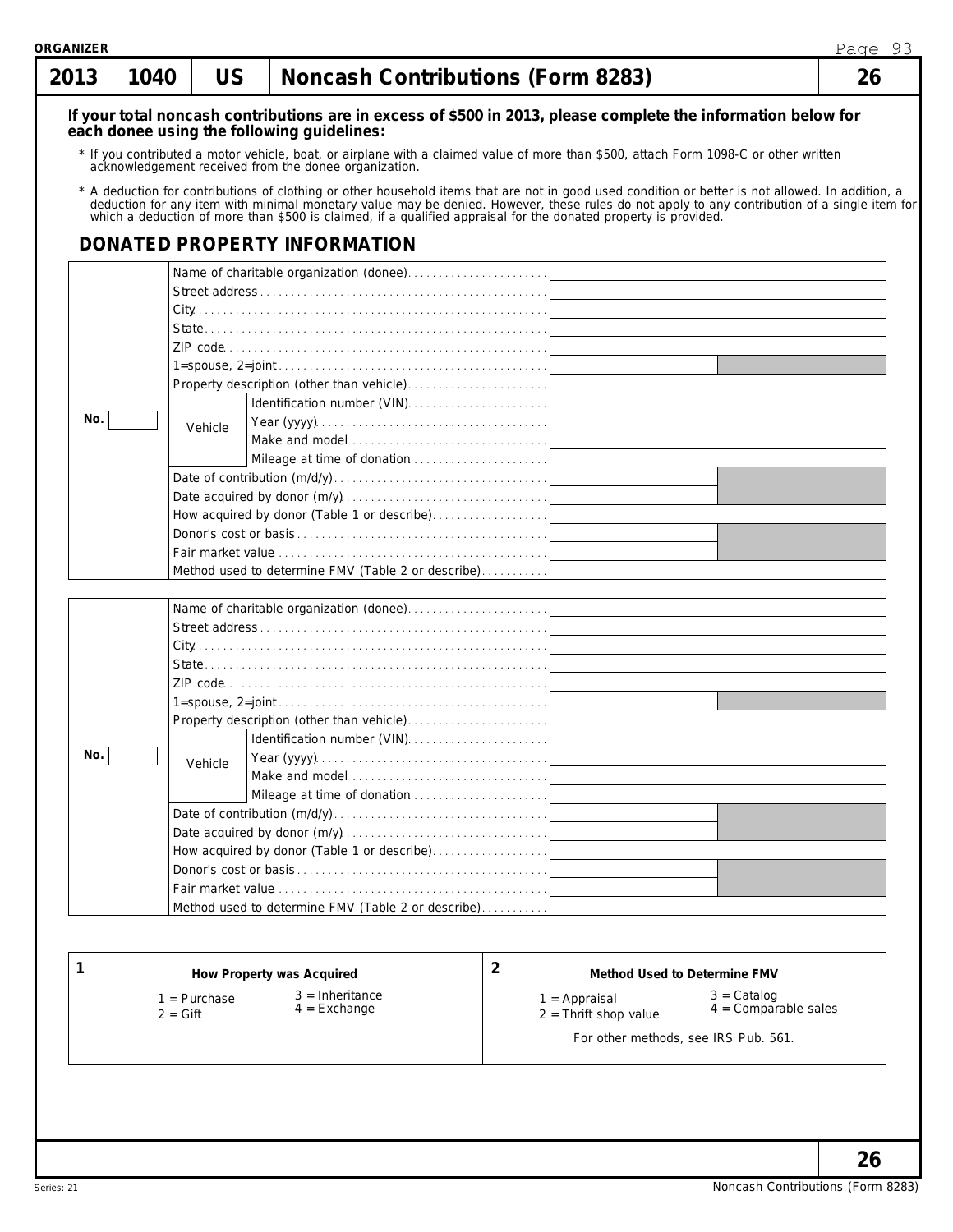| ORGANIZER |      |           |                                  |     | Page | 94 |
|-----------|------|-----------|----------------------------------|-----|------|----|
| 2013      | 1040 | <b>US</b> | Business Use of Home (Form 8829) | No. |      |    |
|           |      |           |                                  |     |      |    |

**Please enter 2013 indirect expenses in full. Nonbusiness portion will carry to Schedule A. Business percentage will be applied to indirect expenses only.**

| <b>BUSINESS USE OF HOME</b>                                          | 2013 Amount | 2012 Amount |
|----------------------------------------------------------------------|-------------|-------------|
|                                                                      |             |             |
| Number of form (e.g., enter 2 for Schedule C number 2)               |             |             |
|                                                                      |             |             |
|                                                                      |             |             |
|                                                                      |             |             |
|                                                                      |             |             |
| % (.xx) or amount of gross income from home if not 100% (-1 if none) |             |             |
| % (.xx) or amount of expenses from home if not 100% (-1 if none)     |             |             |

# **INDIRECT EXPENSES**

NOTE: Indirect expenses are for keeping up and running your entire home. They benefit both the business and personal parts of your home.

| Other indirect expenses: |  |
|--------------------------|--|
|                          |  |

# **DIRECT EXPENSES**

NOTE: Direct expenses benefit only the business part of your home. They include painting or repairs made to specific areas or rooms used for business.

| Other direct expenses: |  |
|------------------------|--|
|                        |  |
|                        |  |
|                        |  |
|                        |  |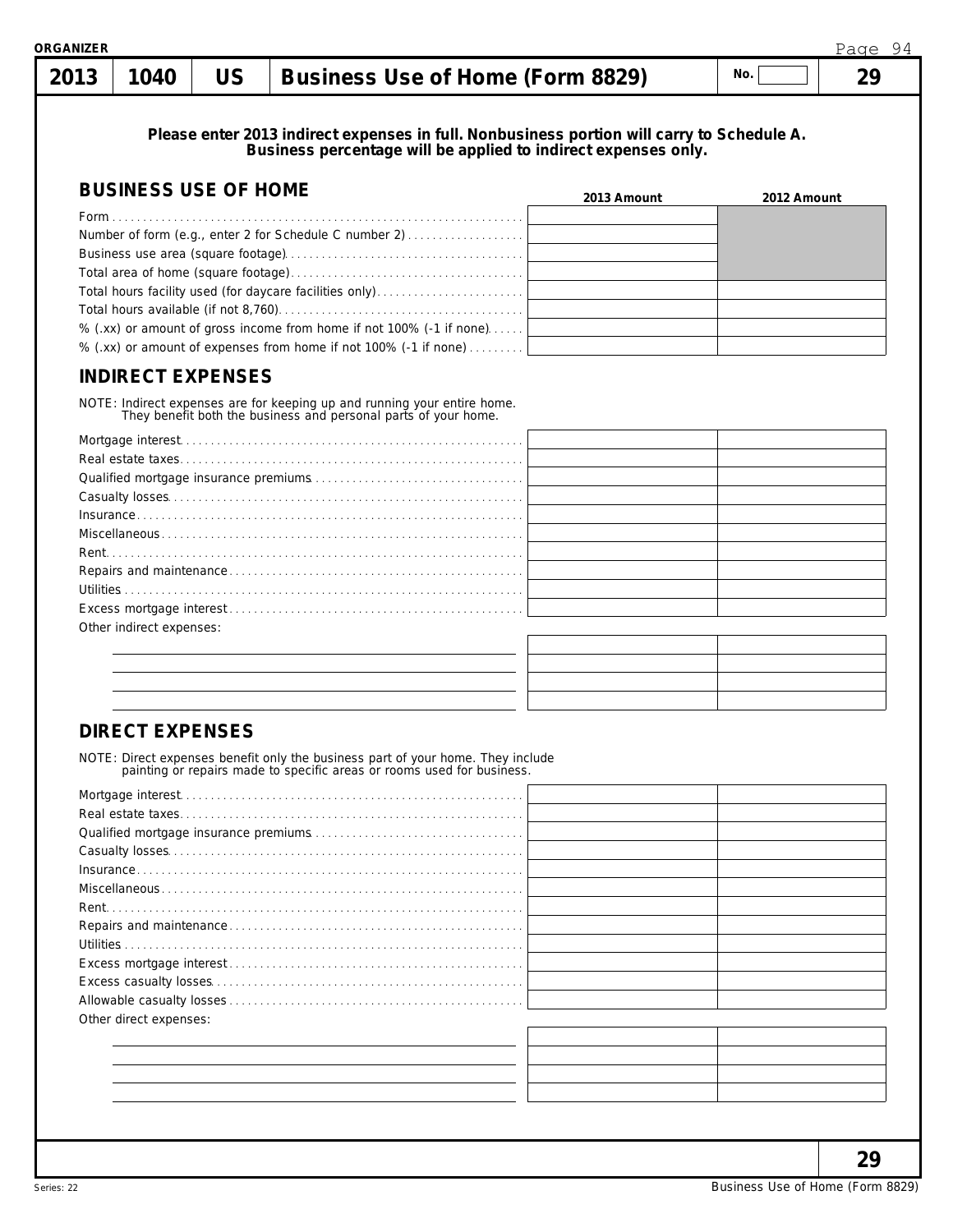**Please enter all pertinent 2013 amounts. Last year's amounts are provided for your reference. GENERAL INFORMATION** Occupation, if different from Form 1040. . . . . . . . . . . . . . . . . . . . . . . . . . . . . . . . . . . Form. . . . . . . . . . . . . . . . . . . . . . . . . . . . . . . . . . . . . . . . . . . . . . . . . . . . . . . . . . . . . . . . . . . . Number of form (1=first Schedule C, 2=second, etc.). . . . . . . . . . . . . . . . . . . . . . . 1=spouse . . . . . . . . . . . . . . . . . . . . . . . . . . . . . . . . . . . . . . . . . . . . . . . . . . . . . . . . . . . . . . . 1=performance artist, 2=handicapped, 3=fee-basis government official. . . . . . **EMPLOYEE BUSINESS EXPENSES** Meal and entertainment expenses . . . . . . . . . . Reimbursements for meals and entertainment not on W-2, box 1... 1=Department of Transportation (80% meal allowance)..................... Local transportation (bus, taxi, train, etc.). . . . . . . . . . . . . . . . . . . . . . . . . . . . . . . . . Travel expenses while away from home overnight . . . . . . . . . . . . . . Reimbursements not included on Form W-2, box 1. . . . . . . . . Other business expenses:  $1040$   $\vert$  US  $\vert$  Employee/Vehicle Bus. Exp. (Form 2106)  $\vert$  <sup>No.</sup>  $\vert$  30 **2013 Amount 2012 Amount** Page 95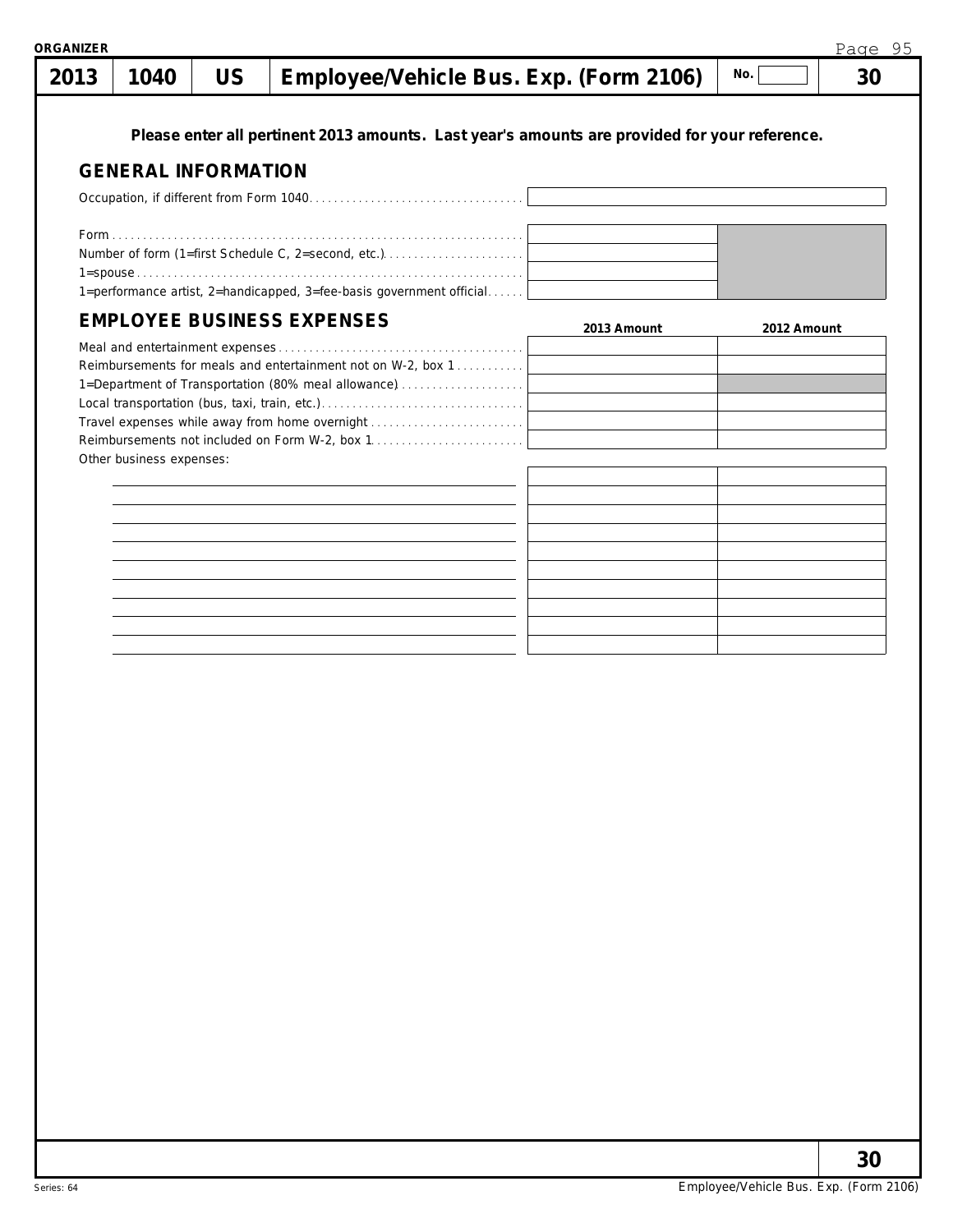

| Number of months of business use if changed from 100% personal use |  |
|--------------------------------------------------------------------|--|
|                                                                    |  |
| Actual expenses:                                                   |  |
|                                                                    |  |
|                                                                    |  |
|                                                                    |  |
|                                                                    |  |
|                                                                    |  |
| Auto license (other than personal property taxes)                  |  |
| Personal property taxes (based on car's value)                     |  |
|                                                                    |  |
|                                                                    |  |
|                                                                    |  |
| Value of employer-provided vehicle on Form W-2 (2106)              |  |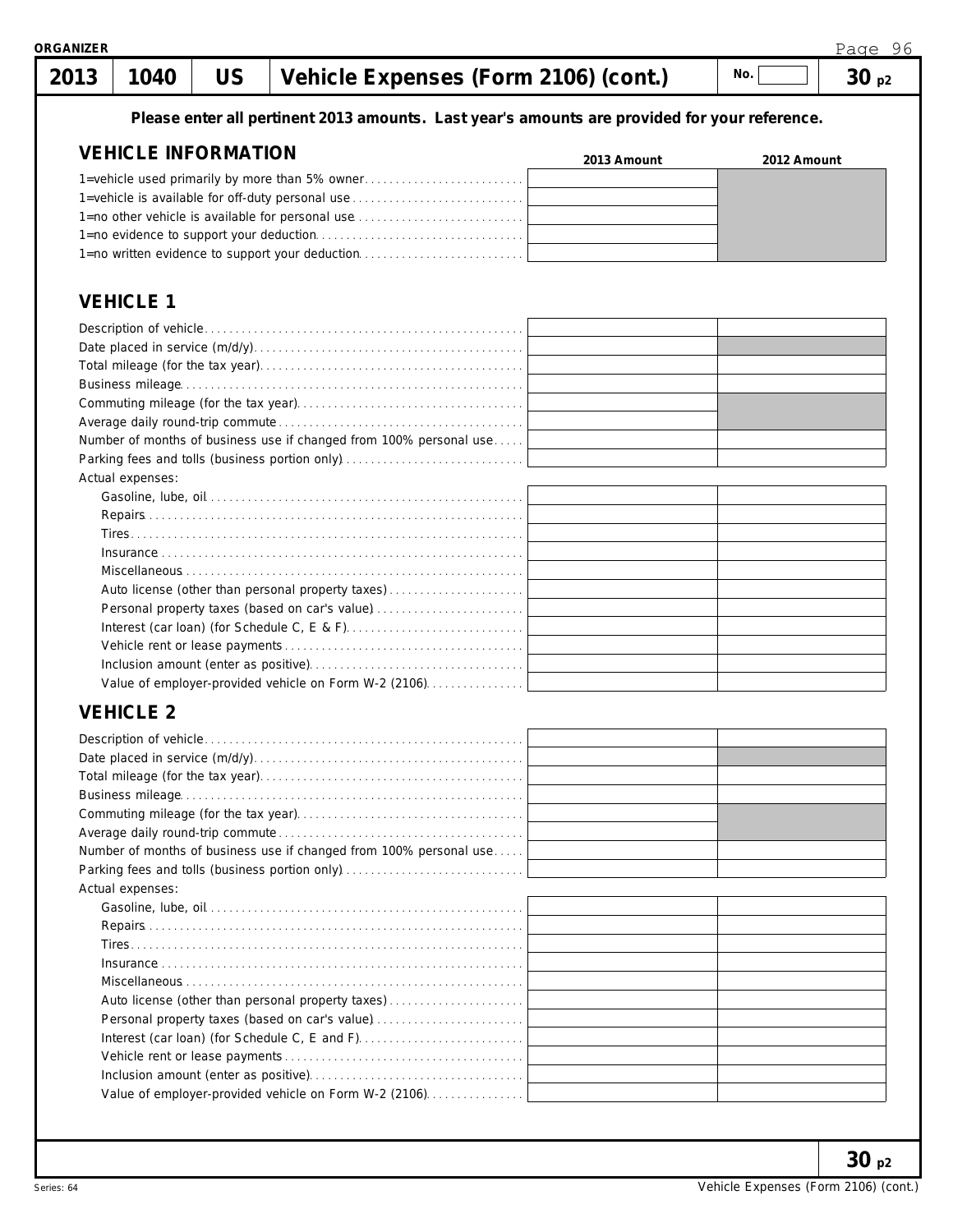|           | 1040                                       | <b>US</b> | Foreign Income Exclusion (Form 2555)                                                                     |                                                                               | No. | 31.1 |
|-----------|--------------------------------------------|-----------|----------------------------------------------------------------------------------------------------------|-------------------------------------------------------------------------------|-----|------|
|           |                                            |           | Please enter all pertinent 2013 information.                                                             |                                                                               |     |      |
|           | <b>GENERAL INFORMATION</b>                 |           |                                                                                                          |                                                                               |     |      |
|           |                                            |           |                                                                                                          |                                                                               |     |      |
|           |                                            |           | Foreign address of taxpayer, if different from Form 1040:                                                |                                                                               |     |      |
|           |                                            |           |                                                                                                          |                                                                               |     |      |
|           |                                            |           |                                                                                                          |                                                                               |     |      |
|           |                                            |           |                                                                                                          |                                                                               |     |      |
|           |                                            |           |                                                                                                          |                                                                               |     |      |
| Employer: |                                            |           |                                                                                                          |                                                                               |     |      |
|           |                                            |           |                                                                                                          |                                                                               |     |      |
|           |                                            |           |                                                                                                          |                                                                               |     |      |
|           |                                            |           |                                                                                                          |                                                                               |     |      |
|           |                                            |           |                                                                                                          |                                                                               |     |      |
|           |                                            |           |                                                                                                          |                                                                               |     |      |
|           |                                            |           |                                                                                                          |                                                                               |     |      |
|           |                                            |           |                                                                                                          |                                                                               |     |      |
|           |                                            |           |                                                                                                          |                                                                               |     |      |
|           |                                            |           |                                                                                                          |                                                                               |     |      |
|           |                                            |           | Employer type: 1=foreign entity, 2=U.S. company,<br>3=self, 4=foreign affiliate of U.S. company, 5=other |                                                                               |     |      |
|           |                                            |           |                                                                                                          |                                                                               |     |      |
|           |                                            |           |                                                                                                          |                                                                               |     |      |
|           |                                            |           |                                                                                                          |                                                                               |     |      |
|           |                                            |           | Type of exclusion revoked if revoked in earlier year (if applicable):                                    | Tax year revocation was effective                                             |     |      |
|           |                                            |           |                                                                                                          |                                                                               |     |      |
|           |                                            |           |                                                                                                          |                                                                               |     |      |
|           |                                            |           |                                                                                                          |                                                                               |     |      |
|           |                                            |           |                                                                                                          |                                                                               |     |      |
|           |                                            |           |                                                                                                          |                                                                               |     |      |
|           | adverse living conditions (if applicable): |           | City and country of separate foreign residence if maintained due to                                      | Number of days during tax year at separate<br>foreign address (if applicable) |     |      |
|           |                                            |           |                                                                                                          |                                                                               |     |      |
|           |                                            |           |                                                                                                          |                                                                               |     |      |
|           |                                            |           |                                                                                                          |                                                                               |     |      |
|           | Tax homes(s) during tax year:              |           |                                                                                                          | Dates tax home(s) were<br>established (m/d/y)                                 |     |      |
|           |                                            |           |                                                                                                          |                                                                               |     |      |
|           |                                            |           |                                                                                                          |                                                                               |     |      |
|           |                                            |           |                                                                                                          |                                                                               |     |      |
|           |                                            |           |                                                                                                          |                                                                               |     |      |
|           |                                            |           |                                                                                                          |                                                                               |     |      |
|           |                                            |           |                                                                                                          |                                                                               |     |      |
|           |                                            |           |                                                                                                          |                                                                               |     |      |
|           |                                            |           |                                                                                                          |                                                                               |     |      |
|           |                                            |           |                                                                                                          |                                                                               |     |      |
|           |                                            |           |                                                                                                          |                                                                               |     |      |
|           |                                            |           |                                                                                                          |                                                                               |     |      |
|           |                                            |           |                                                                                                          |                                                                               |     |      |
|           |                                            |           |                                                                                                          |                                                                               |     |      |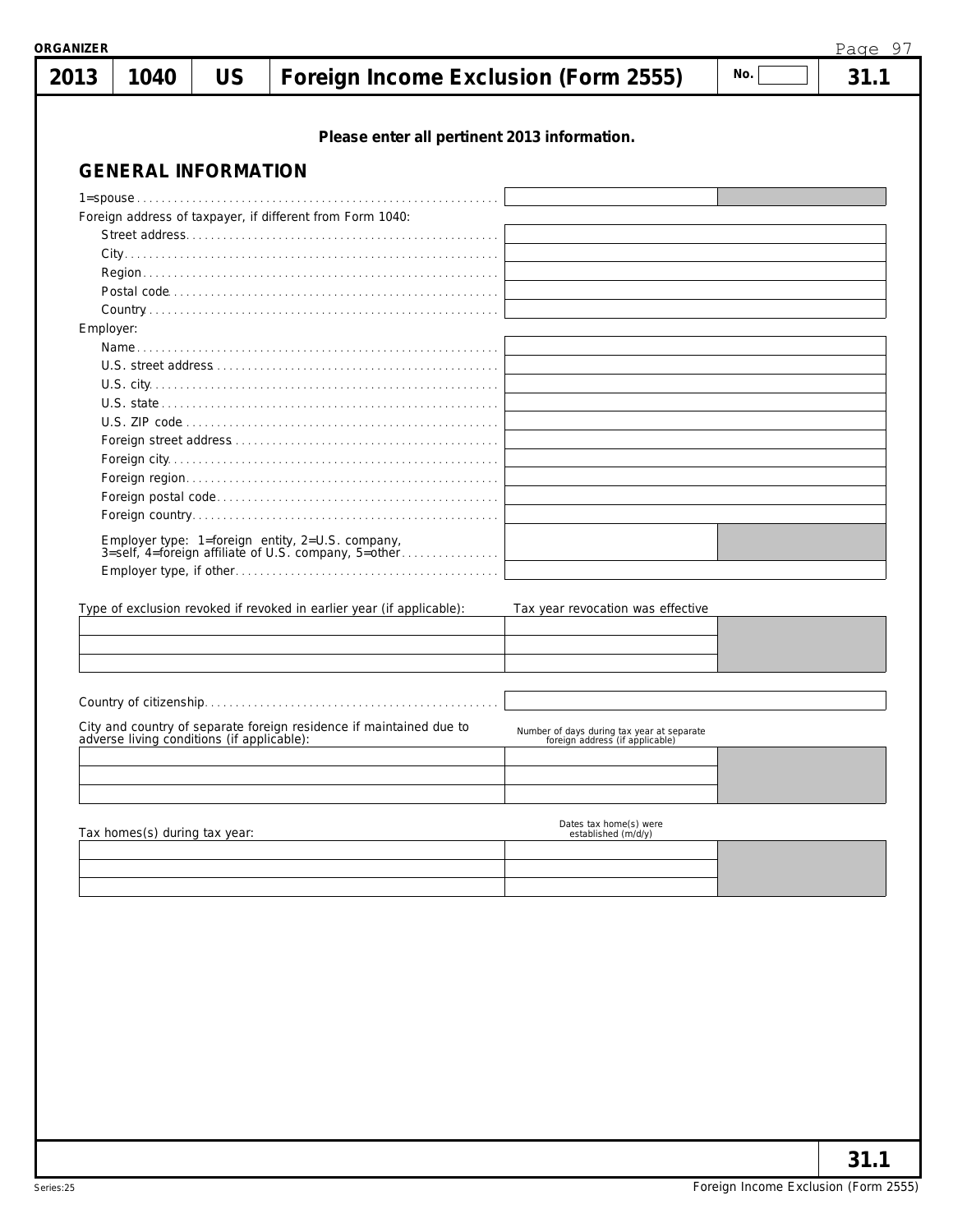| 2013 | 1040                          | <b>US</b> |                                                                                                                                    | Foreign Income Exclusion (2555)                                                                       |                                                       | No.                          | 31.1 <sub>p2</sub>       |
|------|-------------------------------|-----------|------------------------------------------------------------------------------------------------------------------------------------|-------------------------------------------------------------------------------------------------------|-------------------------------------------------------|------------------------------|--------------------------|
|      | <b>TRAVEL INFORMATION</b>     |           |                                                                                                                                    |                                                                                                       | Please enter all pertinent 2013 information.          |                              |                          |
|      | Travel Type (table)           |           | NOTE: Please enter all travel for 2013 as well as travel for 2014 known to date.<br>Name of country (if not United States)         |                                                                                                       | Date arrived<br>Date left                             |                              | Days in U.S. on business |
|      |                               |           |                                                                                                                                    |                                                                                                       |                                                       |                              |                          |
|      |                               |           |                                                                                                                                    |                                                                                                       |                                                       |                              |                          |
|      |                               |           |                                                                                                                                    |                                                                                                       |                                                       |                              |                          |
|      |                               |           |                                                                                                                                    |                                                                                                       |                                                       |                              |                          |
|      |                               |           |                                                                                                                                    |                                                                                                       |                                                       |                              |                          |
|      |                               |           | Beginning date for bona fide residence (m/d/y)                                                                                     |                                                                                                       | BONA FIDE RESIDENCE TEST AND PHYSICAL PRESENCE TEST   |                              |                          |
|      |                               |           |                                                                                                                                    |                                                                                                       |                                                       |                              |                          |
|      |                               |           | Living quarters in foreign country: 1=purchased home, 2=rented house or apartment, 3=rented room, 4=quarters furnished by employer |                                                                                                       |                                                       |                              |                          |
|      |                               |           | Names of family living abroad with taxpayer (if applicable):                                                                       |                                                                                                       |                                                       | Period family lived abroad   |                          |
|      |                               |           |                                                                                                                                    |                                                                                                       |                                                       |                              |                          |
|      |                               |           |                                                                                                                                    |                                                                                                       |                                                       |                              |                          |
|      |                               |           | 1=submitted statement to country of bona fide residence<br>1=required to pay income tax to country of bona fide residence          |                                                                                                       |                                                       |                              |                          |
|      |                               |           | Contractual terms relating to length of employment abroad                                                                          |                                                                                                       |                                                       |                              |                          |
|      |                               |           | Type of visa you entered foreign country under<br>Explanation why visa limited stay or employment in country (if applicable).      |                                                                                                       |                                                       |                              |                          |
|      |                               |           | Address of home in U.S. maintained while living                                                                                    | 1=U.S. home rented                                                                                    | Names of occupants in U.S.                            | Relationship of occupants in |                          |
|      | abroad (if applicable):       |           |                                                                                                                                    | (if applicable)                                                                                       | home (if applicable)                                  | U.S. home (if applicable)    |                          |
|      |                               |           |                                                                                                                                    |                                                                                                       |                                                       |                              |                          |
|      |                               |           |                                                                                                                                    |                                                                                                       |                                                       |                              |                          |
|      |                               |           |                                                                                                                                    |                                                                                                       |                                                       |                              |                          |
|      |                               |           |                                                                                                                                    |                                                                                                       |                                                       |                              |                          |
|      |                               |           | <b>FOREIGN HOUSING EXPENSES</b>                                                                                                    |                                                                                                       | 2013 Amount                                           | 2012 Amount                  |                          |
|      | Location of housing expenses: |           |                                                                                                                                    |                                                                                                       | Qualifying days in location (multiple locations only) |                              |                          |
|      |                               |           |                                                                                                                                    |                                                                                                       |                                                       |                              |                          |
|      |                               |           |                                                                                                                                    |                                                                                                       |                                                       |                              |                          |
|      |                               |           |                                                                                                                                    |                                                                                                       |                                                       |                              |                          |
|      |                               |           |                                                                                                                                    | <b>Travel Type</b>                                                                                    |                                                       |                              |                          |
|      |                               |           |                                                                                                                                    |                                                                                                       |                                                       |                              |                          |
|      |                               |           |                                                                                                                                    | 1 = Travel to U.S. (default)<br>$2$ = Travel to foreign country<br>$3 =$ Travel to restricted country |                                                       |                              |                          |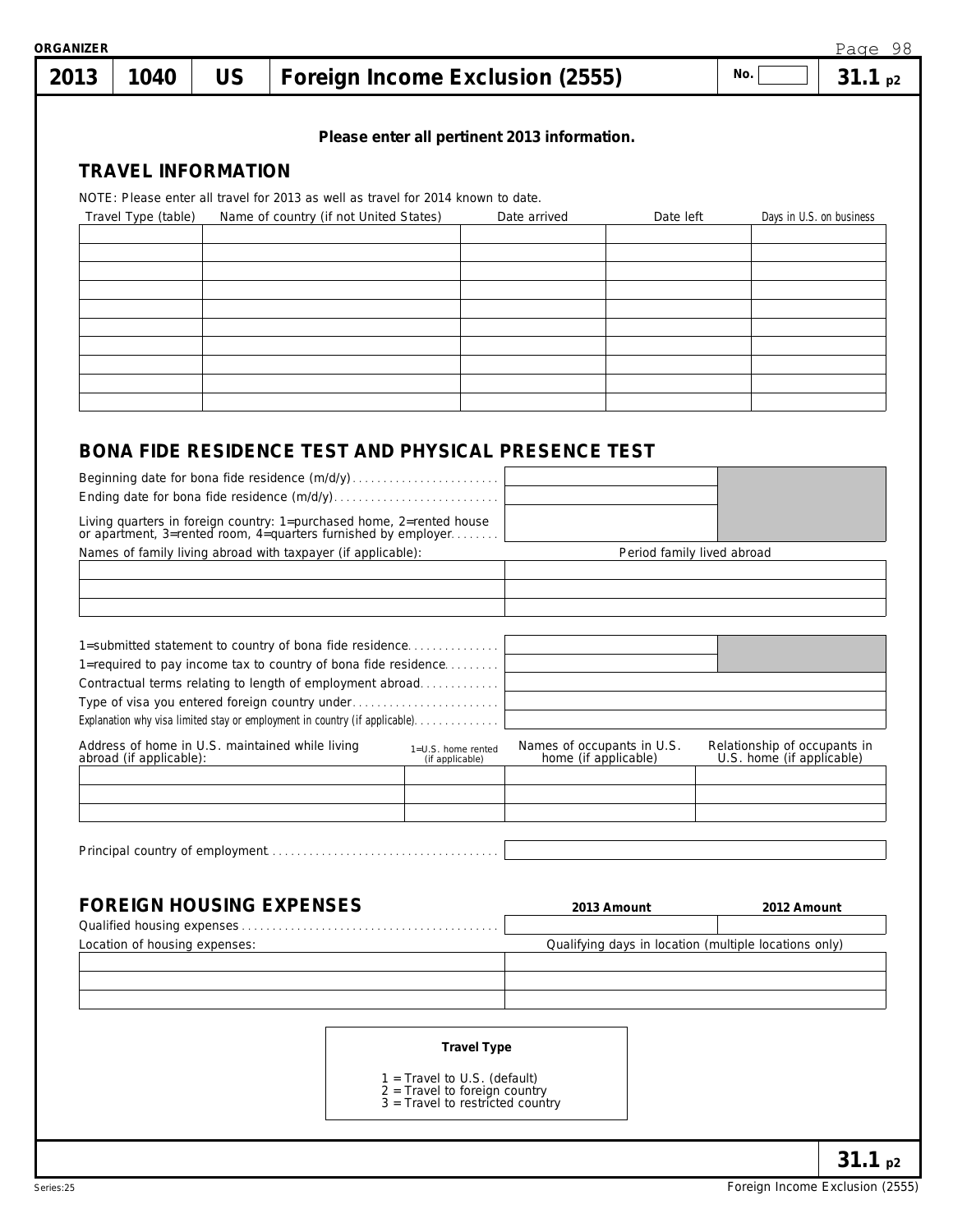# **1040 US Foreign Income Exclusion (Form 2555) 31.2 No. 2013**

**Please enter all pertinent 2013 amounts and attach all W-2 forms, or other wage statements. Enter amounts in U.S. dollars only. Last year's amounts are provided for your reference.**

| <b>FOREIGN WAGES, SALARIES, TIPS</b> | 2013 Amount | 2012 Amount |
|--------------------------------------|-------------|-------------|
|                                      |             |             |
|                                      |             |             |
|                                      |             |             |
|                                      |             |             |
|                                      |             |             |
|                                      |             |             |
|                                      |             |             |
|                                      |             |             |
|                                      |             |             |
|                                      |             |             |

# **FOREIGN ALLOWANCES, REIMBURSEMENTS AND OTHER EARNED INCOME**

**Noncash Income**

| Home (lodging)<br>Meals                                                                                                                                                                                                                                                                                                                                                                                                                              |  |
|------------------------------------------------------------------------------------------------------------------------------------------------------------------------------------------------------------------------------------------------------------------------------------------------------------------------------------------------------------------------------------------------------------------------------------------------------|--|
|                                                                                                                                                                                                                                                                                                                                                                                                                                                      |  |
| $Car. \label{eq:car} \begin{minipage}{0.9\linewidth} Car. \end{minipage} \begin{minipage}{0.9\linewidth} \textbf{Car} \textbf{1} & \textbf{1} & \textbf{1} & \textbf{1} & \textbf{1} & \textbf{1} & \textbf{1} & \textbf{1} & \textbf{1} & \textbf{1} & \textbf{1} & \textbf{1} & \textbf{1} & \textbf{1} & \textbf{1} & \textbf{1} & \textbf{1} & \textbf{1} & \textbf{1} & \textbf{1} & \textbf{1} & \textbf{1} & \textbf{1} & \textbf{1} & \text$ |  |
| Other properties or facilities:                                                                                                                                                                                                                                                                                                                                                                                                                      |  |
|                                                                                                                                                                                                                                                                                                                                                                                                                                                      |  |
|                                                                                                                                                                                                                                                                                                                                                                                                                                                      |  |
|                                                                                                                                                                                                                                                                                                                                                                                                                                                      |  |
|                                                                                                                                                                                                                                                                                                                                                                                                                                                      |  |

### **Allowances and Reimbursements**

| Other purposes: |  |
|-----------------|--|

### **Other Foreign Earned Income**

| <u> La componente de la contrada de la contrada de la contrada de la contrada de la contrada de la contrada de l</u> |  |
|----------------------------------------------------------------------------------------------------------------------|--|
|                                                                                                                      |  |
|                                                                                                                      |  |
| <u> 1989 - Andrea Santa Andrea Andrea Andrea Andrea Andrea Andrea Andrea Andrea Andrea Andrea Andrea Andrea Andr</u> |  |

### **2013 Days Worked Allocation Information**

| Total days worked before and after foreign assignment   |  |
|---------------------------------------------------------|--|
| Foreign days worked before and after foreign assignment |  |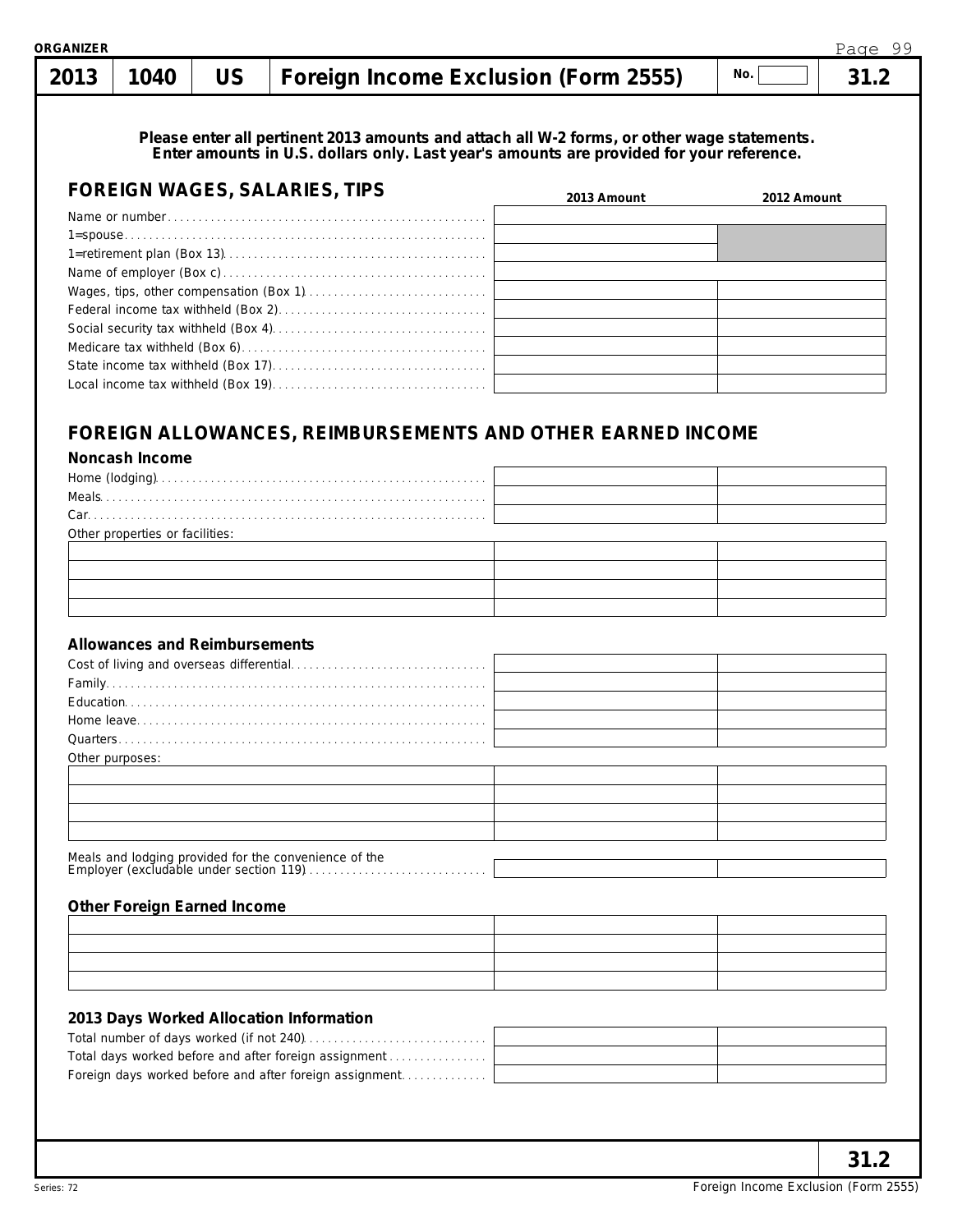| <b>Health Savings Accounts (8889)</b><br>Please enter all pertinent 2013 amounts & attach all 1099-SA forms.<br>Last year's amounts are provided for your reference.<br>NOTE: Contributions to an HSA are only eligible to persons covered under a high deductible health plan. For tax year 2013, a high deductible health plan is one with an annual deductible that is not less than \$1,250 for sel<br>coverage or \$12,500 for family coverage. |          |                       | 32.1     |
|------------------------------------------------------------------------------------------------------------------------------------------------------------------------------------------------------------------------------------------------------------------------------------------------------------------------------------------------------------------------------------------------------------------------------------------------------|----------|-----------------------|----------|
|                                                                                                                                                                                                                                                                                                                                                                                                                                                      |          |                       |          |
|                                                                                                                                                                                                                                                                                                                                                                                                                                                      |          |                       |          |
|                                                                                                                                                                                                                                                                                                                                                                                                                                                      |          |                       |          |
|                                                                                                                                                                                                                                                                                                                                                                                                                                                      |          | 2012 Amount           |          |
|                                                                                                                                                                                                                                                                                                                                                                                                                                                      |          |                       | Spouse   |
| 1=self-only coverage, $2=$ family coverage                                                                                                                                                                                                                                                                                                                                                                                                           |          |                       |          |
| HSA contributions you made or expect to make,<br>except rollovers, employer contributions, and<br>contributions made to an employee account<br>through a cafeteria plan $(1 = maximum)$                                                                                                                                                                                                                                                              |          |                       |          |
| Contributions included above that were made after<br>you became eligible for Medicare                                                                                                                                                                                                                                                                                                                                                                |          |                       |          |
| Contributions made to date                                                                                                                                                                                                                                                                                                                                                                                                                           |          |                       |          |
|                                                                                                                                                                                                                                                                                                                                                                                                                                                      | Taxpayer | 2013 Amount<br>Spouse | Taxpayer |

| Total HSA distribution received (1099-SA, box 1).                                                              |  |  |
|----------------------------------------------------------------------------------------------------------------|--|--|
| Distributions included above that were rolled over<br>to another HSA $\ldots$ , $\ldots$ , $\ldots$ , $\ldots$ |  |  |
| Total unreimbursed qualified medical expenses                                                                  |  |  |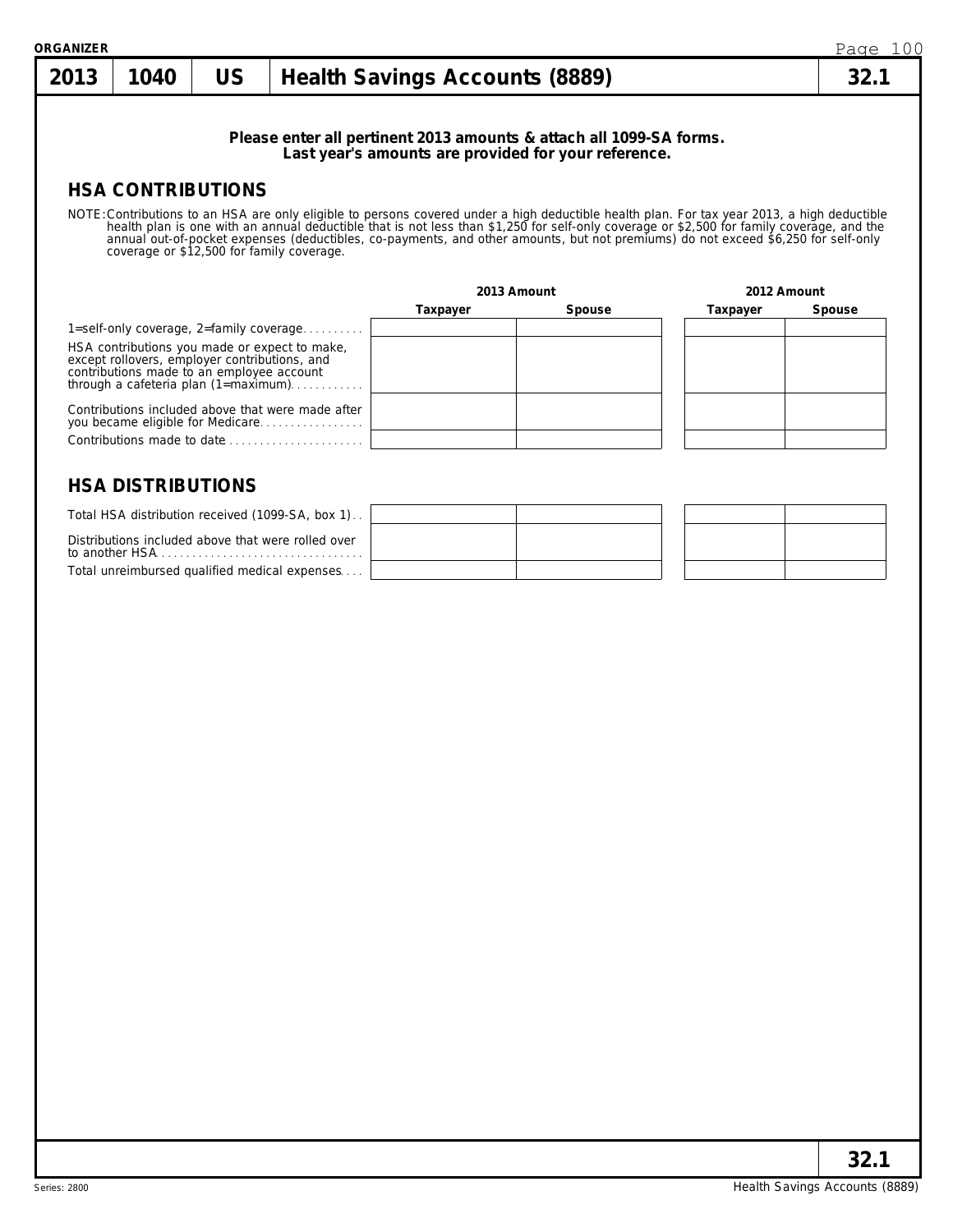|     | 1040 | US/CA   Child and Dependent Care Expenses (Form 2441)                                                                                                                                                                            |          |             |             | 33.1,33.2 |
|-----|------|----------------------------------------------------------------------------------------------------------------------------------------------------------------------------------------------------------------------------------|----------|-------------|-------------|-----------|
|     |      |                                                                                                                                                                                                                                  |          |             |             |           |
|     |      | Please enter all pertinent 2013 information. Last year's amounts are provided for your reference. You must have<br>paid for the care of one or more dependents enabling you to work or attend school to qualify for this credit. |          |             |             |           |
|     |      |                                                                                                                                                                                                                                  |          |             |             |           |
|     |      | <b>DEPENDENT CARE EXPENSES (33.1)</b>                                                                                                                                                                                            |          | 2013 Amount | 2012 Amount |           |
|     |      | Dependent care expenses incurred but not paid in 2013                                                                                                                                                                            | Taxpayer | Spouse      | Taxpayer    | Spouse    |
|     |      | Employer-provided benefits forfeited in 2013                                                                                                                                                                                     |          |             |             |           |
|     |      |                                                                                                                                                                                                                                  |          |             |             |           |
|     |      | PERSONS AND EXPENSES QUALIFYING FOR DEPENDENT CARE CREDIT                                                                                                                                                                        |          |             |             |           |
|     |      | First name                                                                                                                                                                                                                       |          |             |             |           |
|     |      | Last name                                                                                                                                                                                                                        |          |             |             |           |
|     |      | Date of birth $(m/d/y)$                                                                                                                                                                                                          |          |             |             |           |
| No. |      | Social security number                                                                                                                                                                                                           |          |             |             |           |
|     |      | Qualified dependent care expenses<br>incurred and paid in 2013                                                                                                                                                                   |          |             |             |           |
|     |      |                                                                                                                                                                                                                                  |          |             | 2012 amt:   |           |
|     |      | $1 =$ disabled                                                                                                                                                                                                                   |          |             |             |           |
|     |      | $1 =$ spouse, $2 = joint \dots \dots \dots \dots \dots \dots \dots$                                                                                                                                                              |          |             |             |           |
|     |      | First name                                                                                                                                                                                                                       |          |             |             |           |
|     |      | Last name                                                                                                                                                                                                                        |          |             |             |           |
|     |      |                                                                                                                                                                                                                                  |          |             |             |           |
| No. |      | Social security number                                                                                                                                                                                                           |          |             |             |           |
|     |      | Qualified dependent care expenses<br>incurred and paid in 2013                                                                                                                                                                   |          |             |             |           |
|     |      |                                                                                                                                                                                                                                  |          |             | 2012 amt:   |           |
|     |      | $1 =$ disabled                                                                                                                                                                                                                   |          |             |             |           |
|     |      |                                                                                                                                                                                                                                  |          |             |             |           |
|     |      |                                                                                                                                                                                                                                  |          |             |             |           |
|     |      | PERSONS OR ORGANIZATIONS PROVIDING CARE (33.2)                                                                                                                                                                                   |          |             |             |           |
|     |      | Name of provider                                                                                                                                                                                                                 |          |             |             |           |
|     |      |                                                                                                                                                                                                                                  |          |             |             |           |
|     |      | Street address                                                                                                                                                                                                                   |          |             |             |           |
|     |      | City, state, ZIP code                                                                                                                                                                                                            |          |             |             |           |
|     |      | Address where care provided (if different):                                                                                                                                                                                      |          |             |             |           |
|     |      |                                                                                                                                                                                                                                  |          |             |             |           |
| No. |      | City, state, ZIP code                                                                                                                                                                                                            |          |             |             |           |
|     |      |                                                                                                                                                                                                                                  |          |             |             |           |
|     |      | Identification number (SSN or EIN)                                                                                                                                                                                               |          |             |             |           |
|     |      | 1=organization is tax-exempt                                                                                                                                                                                                     |          |             |             |           |
|     |      | 1=care provider is a person                                                                                                                                                                                                      |          |             |             |           |
|     |      | Amount paid to care provider in 2013.                                                                                                                                                                                            |          |             | 2012 amt:   |           |
|     |      | Name of provider                                                                                                                                                                                                                 |          |             |             |           |
|     |      | Street address                                                                                                                                                                                                                   |          |             |             |           |
|     |      | City, state, ZIP code                                                                                                                                                                                                            |          |             |             |           |
|     |      | Address where care provided (if different):                                                                                                                                                                                      |          |             |             |           |
|     |      |                                                                                                                                                                                                                                  |          |             |             |           |
| No. |      | City, state, ZIP code                                                                                                                                                                                                            |          |             |             |           |
|     |      |                                                                                                                                                                                                                                  |          |             |             |           |
|     |      | Identification number (SSN or EIN)                                                                                                                                                                                               |          |             |             |           |
|     |      | 1=organization is tax-exempt                                                                                                                                                                                                     |          |             |             |           |
|     |      | 1=care provider is a person                                                                                                                                                                                                      |          |             |             |           |
|     |      | Amount paid to care provider in 2013.                                                                                                                                                                                            |          |             | 2012 amt:   |           |

Page 101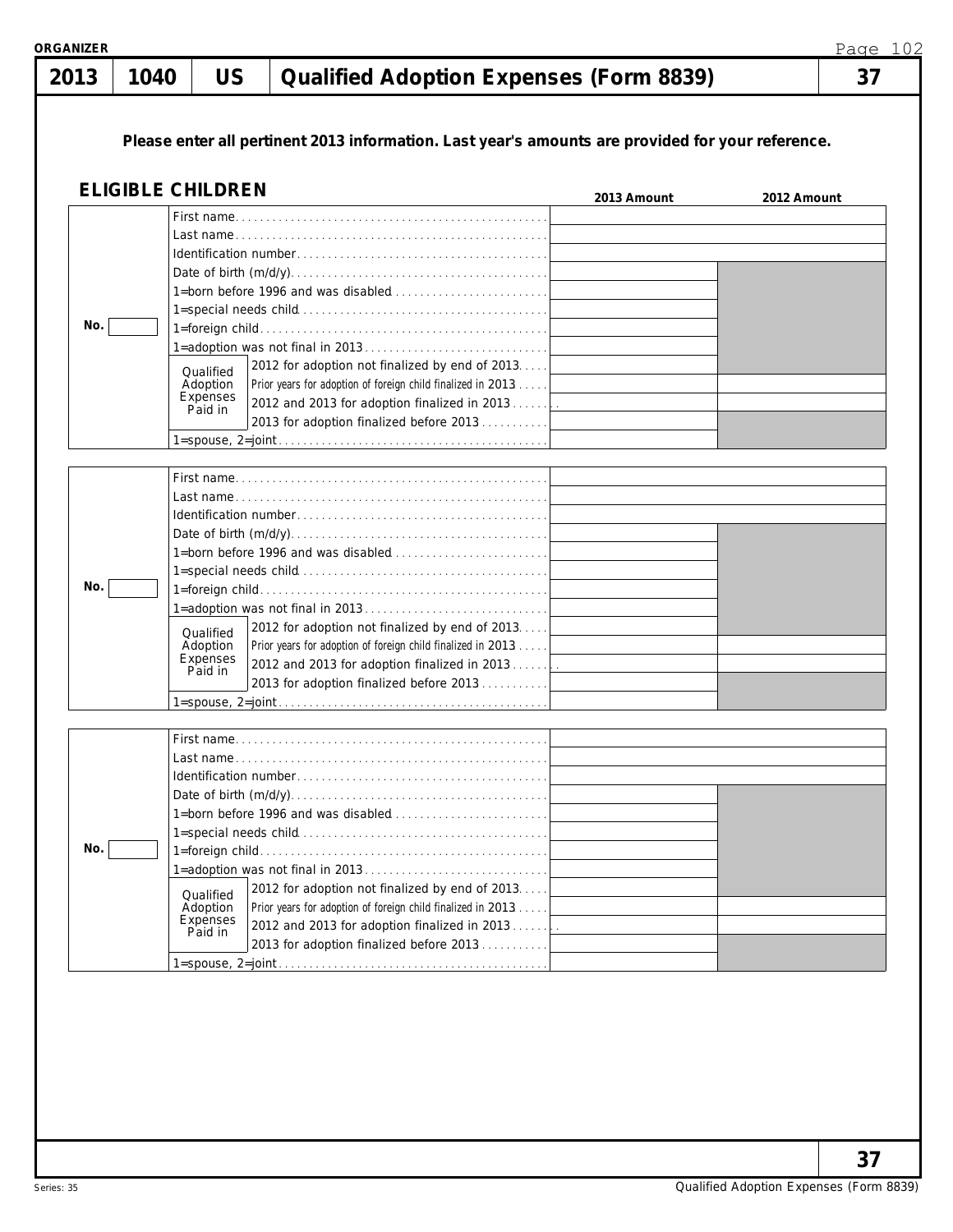| 2013 | 1040 | <b>US</b>                           | <b>Education Credits / Tuition Deduction</b>                                                                                                                                                                                                    | No. |             | 38 |
|------|------|-------------------------------------|-------------------------------------------------------------------------------------------------------------------------------------------------------------------------------------------------------------------------------------------------|-----|-------------|----|
|      |      |                                     | Please complete the information below if you paid qualified education expenses in 2013 for you,<br>your spouse, or your dependents enrolled in an accredited postsecondary institution.<br>Last year's amounts are provided for your reference. |     |             |    |
|      |      | <b>STUDENT INFORMATION</b>          |                                                                                                                                                                                                                                                 |     |             |    |
|      |      | we should not print the 2012 entry. | NOTE: Due to the change to the 1098-T question (reversing the default),                                                                                                                                                                         |     |             |    |
|      |      |                                     |                                                                                                                                                                                                                                                 |     |             |    |
|      |      |                                     |                                                                                                                                                                                                                                                 |     |             |    |
|      |      |                                     |                                                                                                                                                                                                                                                 |     |             |    |
|      |      |                                     |                                                                                                                                                                                                                                                 |     |             |    |
|      |      |                                     |                                                                                                                                                                                                                                                 |     |             |    |
|      |      |                                     | Number of years American opportunity credit claimed.<br>1=student was NOT entrolled at least half-time for at least one academic period that began<br>in 2013 at an eligible institution in a qualified program                                 |     |             |    |
|      |      | of a controlled substance           | 1=student completed first four years of post-secondary education before 2013.<br>1=student was convicted, before the end of 2013, of a felony for possession or distribution                                                                    |     |             |    |
|      |      |                                     | EDUCATIONAL INSTITUTION ATTENDED (#1)                                                                                                                                                                                                           |     |             |    |
|      |      |                                     |                                                                                                                                                                                                                                                 |     |             |    |
|      |      |                                     |                                                                                                                                                                                                                                                 |     |             |    |
|      |      |                                     |                                                                                                                                                                                                                                                 |     |             |    |
|      |      |                                     |                                                                                                                                                                                                                                                 |     |             |    |
|      |      |                                     |                                                                                                                                                                                                                                                 |     |             |    |
|      |      |                                     |                                                                                                                                                                                                                                                 |     |             |    |
|      |      |                                     | 1=2012 Form 1098-T received with Box 2 & 7 completed                                                                                                                                                                                            |     |             |    |
|      |      |                                     |                                                                                                                                                                                                                                                 |     |             |    |
|      |      |                                     | <b>EDUCATIONAL INSTITUTION ATTENDED (#2)</b>                                                                                                                                                                                                    |     |             |    |
|      |      |                                     |                                                                                                                                                                                                                                                 |     |             |    |
|      |      |                                     |                                                                                                                                                                                                                                                 |     |             |    |
|      |      |                                     |                                                                                                                                                                                                                                                 |     |             |    |
|      |      |                                     |                                                                                                                                                                                                                                                 |     |             |    |
|      |      |                                     |                                                                                                                                                                                                                                                 |     |             |    |
|      |      |                                     |                                                                                                                                                                                                                                                 |     |             |    |
|      |      |                                     | 1=2012 Form 1098-T received with Box 2 & 7 completed                                                                                                                                                                                            |     |             |    |
|      |      |                                     |                                                                                                                                                                                                                                                 |     |             |    |
|      |      |                                     | <b>QUALIFIED EDUCATION EXPENSES</b><br>2013 Amount                                                                                                                                                                                              |     | 2012 Amount |    |
|      |      |                                     | Qualified tuition & fees paid in 2013 (net of refund or assistance, & not entered elsewhere).                                                                                                                                                   |     |             |    |
|      |      |                                     | Books & supplies required to be purchased from institution                                                                                                                                                                                      |     |             |    |
|      |      |                                     |                                                                                                                                                                                                                                                 |     |             |    |
|      |      |                                     |                                                                                                                                                                                                                                                 |     |             |    |
|      |      |                                     | * Refund of qualified expenses and tax-free educational assistance received after you file your return for the year in which the expenses were paid.                                                                                            |     |             |    |
|      |      |                                     |                                                                                                                                                                                                                                                 |     |             |    |
|      |      |                                     |                                                                                                                                                                                                                                                 |     |             |    |
|      |      |                                     |                                                                                                                                                                                                                                                 |     |             |    |
|      |      |                                     |                                                                                                                                                                                                                                                 |     |             |    |
|      |      |                                     |                                                                                                                                                                                                                                                 |     |             |    |
|      |      |                                     |                                                                                                                                                                                                                                                 |     |             |    |
|      |      |                                     |                                                                                                                                                                                                                                                 |     |             |    |
|      |      |                                     |                                                                                                                                                                                                                                                 |     |             |    |
|      |      |                                     |                                                                                                                                                                                                                                                 |     |             |    |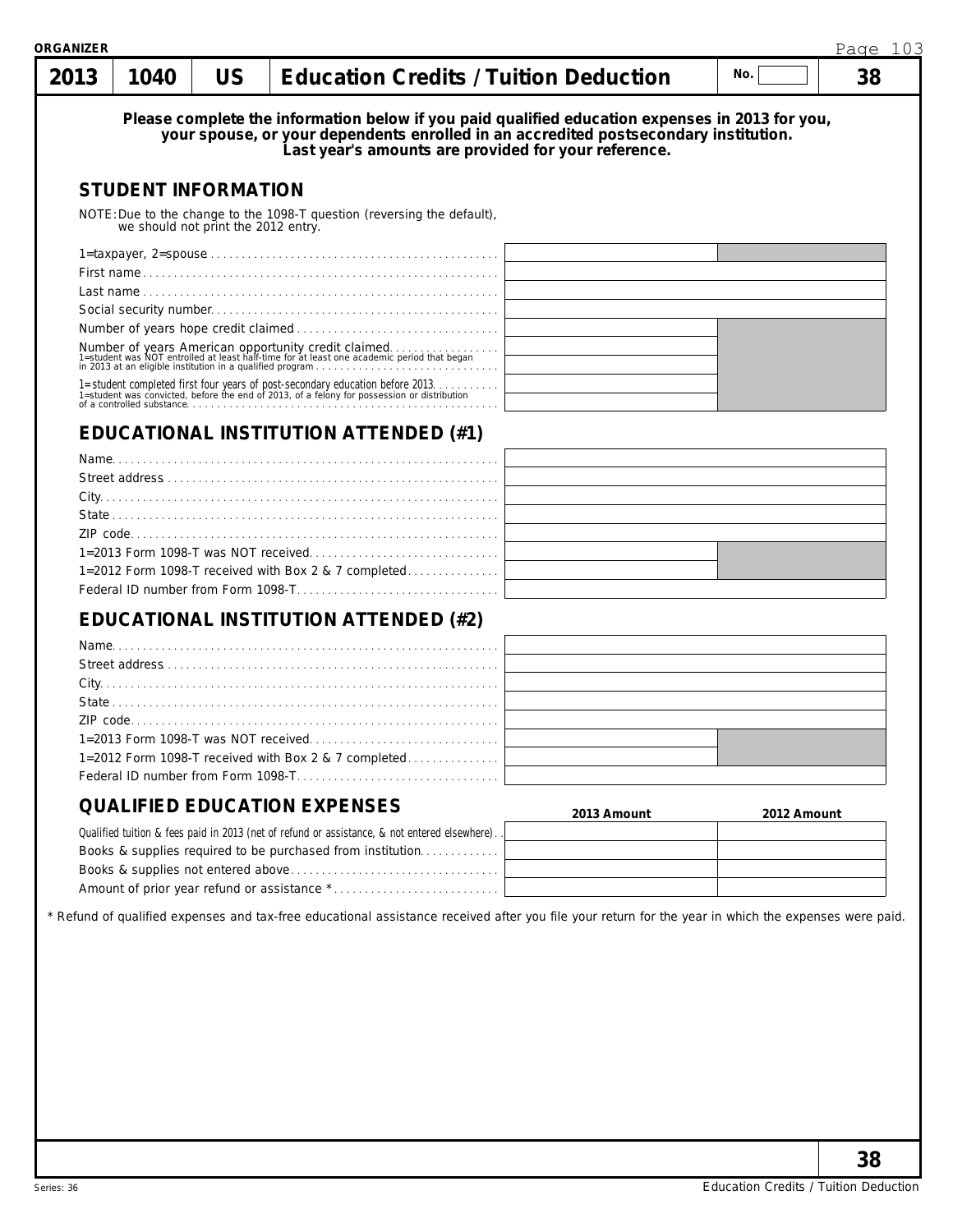| 2013 | 1040                                        | <b>US</b>                      | Household Employment Taxes (Schedule H)                                                                                                                                                                                          |             |             | 42 |
|------|---------------------------------------------|--------------------------------|----------------------------------------------------------------------------------------------------------------------------------------------------------------------------------------------------------------------------------|-------------|-------------|----|
|      |                                             |                                | Please enter all pertinent 2013 information. Last year's amounts are provided for your reference.                                                                                                                                |             |             |    |
|      |                                             |                                |                                                                                                                                                                                                                                  |             |             |    |
|      |                                             |                                | <b>HOUSEHOLD EMPLOYMENT TAXES</b>                                                                                                                                                                                                |             |             |    |
|      |                                             |                                |                                                                                                                                                                                                                                  |             |             |    |
|      |                                             | please complete the following: | NOTE: If you paid any one household employee cash wages of \$1,800 or more in 2013; withheld federal income tax during 2013 for any household employee; or paid total cash wages of \$1,000 or more in any calendar quarter of 2 |             |             |    |
|      |                                             |                                |                                                                                                                                                                                                                                  |             |             |    |
|      |                                             |                                |                                                                                                                                                                                                                                  |             |             |    |
|      | Social security, Medicare and income taxes: |                                |                                                                                                                                                                                                                                  | 2013 Amount | 2012 Amount |    |
|      |                                             |                                | 1=paid any one employee cash wages of \$1,800 or more                                                                                                                                                                            |             |             |    |
|      |                                             |                                | 1=withheld federal income tax for household employee                                                                                                                                                                             |             |             |    |
|      |                                             |                                | Total cash wages subject to social security taxes                                                                                                                                                                                |             |             |    |
|      |                                             |                                |                                                                                                                                                                                                                                  |             |             |    |
|      |                                             |                                |                                                                                                                                                                                                                                  |             |             |    |
|      |                                             |                                | Taxes withheld from state disability payments                                                                                                                                                                                    |             |             |    |
|      | Federal unemployment tax:                   |                                |                                                                                                                                                                                                                                  |             |             |    |
|      |                                             |                                | 1=paid total cash wages of \$1,000 or more in any calendar                                                                                                                                                                       |             |             |    |
|      |                                             |                                |                                                                                                                                                                                                                                  |             |             |    |
|      |                                             |                                | 1=paid unemployment contributions to only one state                                                                                                                                                                              |             |             |    |
|      |                                             |                                | 1=paid all state unemployment contributions by 4/15/14                                                                                                                                                                           |             |             |    |
|      |                                             |                                | 1=all wages taxable for FUTA were also taxable for state unemployment                                                                                                                                                            |             |             |    |
|      |                                             |                                |                                                                                                                                                                                                                                  |             |             |    |
|      |                                             |                                | Contributions paid to state unemployment fund                                                                                                                                                                                    |             |             |    |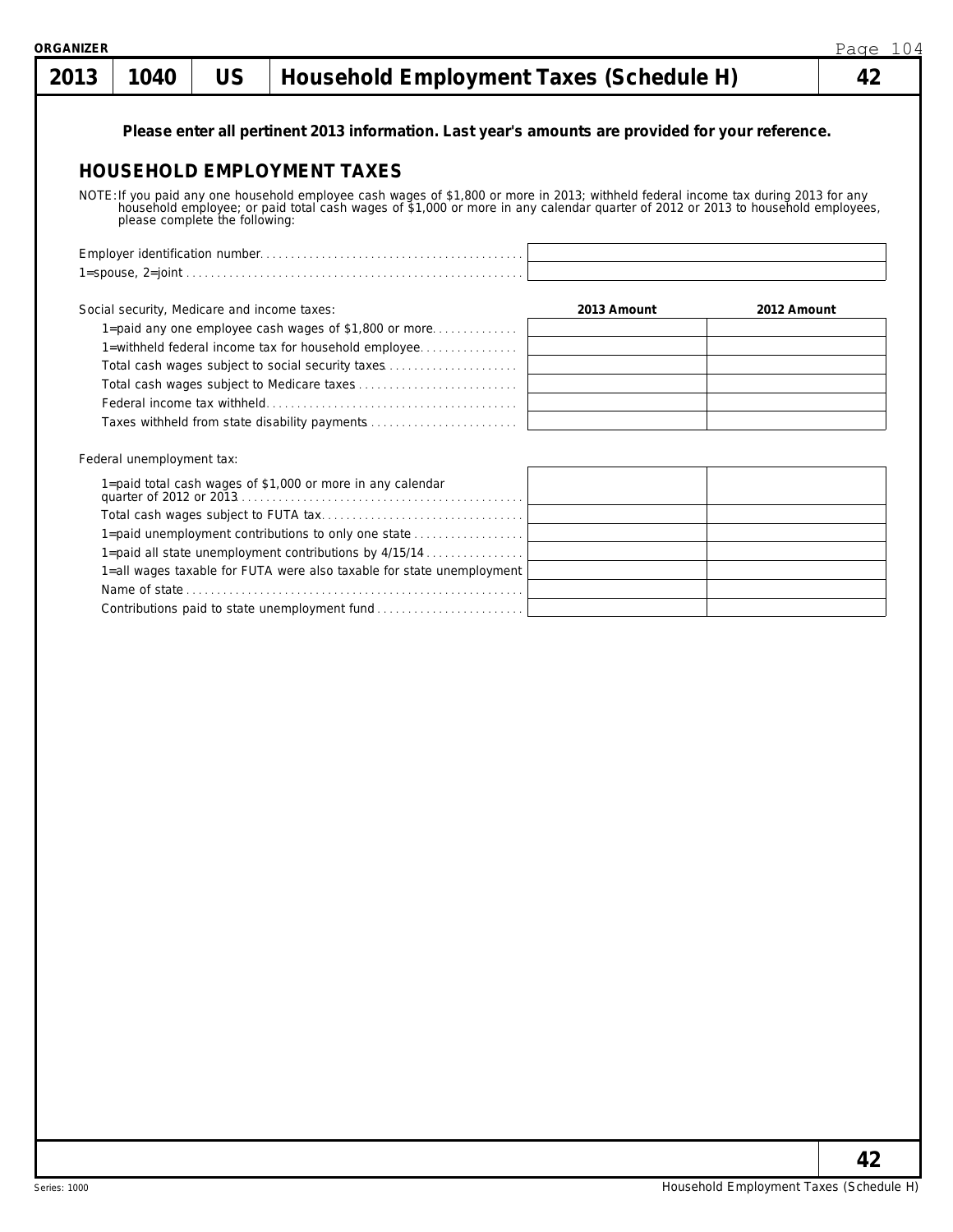| 2013     | 1040                                             | <b>US</b> | Parent's Election to Report Child's Inc.                                          |             | No.         | 44 |
|----------|--------------------------------------------------|-----------|-----------------------------------------------------------------------------------|-------------|-------------|----|
|          |                                                  |           | Please enter all pertinent 2013 amounts & attach all 1099-INT and 1099-DIV forms. |             |             |    |
|          |                                                  |           | Last year's amounts are provided for your reference.                              |             |             |    |
|          | <b>CHILD'S INFORMATION</b>                       |           |                                                                                   |             |             |    |
|          | First name                                       |           |                                                                                   |             |             |    |
|          |                                                  |           |                                                                                   |             |             |    |
|          | Social security number                           |           |                                                                                   |             |             |    |
|          |                                                  |           |                                                                                   |             |             |    |
|          | 1=nontaxable to federal<br>1=nontaxable to state |           |                                                                                   |             |             |    |
|          |                                                  |           |                                                                                   |             |             |    |
|          |                                                  |           | <b>INTEREST INCOME (Form 1099-INT)</b>                                            |             |             |    |
|          | Banks, credit unions, etc. (Box 1):              |           |                                                                                   | 2013 Amount | 2012 Amount |    |
|          |                                                  |           |                                                                                   |             |             |    |
|          |                                                  |           | U.S. bonds, T-bills, etc. (nontaxable to state) (Box 3):                          |             |             |    |
|          |                                                  |           |                                                                                   |             |             |    |
|          | Tax-exempt interest:                             |           |                                                                                   |             |             |    |
|          |                                                  |           |                                                                                   |             |             |    |
|          | Adjustments:                                     |           |                                                                                   |             |             |    |
|          |                                                  |           |                                                                                   |             |             |    |
|          |                                                  |           |                                                                                   |             |             |    |
|          |                                                  |           |                                                                                   |             |             |    |
|          |                                                  |           |                                                                                   |             |             |    |
|          |                                                  |           |                                                                                   |             |             |    |
| Foreign: |                                                  |           |                                                                                   |             |             |    |
|          |                                                  |           | 1=interest in or authority over foreign account                                   |             |             |    |
|          |                                                  |           |                                                                                   |             |             |    |
|          |                                                  |           | 1=grantor/transferor or received distribution from foreign trust                  |             |             |    |
|          |                                                  |           | Post 8/7/86 private activity bond interest (included above) (6251)                |             |             |    |
|          |                                                  |           | DIVIDEND INCOME (Form 1099-DIV)                                                   |             |             |    |
|          | Total ordinary dividends (Box 1a):               |           |                                                                                   |             |             |    |
|          |                                                  |           |                                                                                   |             |             |    |
|          |                                                  |           |                                                                                   |             |             |    |
|          | Total capital gain distributions (Box 2a):       |           |                                                                                   |             |             |    |
|          |                                                  |           |                                                                                   |             |             |    |
|          |                                                  |           |                                                                                   |             |             |    |
|          |                                                  |           |                                                                                   |             |             |    |
|          |                                                  |           |                                                                                   |             |             |    |
|          |                                                  |           |                                                                                   |             |             |    |
|          | Tax-exempt interest:                             |           |                                                                                   |             |             |    |
|          |                                                  |           |                                                                                   |             |             |    |
|          |                                                  |           |                                                                                   |             |             |    |
|          | Nominee distributions:                           |           |                                                                                   |             |             |    |
|          |                                                  |           |                                                                                   |             |             |    |
|          |                                                  |           |                                                                                   |             |             |    |
|          |                                                  |           |                                                                                   |             |             |    |
|          |                                                  |           |                                                                                   |             |             |    |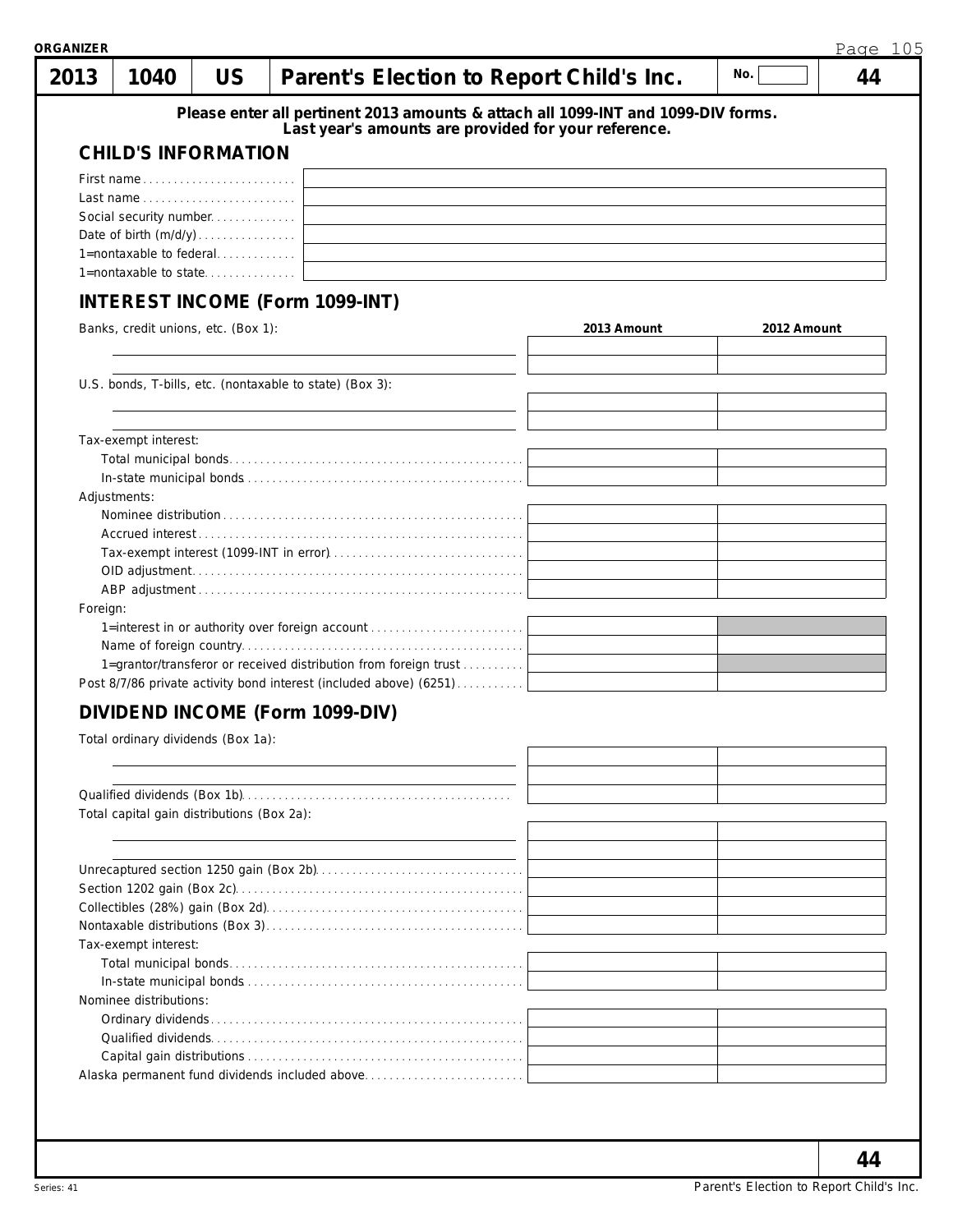| 2013 | 1040                   | CA | <b>Other Credits</b>                                                                                                                                  | Page 106<br>53.013 |
|------|------------------------|----|-------------------------------------------------------------------------------------------------------------------------------------------------------|--------------------|
|      |                        |    | Please enter all pertinent 2013 information.                                                                                                          |                    |
|      | <b>RENTER'S CREDIT</b> |    |                                                                                                                                                       |                    |
|      |                        |    | NOTE: To qualify for the credit you must have paid rent, for at least half of the year, on property in California which was your principal residence. |                    |
|      |                        |    |                                                                                                                                                       |                    |
|      |                        |    |                                                                                                                                                       |                    |
|      |                        |    |                                                                                                                                                       |                    |
|      |                        |    |                                                                                                                                                       |                    |
|      |                        |    |                                                                                                                                                       |                    |
|      |                        |    |                                                                                                                                                       |                    |
|      |                        |    |                                                                                                                                                       |                    |
|      |                        |    |                                                                                                                                                       |                    |
|      |                        |    |                                                                                                                                                       |                    |
|      |                        |    |                                                                                                                                                       |                    |
|      |                        |    |                                                                                                                                                       |                    |
|      |                        |    |                                                                                                                                                       |                    |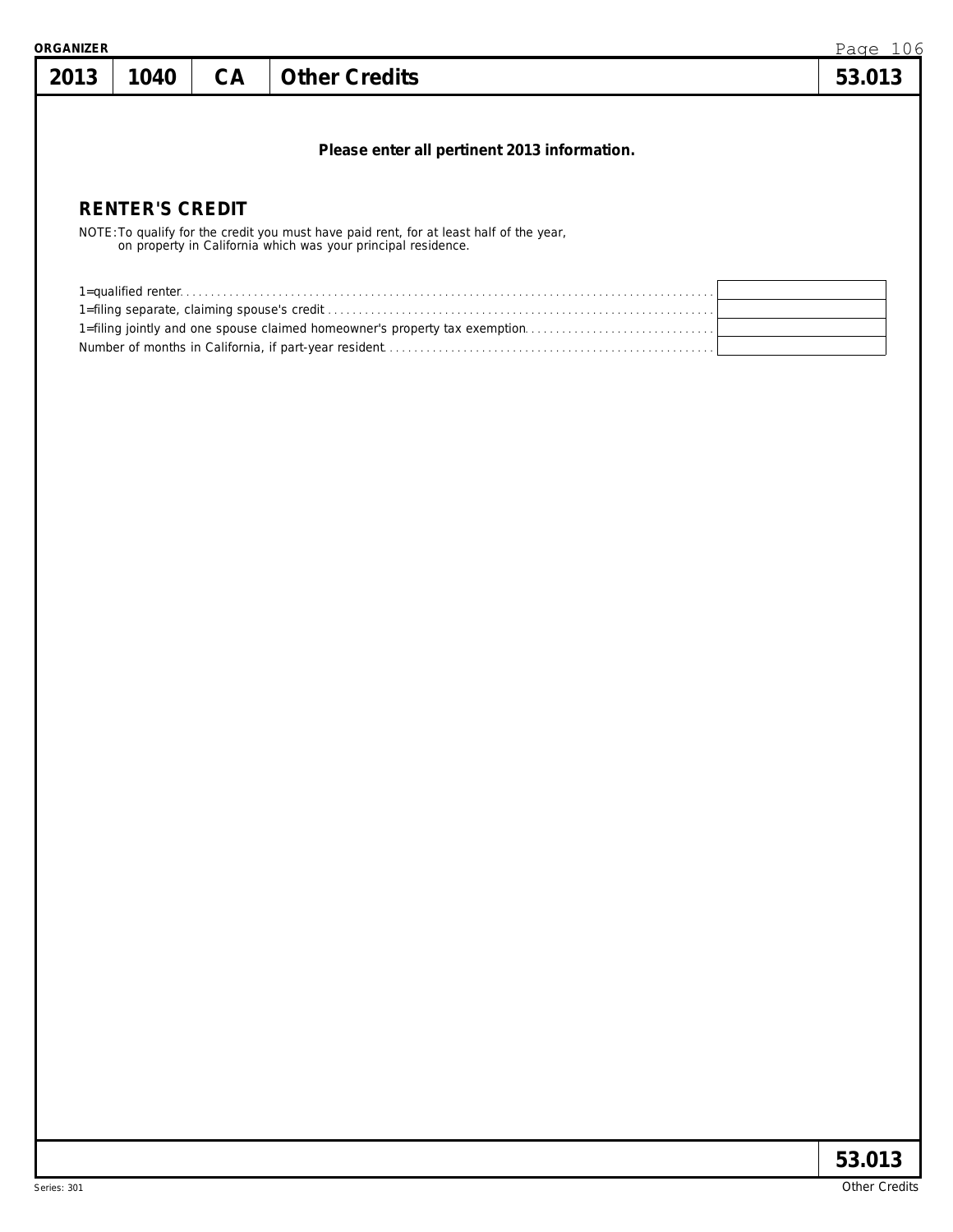| <b>ORGANIZER</b> |      |    |                                                                                                                                                             | Page 107 |
|------------------|------|----|-------------------------------------------------------------------------------------------------------------------------------------------------------------|----------|
| 2013             | 1040 | CA | <b>California Use Tax</b>                                                                                                                                   | 54.012   |
|                  |      |    | Please enter all pertinent 2013 information.                                                                                                                |          |
| No.              |      |    |                                                                                                                                                             |          |
| No.              |      |    |                                                                                                                                                             |          |
| No.              |      |    |                                                                                                                                                             |          |
| No.              |      |    | 1=taxpayer, 2=spouse, blank=joint<br><u> La Carlo Carlo Carlo Carlo Carlo Carlo Carlo Carlo Carlo Carlo Carlo Carlo Carlo Carlo Carlo Carlo Carlo Carlo</u> |          |
| No.              |      |    | 1=taxpayer, 2=spouse, blank=joint                                                                                                                           |          |

| County                                                                                                                                                                                                                                                                                                                                                                                                                                                                                                                                                                                                                                                                                                                                      |                                                                                                                                                                                                                                                                                                                                                                                                                                                                                                                                                                                                                                                                                                                                                                                                                      |                                                                                                                                                                                                                                                                                                                                                                                                                                                                                                                                                                                                                                                                                                                                                                                                                                                                                                                                        |                                                                                                                                                                                                                                                                                                                                                                                                                                                                                                                                                                                                                                                                                                                                       |  |  |
|---------------------------------------------------------------------------------------------------------------------------------------------------------------------------------------------------------------------------------------------------------------------------------------------------------------------------------------------------------------------------------------------------------------------------------------------------------------------------------------------------------------------------------------------------------------------------------------------------------------------------------------------------------------------------------------------------------------------------------------------|----------------------------------------------------------------------------------------------------------------------------------------------------------------------------------------------------------------------------------------------------------------------------------------------------------------------------------------------------------------------------------------------------------------------------------------------------------------------------------------------------------------------------------------------------------------------------------------------------------------------------------------------------------------------------------------------------------------------------------------------------------------------------------------------------------------------|----------------------------------------------------------------------------------------------------------------------------------------------------------------------------------------------------------------------------------------------------------------------------------------------------------------------------------------------------------------------------------------------------------------------------------------------------------------------------------------------------------------------------------------------------------------------------------------------------------------------------------------------------------------------------------------------------------------------------------------------------------------------------------------------------------------------------------------------------------------------------------------------------------------------------------------|---------------------------------------------------------------------------------------------------------------------------------------------------------------------------------------------------------------------------------------------------------------------------------------------------------------------------------------------------------------------------------------------------------------------------------------------------------------------------------------------------------------------------------------------------------------------------------------------------------------------------------------------------------------------------------------------------------------------------------------|--|--|
| $1 =$ Alameda<br>$2 =$ Alpine<br>$3 =$ Amador<br>$4 = Butte$<br>$5 =$ Calaveras<br>$6 = Colusa$<br>7 = Colusa (Williams)<br>$8 =$ Contra Costa<br>9 = Contra Costa (El Cerrito)<br>10 = Contra Costa (Pinole)<br>11 = Contra Costa (Richmond)<br>$12 =$ Del Norte<br>$13 = E1$ Dorado<br>14 = El Dorado (So. Lake Tahoe)<br>15 = El Dorado (Placerville)<br>$16 =$ Fresno<br>$17 =$ Fresno (Clovis)<br>$18 =$ Fresno (Reedley)<br>19 = Fresno (Sanger)<br>20 = Fresno (Selma)<br>$21 = \text{Glenn}$<br>$22 =$ Humboldt<br>23 = Humboldt (Trinidad)<br>$24 =$ Imperial<br>$25 =$ Impreial (Calexico)<br>$26 = \ln y$<br>$27 =$ Kern<br>28 = Kern (Delano)<br>$29 =$ Kings<br>$30 =$ Lake<br>$31 =$ Lake (Lakeport)<br>32 = Lake (Clearlake) | $33 =$ Lassen<br>$34 =$ Los Angeles<br>35 = Los Angeles (Avalon)<br>36 = Los Angeles (Inglewood)<br>37 = Los Angeles (South Gate)<br>$38 = 4$<br>$39 =$ Marin<br>40 = Marin (San Rafael)<br>$41 =$ Mariposa<br>$42 = \text{Mendocino}$<br>43 = Mendocino (Fort Bragg)<br>44 = Mendocino (Ukiah)<br>45 = Mendocino (Point Arena)<br>$46$ = Mendocino (Willits)<br>$47 =$ Merced<br>48 = Merced (Los Banos)<br>$49$ = Merced (Merced)<br>$50 =$ Modoc<br>$51 = \text{Mono}$<br>52 = Mono (Mammoth Lakes)<br>$53 =$ Monterey<br>54 = Monterey (Del Ray Oaks)<br>55 = Monterey (Pacific Grove)<br>56 = Monterey (Seaside)<br>57 = Monterey (Salinas)<br>58 = Monterey (Sand City)<br>$59 = Napa$<br>$60 = Nevada$<br>61 = Nevada (Nevada City)<br>$62$ = Nevada (Truckee)<br>$63 = Orange$<br>64 = Orange (Laguna Beach) | $65 =$ Placer<br>$66 =$ Plumas<br>$67$ = Riverside<br>68 = Riverside (Cathedral City)<br>$69 =$ Sacramento<br>$70 =$ San Benito<br>71 = San Benito (Hollister)<br>72 = San Benito (San Juan Bautista)<br>73 = San Bernardino<br>74 = San Bernardino (Montclair)<br>75 = San Bernardino (San Bernardino)<br>76 = San Diego<br>77 = San Diego (El Cajon)<br>78 = San Diego (National City)<br>79 = San Diego (Vista)<br>$80 =$ San Francisco<br>81 = San Joaquin<br>82 = San Joaquin (Manteca)<br>83 = San Joaquin (Stockton)<br>84 = San Luis Obispo<br>85 = San Luis Obispo (Arroyo Grande)<br>86 = San Luis Obispo (Grover Beach)<br>87 = San Luis Obispo (Grover Beach)<br>88 = San Luis Obispo (Pismo Beach)<br>89 = San Luis Obispo (San Luis Obispo)<br>90 = San Mateo<br>91 = San Mateo (San Mateo)<br>92 = Santa Barbara<br>93 = Santa Clara<br>$94 =$ Santa Cruz<br>95 = Santa Cruz (Capitola)<br>96 = Santa Cruz (Santa Cruz) | 97 = Santa Cruz (Scotts Valley)<br>98 = Santa Cruz (Watsonville)<br>$99 = Shasta$<br>$100 =$ Sierra<br>101 = Siskiyou<br>$102 = Sola$ no<br>$103 =$ Sonoma<br>104 = Sonoma (Cotati)<br>105 = Sonoma (Rohnert Park)<br>106 = Sonoma (Santa Rosa)<br>107 = Sonoma (Sebastopol)<br>$108 =$ Stanislaus<br>109 = Stanislaus (Ceres)<br>$110 =$ Sutter<br>$111 =$ Tehama<br>$112 =$ Trinity<br>$113 =$ Tulare<br>$114 =$ Tulare (Dinuba)<br>115 = Tulare (Farmersville)<br>116 = Tulare (Porterville)<br>$117 =$ Tulare (Tulare)<br>118 = Tulare (Visalia)<br>$119 =$ Tuolumne<br>120 = Tuolumne (Sonora)<br>$121 =$ Ventura<br>$122 = Y0$<br>$123 =$ Yolo (Davis)<br>124 = Yolo (West Sacramento)<br>125 = Yolo (Woodland)<br>$126 =$ Yuba |  |  |

Series: 4001